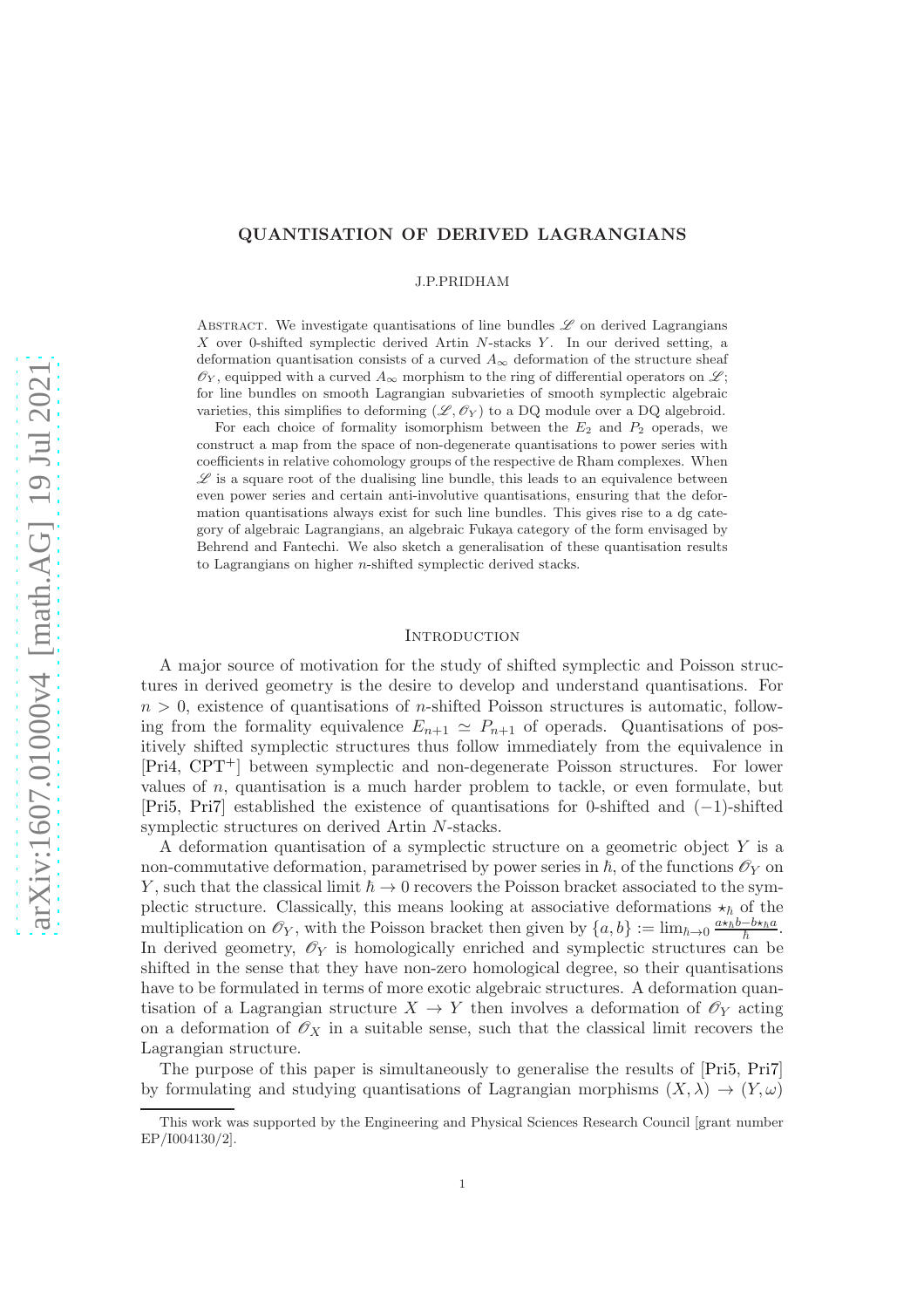over 0-shifted symplectic derived stacks  $(Y, \omega)$ , in the sense of [\[PTVV\]](#page-60-0); then [\[Pri5\]](#page-59-1) corresponds to the case where X is empty, and  $[Pr7]$  to the case where Y is a point, forcing the the Lagrangian structure on X to be  $(-1)$ -shifted symplectic.

Based on the principle that *n*-shifted quantisations broadly correspond to  $E_{n+1}$ algebras, a deformation quantisation of an n-shifted Lagrangian structure on  $(X \to Y)$ should roughly consist of an  $E_{n+1}$ -algebra deformation  $\tilde{\mathscr{O}}_Y$  of the structure sheaf  $\mathscr{O}_Y$ , together with an  $\mathscr{O}_Y$ -module  $\mathscr{O}_X$  in  $E_n$ -algebras deforming the structure sheaf  $\mathscr{O}_X$ . In the 0-shifted setting, this would mean seeking an associative deformation  $\tilde{\mathcal{O}}_Y$  of the structure sheaf  $\mathscr{O}_Y$ , together with an  $\tilde{\mathscr{O}}_Y$ -module deformation  $\tilde{\mathscr{O}}_X$  of the structure sheaf  $\mathscr{O}_X$ . More precisely, the  $E_k$ -algebra deformations should be  $BD_k$ -algebras; in the 0shifted setting, this means that  $\tilde{\mathscr{O}}_Y$  satisfies an almost commutativity condition while the deformation  $\mathscr{O}_X$  is given by differential operators with orders constrained as in [\[Kra\]](#page-59-3).

The notion of deformation quantisation can be weakened by allowing curvature, and also generalised by deforming  $B^{k+1}\mathbb{G}_m$ -torsors in place of the structure sheaf. For 0-shifted Lagrangians, both become necessary to ensure the existence of algebraic quantisations. Even on (underived) non-singular varieties, curvature in quantisations manifests itself in the form of DQ algebroids and DQ modules as in [\[Kon3,](#page-59-4) [DS\]](#page-58-1). On a Lagrangian X, we look to quantise line bundles in place of the structure sheaf  $\mathscr{O}_X$ , and as in the extreme case of  $(-1)$ -shifted symplectic structures considered in [\[Pri7\]](#page-59-2), it is line bundles with a self-duality property (sometimes known as orientation data or spin structures) for which the existence of quantisations is guaranteed. For our precise formulations of quantised co-isotropic structures, see Definition [2.14](#page-18-0) and Remark [2.15](#page-18-1) for local descriptions, Examples [2.17](#page-20-0) for special cases, and Definition [4.7](#page-36-0) and Remark [4.9](#page-36-1) globally.

Our main result is Theorem [4.20,](#page-40-0) which implies that deformation quantisations exist for any 0-shifted Lagrangian morphism  $X \to Y$  of derived Artin stacks, and any line bundle  $\mathscr L$  which is a square root of the dualising complex  $K_X$ . The quantisations thus constructed have a self-duality property, generalising the property  $b \star_h a = a \star_{h} b$ often satisfied by star products. In fact, Theorem [4.20](#page-40-0) gives a complete classification of self-dual quantisations of a given Lagrangian structure, parametrising them in terms of de Rham cohomology as a torsor for the group  $\hbar^2 H^1(\text{cone}(DR(Y) \to DR(X)))[\hbar^2],$  when working over  $\mathbb{C}$ , this is just the relative cohomology group

# $\hbar^2 H^1(Y(\mathbb{C}), X(\mathbb{C}); \mathbb{C}[\![\hbar^2]\!])$

of the associated topological spaces  $X(\mathbb{C}), Y(\mathbb{C})$  (or to be precise, simplicial spaces when  $X, Y$  are stacks), with coefficients in  $\mathbb{C}[\![\hbar^2]\!]$ .

When Y is a smooth variety, and X a smooth Lagrangian subvariety, this theorem and Proposition [4.12](#page-38-0) recover the classification in [\[BGKP\]](#page-58-2) of quantisations of the pair  $(Y, X)$ , as explained in Remark [4.13,](#page-38-1) but our derived Lagrangians X can also be derived enhancements of singular schemes or stacks even when Y is a smooth variety.

Much study of derived quantisation questions has been motivated by the desire to associate a dg category to 0-shifted symplectic derived schemes  $(Y, \omega)$  in algebraic and complex analytic settings with similar properties to the Fukaya category, as outlined in  $[BF, Joy, BBD<sup>+</sup>]$  $[BF, Joy, BBD<sup>+</sup>]$  $[BF, Joy, BBD<sup>+</sup>]$  $[BF, Joy, BBD<sup>+</sup>]$  $[BF, Joy, BBD<sup>+</sup>]$  $[BF, Joy, BBD<sup>+</sup>]$ . The driving philosophy is that the derived intersection (or rather, homotopy fibre product) of 0-shifted Lagrangians is a (−1)-shifted symplectic derived stack, so carries a perverse sheaf of vanishing cycles, and that there should be a dg category whose Hom-complexes are given by appropriate shifts of derived global sections of these sheaves. The motivation is explained in some detail in  $[BBD^+,$  Remark 6.15],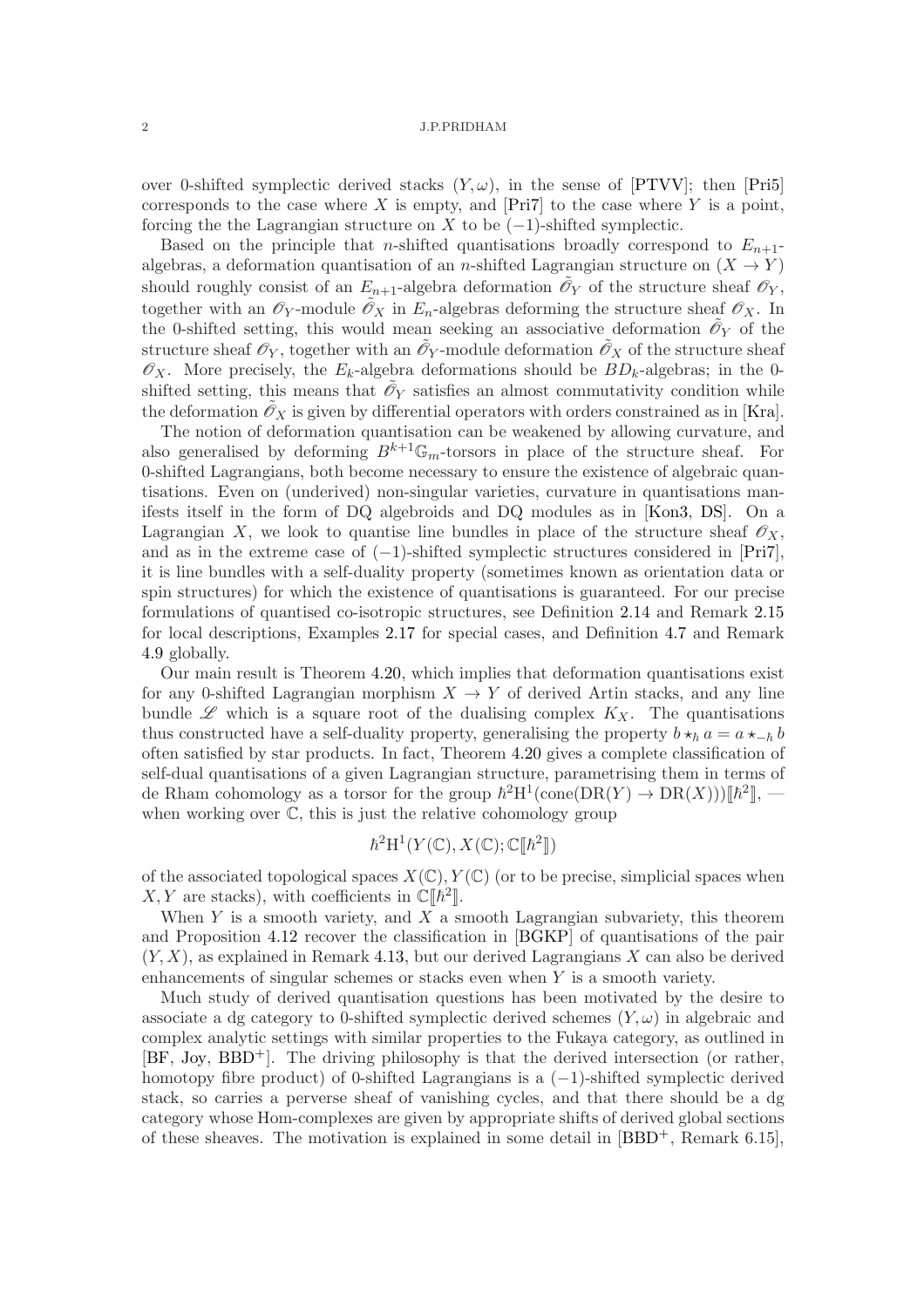with vanishing cycles resembling an analogue of Lagrangian Floer cohomology. However, there are serious difficulties in trying to upgrade these complexes to a dg category. Our quantisation results allow us to solve this problem in §[5](#page-45-0) by attacking it from the opposite direction. Fixing a suitable quantisation  $\tilde{\mathscr{O}}_Y$  of  $(Y, \omega)$ , Theorem [4.20](#page-40-0) guarantees that compatible quantisations  $(\tilde{\mathcal{O}}_Y, \tilde{\mathcal{L}})$  exist for oriented Lagrangians  $(X, \mathcal{L})$  over Y, leading to a natural dg category of the associated  $\tilde{\mathcal{O}}_Y$ -modules in Definition [5.11.](#page-50-0) We then show in Corollary [5.20](#page-57-0) that the Hom-complexes indeed come from vanishing cycles after inverting  $\hbar$ .

Our approach to proving Theorem [4.20](#page-40-0) will be familiar from [\[Pri4,](#page-59-0) [Pri7,](#page-59-2) [Pri5\]](#page-59-1). For each quantisation  $\Delta$ , we define a map  $\mu$  from generalised Lagrangian structures, defined in terms of power series in de Rham cohomology cone( $DR(Y) \rightarrow DR(X)$ ), to a quantised form of relative Poisson cohomology, giving a filtered quasi-isomorphism when  $\Delta$  is non-degenerate. To each non-degenerate quantised co-isotropic structure  $\Delta$ , there is an associated element  $\hbar^2 \frac{\partial \Delta}{\partial \hbar}$ , and hence a power series  $\mu^{-1}(\hbar^2 \frac{\partial \Delta}{\partial \hbar})$  whose constant term is a Lagrangian structure. Obstruction calculus shows that this induces an equivalence between self-dual quantisations and even power series.

Our main new technical ingredient in this paper is in defining the map  $\mu$ , where we consider the natural morphism  $CC^{\bullet}(\mathscr{O}_Y) \rightarrow CC^{\bullet}(\mathscr{D}_{X/Y}(\mathscr{L}))$  of  $E_2$ -algebras induced by the action of the Hochschild complex  $\mathrm{CC}^{\bullet}(\mathscr{O}_Y)$  on the ring of differential operators  $\mathscr{D}_{X/Y}(\mathscr{L})$ . Via formality, we may regard these E<sub>2</sub>-algebras as P<sub>2</sub>-algebras, and then each quantisation  $(\tilde{\mathscr{O}}_Y, \tilde{\mathscr{L}})$  defines a commutative diagram of the form



from the de Rham complexes, with the left-hand side recovering the compatibility map from [\[Pri5\]](#page-59-1). The morphism  $\mu(-, \Delta)$  is then given by composing with the natural map  $CC^{\bullet}(\mathscr{D}_{X/Y}(\tilde{\mathscr{L}})) \to \mathscr{D}_{X/Y}(\tilde{\mathscr{L}})$  and taking cones to give a map from de Rham cohomology to a form of quantised relative Poisson cohomology.

The structure of the paper is as follows.

In Section [1,](#page-5-0) we establish some technical background results on Hochschild complexes. Under the well-known principle (see for instance [\[GM,](#page-58-5) [Kon1,](#page-59-6) [Man,](#page-59-7) [Pri1\]](#page-59-8)) that deformation problems in characteristic 0 are governed by differential graded Lie algebras (DGLAs), the DGLAs in [\[Pri5,](#page-59-1) [Pri7\]](#page-59-2) governing 0-shifted and (−1)-shifted quantisations were constructed from Hochschild complexes and rings of differential operators, respectively. Our perspective for quantisations of 0-shifted co-isotropic structures on a morphism  $X \to Y$  is that the governing DGLA comes from Hochschild complex  $CC^{\bullet}(\mathscr{O}_Y)$  acting on  $\mathscr{D}_{X/Y}(\mathscr{L})$  via the quasi-isomorphism  $\mathscr{D}_{X/Y} \to CC^{\bullet}(\mathscr{O}_Y, \mathscr{D}_X)$ .

When equipped with a PBW filtration degenerating to Poisson cohomology, we first show that Hochschild complexes of almost commutative algebras become almost commutative brace algebras in a suitable sense  $(\S1.2.1)$  $(\S1.2.1)$ . This allows us to construct suitable semidirect products of Hochschild complexes from morphisms of almost commutative algebras in §[1.2.2.](#page-11-0) Section [2](#page-14-0) then applies these constructions to Hochschild complexes acting on rings of differential operators, allowing us to construct a form of quantised relative Poisson cohomology (Definition [2.18\)](#page-22-0), leading to a space  $Q\mathcal{P}(A, B; 0)$  of quantisations associated to a morphism  $A \to B$  of commutative bidifferential bigraded algebras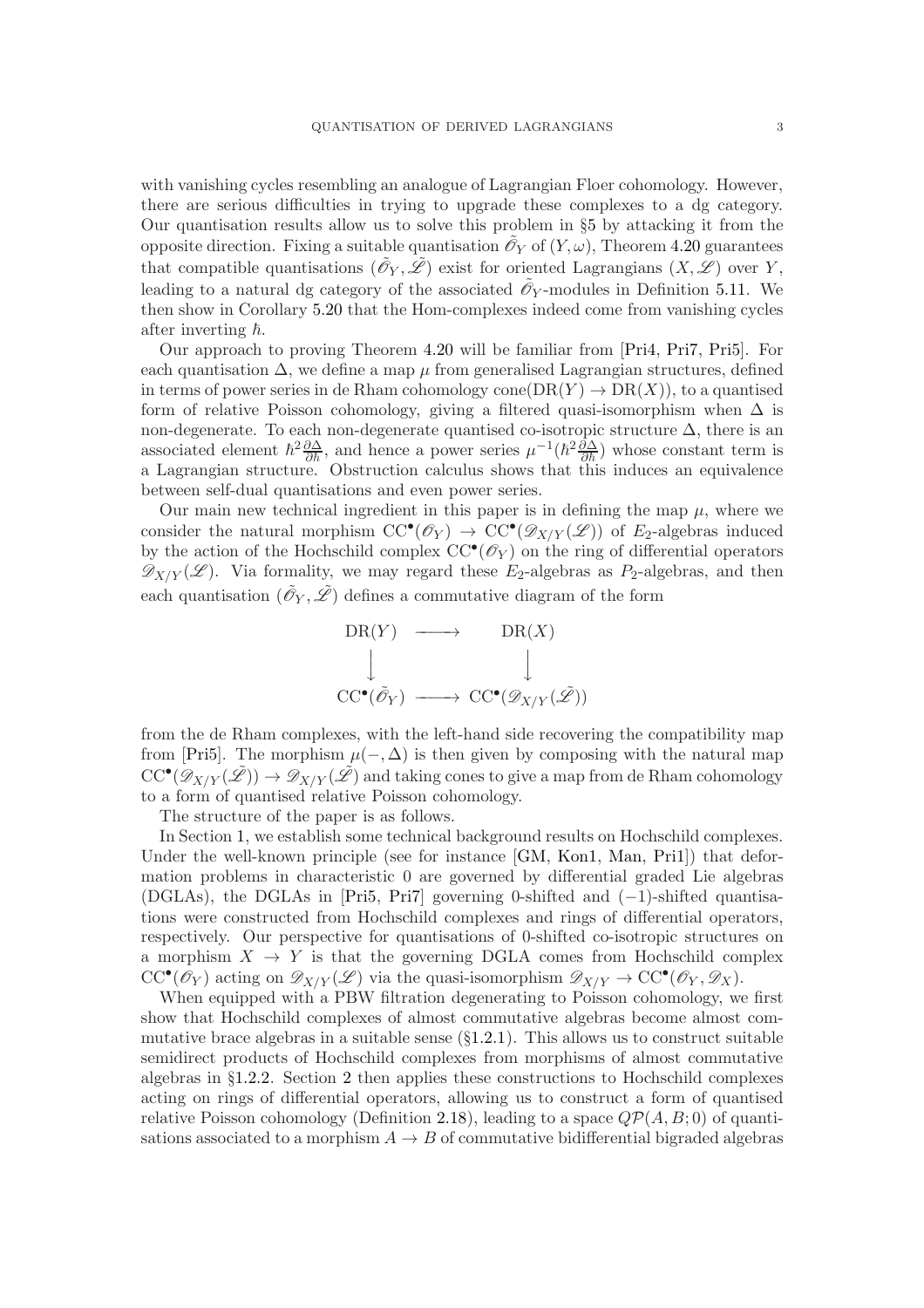(i.e. a map  $Spec B \to Spec A$  of stacky derived affines in the sense of [\[Pri4\]](#page-59-0)), and more generally a space  $Q\mathcal{P}(A, M; 0)$  for each line bundle M over B (Definition [2.14\)](#page-18-0).

Section [3](#page-24-0) contains the key technical construction (Definition [3.7\)](#page-26-0) of the compatibility map  $\mu$  between generalised Lagrangians and quantised co-isotropic structures. The main results of this section are Proposition [3.16,](#page-29-0) giving a map from non-degenerate quantisations to generalised Lagrangians, and Proposition [3.17,](#page-30-0) which gives an equivalence between Lagrangians and non-degenerate co-isotropic structures. Proposition [3.18](#page-32-0) then shows that the obstruction to quantising a co-isotropic structure is first order.

In Section [4,](#page-33-0) these constructions are globalised via the method introduced in [\[Pri4\]](#page-59-0). §[4.3](#page-39-0) then introduces the notion of self-duality, enabling us to eliminate the first order obstruction and thus lead to Theorem [4.20,](#page-40-0) the main comparison result. In §[4.4,](#page-41-0) we then explain how the methods and results of the paper should adapt to Lagrangians on positively shifted symplectic stacks.

Section [5](#page-45-0) describes algebraic (and complex analytic) analogues of the Fukaya category based on self-dual quantisations of line bundles on derived Lagrangians, and establishes a few key properties. The main definition is given in Definition [5.11](#page-50-0) and the relation with vanishing cycles in Proposition [5.13](#page-51-0) and Corollary [5.20,](#page-57-0) with Proposition [5.14](#page-52-0) establishing functoriality with respect to Lagrangian correspondences. Many of these structural results rely on additivity properties established in §[5.1](#page-45-1) investigating the interaction of quantisation with intersection and Hom, which may be of independent interest.

I would like to thank the anonymous referee for helpful comments.

### **CONTENTS**

| Introduction                                                     | $\mathbf{1}$ |
|------------------------------------------------------------------|--------------|
| The centre of an almost commutative algebra<br>1.                | $\,6\,$      |
| Almost commutative algebras<br>1.1.                              | 6            |
| Hochschild complexes<br>1.2.                                     | 10           |
| Defining quantisations for derived co-isotropic structures<br>2. | 15           |
| Stacky thickenings of derived affines<br>2.1.                    | 15           |
| Differential operators<br>2.2.                                   | 17           |
| Relative quantised polyvectors<br>2.3.                           | 18           |
| Compatibility of quantisations and isotropic structures<br>3.    | 25           |
| Morphisms from the de Rham algebra<br>3.1.                       | 25           |
| The compatibility map<br>3.2.                                    | 26           |
| The equivalences<br>3.3.                                         | 30           |
| Global quantisations<br>4.                                       | 34           |
| Diagrams of quantised pairs<br>4.1.                              | 34           |
| Descent and line bundles<br>4.2.                                 | 36           |
| Self-duality<br>4.3.                                             | 40           |
| Quantisations of higher Lagrangians<br>4.4.                      | 42           |
| A "Fukaya category" for algebraic Lagrangians<br>5.              | 46           |
| Quantised intersections and internal Homs<br>5.1.                | 46           |
| 5.2.<br>DQ modules associated to quantised Lagrangians           | 50           |
| Uniqueness of quantisations for Lagrangians<br>5.3.              | 54           |
| Morphisms in terms of vanishing cycles<br>5.4.                   | 58           |
| References                                                       | 59           |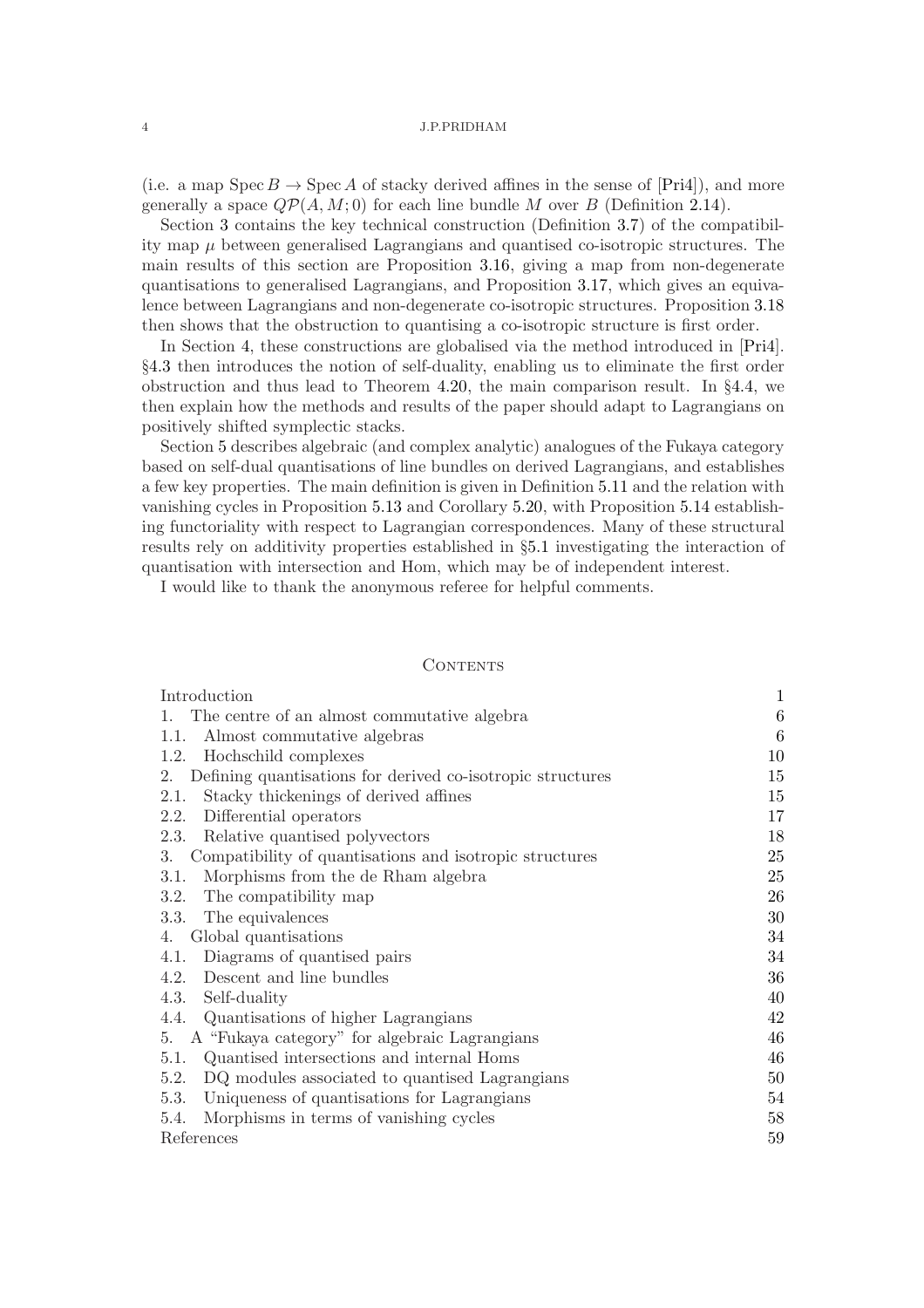Notation and terminology. Throughout the paper, we will usually denote chain differentials by  $\delta$ . The graded vector space underlying a chain (resp. cochain) complex V is denoted by  $V_{\#}$  (resp.  $V^{\#}$ ). Since we often have to work with chain and cochain structures separately, we denote shifts as subscripts and superscripts, respectively, so  $(V_{[i]})_n := V_{i+n}$  and  $(V^{[i]})^n := V^{i+n}$ .

Given an associative algebra A in chain complexes, and A-modules  $M, N$  in chain complexes, we write  $\underline{\text{Hom}}_A(M, N)$  for the cochain complex given by

Hom<sub>A</sub>
$$
(M, N)^{i}
$$
 = Hom<sub>A#</sub> $(M_{\#[i]}, N_{\#}),$ 

with differential  $f \mapsto \delta_N \circ f \pm f \circ \delta_M$ .

We refer to associative algebras in chain complexes as DGAAs (i.e. differential graded associative algebra), and commutative algebras in chain complexes as CDGAs (i.e. commutative differential graded algebras); these are assumed unital unless stated otherwise. We will also refer to coassociative coalgebras in chain complexes over a CDGA  $R$  as DGACs over R; these are co-unital unless stated otherwise. From Section [2](#page-14-0) onwards, we will be working with double complexes  $V_{\bullet}^{\bullet}$  combining both chain and cochain gradings, where the chain and cochain differentials are denoted by  $\delta$  and  $\partial$  respectively. We refer to unital commutative (resp. associative) algebras in double complexes as stacky CDGAs (resp. stacky DGAAs), regarding the cochain differential  $\partial$  as stacky structure and the chain differential  $\delta$  as derived structure.

**Definition 0.1.** Given a chain cochain complex V, define the cochain complex  $\hat{\text{Tot}} V \subset$ Tot  $\mathbb{I}V$  as a subset of the product total complex by

$$
(\operatorname{\widehat{Tot}} V)^m := (\bigoplus_{i < 0} V_{i-m}^i) \oplus (\prod_{i \ge 0} V_{i-m}^i)
$$

with differential  $\partial \pm \delta$ . This is sometimes referred to as the Tate realisation.

Here and elsewhere, we use the symbol  $\pm$  to denote the sign in the total complex of a double complex, or in induced constructions such as tensor powers of, and monomial operations on, chain complexes, noting that internal tensor products are total complexes of external tensor products. The sign is determined by the property that  $\pm$  takes the value + when all inputs have degree 0. The symbol  $\mp$  then denotes the opposite sign.

**Definition 0.2.** Given a stacky DGAA A and A-modules  $M, N$  in chain cochain complexes, we define internal Homs  $\mathcal{H}om_A(M, N)$  by

$$
\mathcal{H}om_A(M,N)^i_j = \text{Hom}_{A^{\#}_\#}(M^{\#}_\#,N^{\#[i]}_{\#[j]}),
$$

with differentials  $\partial f := \partial_N \circ f \pm f \circ \partial_M$  and  $\delta f := \delta_N \circ f \pm f \circ \delta_M$ , where  $V^{\#}_\#$  $\mathcal{I}_{\#}^{\#}$  denotes the bigraded vector space underlying a chain cochain complex V .

We then define the Hom complex  $\underline{\mathrm{Hom}}_A(M, N)$  by

$$
\underline{\mathrm{Hom}}_A(M,N):=\mathrm{Tot}\,\mathcal{H}\!\mathit{om}_A(M,N).
$$

Note that there is a multiplication  $\underline{\text{Hom}}_A(M, N) \otimes \underline{\text{Hom}}_A(N, P) \rightarrow \underline{\text{Hom}}_A(M, P);$ beware that the same is not true for the product total complexes Tot  ${}^{\Pi}$  Hom<sub>A</sub>(M, N) in general.

When we need to compare chain and cochain complexes, we make use of the equivalence u from chain complexes to cochain complexes given by  $(uV)^i := V_{-i}$ , and refer to this as rewriting the chain complex as a cochain complex (or vice versa). On suspensions, this has the effect that  $u(V_{[n]}) = (uV)^{[-n]}$ .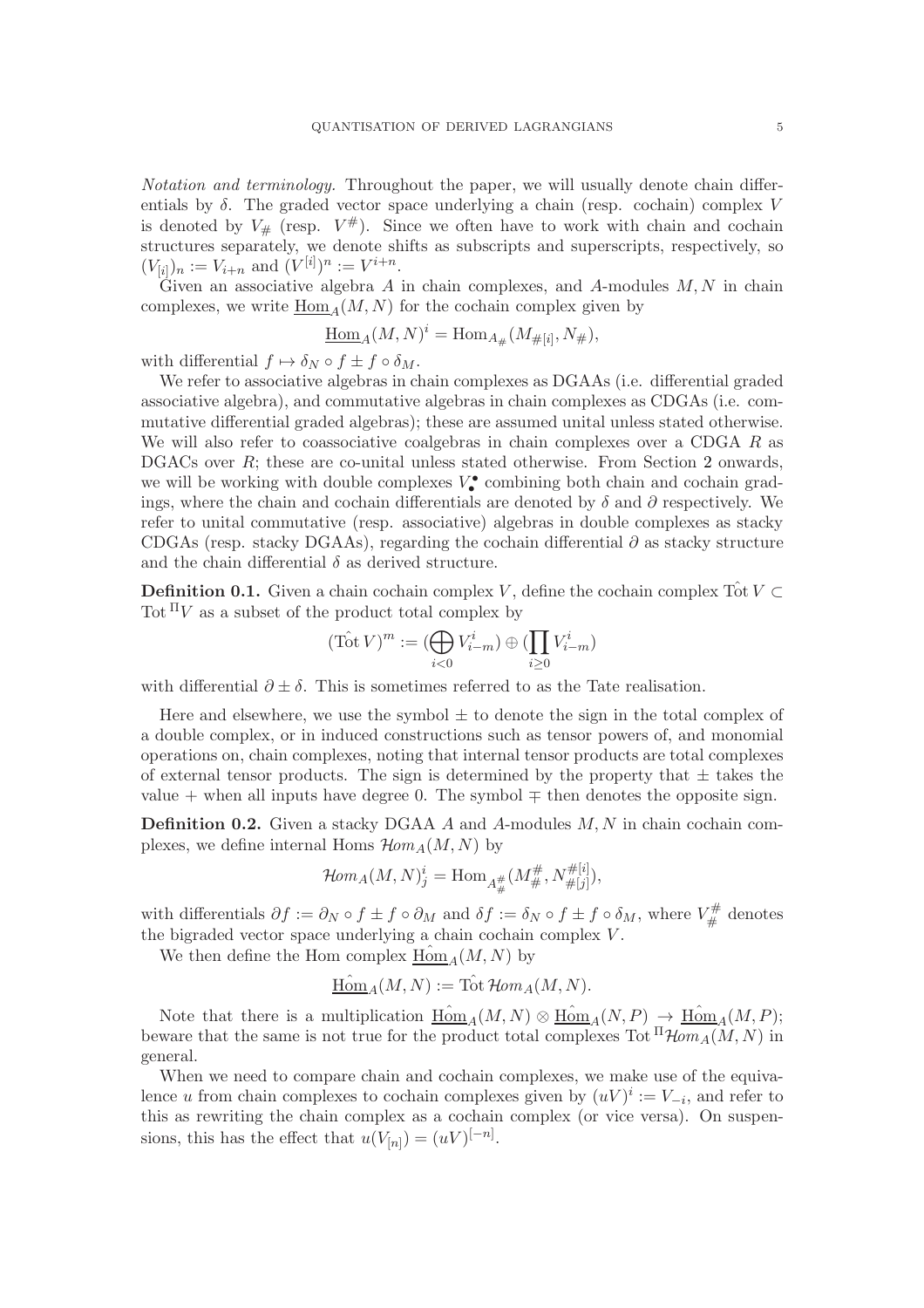We will denote symmetric and cosymmetric powers by  $S_F^p$  $B^p(M) = \text{Symm}_B^p(M) :=$  $(M^{\otimes_B p})_{\Sigma_p}$  and  $\mathrm{CoS}^p_B(M) = \mathrm{CoSymm}_B^p(M) := (M^{\otimes_B p})^{\Sigma_p}$ , respectively given by coinvariants and invariants of the symmetric group action. We also write  $\text{Symm}_B(M)$  =  $\bigoplus_{p\geq 0} S^p_E$  $_B^p(M)$  and  $\mathrm{CoSymm}_B(M) = \bigoplus_{p \geq 0} \mathrm{CoS}_B^p(M).$ 

# 1. The centre of an almost commutative algebra

<span id="page-5-0"></span>The purpose of this section is to show that the Hochschild complex of an almost commutative algebra is almost commutative as a brace algebra, and to study the resulting almost commutative brace algebra constructions. The primary motivation is to ensure that formality equivalences  $E_2 \simeq P_2$  then turn these Hochschild complexes into filtered  $P_2$ -algebras (i.e. Gerstenhaber algebras) for which the Lie bracket has weight  $-1$ .

### <span id="page-5-2"></span><span id="page-5-1"></span>1.1. Almost commutative algebras.

1.1.1. Homological algebra of complete filtrations. We now introduce a formalism for working with complete filtered complexes. Although we make little explicit use of these characterisations in the rest of the paper, they implicitly feature in the reasoning for complete filtered functors to have given properties.

**Definition 1.1.** Given a vector space V with a decreasing filtration  $F$ , the Rees module  $\xi(V, F)$  is given by  $\xi(V, F) := \bigoplus_p F^p V \hbar^{-p} \subset V[\hbar, \hbar^{-1}]$ . This has the structure of a  $\mathbb{G}_m$ equivariant (i.e. graded)  $\mathbb{Z}[\hbar]$ -module, setting  $\hbar$  to be of weight  $-1$  for the  $\mathbb{G}_m$ -action.

The functor  $\xi$  gives an equivalence between exhaustively filtered vector spaces and flat  $\mathbb{G}_m$ -equivariant  $\mathbb{Z}[\hbar]$ -modules — see [\[Pri3,](#page-59-9) Lemma 2.1] for instance.

We will be interested in filtrations which are complete, in the sense that  $V =$  $\varprojlim_i V/F^i$ . Via the Rees constructions, this amounts to looking at the inverse limit over k of the categories of  $\mathbb{G}_m$ -equivariant  $\mathbb{Z}[\hbar]/\hbar^k$ -modules. However, Koszul duality provides a much more efficient characterisation, as modules over the Koszul dual  $\mathbb{Z}[d] \simeq \mathbf{R\underline{Hom}}_{\mathbb{Z}[h]}(\mathbb{Z}, \mathbb{Z})$  of  $\mathbb{Z}[h]$ , as follows.

**Definition 1.2.** Define the  $\mathbb{G}_m$ -equivariant dg algebra  $\mathbb{Z}[d]$  by letting d be a formal variable of chain degree  $-1$ , satisfying  $d^2 = 0$ , and having weight 1 with respect to the  $\mathbb{G}_m$ -action. We say that a morphism of  $\mathbb{Z}[d]$ -modules in graded chain complexes is a weak equivalence if it is a quasi-isomorphisms of the underlying chain complexes, forgetting  $\bar{d}$ .

**Definition 1.3.** For a filtered chain complex  $(V, F)$ , the corresponding  $\mathbb{G}_m$ -equivariant  $\mathbb{Z}[d]$ -module  $\mathfrak{gr}_F V$  is given in weight i by

$$
\mathfrak{gr}_F^i V := \text{cone}(F^{i+1} V \to F^i V),
$$

with  $d: \operatorname{gr}^i_F V \to \operatorname{gr}^{i+1}_F V_{[-1]}$  given by the identity on  $F^{i+1}V$  (and necessarily 0 elsewhere).

There is an obvious quasi-isomorphism from  $\mathfrak{gr}_F V$  to the associated graded  $\mathfrak{gr}_F V$ , but the latter does not have a natural  $d$ -action.

There is a homotopy inverse functor to  $\mathfrak{gr}$  which can be realised explicitly as follows:

**Definition 1.4.** Given a  $\mathbb{Z}[d]$ -module E in  $\mathbb{G}_m$ -equivariant chain complexes, define the chain complex  $f(E)$  to be the semi-infinite total complex

$$
\mathfrak{f}(E) := (\bigoplus_{i<0} E(i) \oplus \prod_{i\geq 0} E(i), \delta \pm d),
$$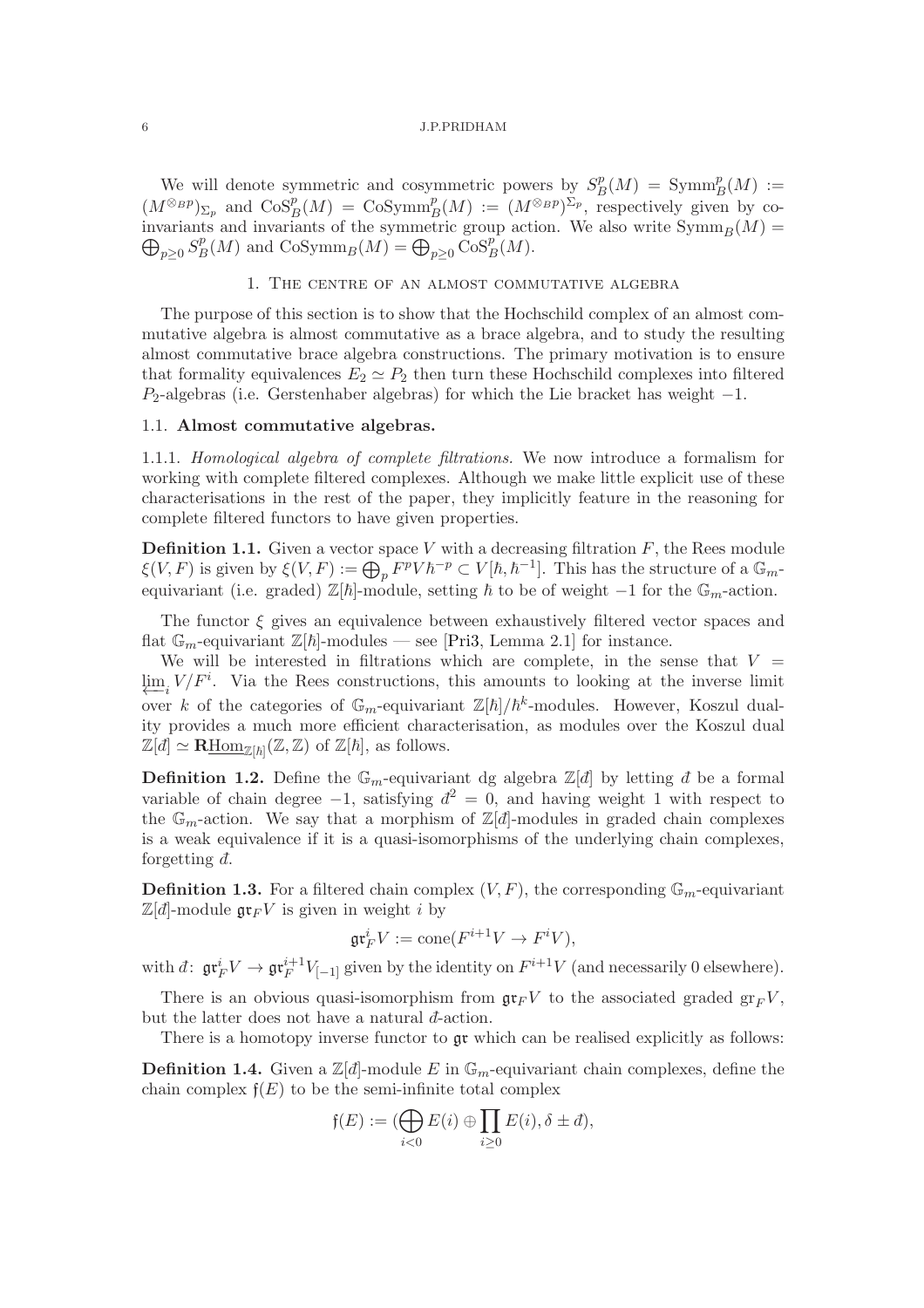equipped with the complete exhaustive filtration

$$
F^p\mathfrak{f}(E):=(\prod_{i\geq p}E(i),\delta\pm d).
$$

This clearly maps weak equivalences to filtered quasi-isomorphisms. In summary:

**Lemma 1.5.** The functors  $\mathfrak{gr}$  and  $\mathfrak{f}$  define an equivalence between the relative category of  $\mathbb{Z}[d]$ -modules in  $\mathbb{G}_m$ -equivariant chain complexes and the relative category of complete exhaustively filtered chain complexes and filtered quasi-isomorphisms.

*Proof.* Given a  $\mathbb{Z}[d]$ -module E in  $\mathbb{G}_m$ -equivariant chain complexes, we have

$$
\operatorname{gr}^p_F f(E) = (\operatorname{cone}(\prod_{i \ge p+1} E(i) \to \prod_{i \ge p} E(i)), \delta \pm d),
$$

with  $\bar{d}$ :  $\mathfrak{gr}^p_{\bar{F}}$  $\operatorname*{gr}^p_{F} \mathfrak{f}(E) \ \to \ \mathfrak{gr}^{p+1}_{F}$  $\prod_{i\geq p+1}^{p+1}$  f(E)<sub>[-1]</sub> the identity on  $\prod_{i\geq p+1} E(i)$ . The canonical  $\mathbb{G}_m$ equivariant quasi-isomorphism  $E \to \mathfrak{gr}_F\mathfrak{f}(E)$  of  $\mathbb{Z}[d]$ -modules is then given by  $e \mapsto$  $(\pm de, e)$  in each weight.

Conversely, given a complete exhaustively filtered chain complex  $(V, F)$ , we have

$$
F^{p}\mathfrak{f}(\mathfrak{gr}_{F}V)=(\prod_{i\geq p}\text{cone}(F^{i+1}V\to F^{i}V),\delta\pm\overrightarrow{d}),
$$

where  $d$  is the identity on the respective copies of  $F^{i+1}V$ . The canonical filtered quasiisomorphism  $\{F^p\mathfrak{f}(\mathfrak{gr}_F V) \to F^pV\}_p$  is then given by summing the elements in the targets of the cones, the sum converging because the filtration is complete.  $\Box$ 

One way of thinking of the category of  $\mathbb{Z}[d]$ -modules is that we are allowed to split the filtration on a filtered complex, but only at the expense of having a component  $\bar{d}$  of the differential which does not respect the grading. The associated graded complex is then simply given by forgetting the action of  $\bar{d}$ .

Another way of understanding this equivalence is to observe that a cofibrant resolution of  $\mathbb{Z}[d]$  as an associative algebra in chain complexes is given by the free algebra  $\mathbb{Z}\langle d_1, d_2, \ldots \rangle$  with  $d_m$  of chain degree −1 and weight m, with differential  $\delta$  given by  $\delta d_m = -\sum_{i+j=m} d_i d_j$ . Thus the structure of a  $\mathbb{Z}\langle d_1, d_2, \ldots \rangle$ -module on a chain complex E is the same as a differential  $\delta + \sum d_i$  on  $\bigoplus_{i<0} E(i) \oplus \prod_{i\geq 0} E(i)$  respecting the filtration and agreeing with  $\delta$  on the associated graded.

**Definition 1.6.** Given a ring k, a linear algebraic group G over k, and a G-equivariant commutative algebra R in chain complexes over k, define the category  $dq \text{Mod}_{G}(R)$  to consist of G-equivariant R-modules in chain complexes.

Thus the Rees construction  $\xi(V, M)$  of a filtered R-module M lies in  $dg\text{Mod}_{\mathbb{G}_m}(R[\hbar]),$ while  $\mathfrak{gr}_F M \in dg\mathrm{Mod}_{\mathbb{G}_m}(R[d])$ . When G is linearly reductive, standard arguments show that there is a cofibrantly generated model structure on  $dq\text{Mod}_G(R)$  in which fibrations are surjections and weak equivalences are quasi-isomorphisms of the underlying chain complexes.

The dg algebra  $R[d]$  has the natural structure of a dg Hopf R-algebra, by setting d to be primitive, so the comultiplication  $R[d] \to R[d] \otimes_R R[d]$  sends  $d$  to  $d \otimes 1 + 1 \otimes d$ .

**Definition 1.7.** We define a closed symmetric monoidal structure  $\otimes_R$  on the category  $dg\text{Mod}_{\mathbb{G}_m}(R[d])$  by giving the chain complex  $M\otimes_R N$  an  $R[d]$ -module structure via the comultiplication on the Hopf algebra  $R[d]$ .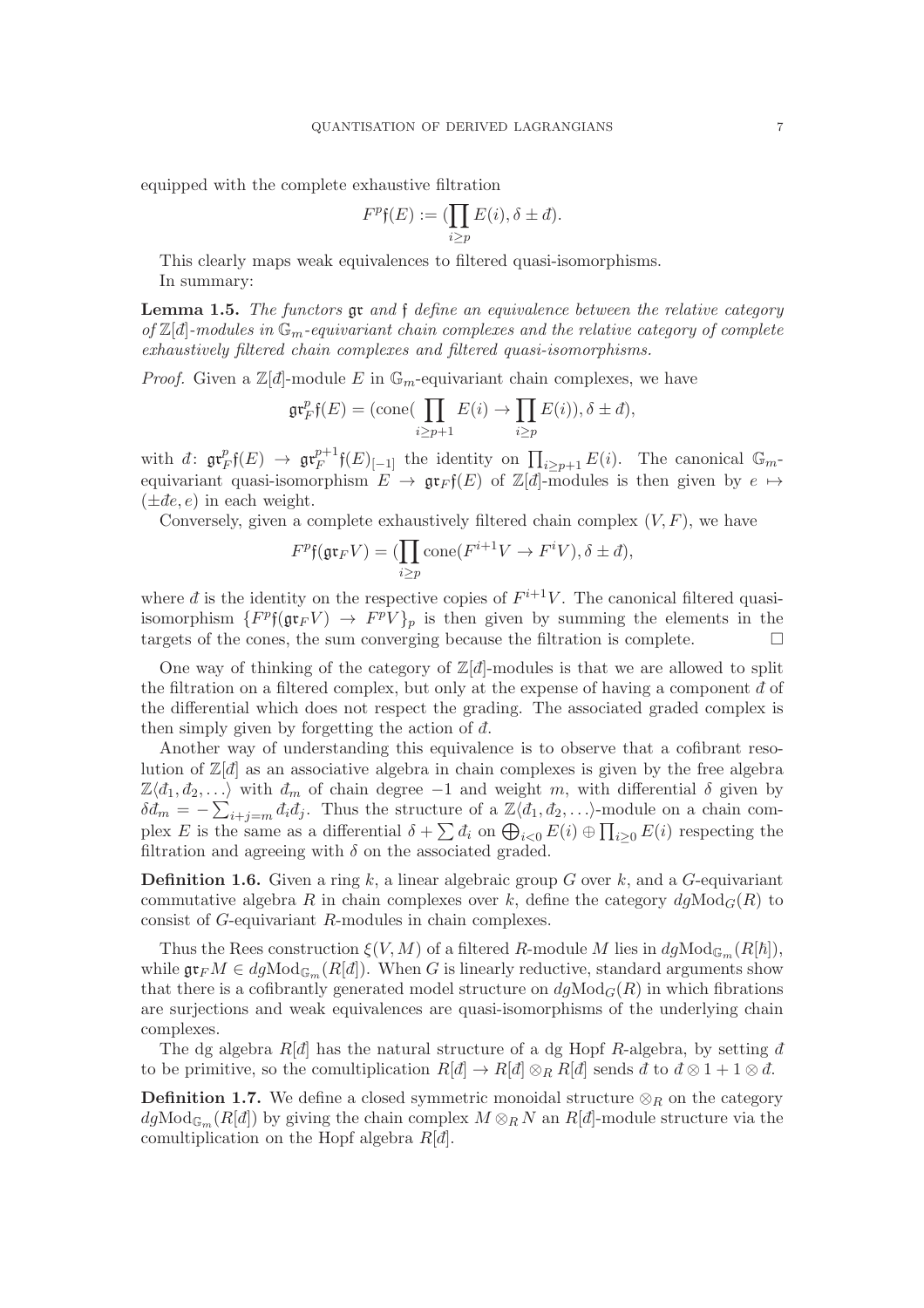With respect to this structure, the functors  $\mathfrak{gr}$  and  $\mathfrak{f}$  are both lax monoidal. By way of comparison, note that for the usual tensor product of filtered complexes over  $k$ , we have  $\operatorname{gr}_F(U \otimes_k V) = \operatorname{gr}_F(U) \otimes_k \operatorname{gr}_F(V)$ .

1.1.2. Koszul duality for almost commutative rings. From now on, we fix a commutative algebra R in chain complexes over  $\mathbb{O}$ . We refer to associative algebras in chain complexes as DGAAs, and commutative algebras in chain complexes as CDGAs. We will also refer to to coassociative coalgebras in chain complexes over  $R$  as DGACs over  $R$ .

**Definition 1.8.** We say that a complete filtered DGAA  $(A, F)$  is almost commutative if  $gr_F A$  is a CDGA. Similarly, a filtered DGAC  $(C, F)$  is said to be almost cocommutative if the comultiplication on  $gr_F C$  is cocommutative.

*Remark* 1.9. An almost commutative DGAA  $(A, F)$  can be regarded as an algebra in filtered complexes for the filtered operad given by the PBW filtration on the associative operad Ass, which is given by powers of the augmentation ideal of  $T(V) \to \text{Symm}(V)$ . The Rees construction  $\xi(A, F)$  is thus automatically an algebra for the  $\mathbb{BD}_1$ -operad over  $[A^1/\mathbb{G}_m]$  as described in [\[CPT](#page-58-0)<sup>+</sup>, §3.5.1] (or [\[CG,](#page-58-7) §2.4.2] for its completion  $BD_1$ , dropping  $\mathbb{G}_m$ -equivariance). Explicitly, this means that  $\xi(A, F)$  is a  $\mathbb{G}_m$ -equivariant DGAA over R[h] equipped with a Lie bracket  $[-,-]$  of  $\mathbb{G}_m$ -weight  $-1$  which is a biderivation and satisfies  $\hbar[a, b] = ab \mp ba$ .

Since we only wish to consider complete filtrations, we are effectively studying algebras  $\mathfrak{gr}(A, F)$  over the operad  $\mathfrak{gr}(BD_1)$  in  $dg\text{Mod}_{\mathbb{G}_m}(\mathbb{Q}[d])$ , where we write  $BD_1$  for the complete filtered operad associated to  $\mathbb{BD}_1$ .

<span id="page-7-1"></span>Definition 1.10. We write B for the bar construction from possibly non-unital DGAAs over  $R$  to ind-conilpotent DGACs over  $R$ . Explicitly, this is given by taking the tensor coalgebra

$$
BA := T(A_{[-1]}) = \bigoplus_{i \ge 0} (A_{[-1]})^{\otimes_{R} i},
$$

with chain differential given on cogenerators  $A_{[-1]}$  by combining the chain differential and multiplication on A. Write B<sub>+</sub>A for the subcomplex  $T_+(A_{[-1]}) = \bigoplus_{i>0} A_{[-1]}^{\otimes_{R_i}}$ .

Let  $\Omega_+$  be the left adjoint to  $B_+$ , given by the tensor algebra

$$
\Omega_+C:=\bigoplus_{j>0}(C_{[1]})^{\otimes_R i},
$$

with chain differential given on generators  $C_{11}$  by combining the chain differential and comultiplication on C. We then define  $\Omega C := R \oplus \Omega_+ C$  by formally adding a unit.

<span id="page-7-2"></span>**Definition 1.11.** Given an almost commutative DGAA  $(A, F)$ , we define the filtration βF on BA by convolution with the Poincaré–Birkhoff–Witt filtration β. Explicitly, there is a shuffle multiplication  $\nabla$  on  $(BA)_\#$  given on cogenerators by the identity maps  $(A\otimes R)\oplus (R\otimes A)\to A$ , making  $(BA)<sub>\#</sub>$  into a Hopf algebra. Writing F as an increasing filtration, we then set  $\beta^{j}BA$  to be the image of the j-fold shuffle product  $(B_{+}A)^{\otimes j} \to BA$ (i.e.  $b_1 \otimes \ldots \otimes b_j \mapsto b_1 \nabla b_2 \nabla \ldots \nabla b_j$ ), and

$$
(\beta F)_i \mathcal{B} A := \sum_j F_{i+j} \cap \beta^j \mathcal{B} A.
$$

<span id="page-7-0"></span>**Lemma 1.12.** The filtration  $\beta F$  makes BA into an almost cocommutative DGAC.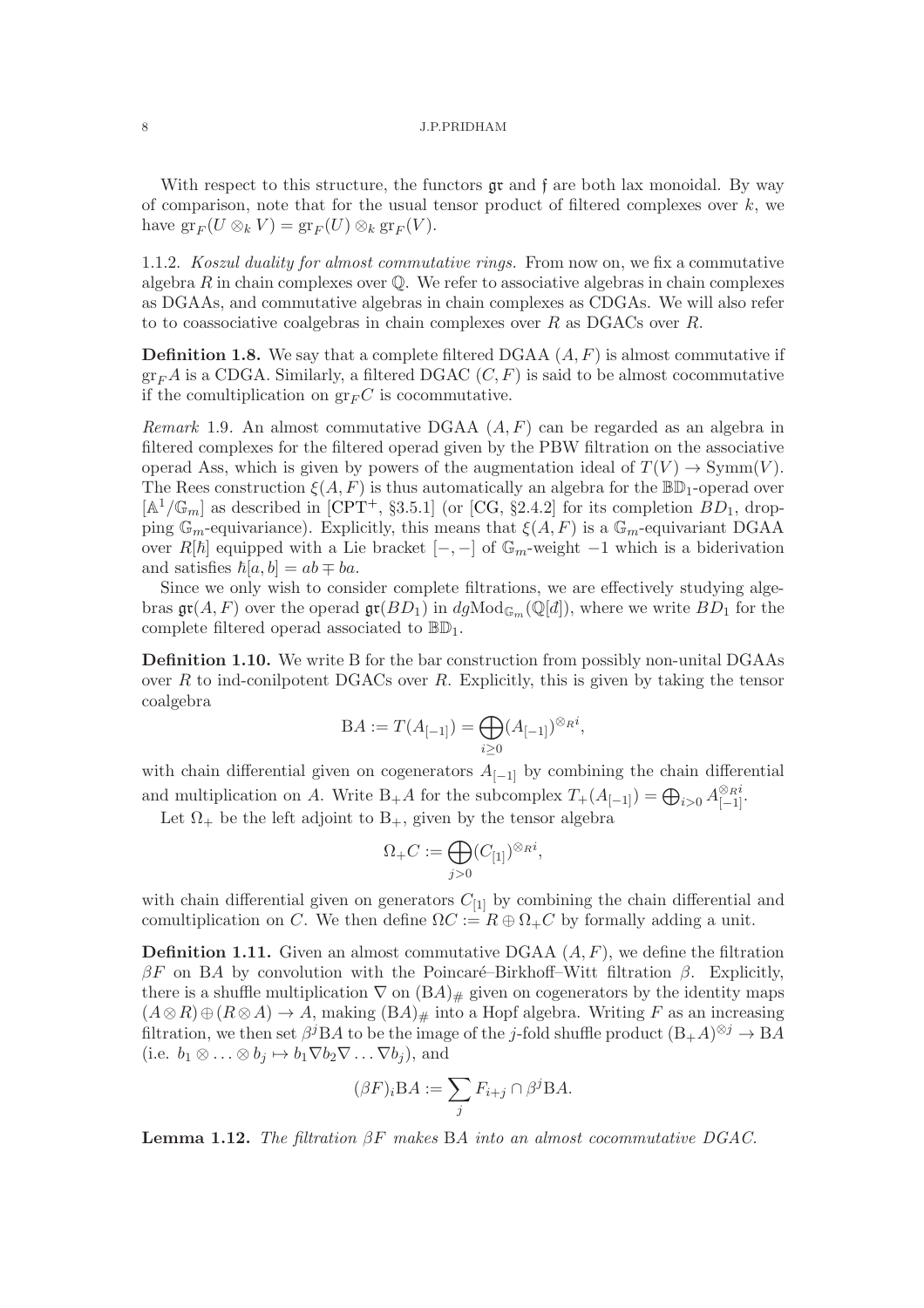*Proof.* The filtration  $\beta$  is automatically preserved by the comultiplication, making  $(BA)_\#$  a filtered coalgebra, and so  $(\beta F)$  also gives a filtered coalgebra structure. To see that BA is a filtered DGAC, it only remains to show that the spaces  $(\beta F)_iBA$  are closed under the chain differential. Since the latter is a coderivation, it suffices to check that it induces a filtered map on cogenerators.

The filtration induced by  $\beta$  on cogenerators  $A_{[-1]}$  (regarded as a quotient of BA) is just  $A_{[-1]} = \text{gr}_{1}^{\beta} A_{[-1]}$ , so  $(\beta F)_{i} A_{[-1]} = F_{i+1} A_{[-1]}$ . We also get  $\beta^{1} (A_{[-1]}^{\otimes 2}) = A_{[-1]}^{\otimes 2}$  $\beta^2(A_{[-1]}^{\otimes 2}) = \Lambda^2 A_{[-1]},$  and  $\beta^3(A_{[-1]}^{\otimes 2}) = 0$ , so

$$
(\beta F)_i (A_{[-1]}^{\otimes 2}) = F_{i+1}(A_{[-1]}^{\otimes 2}) + F_{i+2}(\Lambda^2 A)_{[-2]}.
$$

On cogenerators, the differential  $\delta_{BA}$  is given by

$$
(A_{[-1]}^{\otimes 2}) \oplus A_{[-1]} \xrightarrow{(\cdot_A, \delta_A)} A_{[-2]},
$$

where  $\cdot_A$  and  $\delta_A$  denote the multiplication and chain differential on A. Both  $\cdot_A$  and  $\delta_A$ automatically preserve F, so the only remaining condition to ensure that  $\delta_{BA}((\beta F)_i) \subset$  $(\beta F)_i$  is that multiplication sends  $F_{i+2}(\Lambda^2 A)$  to  $F_{i+1}A$  — this is precisely the condition that  $gr_F A$  be commutative.

It remains to show that the filtered DGAC BA is almost cocommutative. Observe that  $gr^1_{\beta}(BA)_{\#}$  is the cofree (ind-conilpotent) graded Lie coalgebra  $(\mathrm{Colie}_R A)_{\#}$ , and that the PBW filtration  $\beta$  on  $(BA)_{\#}$  is then just induced from the constant filtration  $\beta = \beta^1$  on  $(\text{Colie}_{R}A)_{\#}$  by regarding  $(BA)_{\#}$  as its universal (ind-conilpotent) enveloping coalgebra. The filtration  $\beta F$  on BA is similarly induced from its corestriction to  $(\mathrm{Colie}_R A)_\#$ , where  $(\beta F)_i = F_{i+1}$ . In particular, on associated gradeds this implies that

$$
\mathrm{gr}^{\beta F} \mathrm{B} A_{\#} \cong \mathrm{CoSymm}_R(\mathrm{gr}^F_{*+1} \mathrm{Colie}_R A)_{\#},
$$

a cofree (ind-conilpotent) graded Poisson coalgebra, so the comultiplication on  $\text{gr}^{\beta F} \text{B}A$ is indeed cocommutative.

In fact, observe that we can characterise  $\beta F$  as the smallest almost cocommutative filtration on BA for which the induced filtration on cogenerators is  $(\beta F)_iA_{[-1]}$  =  $F_{i+1}A_{[-1]}$ .

<span id="page-8-0"></span>**Definition 1.13.** Given an almost cocommutative DGAC  $(C, F)$  over R, define the filtration  $\beta^* F$  on  $\Omega C$  and  $\Omega_+ C$  by convolution with the PBW filtration. Explicitly, define a comultiplication  $\Delta$  on  $T(C_{[1]})$  to be the algebra morphism sending  $c \in C_{[1]}$  to  $c \otimes 1 + 1 \otimes c$ , and let  $\beta_r^* := \ker(\Delta^{(r+1)}: T(C_{[1]}) \to T_+(C_{[1]})^{\otimes r+1})$  be the kernel of the iterated comultiplication. We then set

$$
(\beta^* F)_i \Omega C := \sum_j F_{i-j} \cap \beta_j^* \Omega C,
$$

and similarly for  $\Omega_{+}C$ . We then define  $\hat{\Omega}_{+}C$  to be the completion with respect to  $\beta^*$ .

<span id="page-8-2"></span>**Lemma 1.14.** The filtration  $\beta^* F$  makes  $\hat{\Omega} A$  into an almost commutative DGAA.

*Proof.* The constructions  $(B, \beta)$  and  $(\Omega, \beta^*)$  are dual to each other, so the proof of Lemma [1.12](#page-7-0) adapts after taking shifts and duals.  $\square$ 

<span id="page-8-1"></span>**Definition 1.15.** Define the functors  $B_{BD_1}$  and  $\Omega_{BD_1}$  by  $B_{BD_1}(A, F) := (BA, \beta F)$  and  $\Omega_{BD_1}(C, F) := (\hat{\Omega}C, \beta^*F);$  define  $B_{BD_1,+}$  and  $\Omega_{BD_1,+}$  similarly.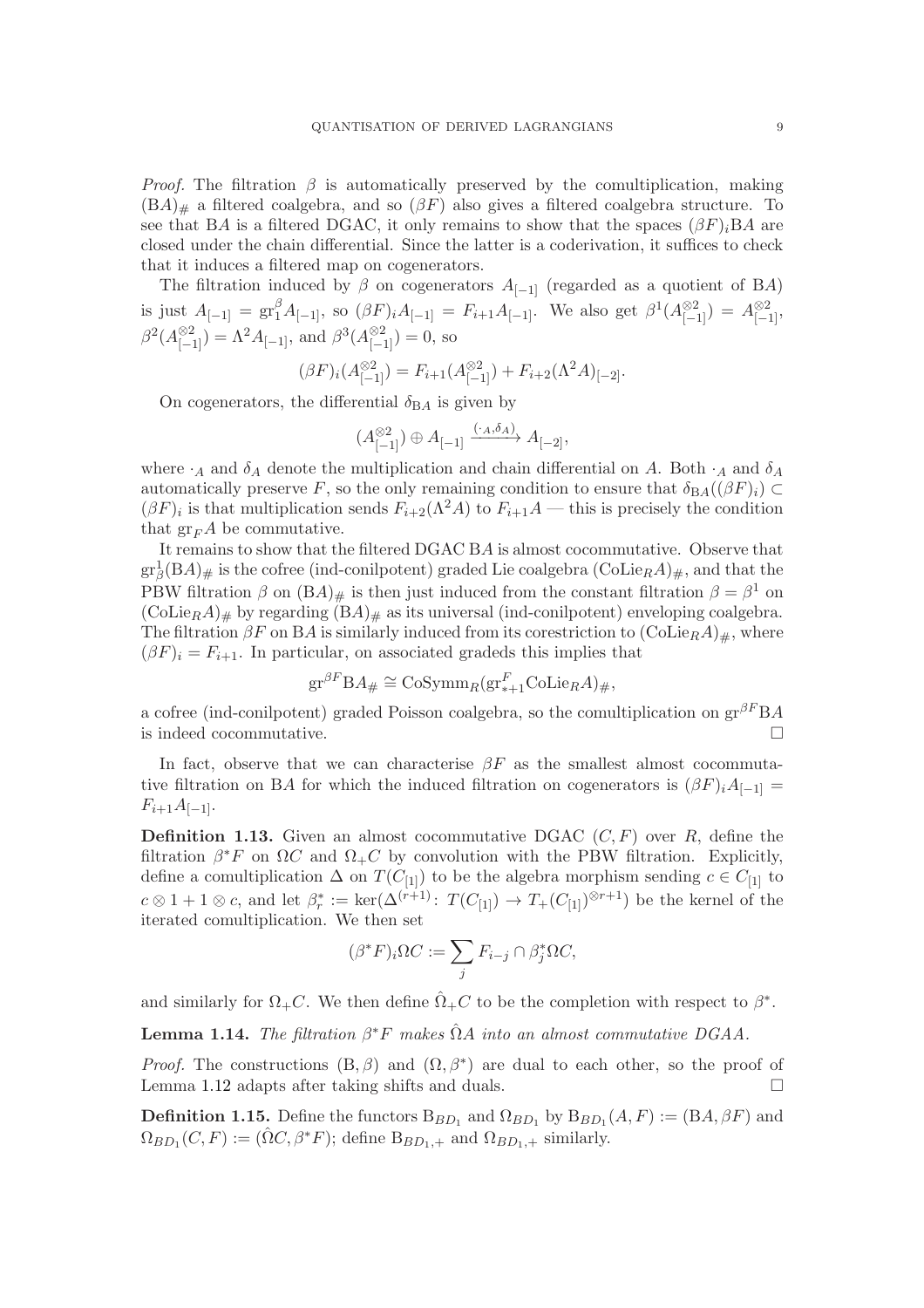<span id="page-9-3"></span>**Lemma 1.16.** The functor  $\Omega_{BD_1,+}$  is left adjoint to the functor  $B_{BD_1,+}$  from complete non-unital almost commutative DGAAs A over R to non-counital almost cocommutative DGACs C over R.

*Proof.* Given A and C, the sets  $\text{Hom}_{DGAA}(\Omega_+ C, A)$  and  $\text{Hom}(C, BA)$  can both be identified with the set

$$
\{f\in F_1\underline{\rm Hom}_R(C,A)^1\ :\ [\delta,f]+f\smile f=0\},
$$

where the product  $\smile$  combines multiplication on A with comultiplication on C.

Observe that the product  $\smile$  makes the complex  $\text{Hom}_R(C, A)$  into an almost commutative DGAA, so  $F_1\underline{\text{Hom}}_R(C, A)$  is closed under the commutator, hence a DGLA.

<span id="page-9-1"></span>**Lemma 1.17.** If A is a complete filtered non-unital almost commutative  $DGAA$  with  $gr_F A$  flat over R, then the co-unit  $\varepsilon_A$ :  $\Omega_{BD_1,+}B_{BD_1,+}A \rightarrow A$  of the adjunction is a filtered quasi-isomorphism.

*Proof.* It suffices to show that  $\varepsilon$  gives quasi-isomorphisms on the graded algebras associated to the filtrations. The functors  $gr_{\beta}B_{BD_1,+}$  and  $gr_{\beta*}\Omega_{BD_1,+}$  are then just the bar and cobar functors for the Poisson operad, equipped with a  $\mathbb{G}_m$ -action setting the commutative multiplication to be of weight 0 and the Lie bracket of weight  $-1$ . For  $\hbar$  a formal variable of weight  $-1$ , the graded Poisson operad can be written as Com ∘  $\hbar$ Lie, where  $(\hbar P)(i) := \hbar^{i-1} P(i)$  for any operad P. The  $\mathbb{G}_m$ -equivariant Koszul dual of the graded Poisson operad is then  $(\text{Com} \circ \hbar \text{Lie})^! = (\hbar^{-1} \text{Com}) \circ \text{Lie} = \hbar^{-1} (\text{Com} \circ \hbar \text{Lie}),$  so it is self-dual after a shift in filtrations. This shift is precisely the difference between PBW and lower central series, so grε is a graded quasi-isomorphism by Koszul duality for the Poisson operad.

<span id="page-9-0"></span>1.2. **Hochschild complexes.** Recall that we are fixing a CDGA  $R$  over  $\mathbb{Q}$ .

<span id="page-9-2"></span>**Definition 1.18.** For an almost commutative DGAA  $(A, F)$  over R and a filtered  $(A, F)$ -bimodule  $(M, F)$  in chain complexes for which the left and right gr<sup>F</sup>A-module structures on  $gr<sup>F</sup>M$  agree, we define the filtered chain complex

$$
\mathrm{CC}_{R,BD_1}(A,M)
$$

to be the completion of the cohomological Hochschild complex  $\mathrm{CC}_R(A, M)$  (rewritten as a chain complex) with respect to the filtration  $\gamma F$  defined as follows. We may identify  $CC_R(A, M)$  with the subcomplex of

$$
\underline{\mathrm{Hom}}_R(\mathrm{B} A, \mathrm{B} (A \oplus M_{[1]}))
$$

consisting of coderivations extending the zero coderivation on BA. The hypotheses on M ensure that  $A \oplus M$  is almost commutative (regarding M as a square-zero ideal), so we have filtrations  $\beta F$  on BA and B( $A \oplus M_{[1]}$ ). We then define  $(\gamma F)_i$  to consist of coderivations sending  $(\beta F)_iBA$  to  $(\beta F)_{i+j-1}B(A \oplus M)$ .

Since a coderivation is determined by its value on cogenerators, and the cogenerators of the bar construction have weight 1 with respect to the PBW filtration  $\beta$ , we may regard  $(\gamma F)_iCC_R(A, M)_\#$  as the subspace of  $\underline{\text{Hom}}_R(BA, M)^\#$  consisting of maps sending  $(\beta F)_iBA$  to  $F_{i+j}M$ .

We also define the subcomplex  $CC_{R,BD_1,+}(A, M)$  to be the kernel of  $CC_{R,BD_1}(A,M) \to M$ , or equivalently  $\underline{\text{Hom}}_R(B_+A,M)^{\#}$ .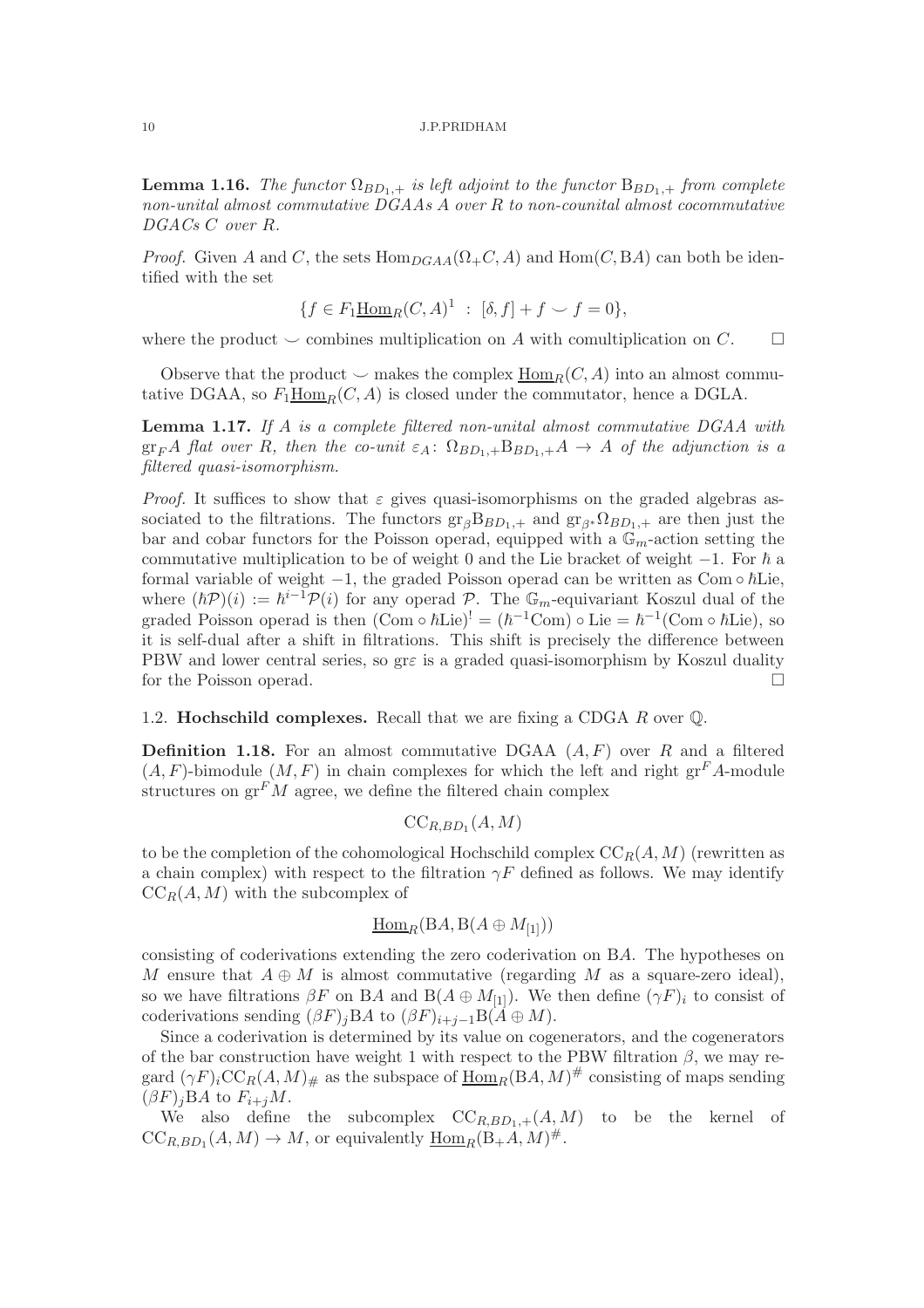<span id="page-10-3"></span>Remark 1.19. When the filtrations F are trivial in the sense that  $A = \text{gr}_{0}^{F} A$ ,  $M = \text{gr}_{0}^{F} M$ , we simply write  $\gamma := \gamma F$ , and observe that  $\gamma_0 C C_R(A, M) = M$ , while  $\gamma_1 C C_R(A, M)$ is just the Harrison cohomology complex. When A is moreover cofibrant as a CDGA, observe that the HKR isomorphism gives a filtered levelwise quasi-isomorphism  $(CC_R(A, M), \tau^{HH}) \rightarrow (CC_{R,BD_1}(A, M), \gamma)$ , where  $\tau^{HH}$  denotes good truncation in the Hochschild direction as featured in [\[Pri5,](#page-59-1) Definition [1.13\]](#page-8-0).

<span id="page-10-1"></span>**Lemma 1.20.** If  $\phi: (A, F) \rightarrow (D, F)$  is a morphism of almost commutative DGAAs over R, then  $CC_{R,BD_1}(A, D)$  is an almost commutative DGAA under the cup product, and  $CC_{R,BD_1}(A, D) \rightarrow D$  is a morphism of almost commutative DGAAs.

*Proof.* This just follows because  $gr^{\gamma F}CC_R(A, D)^{\#} = \underline{Hom}(gr^{\beta F}BA, gr^F D)^{\#}$ , with  $gr^{\beta F}BA$  cocommutative and  $gr^FD$  commutative.

<span id="page-10-0"></span>1.2.1. Brace algebra structures. Recall that a brace algebra  $B$  over  $R$  is an  $R$ -cochain complex equipped with a cup product in the form of a chain map

$$
B\otimes B\stackrel{\smile}{\longrightarrow} B,
$$

and braces in the form of maps

$$
\{-\}\{-,\ldots,-\}_r\colon B\otimes B^{\otimes r}\to B^{[-r]}
$$

satisfying the conditions of [\[Vor,](#page-60-1)  $\S 3.2$ ] (where brace algebras are called homotopy  $G$ algebras) with respect to the differential. There is a brace operad Br in cochain complexes, whose algebras are brace algebras. The commutator of the brace  $\{-\}\{-\}_1$  is a Lie bracket, so for any brace algebra  $B$ , there is a natural DGLA structure on  $B^{[1]}$ . The brace operad is weakly equivalent to the rationalisation of the little discs operad, so brace algebras are a model for  $E_2$ -algebras in cochain complexes.

<span id="page-10-2"></span>**Definition 1.21.** Define an decreasing filtration  $\gamma$  on the brace operad Br by putting the cup product in  $\gamma^0$  and the braces  $\{-\}\{-,\ldots,-\}_r$  in  $\gamma^r$ .

Thus a (brace,  $\gamma$ )-algebra  $(A, F)$  in filtered complexes is a brace algebra for which the cup product respects the filtration, and the r-braces send  $F_i$  to  $F_{i-r}$ . We refer to (brace,  $\gamma$ )-algebras as almost commutative brace algebras.

Beware that the filtration  $\gamma$  is not the same as that featuring in [\[Saf2,](#page-60-2) Definition 5.3], since we assign higher weights to higher braces.

In an almost commutative brace algebra A, the brace  $\{-\}\{-\}_1$  is of weight  $-1$ ; since it gives a homotopy between the cup product and its opposite, it follows that the commutator of the cup product is of weight  $-1$ , so A is almost commutative as a DGAA. Moreover, a brace algebra structure on A induces a dg bialgebra structure on BA, as in [\[Vor,](#page-60-1) §3.2], and because  $\beta^rBA \subset (A_{[-1]})^{\otimes \geq r}$ , the multiplication on BA given by braces preserves the filtration  $\beta F$  on  $B_{BD_1}A$ , so it is a filtered bialgebra (with almost cocommutative comultiplication).

<span id="page-10-4"></span>**Lemma 1.22.** For any almost commutative  $DGAA$  A over R, there is a natural almost commutative brace algebra structure on  $CC_{R,BD_1}(A)$  over R. In particular,  $\text{CC}_{R,BD_1}(A)_{[-1]}$  is a filtered DGLA over R, and its associated graded DGLA is abelian.

*Proof.* The formulae of [\[Vor,](#page-60-1) §3] define a brace algebra structure on  $\mathrm{CC}_R(A)$ . By Lemma [1.20,](#page-10-1) we know that  $(CC_R(A), \gamma F)$  is an almost commutative DGAA, so it suffices to show that the brace operations have the required weights.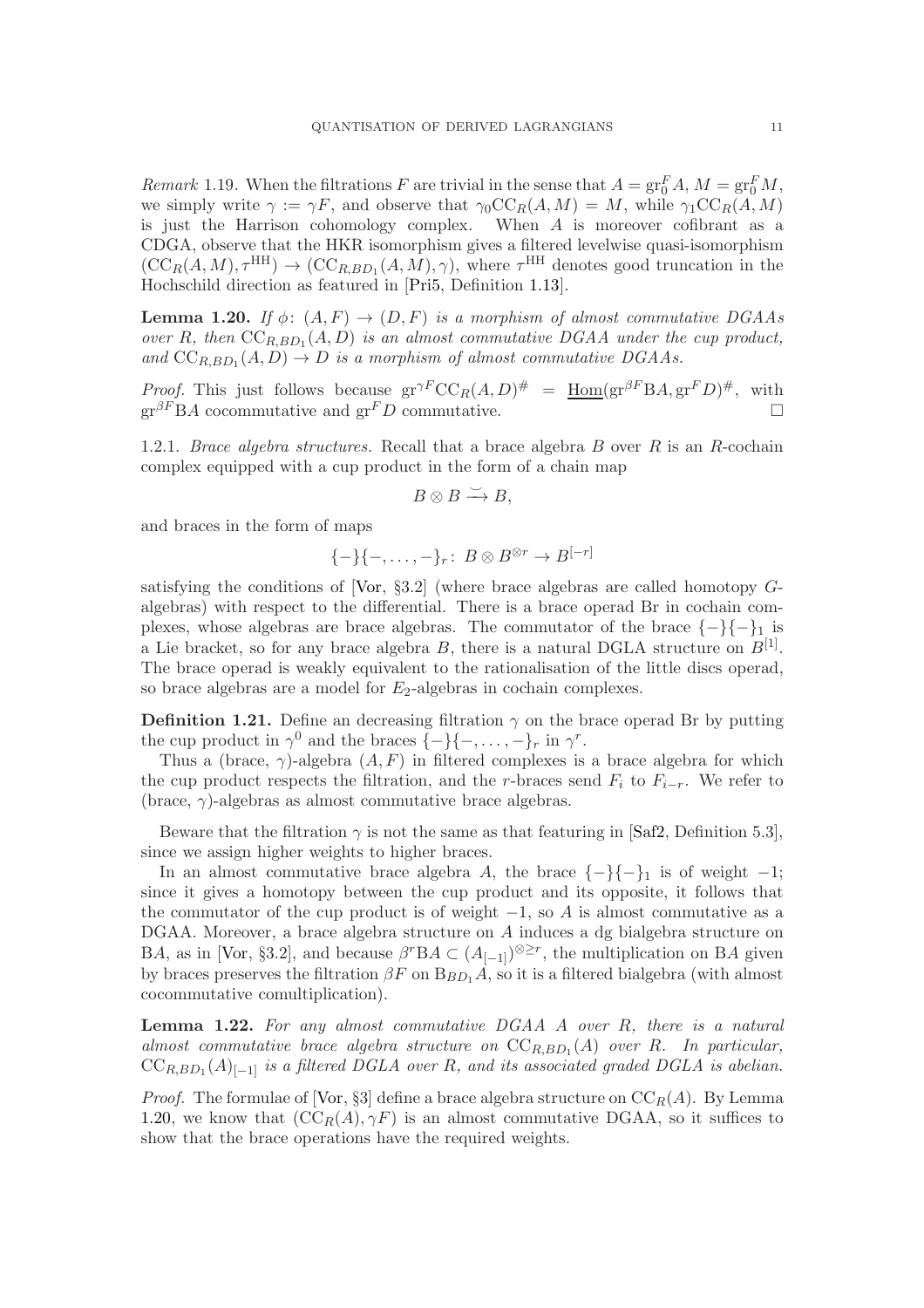Given  $f \in (\gamma F)_p \underline{\text{Hom}}(BA, A)$  and  $g_i \in (\gamma F)_{q_i} \underline{\text{Hom}}(BA, A)$ , each  $g_i$  corresponds to a coalgebra coderivation  $\tilde{g}_i$  on BA sending  $(\beta F)_jBA$  to  $(\beta F)_{j+q_i-1}BA$ .

The element  $\{f\}\{g_1, \ldots, g_m\} \in \underline{\text{Hom}}(BA, A)$  is the composition

$$
\mathcal{B}A \xrightarrow{\Delta^{(m)}} (\mathcal{B}A)^{\otimes m} \xrightarrow{\tilde{g}_1 \otimes \ldots \otimes \tilde{g}_m} (\mathcal{B}A)^{\otimes m} \xrightarrow{\nabla} \mathcal{B}A \xrightarrow{f} A,
$$

where  $\Delta^{(m)}$  is the iterated coproduct, and  $\nabla$  the shuffle product. The definition of  $\beta$ ensures that  $\nabla$  preserves the filtration  $\beta F$ , so we have

$$
\{f\}\{g_1,\ldots,g_m\} \in (\gamma F)_{(p+q_1+\ldots+q_m-m)} \underline{\text{Hom}}(\mathbf{B}A,A).
$$

<span id="page-11-3"></span>**Definition 1.23.** Given a brace algebra  $C$ , define the opposite brace algebra  $C^{\text{opp}}$  to have the same elements as C, but multiplication  $b^{\text{opp}} \smile c^{\text{opp}} := (-1)^{\text{deg }b \text{ deg }c}(c \smile b)^{\text{opp}}$ and brace operations given by the multiplication  $(BC^{opp}) \otimes (BC^{opp}) \rightarrow BC^{opp}$  induced by the isomorphism  $(\text{B}C^{\text{opp}}) \cong (\text{B}C)^{\text{opp}}$ . Explicitly,

$$
\{b^{\text{opp}}\}\{c_1^{\text{opp}},\ldots,c_m^{\text{opp}}\}:=\pm\{b\}\{c_m,\ldots,c_1\}^{\text{opp}},
$$

where  $\pm = (-1)^{m(m+1)/2 + (\text{deg } f - m)(\sum_i \text{deg } c_i - m) + \sum_{i < j} \text{deg } c_i \text{deg } c_j}$ .

Observe that when a filtered brace algebra  $C$  is almost commutative, then so is  $C^{\text{opp}}$ .

<span id="page-11-4"></span>**Lemma 1.24.** Given  $DGAAs A, D$  over R, there is an anti-involution

 $-i\colon \operatorname{CC}_R(A,D)^{\operatorname{opp}} \to \operatorname{CC}_R(A^{\operatorname{opp}},D^{\operatorname{opp}})$ 

of DGAAs given by

$$
i(f)(a_1,\ldots,a_m) = -(-1)^{\sum_{i < j} \deg a_i \deg a_j} (-1)^{m(m+1)/2} f(a_m^{\text{opp}},\ldots,a_1^{\text{opp}})^{\text{opp}}.
$$

When  $A = D$ , the anti-involution  $-i$  is a morphism of brace algebras, and in particular i:  $\mathrm{CC}_R(A)_{[-1]} \to \mathrm{CC}_R(A)_{[-1]}$  is a morphism of DGLAs. Whenever A is a cofibrant CDGA over R, the map i corresponds under the HKR isomorphism to the involution which acts on  $\underline{\text{Hom}}_A(\Omega^{\hat{p}}_{A/R}, A)$  as scalar multiplication by  $(-1)^{\hat{p}-1}$ .

Proof. This is effectively [\[Bra,](#page-58-8) §2.1], adapted along the lines of [\[Pri5,](#page-59-1) Lemma [1.15\]](#page-8-1), together with the observation that  $-i$  acts on braces in the prescribed manner.  $\Box$ 

### <span id="page-11-0"></span>1.2.2. Semidirect products.

<span id="page-11-2"></span>**Lemma 1.25.** Given a morphism  $\phi: A \rightarrow D$  of almost commutative filtered DGAAs over R, the almost commutative  $DGAA$   $CC_{R,BD_1}(A, D)$  is a brace module (in the sense of [\[Saf2,](#page-60-2) Definition 3.3]<sup>[1](#page-11-1)</sup>) over the almost commutative brace algebra  $CC_{R,BD_1}(A)$  of Hochschild cochains.

This gives rise to a morphism

$$
\mathcal{B}_{BD_1,+}\mathcal{CC}_{R,BD_1}(A) \to \mathcal{B}_{BD_1,+}\mathcal{CC}_{R,BD_1}(\mathcal{CC}_{R,BD_1}(A,D))
$$

of almost cocommutative bialgebras.

<span id="page-11-1"></span><sup>&</sup>lt;sup>1</sup>In particular, this must incorporate a DGAA homomorphism, as in the final arXiv version (but not the journal publication) of [\[Saf2\]](#page-60-2).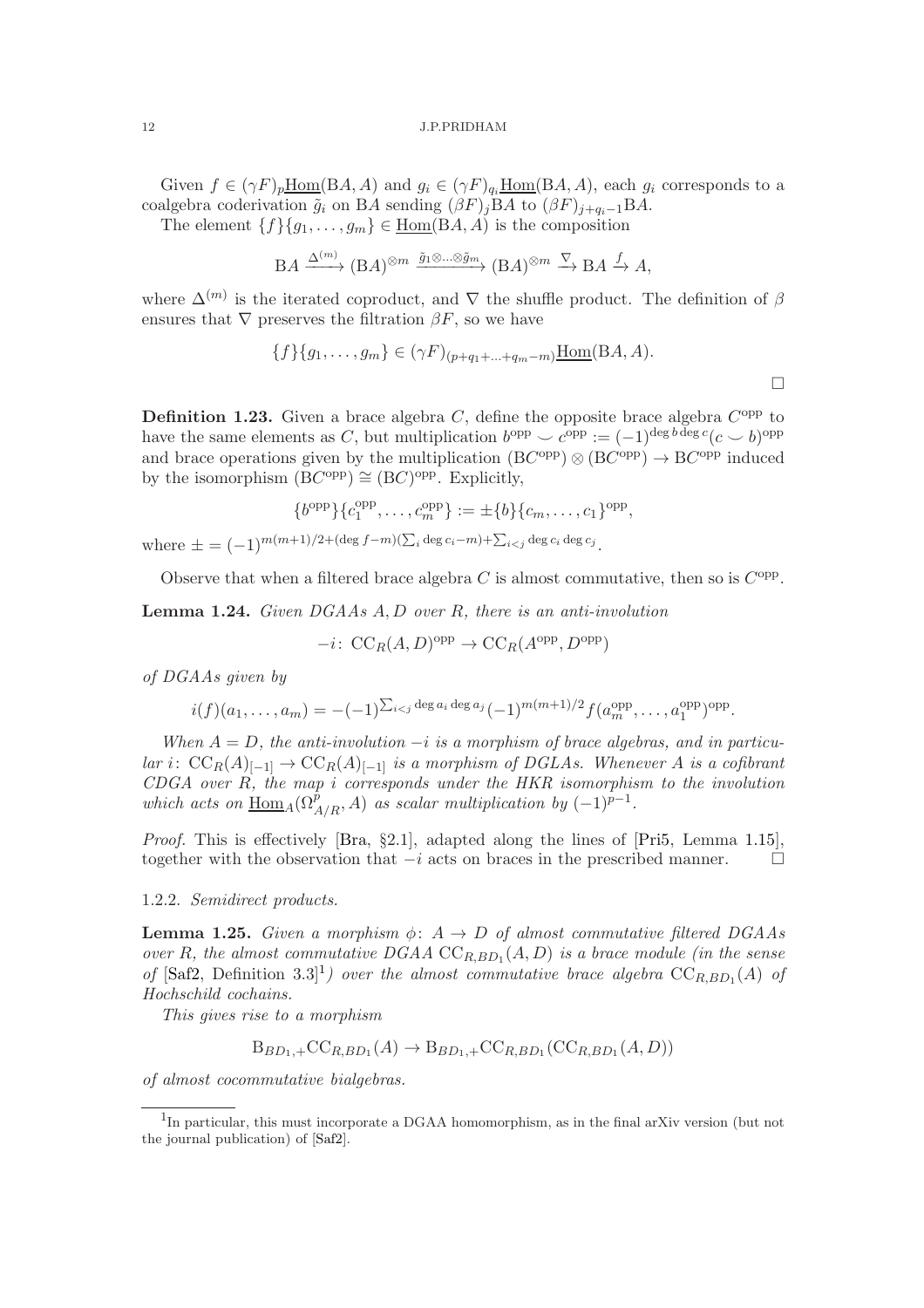*Proof.* Given  $g_1, \ldots, g_m \in CC_{R,BD_1}(A)$  and  $f \in CC_{R,BD_1}(A, D)$ , the brace operation  ${f}{g_1,\ldots,g_m}$  is well-defined as an element of  $CC_{R,BD_1}(A, D)$ . Reasoning as in [\[Vor,](#page-60-1) §3.2], this combines with the morphism  $\phi_*\colon CC_{R,BD_1}(A) \to CC_{R,BD_1}(A,D)$  to give an action

$$
M_{\bullet,\bullet}\colon B_{BD_1}\mathrm{CC}_{R,BD_1}(A,D)\otimes_R B_{BD_1}\mathrm{CC}_{R,BD_1}(A)\to B_{BD_1}\mathrm{CC}_{R,BD_1}(A,D)
$$

of almost cocommutative dg coalgebras, associative with respect to the brace multiplication of [\[Vor\]](#page-60-1). This respects the filtrations for the same reason that the multiplication does on the bar construction of an almost commutative brace algebra (Definition [1.21\)](#page-10-2).

Thus  $CC_{R,BD_1}(A, D)$  is a brace  $CC_{R,BD_1}(A)$ -module. On restricting to cogenerators, the multiplication above gives a map

$$
B_{BD_1}CC_{R,BD_1}(A, D) \rightarrow \underline{\text{Hom}}(B_{BD_1}CC_{R,BD_1}(A), CC_{R,BD_1}(A, D))
$$
  
\n
$$
\cong CC_{R,BD_1}(CC_{R,BD_1}(A, D)),
$$

and as in [\[Saf2,](#page-60-2) Proposition 4.2], this induces a morphism

$$
\mathcal{B}_{BD_1,+}\mathcal{CC}_{R,BD_1}(A) \to \mathcal{B}_{BD_1,+}\mathcal{CC}_{R,BD_1}(\mathcal{CC}_{R,BD_1}(A,D))
$$

of almost cocommutative bialgebras, compatibility with the filtrations being automatic from the description above.

For an  $E_2$ -algebra C in chain complexes to act on an  $E_1$ -algebra E is the same as a morphism from  $C$  to the Hochschild complex of  $E$ . This is what we now construct for Hochschild complexes in the almost commutative setting, so that we will have an almost commutative brace algebra acting on an almost commutative DGAA (or equivalently a  $BD_2$ -algebra acting on a  $BD_1$ -algebra). Proposition [1.17](#page-9-1) then combines with the adjunction property to give morphisms

$$
\mathrm{CC}_{R,BD_1}(A) \xleftarrow{\sim} \Omega_{BD_1,+} \mathrm{B}_{BD_1,+} \mathrm{CC}_{R,BD_1}(A) \to \mathrm{CC}_{R,BD_1}(\mathrm{CC}_{R,BD_1}(A,D)),
$$

of almost commutative DGAAs, and we need to enhance this to keep track of the brace algebra structures:

<span id="page-12-0"></span>**Lemma 1.26.** If A is a complete filtered non-unital almost commutative brace algebra over R, then there is a natural almost commutative brace algebra structure on the DGAA  $\Omega_{BD_1,+}B_{BD_1,+}A$ . If  $gr_F A$  is moreover flat over R, then there is a zigzag of filtered quasiisomorphisms of almost commutative brace algebras between A and  $\Omega_{BD_1}$ ,  $\vdash B_{BD_1}$ , A.

*Proof.* As in [\[Kad\]](#page-59-10), there is a natural brace algebra structure on  $\Omega_{+}C$  for any bialgebra  $C$ ; although stated there only for characteristic 2, the proof holds more generally, as observed in [\[You\]](#page-60-3).

We now show that when  $C$  is almost cocommutative, the resulting brace algebra structure on  $\Omega_{BD_1,+}C$  is almost commutative. For  $c \in C$ , the brace operation

$$
\{c\}\{-\} \colon \Omega(C) \to \Omega(C)
$$

is defined by first taking the element  $\sum_{r} \Delta_{\alpha}^{(r)} c \in TC$ , then applying the multiplication from C internally within each subspace  $C^{\otimes r}$ . Since  $\Delta$  is almost cocommutative and  $\Omega C$  almost commutative, it follows that when  $c \in F_p C$ , we get  $\{c\} \{(\beta^* F)_i \Omega C\} \subset$  $(\beta^* F)_{i+p} \Omega C$ . Equivalently, for  $y \in (\beta^* F)_i \Omega C$ , the map  $\{-\}\{y\}$  sends  $(\beta^* F)_p C =$  $F_{p-1}C$  to  $(\beta^*F)_{i+p-1}\Omega C$ .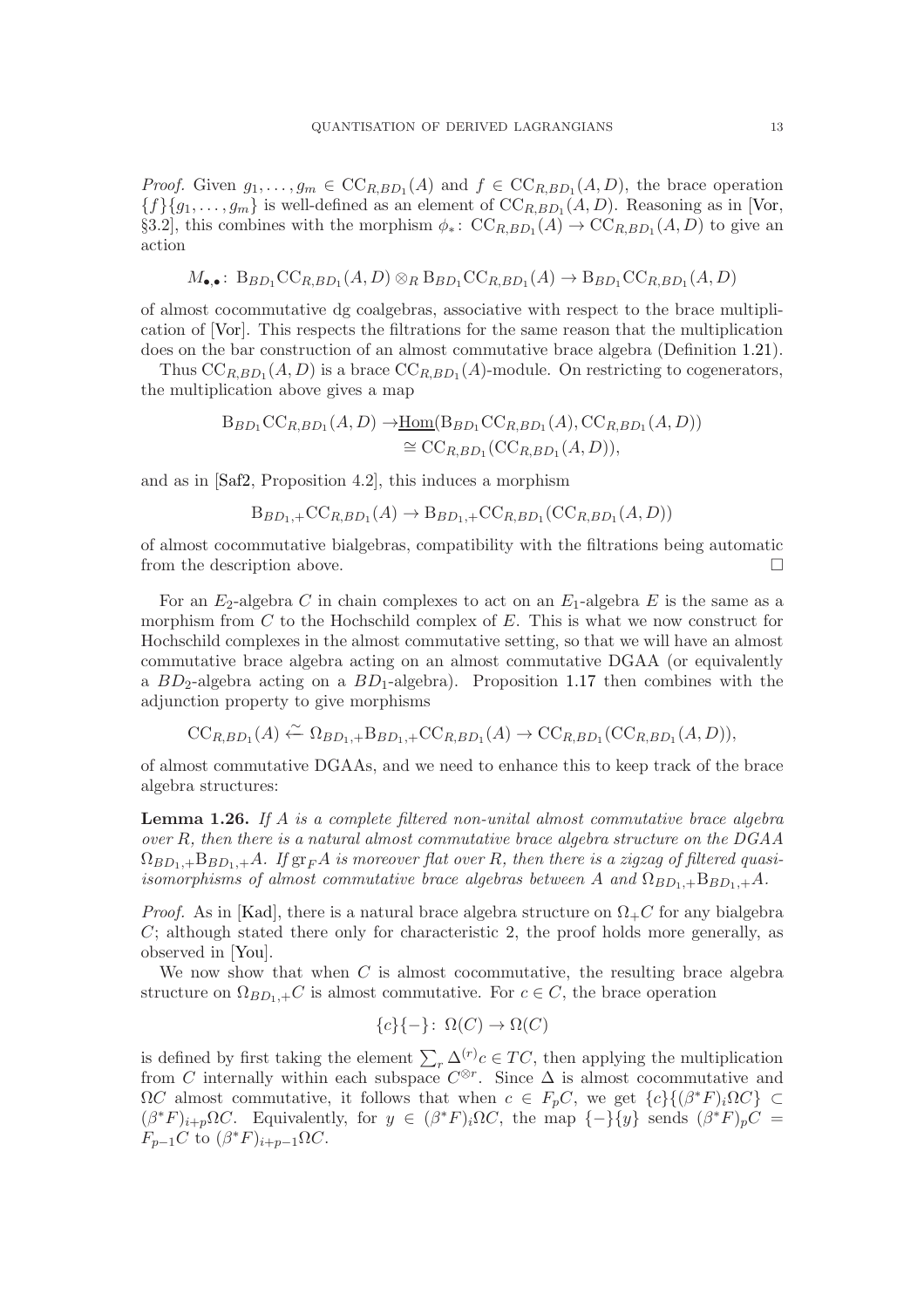We automatically have  ${c}{\lbrace \rbrace_0 = c}$ , and the higher braces  ${c}{\lbrace - \rbrace_n : \Omega(C)^{\otimes n} \to \Omega(C)}$ are then set to be 0 for  $c \in C$ , and extended to the whole of  $\Omega C$  via the identities

$$
\{xz\}\{y_1,\ldots,y_n\} = \sum_{i=0}^n \pm x\{y_1,\ldots,y_i\}z\{y_{i+1},\ldots,y_n\}.
$$

In particular, this means that  ${-}$ { $y$ } is a derivation, so must map  $(\beta^*F)_p\Omega C$  to  $(\beta^*F)_{i+p-1}\Omega C$ , since it does so on generators. We can then describe higher braces  ${-\}\{y_1,\ldots,y_n\}$  as the composition

$$
\Omega(C) \xrightarrow{\Delta^{(n)}} \Omega(C)^{\otimes n} \xrightarrow{\{-\}\{y_1\} \otimes \ldots \otimes \{-\}\{y_n\}} \Omega(C)^{\otimes n} \to \Omega(C),
$$

the final map being given by multiplication. By the construction of  $\beta^*$ , the map  $\Delta^{(n)}$ preserves the filtration  $(\beta^* F)$ , so for  $y_i \in (\beta^* F)_{q_i} \Omega C$ , we have

$$
\{-\}\{y_1, \ldots, y_n\} : (\beta^* F)_p \Omega(C) \to (\beta^* F)_{(p+q_1+\ldots+q_n-n)} \Omega C,
$$

making  $\Omega_{BD_1,+}C$  almost commutative

Taking  $C = B_{BD_1, +}A$  gives an almost commutative brace algebra  $\Omega_{BD_1, +}B_{BD_1, +}A$ and an almost commutative DGAA quasi-isomorphism  $\Omega_{BD_1,+}B_{BD_1,+}A \rightarrow A$  by Lemma [1.17,](#page-9-1) but this is not a brace algebra morphism in general. If we let  $\Omega_{\text{Br},+}$  be the left adjoint to  $B_{BD_1}$  as a functor from almost commutative brace algebras to almost cocommutative bialgebras, then it suffices to establish a filtered brace algebra quasiisomorphism  $\Omega_{BD_1,+}B_{BD_1,+}A \to \Omega_{Br,+}B_{BD_1,+}A$ . If we disregard the filtrations, this is the main result of [\[You\]](#page-60-3) (which refers to brace algebras as  $S_2$ -algebras), and the filtered case follows by observing that the homotopy of [\[You,](#page-60-3) Theorem 3.3] preserves the respective filtrations.

Combining Lemmas [1.25](#page-11-2) and [1.26](#page-12-0) gives:

<span id="page-13-0"></span>**Proposition 1.27.** For any morphism  $\phi: A \rightarrow D$  of almost commutative filtered DGAAs over R, there is a canonical zigzag

$$
\mathrm{CC}_{R,BD_1}(A) \xleftarrow{\sim} \tilde{C} \to \mathrm{CC}_{R,BD_1}(\mathrm{CC}_{R,BD_1}(A,D))
$$

of almost commutative brace algebras over  $R$ , where the first map is a quasiisomorphism.

<span id="page-13-1"></span>**Definition 1.28.** Given an almost commutative brace algebra C over  $R$ , and an almost commutative DGAA  $E$  over  $R$  which is a left brace  $C$ -module compatibly with the filtrations, define the semidirect product  $E_{11} \rtimes C$  to be the almost commutative nonunital brace algebra given by the homotopy fibre product of the diagram

$$
\tilde{C} \to \mathrm{CC}_{R,BD_1}(E) \leftarrow \mathrm{CC}_{R,BD_1,+}(E),
$$

for the brace algebra resolution  $\tilde{C}$  of C mapping to  $\mathrm{CC}_{R,BD_1}(E)$  via Lemma [1.26](#page-12-0) and the proof of Lemma [1.25.](#page-11-2)

<span id="page-13-2"></span>Remark 1.29. Observe that we have a natural morphism  $E_{[1]} \rtimes C \to C$  of non-unital brace algebras, with homotopy fibre given by the homotopy kernel of  $CC_{R,BD_1,+}(E) \rightarrow$  $CC_{R,BD_1}(E)$ . As a complex, this kernel is just  $E_{[1]}$ , and the underlying DGLA is just the DGLA underlying the DGAA E. For more discussion of the map  $CC_{R,+}(E) \rightarrow CC_{R}(E)$ of  $E_2$ -algebras, see [\[Kon2,](#page-59-11) §2.7].

The following lemma, although not essential for our constructions, greatly simplifies their interpretation.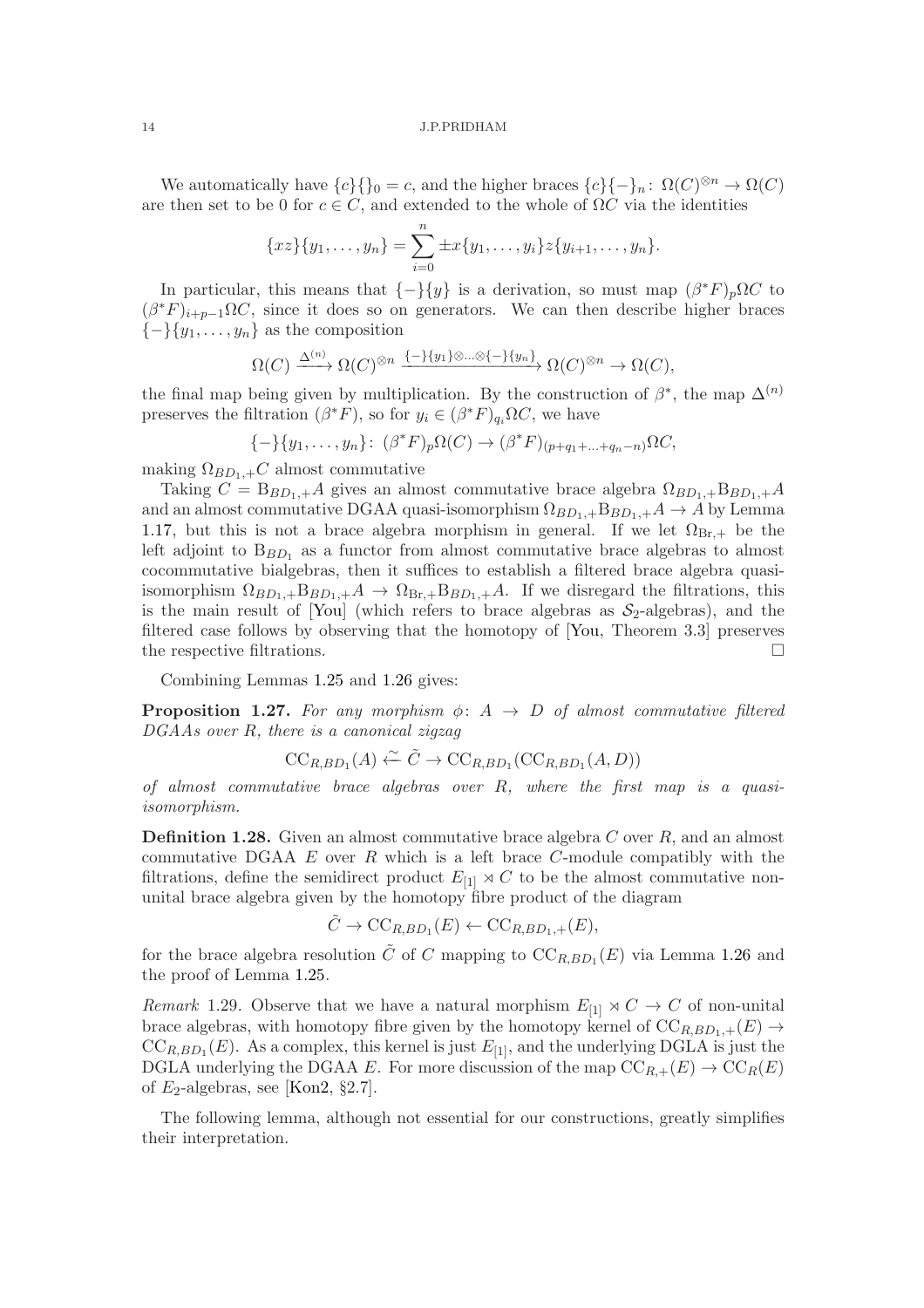<span id="page-14-4"></span>**Lemma 1.30.** In the situation of Proposition [1.27,](#page-13-0) the DGLA underlying the shifted brace algebra  $(E_{[1]} \rtimes C)_{[-1]}$  is naturally quasi-isomorphic to the complex cone  $(C \to E)$ equipped with the Lie bracket

$$
[(c,e),(c',e')]:=(\{c\}\{c'\}_1\mp\{c'\}\{c\}_1,\{e\}\{c'\}_1\mp\{e'\}\{c\}_1+ee'\mp e'e).
$$

Proof. A routine check shows that this is indeed a DGLA.

We then observe that inclusion gives a canonical quasi-isomorphism  $CC_{R,BD_1,+}(E)_{[-1]} \rightarrow \text{cone}(CC_{R,BD_1}(E) \rightarrow E)$  of DGLAs, and that the natural map cone( $\mathrm{CC}_{R,BD_1}(E) \to E$ )  $\to \mathrm{CC}_{R,BD_1}(E)_{[-1]}$  is surjective, giving a model

$$
\tilde{C}_{[-1]} \times_{\mathrm{CC}_{R,BD_1}(E)_{[-1]}} \mathrm{cone}(\mathrm{CC}_{R,BD_1}(E) \to E) \cong \mathrm{cone}(\tilde{C} \to E)
$$

<span id="page-14-0"></span>for the DGLA underlying  $(E_{[1]} \rtimes C)_{[-1]}$ . This in turn is quasi-isomorphic to cone $(C \to E)$ via the quasi-isomorphism  $\tilde{C} \to C$ .

### 2. Defining quantisations for derived co-isotropic structures

In this section, we develop a precise notion of quantisation for derived co-isotropic structures in a stacky affine setting. Recall that we are fixing a CDGA R over Q.

<span id="page-14-1"></span>2.1. Stacky thickenings of derived affines. We now recall some definitions and lemmas from [\[Pri4,](#page-59-0) §[3\]](#page-24-0), as summarised in [\[Pri7,](#page-59-2) §[3.1\]](#page-24-1). By default, we will regard the CDGAs in derived algebraic geometry as chain complexes  $\ldots \stackrel{\delta}{\to} A_1 \stackrel{\delta}{\to} A_0 \stackrel{\delta}{\to} \ldots$  rather than cochain complexes — this will enable us to distinguish easily between derived (chain) and stacky (cochain) structures.

<span id="page-14-3"></span>**Definition 2.1.** A stacky CDGA is a chain cochain complex  $A_{\bullet}^{\bullet}$  equipped with a commutative product  $A \otimes A \to A$  and unit  $\mathbb{Q} \to A$ . Given a chain CDGA R, a stacky CDGA over R is then a morphism  $R \to A$  of stacky CDGAs. We write  $DGdgChlg(R)$ for the category of stacky CDGAs over R, and  $DG^+dgCAlg(R)$  for the full subcategory consisting of objects A concentrated in non-negative cochain degrees.

When working with chain cochain complexes  $V_{\bullet}^{\bullet}$ , we will usually denote the chain differential by  $\delta: V^i_j \to V^i_{j-1}$ , and the cochain differential by  $\partial: V^i_j \to V^{i+1}_j$ . On a first reading, readers interested primarily in DM (as opposed to Artin) stacks may ignore the stacky part of the structure and consider only CDGAs  $A_{\bullet} = A_{\bullet}^{0}$  throughout this section.

<span id="page-14-2"></span>Example 2.2. We now recall an important example of a class of stacky CDGAs from [\[Pri4,](#page-59-0) Example [3.6\]](#page-26-1). Given a Lie algebra g of finite rank acting as derivations on a derived affine scheme Y, we write  $O([Y/g])$  for the stacky CDGA given by the Chevalley-Eilenberg double complex

$$
O(Y) \xrightarrow{\partial} O(Y) \otimes \mathfrak{g}^{\vee} \xrightarrow{\partial} O(Y) \otimes \Lambda^2 \mathfrak{g}^{\vee} \xrightarrow{\partial} \dots
$$

of  $\mathfrak g$  with coefficients in the chain  $\mathfrak g$ -module  $O(Y)$ . We think of this as a form of derived Lie algebroid.

**Definition 2.3.** Say that a morphism  $U \rightarrow V$  of chain cochain complexes is a levelwise quasi-isomorphism if  $U^i \to V^i$  is a quasi-isomorphism for all  $i \in \mathbb{Z}$ . Say that a morphism of stacky CDGAs is a levelwise quasi-isomorphism if the underlying morphism of chain cochain complexes is so.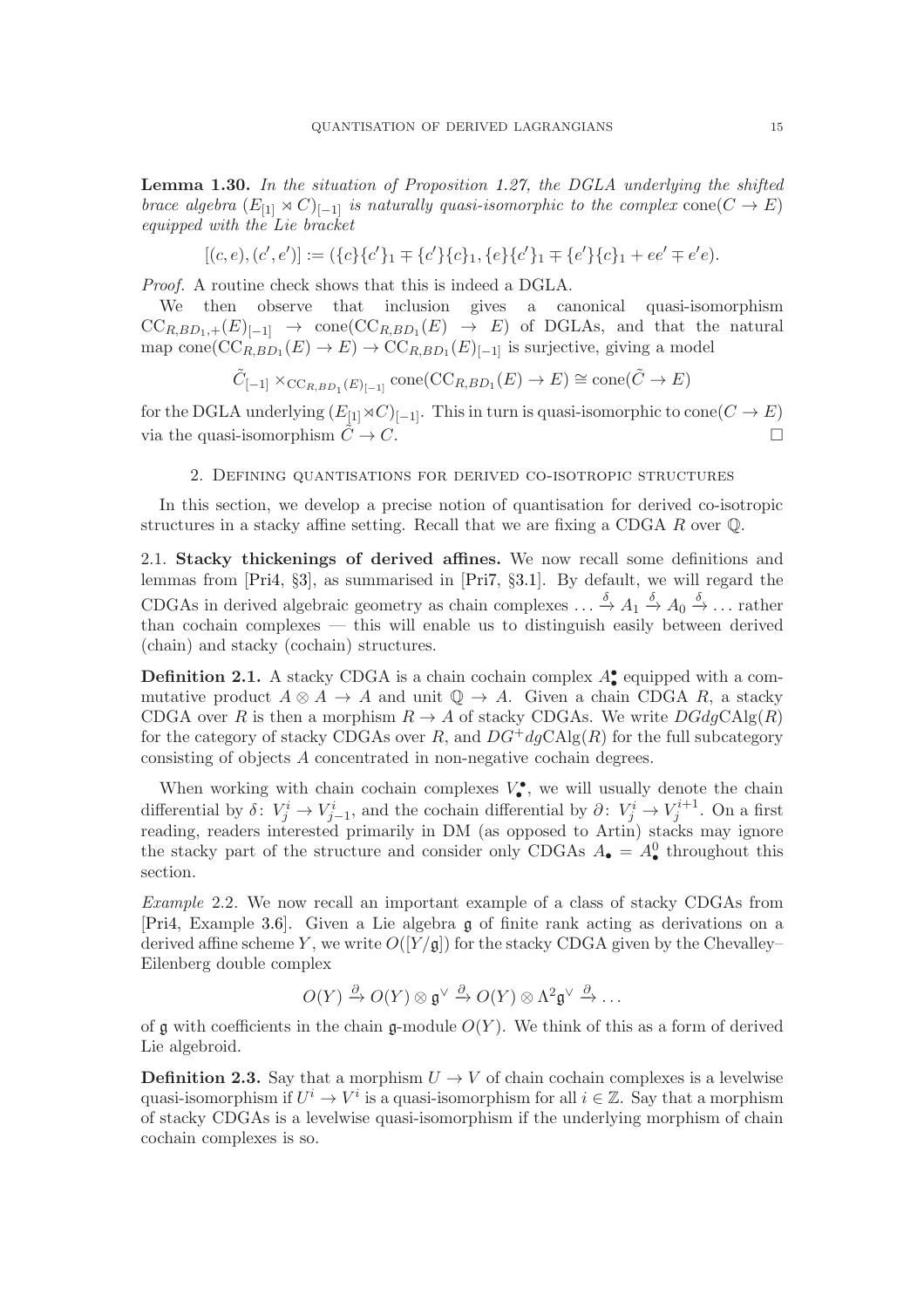There is a model structure on chain cochain complexes over  $R$  in which weak equivalences are levelwise quasi-isomorphisms and fibrations are surjections — this follows by identifying chain cochain complexes with the category  $dg\text{Mod}_{\mathbb{G}_m}(R[\partial]/\partial^2)$  of §[1.1.1,](#page-5-2) for instance, for  $\partial$  of chain degree 0 and weight 1, with  $\partial^2 = 0$ .

The following is [\[Pri4,](#page-59-0) Lemma [3.4\]](#page-25-1):

<span id="page-15-0"></span>Lemma 2.4. There is a cofibrantly generated model structure on stacky CDGAs over R in which fibrations are surjections and weak equivalences are levelwise quasiisomorphisms.

There is a denormalisation functor  $D$  from non-negatively graded CDGAs to cosimplicial algebras, combining Dold–Kan denormalisation of a cochain complex with the Eilenberg–Zilber shuffle product (for an explicit description, see [\[Pri1,](#page-59-8) Definition [4.20\]](#page-40-0); it has a left adjoint  $D^*$ , described explicitly in [\[Pri6,](#page-59-12) Definition [4.14\]](#page-39-1). Given a cosimplicial CDGA A,  $D^*A$  is then a stacky CDGA in non-negative cochain degrees. By [\[Pri4,](#page-59-0) Lemma [3.5\]](#page-26-2),  $D^*$  is a left Quillen functor from the Reedy model structure on cosimplicial CDGAs to the model structure of Lemma [2.4.](#page-15-0)

Since DA is a pro-nilpotent extension of  $A^0$ , when  $H_{\leq 0}(A) = 0$  we think of the simplicial hypersheaf  $\mathbb{R}$ Spec DA as a stacky derived thickening of the derived affine scheme  $\mathbb{R}$ Spec  $A^0$ . Stacky CDGAs arise as formal completions of derived Artin N-stacks along affine atlases, as in [\[Pri4,](#page-59-0) §[3.1\]](#page-24-1). When  $X$  is a 1-geometric derived Artin stack (i.e. has affine diagonal), the formal completion of a smooth affine 1-atlas  $U \to X$ is given by the relative de Rham complex

$$
O(U) \xrightarrow{\partial} \Omega^1_{U/X} \xrightarrow{\partial} \Omega^2_{U/X} \xrightarrow{\partial} \dots,
$$

which arises by applying the functor  $D^*$  to the Čech nerve of U over X. The construction of Example [2.2](#page-14-2) is the special case of this construction corresponding to the atlas  $Y \rightarrow$  $[Y/G]$  when G is an algebraic group with Lie algebra g.

By [\[Pri2,](#page-59-13) Theorem [4.15](#page-39-2) and Corollary 6.35], every strongly quasi-compact derived Artin N-stack  $\mathfrak X$  admits a simplicial resolution  $X_{\bullet}$  by derived affines of a special form, called a DG Artin hypergroupoid. We then have an associated stacky CDGA  $D^*O(X)$ , which we can think of as a formal completion of  $\mathfrak X$  along  $X_0$ , and more generally stacky CDGAs  $D^*O(X^{\Delta^j})$ , regarded as completions along the derived affine schemes  $X_j$ .

The following is [\[Pri4,](#page-59-0) Corollary [3.14\]](#page-29-2), showing that a derived Artin stack can be recovered from the stacky CDGAs  $D^*O(X^{\Delta^j})$ ; this should be thought of as a resolution by derived Lie algebroids.

<span id="page-15-1"></span>**Lemma 2.5.** For any simplicial presheaf F on  $DGAff(R)$  and any Reedy fibrant simplicial derived affine  $X$ , there is a canonical weak equivalence

$$
\underset{j \in \Delta}{\text{holim}} \operatorname{map}(\operatorname{Spec} DD^*O(X^{\Delta^j}), F) \to \operatorname{map}(X, F).
$$

∆<sup>j</sup>

<span id="page-15-2"></span>**Definition 2.6.** A morphism  $A \to B$  in  $DG^+dgCAlg(R)$  is said to be homotopy formally étale when the map

$$
\{\mathrm{Tot}\,\sigma^{\leq q}(\mathbf{L}\Omega^1_A\otimes^{\mathbf{L}}_A B^0)\}_q \to \{\mathrm{Tot}\,\sigma^{\leq q}(\mathbf{L}\Omega^1_B\otimes^{\mathbf{L}}_B B^0)\}_q
$$

on the systems of brutal cotruncations is a pro-quasi-isomorphism (i.e. an essentially levelwise quasi-isomorphism in the sense of [\[Isa,](#page-59-14) §2.1]), where  $\sigma^{\leq q}$  denotes the brutal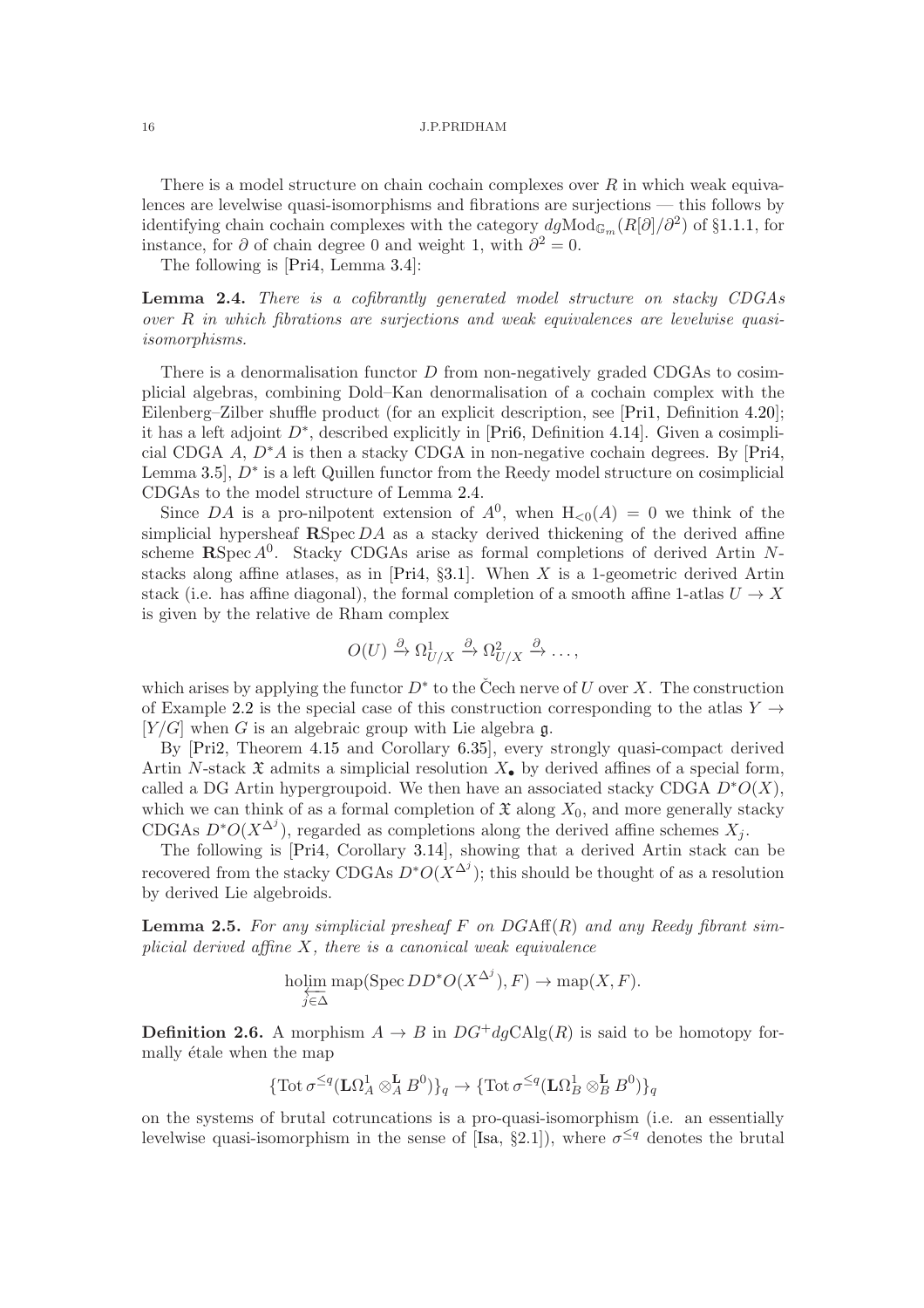cotruncation

$$
(\sigma^{\leq q}M)^i:=\begin{cases} M^i & i\geq q,\\ 0 & i< q. \end{cases}
$$

In particular, as in [\[Pri4,](#page-59-0) §3.4.2], for a derived Artin hypergroupoid  $X$  the maps  $\partial^i\colon D^*O(X^{\Delta^j}) \to D^*O(X^{\Delta^{j+1}})$  and  $\sigma^i\colon D^*O(X^{\Delta^{j+1}}) \to D^*O(X^{\Delta^j})$  are homotopy formally étale. Thus  $D^*O(X^{\Delta^{\bullet}})$  can be thought of as a DM hypergroupoid in stacky CDGAs, and Lemma [2.5](#page-15-1) allows us to think of this as a resolution for  $\mathfrak{X}$ . For a more refined statement, see [\[Pri8,](#page-59-15) Theorem [2.1\]](#page-14-3).

The constructions of §[1](#page-5-0) all adapt to chain cochain complexes, by just regarding the cochain structure as a  $\mathbb{G}_m$ -equivariant  $\mathbb{Q}[\partial]/\partial^2$ -module structure; quasi-isomorphisms are only considered in the chain direction. We refer to associative (resp. brace) algebras in chain cochain complexes as stacky DGAAs (resp. stacky brace algebras), and have the obvious notions of almost commutativity for filtered stacky DGAAs and filtered stacky brace algebras. We define bar constructions B generalising Definition [1.10](#page-7-1) by taking shifts exclusively in the chain direction.

<span id="page-16-1"></span>**Definition 2.7.** For a stacky DGAA A over R and an A-bimodule M in chain cochain complexes, we define the internal cohomological Hochschild complex  $\mathcal{CC}_R(A, M)$  to be the chain cochain subcomplex of

$$
Hom_R(\mathrm{B} A,\mathrm{B} (A\oplus M_{[1]}))
$$

consisting of coderivations extending the zero derivation on BA, where the algebra structure on  $A \oplus M_{[1]}$  is defined so that  $M_{[1]}$  is a square-zero ideal.

Since a coderivation is determined by its value on cogenerators, the complex  $\mathcal{CC}_R(A, M)$  is given explicitly by

$$
\mathcal{CC}_R(A,M)_\# := \prod_n \mathcal{H}\!{\it om}_R(A^{\otimes n},M)_{[n]},
$$

with chain differential  $\delta \pm b$ , for the Hochschild differential b given by

$$
(bf)(a_1, ..., a_n) = a_1 f(a_2, ..., a_n)
$$
  
+ 
$$
\sum_{i=1}^{n-1} (-1)^i f(a_1, ..., a_{i-1}, a_i a_{i+1}, a_{i+2}, ..., a_n)
$$
  
+ 
$$
(-1)^n f(a_1, ..., a_{n-1}) a_n.
$$

We simply write  $\mathcal{CC}_R(A)$  for  $\mathcal{CC}_R(A, A)$ .

When  $(A, F)$  is almost commutative and  $(M, F)$  is a filtered A-bimodule for which the left and right  $gr^F A$ -module structures on  $gr^F M$  agree, we define the filtered chain cochain complex

$$
\mathcal{CC}_{R,BD_1}(A,M)
$$

by endowing  $\mathcal{C}\mathcal{C}_R(A, M)$  with the filtration  $\gamma F$  of Definition [1.18,](#page-9-2) and completing with respect to it.

<span id="page-16-0"></span>2.2. Differential operators. We now fix a stacky CDGA  $B$  over a CDGA  $R$ , and recall the definitions of differential operators from [\[Pri7,](#page-59-2) §[3.2\]](#page-25-0).

**Definition 2.8.** Given  $B$ -modules  $M, N$  in chain cochain complexes, inductively define the filtered chain cochain complex  $\mathcal{Diff}(M, N) = \mathcal{Diff}_{R/R}(M, N) \subset \mathcal{H}om_R(M, N)$  of differential operators from  $M$  to  $N$  by setting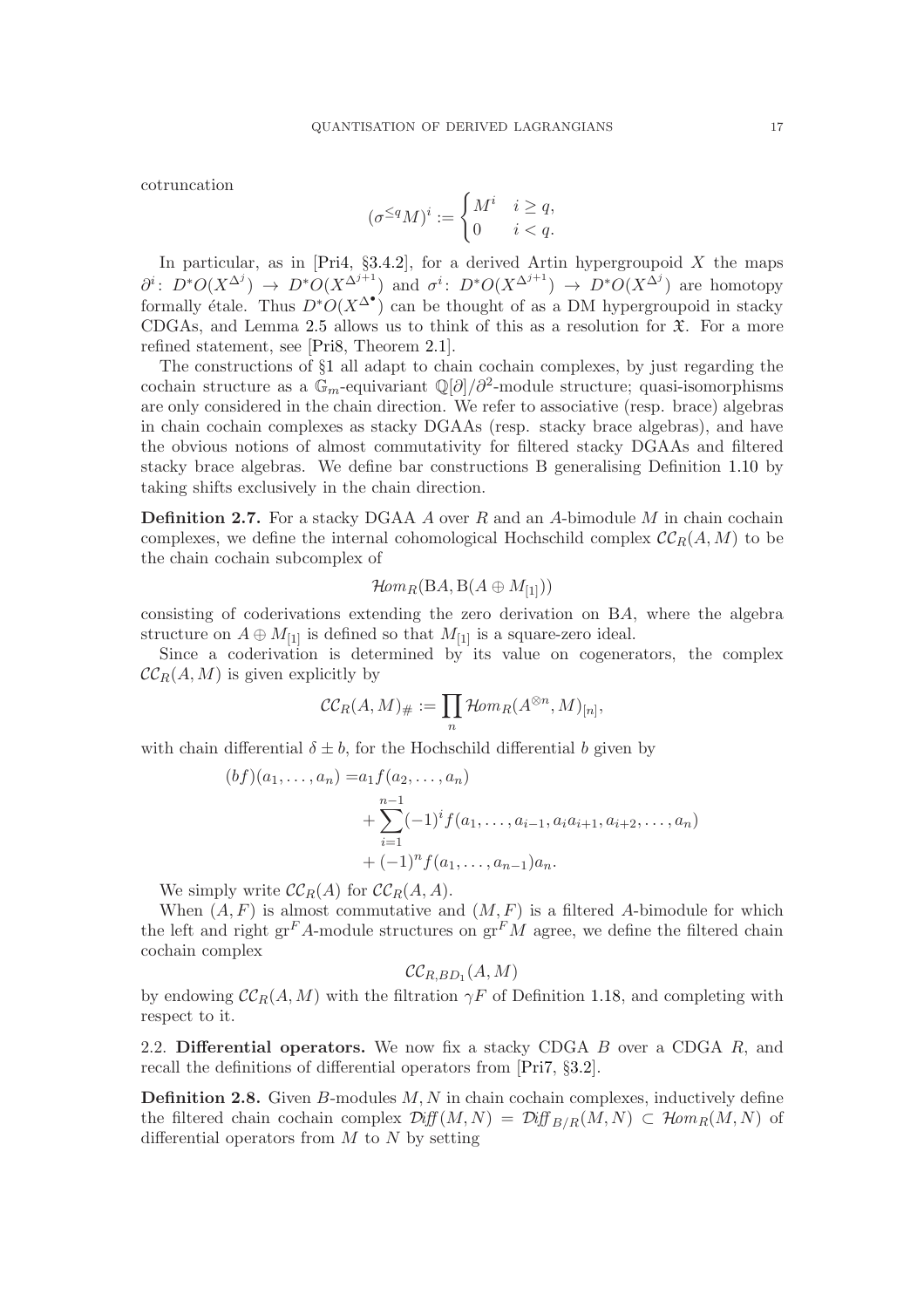- (1)  $F_0\mathcal{D}iff(M, N) = \mathcal{H}om_B(M, N),$
- (2)  $F_{k+1}\mathcal{D}iff(M,N) = \{u \in \mathcal{H}om_R(M,N) : [b,u] \in F_k\mathcal{D}iff(M,N) \forall b \in B\}$ , where  $[b, u] = bu - (-1)^{\deg b \deg u}ub.$
- (3)  $\mathcal{D}iff(M, N) = \underline{\lim}_{k} F_k \mathcal{D}iff(M, N).$

We simply write  $\mathcal{Diff}_{B/R}(M) := \mathcal{Diff}_{B/R}(M, M)$ .

We then define the filtered cochain complex  $\hat{\text{Diff}}(M, N) = \hat{\text{Diff}}_{B/R}(M, N) \subset$  $\underline{\text{Hom}}_R(M, N)$  by  $\text{Diff}(M, N) := \underline{\lim}_{k} \text{Tot } F_k \text{Diff}(M, N).$ 

**Definition 2.9.** Given a B-module M in chain cochain complexes, write  $\mathscr{D}(M)$  =  $\mathscr{D}_{B/R}(M) := \hat{\text{Diff}}_{B/R}(M, M)$ , which we regard as a sub-DGAA of  $\underline{\text{Hom}}_R(M, M)$ . We simply write  $\mathscr{D}_B = \mathscr{D}_{B/R}$  for  $\mathscr{D}_{B/R}(B, B)$  and  $\mathscr{D}_{B/R}^{\dagger}$  for  $\mathscr{D}_{B/R}^{\dagger}(B, B)$ .

The definitions ensure that the associated gradeds  $gr_k^F \mathcal{D} if f_B(M, N)$  have the structure of B-modules. As in [\[Pri7\]](#page-59-2), there are maps

$$
\operatorname{gr}^F_k\mathcal{D}\text{iff}(M,N)\to\mathcal{H}\text{om}_B(M\otimes_B\operatorname{CoS}_B^k\Omega_B^1,N)
$$

for all  $k$ , which are isomorphisms when  $B$  is cofibrant. [Here, CoS denotes cosymmetric powers, as in the notation section.]

The following is [\[Pri7,](#page-59-2) Definition [3.9\]](#page-27-0):

<span id="page-17-1"></span>**Definition 2.10.** Define a strict line bundle over  $B$  to be a  $B$ -module  $M$  in chain cochain complexes such that  $M^{\#}_{\#}$  is a projective module of rank 1 over the bigradedcommutative algebra  $B^{\#}_{\#}$  underlying B.

The motivating examples of strict line bundles, and the only ones we will need to consider for our applications in §[4.2,](#page-35-0) are the double complexes  $B_c$  defined as follows. Given  $c \in \mathbb{Z}^1 \mathbb{Z}_0 B$ , we just set  $B_c^{\#}$  to be the B-module  $B^{\#}$  (so the chain differential is still  $\delta$ ), and then we set the cochain differential to be  $\partial + c$ .

### <span id="page-17-0"></span>2.3. Relative quantised polyvectors.

<span id="page-17-2"></span>**Definition 2.11.** Given a morphism  $\phi: A \rightarrow B$  of cofibrant stacky CDGAs over R and a strict line bundle M over B, we define the DGLA  $QPol(A, M: 0)^{[1]}$  of 0-shifted relative quantised polyvectors as follows. By giving  $A$  and  $B$  trivial filtrations, we have a composite morphism

$$
A \to B \to \mathcal{D}iff_{B/R}(M)
$$

of almost commutative stacky DGAAs.

Definition [1.28](#page-13-1) and Proposition [1.27](#page-13-0) then adapt to double complexes to give us a non-unital almost commutative stacky brace algebra

$$
\mathcal{C} := \mathcal{C}\mathcal{C}_{R,BD_1}(A, \mathcal{D} \mathit{iff}_{B/R}(M))_{[1]} \rtimes \mathcal{C}\mathcal{C}_{R,BD_1}(A),
$$

and we then form the complex

$$
Q\widehat{\mathrm{Pol}}_R(A, M; 0) := \prod_{p \geq 0} \mathrm{Tot\,}(\gamma F)_p \mathcal{C} \hbar^{p-1},
$$

with  $\widehat{QPol}_R(A, M; 0)^{[1]}$  becoming a DGLA with bracket given by the commutator of the brace  $\{-\}\{-\}_1$ , closure under this operator following from the definition of the filtration  $\gamma$  in Definition [1.21.](#page-10-2)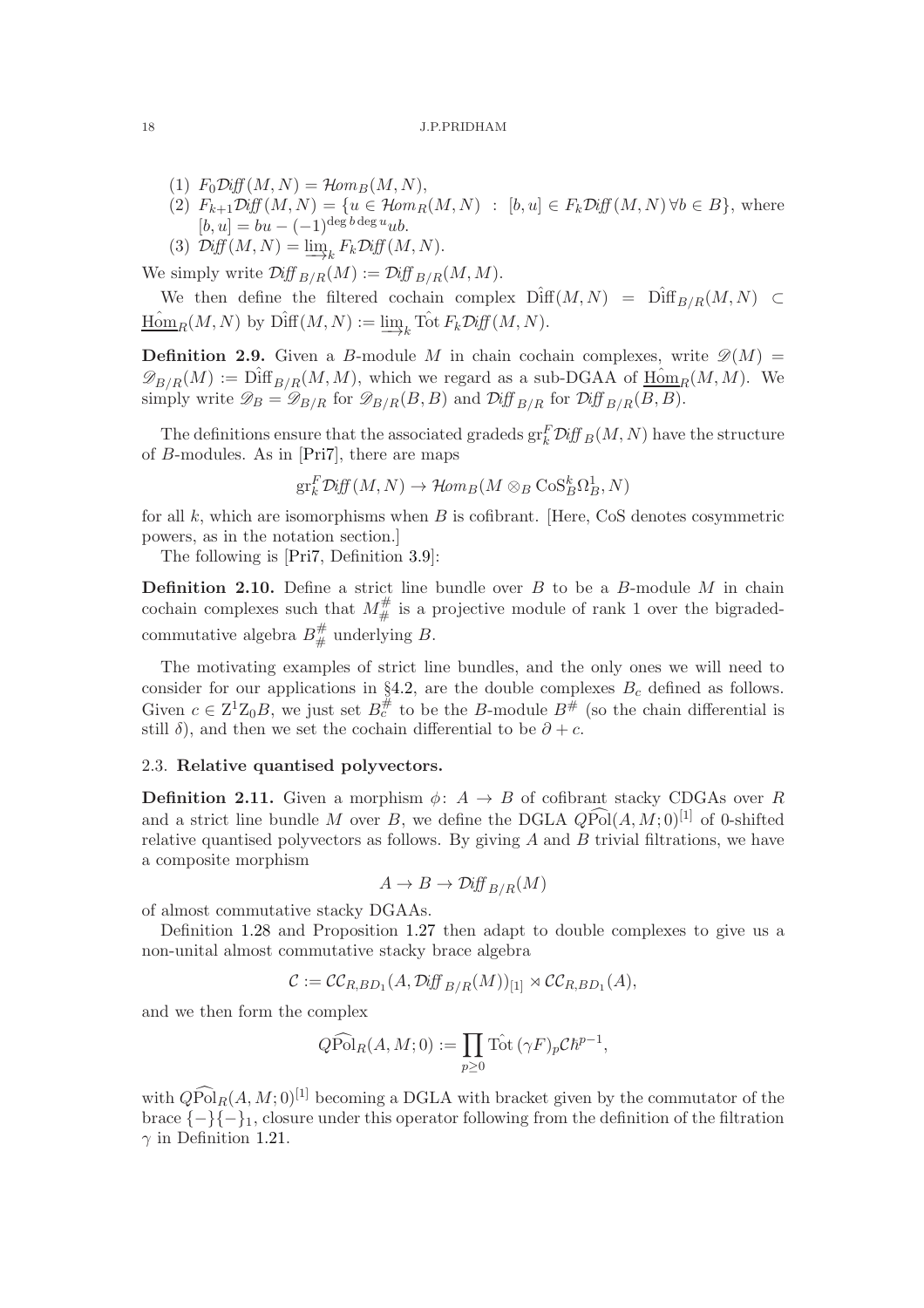We define filtrations  $\tilde{F}$  and G on  $\widehat{QPol}_R(A, M; 0)$  by

$$
\tilde{F}^i Q \widehat{\text{Pol}}_R(A, M; 0) := \prod_{p \ge i} \text{Tot}(\gamma F)_p \mathcal{C} \hbar^{p-1},
$$
  

$$
G^j Q \widehat{\text{Pol}}_R(A, M; 0) := Q \widehat{\text{Pol}}_R(A, M; 0) \hbar^j.
$$

Note that almost commutativity of the brace algebra  $C$  implies that  $[\tilde{F}^iQ\widehat{\mathrm{Pol}},\tilde{F}^jQ\widehat{\mathrm{Pol}}] \subset \tilde{F}^{i+j-1}Q\widehat{\mathrm{Pol}}$  and  $[G^iQ\widehat{\mathrm{Pol}}, G^jQ\widehat{\mathrm{Pol}}] \subset G^{i+j}Q\widehat{\mathrm{Pol}}.$ 

<span id="page-18-2"></span>Remark 2.12. When  $B = 0$ , observe that  $\mathscr{D}_{B/R} = 0$ , so we just have  $Q\widehat{Pol}_R(A, 0; 0) \simeq$  $\prod_{p\geq 0}$  (Tot  $\gamma_p$ CC<sub>R,BD<sub>1</sub></sub> (A) $\hbar^{p-1}$ ), which admits a filtered quasi-isomorphism from the complex  $QPol<sub>R</sub>(A, 0)$  of 0-shifted quantised polyvectors from [\[Pri5,](#page-59-1) Definition [1.16\]](#page-9-3) as in Remark [1.19.](#page-10-3)

By Remark [1.29,](#page-13-2) there is always a projection  $\widehat{QPol}_R(A, M; 0)[1] \to \widehat{QPol}_R(A, 0; 0)[1],$ and the homotopy fibre over 0 is equivalent to the filtered  $L_{\infty}$ -algebra underlying the DGAA  $Q\widehat{\mathrm{Pol}}_A(M,-1) := \prod_{p\geq 0} F_p \mathscr{D}_{B/A}(M) \hbar^{p-1}$  of [\[Pri7,](#page-59-2) Definition [1.10\]](#page-7-1) when B is cofibrant over A. The equivalence follows because the HKR isomorphism for A ensures that  $\mathcal{D}iff_{B/A} \to \mathcal{CC}_R(A, \mathcal{Diff}_{B/B})$  is a filtered quasi-isomorphism.

The following is standard:

**Definition 2.13.** Given a DGLA  $L$ , define the the Maurer–Cartan set by

$$
\text{MC}(L) := \{ \omega \in L^1 \mid d\omega + \frac{1}{2}[\omega, \omega] = 0 \in L^2 \}.
$$

Following  $[Hin]$ , define the Maurer–Cartan space  $MC(L)$  (a simplicial set) of a nilpotent DGLA  $L$  by

$$
\underline{\mathrm{MC}}(L)_n := \mathrm{MC}(L \otimes_{\mathbb{Q}} \Omega^{\bullet}(\Delta^n)),
$$

where

$$
\Omega^{\bullet}(\Delta^n) = \mathbb{Q}[t_0, t_1, \dots, t_n, \delta t_0, \delta t_1, \dots, \delta t_n]/(\sum t_i - 1, \sum \delta t_i)
$$

is the commutative dg algebra of de Rham polynomial forms on the  $n$ -simplex, with the  $t_i$  of degree 0.

Given a pro-nilpotent DGLA  $L = \varprojlim_i L_i$ , define  $\underline{\mathrm{MC}}(L) := \varprojlim_i \underline{\mathrm{MC}}(L_i)$ .

<span id="page-18-0"></span>**Definition 2.14.** Given a morphism  $\phi: A \rightarrow B$  of cofibrant stacky CDGAs over R and a strict line bundle M over B, define the space  $Q\mathcal{P}(A, M; 0)$  of 0-shifted quantisations (or of quantised co-isotropic structures) for the pair  $(A, M)$  to be the space

$$
\underline{\mathrm{MC}}(\tilde{F}^2 Q \widehat{\mathrm{Pol}}(A, M; 0)^{[1]})
$$

of Maurer–Cartan elements of the pro-nilpotent DGLA  $\tilde{F}^2 Q \widehat{Pol}(A, M; 0)^{[1]}$ .

Replacing  $\tilde{F}^2 Q \widehat{Pol}(A, M; 0)$  with its quotient by  $G^k$  gives a space  $Q\mathcal{P}(A, M; 0)/G^k$ . On the quotient  $Q\mathcal{P}(A, M; 0)/G^1$ , the choice of line bundle M does not affect the space, since  $\text{gr}^F \mathscr{D}_{B/B}(M) \cong \text{gr}^F \mathscr{D}_{B/B}$ ; we then refer to  $\mathcal{P}(A, B; 0) := Q\mathcal{P}(A, M; 0)/G^1$  as the space of 0-shifted co-isotropic structures on  $A \rightarrow B$ , in the sense that A carries a 0-shifted Poisson structure with respect to which  $B$  is co-isotropic.

<span id="page-18-1"></span>Remark 2.15. Expanding out the definitions, a quantised co-isotropic structure, i.e. an element of  $Q\mathcal{P}(A,M;0)$ , is a Maurer–Cartan element of the pro-nilpotent DGLA

$$
\tilde{F}^2 Q \widehat{\text{Pol}}_R(A, M; 0) = \prod_{p \ge 2} \text{Tot}(\gamma F)_p (\mathcal{CC}_{R, BD_1}(A, \mathcal{D} \text{iff }_{B/R}(M))_{[1]} \rtimes \mathcal{CC}_{R, BD_1}(A))_{[-1]} \hbar^{p-1},
$$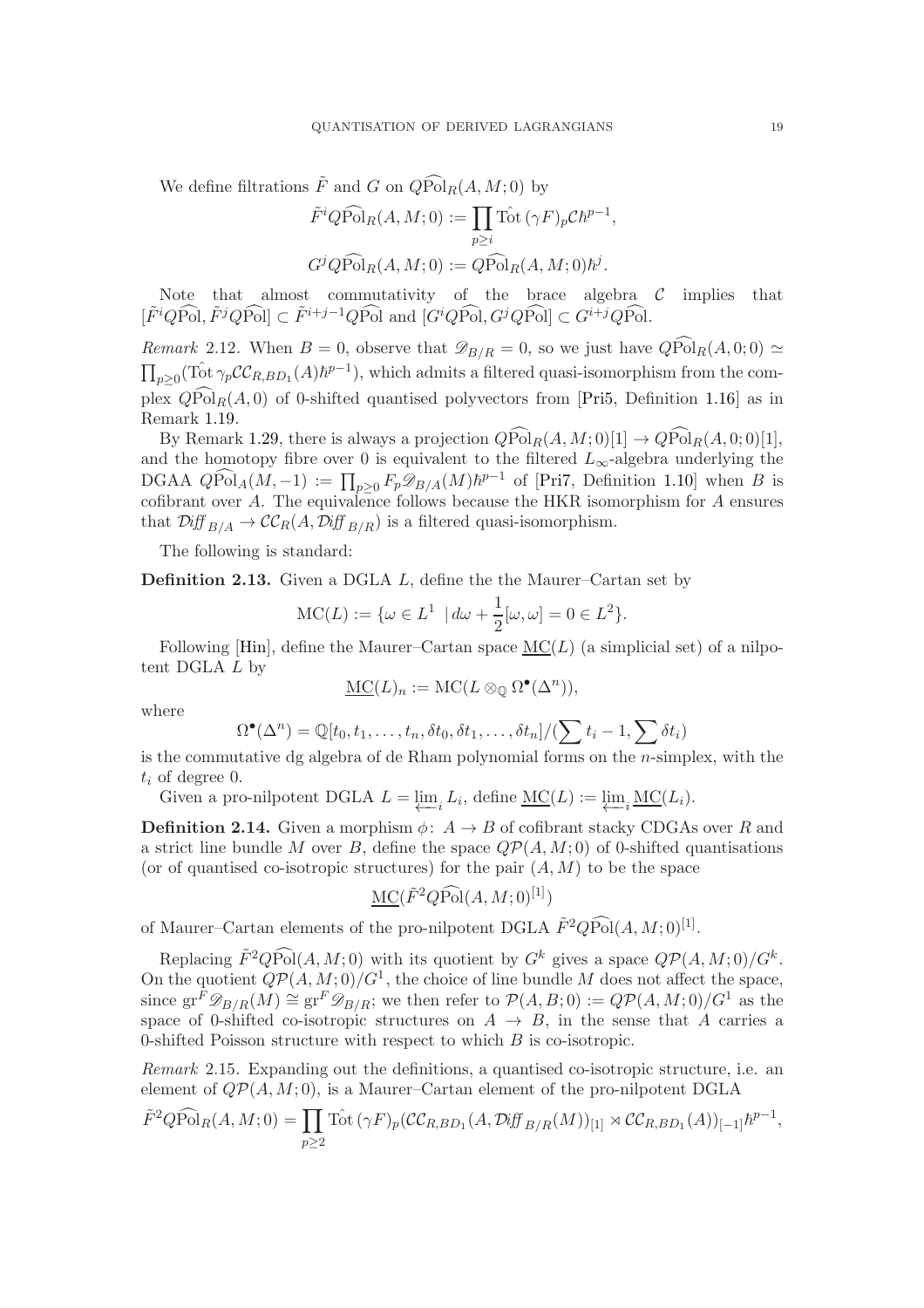and Lemma [1.30](#page-14-4) allows us to express this semidirect product construction in terms of a DGLA structure on the cone.

Projection to the second factor gives a natural map  $Q\mathcal{P}(A, M; 0) \rightarrow Q\mathcal{P}(A, 0; 0)$ , and the homotopy fibre over an element  $\Delta_A$  is then given by the Maurer–Cartan space of the filtered DGLA underlying the DGAA

$$
\prod_{p\geq 2} \hat{\mathrm{Tot}}\left(\gamma F\right)_p(\mathcal{CC}_{R,BD_1}(A,\mathcal{D} \mathrm{iff}_{B/R}(M)),\delta \pm \{-\}\{\Delta_A\}_1).
$$

The term  $\Delta_A \in \hat{\text{Tot}} C C_{R,BD_1}(A) [\![\hbar]\!]$  gives rise to a curved almost commutative  $A_{\infty}$ deformation  $\tilde{A}$  of Tot A over  $R[\![\hbar]\!]$ , via the canonical map

$$
\operatorname{Tot} \mathcal{CC}_{R,BD_1}(A)^{[1]} \to \operatorname{CC}_{R,BD_1}(\operatorname{Tot} A)^{[1]}.
$$

The  $A_{\infty}$ -structure consists of operations  $m_n$ : Tot  $A^{\otimes n} \to$  Tot  $A_{[n-2]}[\![\hbar]\!]$  for all  $n \geq 0$ deforming the multiplication on A, with  $m_1$  being the differential and  $m_0$  the curvature; these satisfy higher associativity conditions.

The remaining term  $\Delta_M \in \text{Tot}(\mathcal{CC}_{R,BD_1}(A, \mathcal{Diff}_{B/R}(M)), \delta \pm \{-\}\{\Delta_A\}_1)$  then gives rise to the data of a curved almost commutative  $A_{\infty}$ -morphism  $\tilde{A} \to \text{Tot } \mathcal{D}iff_{B/B}(M)\llbracket \hbar \rrbracket$ deforming the map  $\text{Tot } A \to \text{Tot } \mathcal{D} \text{iff}_{B/R}(M)$ , via the canonical map

$$
\operatorname{Tot} \mathcal{CC}_{R,BD_1}(A, \mathcal{D} \text{iff }_{B/R}(M)) \to \operatorname{CC}_{R,BD_1}(\operatorname{Tot} A, \operatorname{Tot} \mathcal{D} \text{iff }_{B/R}(M)).
$$

The A<sub>∞</sub>-morphism  $\Delta_M$  consists of maps  $f_n$ : Tot  $\tilde{A}^{\otimes_R}$ <sub>[k]</sub> $n \to \text{Tot } \mathcal{D}$ iff  $B/R(M)_{[n-1]}$ [k] for all  $n \geq 0$  deforming the composite  $A \to B \to \mathcal{D}$   $\mathcal{H}_{B/R}(M)$ , with  $f_0$  deforming the differential  $\delta$ . These satisfy compatibility conditions with the respective  $A_{\infty}$ -structures; in particular,  $(f_0)^2 = \sum_n f_n(m_0, \ldots, m_0)$ , so this gives  $\tilde{M} := (\text{Tot } M[\![\hbar]\!], \partial \pm \delta + f_0)$  the structure of a curved  $\tilde{A}$ -module.

However, there are additional restrictions on the resulting deformations: if we filter Tot V by setting Fil<sup>p</sup>Tot  $V := \text{Tot}^{\Pi} V^{\geq p}$ , then each component of the  $A_{\infty}$ -structure m or  $A_{\infty}$ -morphism f must be bounded in the sense that for some integer r, each Fil<sup>p</sup> is mapped to  $\text{Fil}^{p+r}$ . When the stacky CDGAs are bounded in the cochain direction, as occurs when they originate from 1-geometric derived Artin stacks, these boundedness restrictions are vacuous (cf. [\[Pri5,](#page-59-1) Example [1.20\]](#page-10-1)), but there are still restrictions arising because Tot does not preserve cofibrant objects.

<span id="page-19-0"></span>Remark 2.16. There are similar descriptions for the quotient spaces  $\mathbb{Q}P(A, M; 0)/G^k$ given by truncating the structures. In particular, a 0-shifted co-isotropic structure, i.e. an element of  $\mathcal{P}(A, B; 0)$ , is a Maurer–Cartan element of the pro-nilpotent DGLA

$$
\tilde{F}^2 Q \widehat{Pol}_R(A, M; 0) / G^1 = \prod_{p \ge 2} \widehat{Tot} \operatorname{gr}_p^{\gamma F} (\mathcal{CC}_{R, BD_1}(A, \mathcal{D} \text{iff }_{B/R}(M))_{[1]} \rtimes \mathcal{CC}_{R, BD_1}(A))_{[-1]} \hbar^{p-1}.
$$

The term  $\Delta_A \in \text{Tot}_{\mathcal{G}} \text{gr}^{\gamma} \mathcal{CC}_{R,B,D_1}(A)$  gives rise to a strong homotopy Poisson algebra structure  $\varpi$  on Tot A extending its commutative algebra structure.

As in [\[Pri7\]](#page-59-2), we have isomorphisms  $gr^F_j \mathcal{D}iff_{B/R}(M) \cong \mathcal{H}om_B(\text{CoS}_B^j \Omega_{B/R}^1, B)$ , so  $\prod_p \text{Tot} \text{gr}_p^F \text{Diff}_{B/R}(M)$  is the  $P_1$ -algebra  $\widehat{\text{Pol}}(B, -1)$  of  $(-1)$ -shifted polyvectors. The remaining term  $\Delta_B \in \text{Tot} \text{gr}^{\gamma F} C C_{R,B,D_1}(A, \mathcal{D} \text{iff}_{B/R}(M))$  then gives rise to the data of a Maurer–Cartan element  $\pi \in \widehat{\text{Pol}}(B, -1)$ , i.e. a (-1)-shifted Poisson structure in the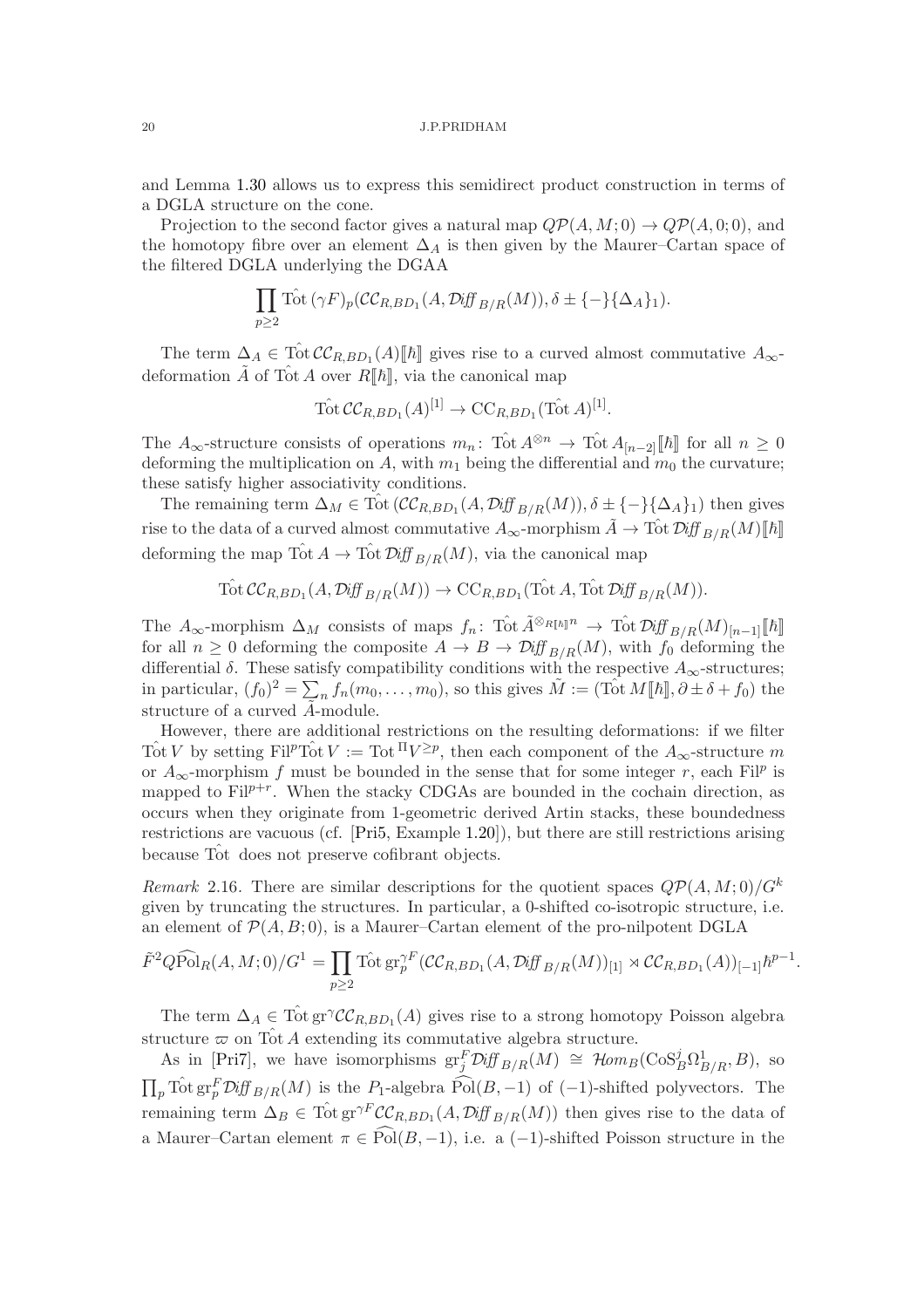sense of [\[Pri4\]](#page-59-0), together with the data of a s.h. Poisson algebra morphism

$$
A_{\varpi} \to T_{\pi} \text{Pol}(B, -1),
$$

where  $T_{\pi}$ Pol( $B, -1$ ) is defined in the same way as Pol( $B, -1$ ), but with chain differential  $\delta + [\pi, -].$ 

Note that this is essentially the approach the formulation of co-isotropic structures (for all shifts) proposed by Costello and Rozenblyum, and developed by Melani and Safronov in [\[MS1,](#page-59-16) [MS2\]](#page-59-17) after this paper was first written.

As in the quantised case, there are additional restrictions on the resulting deformations in terms of bounds in the cochain direction.

<span id="page-20-1"></span><span id="page-20-0"></span>Examples 2.17. Here is how the descriptions of quantised co-isotropic structures simplify in settings where we need not worry about the subtleties resulting from  $Tot$ :

(1) If A and B are smooth R-algebras concentrated in degrees  $(0, 0)$ , then objects of  $QP(A, M; 0)$  just correspond to  $R[[\hbar]]$ -deformations A of A as an associative algebra, equipped with  $R[\![\hbar]\!]$ -algebra homomorphisms  $\phi: \tilde{A} \rightarrow$  $\prod_{p\geq 0} F_p \mathcal{D}iff_{B/R}(M) \hbar^p =: \hat{\xi}(\mathcal{D}iff_{B/R}(M), F)$  deforming the composite  $A \to B =$  $F_0\mathcal{D}iff_{B/R}(M).$ 

However, curvature does manifest itself on the level of morphisms, with an isomorphism between two objects  $(\tilde{A}, \phi), (\tilde{A}', \phi')$  consisting of an isomorphism  $\theta$ :  $\tilde{A} \cong \tilde{A}'$  deforming id<sub>A</sub>, together with an element of

$$
\exp(\prod_{p\geq 1} F_{p+1} \mathcal{D} \text{iff}_{B/R}(M) \hbar^p)
$$
  
=  $\{g \in 1 + \hbar \mathcal{D} \text{iff}_{B/R}(M) [\![\hbar]\!] : g\hat{\xi}(\mathcal{D} \text{iff}_{B/R}(M), F)g^{-1} \subset \hat{\xi}(\mathcal{D} \text{iff}_{B/R}(M), F)\}$ 

intertwining  $\phi' \circ \theta$  and  $\phi$ .

There are also 2-isomorphisms in the form of elements of  $1 + \hbar \tilde{A} = \exp(\hbar \tilde{A})$ intertwining 1-morphisms in the obvious way. The space  $Q\mathcal{P}(A, M; 0)$  is then equivalent to the nerve of this 2-groupoid.

<span id="page-20-2"></span>(2) In the special case of the previous example where the morphism  $A \rightarrow B$  is surjective, we can relax a condition by just requiring that  $\phi: A \to \text{End}_R(M)[\![\hbar]\!]$ , since almost commutativity of  $\tilde{A}$  then combines with surjectivity to guarantee that the image of A is contained in  $\mathcal{E}(\mathcal{D}iff_{B/R}(M), F)$ .

If in addition the map  $\tilde{A} \to \hat{\xi}(\mathcal{D}iff_{B/R}(M), F)$  is surjective, as happens when the underlying Poisson structure is non-degenerate, then we may also relax the condition on the intertwiner g to say that  $g \in 1 + \hbar \text{End}_R(M)[\hbar],$  since it must automatically then lie in  $\exp(\prod_{p\geq 1} F_{p+1}\mathcal{D} \text{iff }_{B/R}(M)\hbar^p)$ . For such fixed  $\tilde{A}$ , this means that the space  $Q\mathcal{P}(A,M;0) \times_{QP(A,0)}^h {\tilde{A}}$  of quantisations lifting  $\tilde{A}$  is equivalent to the nerve of the groupoid of  $\tilde{A}$ -modules deforming the A-module  $M$ .

<span id="page-20-3"></span>(3) We can generalise [\(1\)](#page-20-1) to consider the case where  $A$  and  $B$  are functions on derived affine schemes, so  $A = A^0_\bullet$  and  $B = B^0_\bullet$  are chain complexes concentrated in non-negative degrees. Again, curvature does not manifest itself in deformations of A, but the curved  $A_{\infty}$ -morphism  $f: \tilde{A} \to \prod_{p\geq 0} F_p \mathcal{D} \text{iff}_{B/R}(M) \hbar^p$  includes a Maurer–Cartan element  $f_0$  in the target.

In this setting, we may use the bar-cobar adjunction  $\Omega_{BD_1} \dashv B_{BD_1}$  to replace  $A_{\infty}$ -structures with genuinely associative structures. Explicitly, an element of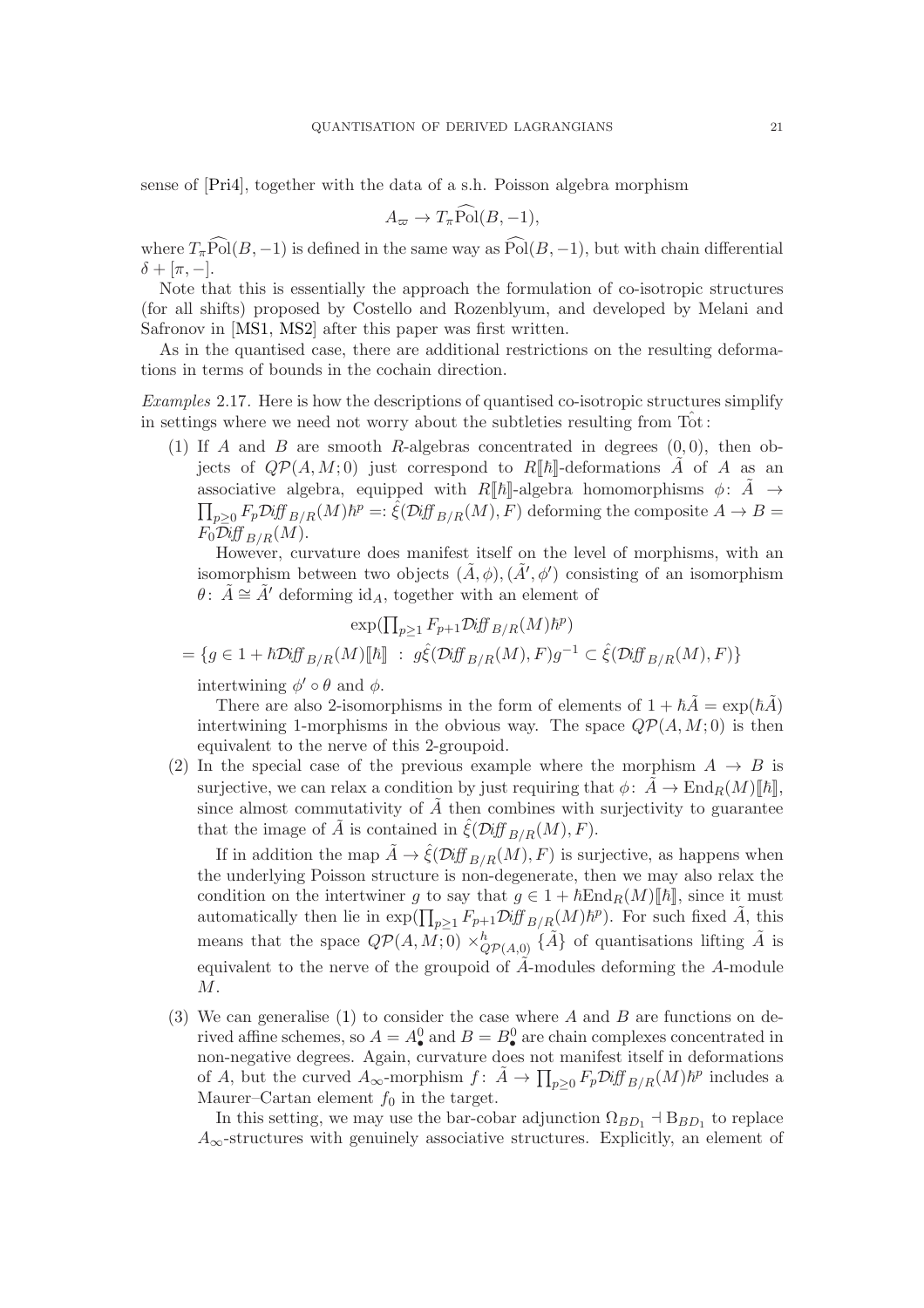$Q\mathcal{P}(A;0)$  corresponds to a flat  $\hbar$ -adically complete DGAA A' over  $R[\![\hbar]\!]$  which is commutative modulo  $\hbar$  and equipped with a quasi-isomorphism  $A'/\hbar \simeq A$ . Beware that the DGAA A' must be genuinely commutative modulo  $\hbar$  — a quasiisomorphism  $A'/\hbar \simeq A$  alone does not suffice to make A' almost commutative.

An element of  $QP(A, M; 0)$  then combines this with a Maurer–Cartan element  $f_0 \in \prod_{p\geq 1} F_p \mathcal{D} \text{iff }_{B/R}(M)_{-1} h^{p-1}$  deforming  $\delta$ , together with an  $R[\![\hbar]\!]$ -algebra homomorphism  $f_+ : A' \to (\prod_{p\geq 0} F_p \mathcal{D} \text{iff }_{B/R}(M) \hbar^p, \delta \text{ad}_{f_0}).$ 

As in [\[Pri7,](#page-59-2) Remark [1.14\]](#page-8-2) and [\[Kra,](#page-59-3) Definition 9], the term  $f_0$  is providing a twisted version of a  $BD_0$ -algebra structure (or  $BD$ -algebra structure in the terminology of [\[CG,](#page-58-7) §2.4]). Explicitly, if  $A = M$  and  $f_0(1) = 0$ , then  $f_0$  is precisely a commutative  $BV_{\infty}$ -algebra in the sense of [\[BL\]](#page-58-10) (call this a  $BD_{0,\infty}$ algebra to disambiguate). In particular, this means that any local generators for M in the kernel of  $f_0$  give rise locally to quasi-isomorphisms to  $BD_0$ -algebras.

[Explicitly, using [\[Kra,](#page-59-3) Proposition 2] we can characterise a  $BD_{0,\infty}$ -algebra as being a shifted  $L_{\infty}$ -algebra structure  $([-]_n)_{n>1}$  over  $R[\![\hbar]\!]$ , where  $[-]_1 = f_0$ , together with a graded-commutative product satisfying

$$
[a_1, \ldots, a_{n-1}, bc]_n = [a_1, \ldots, a_{n-1}, b]_n c \pm b[a_1, \ldots, a_{n-1}, c]_n
$$
  
+  $\hbar[a_1, \ldots, a_{n-1}, b, c]_{n+1}.$ 

To see that the canonical map from the  $BD_{0,\infty}$  operad to the  $BD_0$  operad is indeed a filtered quasi-isomorphism, just observe that on reducing modulo  $\hbar$  it becomes the resolution Com ∘ sLie<sub>∞</sub>  $\rightarrow$  Com ∘ sLie of the P<sub>0</sub> operad.]

The spaces of morphisms in the  $\infty$ -groupoid  $Q\mathcal{P}(A, M; 0)$  then have contributions from intertwiners generalising the underived situation, in addition to the usual higher homotopies given by localising at quasi-isomorphisms.

(4) Generalising in the opposite direction, we can consider the case where there is stacky structure but no derived structure, so  $A = A_0^{\bullet}$  and  $B = B_0^{\bullet}$  are cochain complexes concentrated in non-negative degrees, with  $A_0^0, B_0^0$  smooth and  $A_0^{\#}$  $_{0}^{\#},B_{0}^{\#}$  freely generated over them by graded projective modules. Then an element of  $QP(A; 0)$  can be described as an almost commutative curved  $A_{\infty}$ deformation A of A, which can more precisely be encoded as a deformation  $C$  of the coderivation on the  $\hbar$ -adic completion of the  $R[\hbar]$ -DGAC  $\xi(\text{B}_{BD_1}A)$ . An element of  $Q\mathcal{P}(A, M; 0)$  combines this with the structure of an almost commutative curved  $A_{\infty}$ -morphism  $\tilde{A} \to \prod_{p\geq 0} F_p \mathcal{D}$ iff  $B/R(M)\hbar^p$ , which can more precisely be characterised as a dg coalgebra morphism from  $\tilde{C}$  to the  $\hbar$ -adic completion of  $\xi(\mathrm{B}_{BD_1}(\mathcal{D}\mathrm{iff}_{B/R}(M),F)).$ 

In this setting, curvature manifests itself immediately on the level of objects, so the structural differentials  $m_1$  and  $f_0$  lifting  $\delta$  in our induced deformations of A and M need not square to 0; in particular, this means that  $f_0$  need not define a  $(-1)$ -shifted quantisation of the line bundle M on B in the sense of [\[Pri7\]](#page-59-2). Also beware that the nature of the model structure we chose in Lemma [2.4](#page-15-0) means that these constructions are not invariant under cochain quasi-isomorphisms, in contrast to the situation with chain quasi-isomorphisms in the purely derived setting above.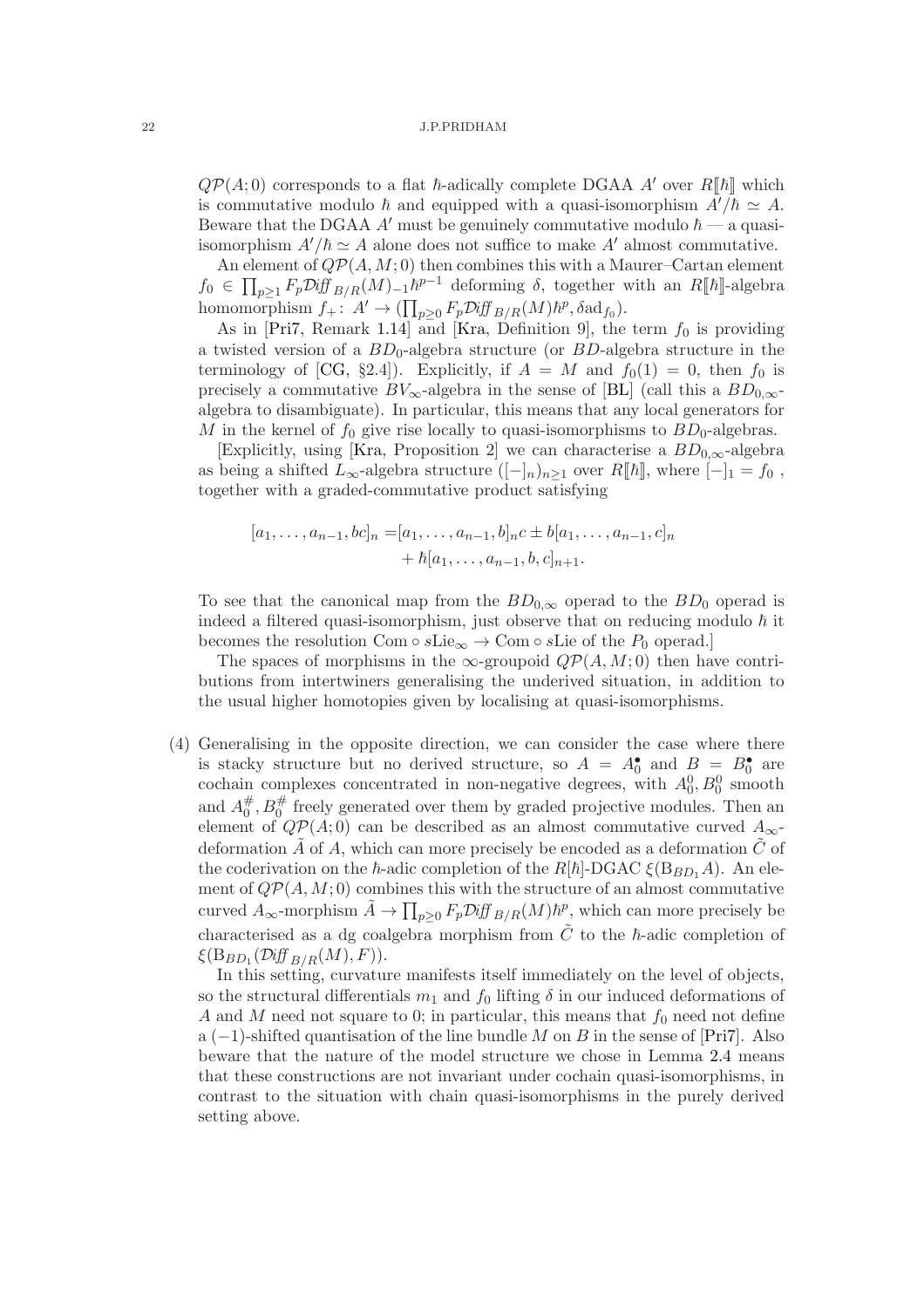<span id="page-22-0"></span>Definition 2.18. Define the filtered tangent space to relative quantised polyvectors by

$$
TQ\widehat{\mathrm{Pol}}(A, M; 0) := Q\widehat{\mathrm{Pol}}(A, M; 0) \oplus \hbar Q\widehat{\mathrm{Pol}}(A, M; 0)\epsilon,
$$
  

$$
\widetilde{F}^jTQ\widehat{\mathrm{Pol}}(A, M; 0) := \widetilde{F}^jQ\widehat{\mathrm{Pol}}(A, M; 0) \oplus \hbar \widetilde{F}^jQ\widehat{\mathrm{Pol}}(A, M; 0)\epsilon,
$$

for  $\epsilon$  of degree 0 with  $\epsilon^2 = 0$ . Then  $TQ\widehat{Pol}(A, M; 0)^{[1]}$  is a DGLA, with Lie bracket given by  $[u + v\epsilon, x + y\epsilon] = [u, x] + [u, y]\epsilon + [v, x]\epsilon$ .

Write  $TQP(A, M; 0)$  for the space

$$
\underline{\mathrm{MC}}(\tilde{F}^2TQ\widehat{\mathrm{Pol}}(A,M;0)^{[1]});
$$

this is effectively the tangent bundle on the space of quantised co-isotropic structures.

**Definition 2.19.** Given a Maurer–Cartan element  $\Delta \in \text{MC}(Q\widehat{\text{Pol}}_R(A, M; 0))$ , define the centre  $T_{\Delta} Q \widehat{\text{Pol}}_R(A, M; 0)$  of  $(A, M, \Delta)$  to be the non-unital brace algebra

$$
(\hbar Q \text{Pol}_R(A, M; 0)_{\#}, \delta_{Q \text{Pol}} + [\Delta, -]).
$$

Note that the twisted differential  $\delta_{QPol} + [\Delta, -]$  is necessarily square-zero by the Maurer– Cartan conditions, and necessarily compatible with the brace operations by properties of the bracket.

We define filtrations  $\tilde{F}$  and G on  $T_{\Delta}Q\widehat{Pol}_{R}(A, M; 0)$  by

$$
\tilde{F}^i T_{\Delta} Q \widehat{\text{Pol}}_R(A, M; 0)_{\#} := \hbar \tilde{F}^i Q \widehat{\text{Pol}}_R(A, M; 0)_{\#},
$$

$$
G^j T_{\Delta} Q \widehat{\text{Pol}}_R(A, M; 0) := \hbar^j T_{\Delta} Q \widehat{\text{Pol}}_R(A, M; 0).
$$

Note that  $(T_{\Delta}Q\widehat{Pol}_{R}(A, M; 0), \tilde{F})$  is a non-unital almost commutative brace algebra over R.

Observe that  $T_{\Delta}QP(A, M; 0) := \underline{\mathrm{MC}}(\tilde{F}^2T_{\Delta}QP\widehat{\mathrm{ol}}(A, M; 0)^{[1]})$  is just the fibre of  $TQP(A, M; 0) \rightarrow QP(A, M; 0)$  over  $\Delta$ ; we think of this as the tangent space at ∆ of the space of quantised co-isotropic structures. We regard the cohomology of  $T_{\Delta} Q_{\text{Pol}_R}(A, M; 0)$  as a form of relative quantised Poisson cohomology.

<span id="page-22-1"></span>**Definition 2.20.** Given  $\Delta \in QP(A, M; 0)$ , define  $\sigma(\Delta) \in Z^2(\tilde{F}^2T_{\Delta}Q\widehat{Pol}(A, M; 0))$  to be

$$
-\partial_{\hbar^{-1}}\Delta = \hbar^2 \frac{\partial \Delta}{\partial \hbar}.
$$

More generally, define the global section  $\sigma: Q\mathcal{P}(A, M; 0) \to TQ\mathcal{P}(A, M; 0)$  of the tangent bundle to be the map induced by the morphism  $\widehat{QPol}(A, M; 0) \to \widehat{TQPol}(A, M; 0)$ of filtered DGLAs given by  $\Delta \mapsto \Delta - \partial_{\hbar^{-1}}\Delta \epsilon$ .

We can think of  $\sigma$  as giving us elements  $[\sigma(\Delta)]$  in quantised Poisson cohomology associated to quantisations  $\Delta$ , and it generalises the corresponding constructions [\[Pri7,](#page-59-2) Definition [1.23\]](#page-11-3) and [\[Pri5,](#page-59-1) Definition 1.31] for  $(-1)$ -shifted and 0-shifted quantisations.

As in [\[Pri4,](#page-59-0) §[3.3\]](#page-29-1), we will usually consider stacky CDGAs  $A \in DG^+dgCAlg(R)$ satisfying the following properties, since we can resolve derived Artin stacks by stacky CDGAs of this form, which can be thought of models for derived higher Lie algebroids:

Assumption 2.21. (1) for any cofibrant replacement  $\tilde{A} \rightarrow A$  in the model structure of Lemma [2.4,](#page-15-0) the morphism  $\Omega^1_{\tilde{A}/R} \to \Omega^1_{A/R}$  is a levelwise quasi-isomorphism,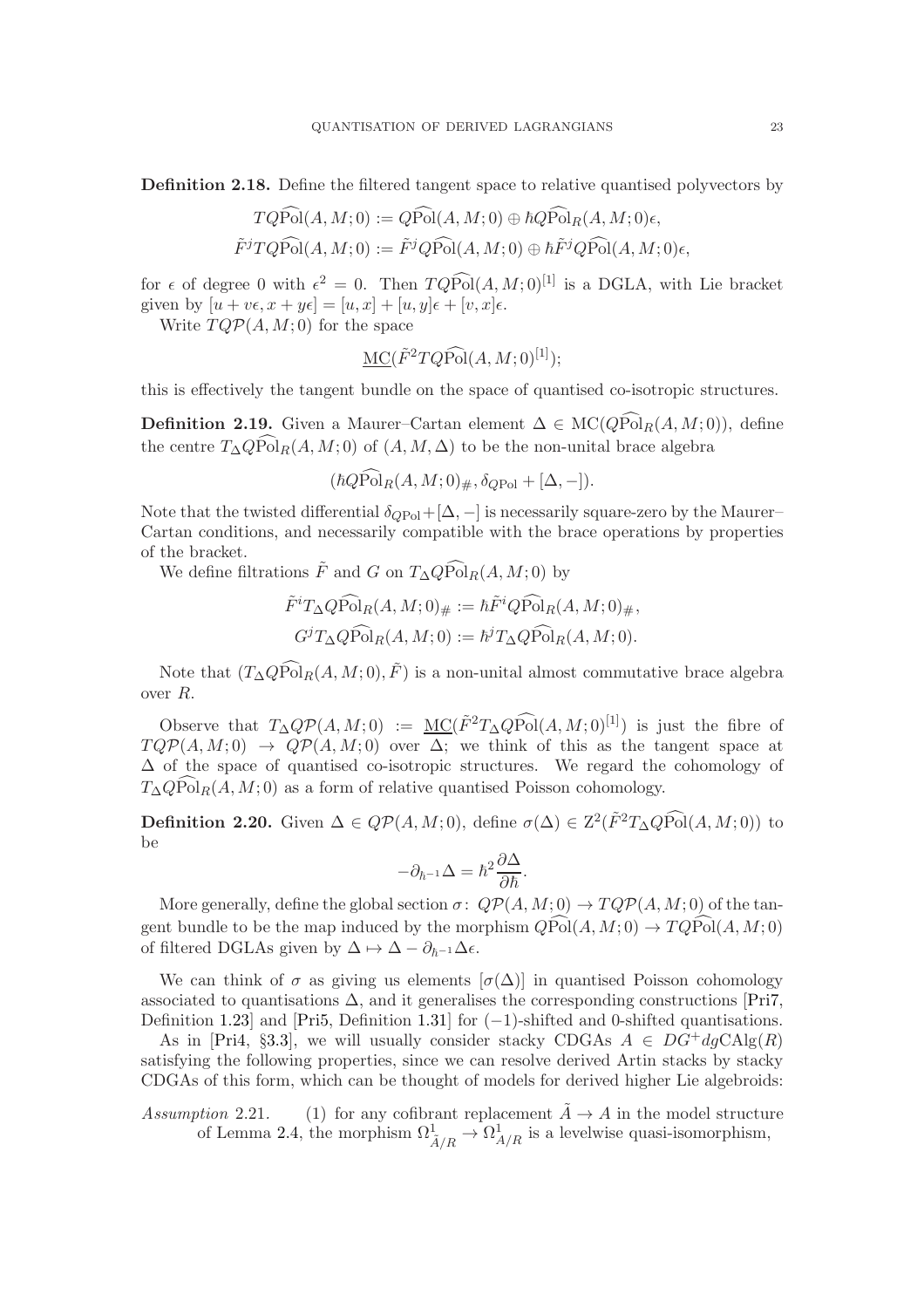- (2) the  $A^{\#}$ -module  $(\Omega^1_{A/R})^{\#}$  in graded chain complexes is cofibrant (i.e. it has the left lifting property with respect to all surjections of  $A^{\#}$ -modules in graded chain complexes),
- (3) there exists N for which the chain complexes  $(\Omega^1_{A/R} \otimes_A A^0)^i$  are acyclic for all  $i > N$ .

The following lemma breaks down the complex of quantised relative polyvectors into manageable pieces given by powers of tangent complexes.

<span id="page-23-0"></span>**Lemma 2.22.** If A and B are both cofibrant and satisfy Assumption 2.21, then  $\mathrm{gr}^i_G\tilde{F}^pQ\widehat{\mathrm{Pol}}(A,M;0)$  is quasi-isomorphic to the cocone of

$$
\prod_{j\geq p} \underline{\text{Hom}}_A(\Omega_{A/R}^{j-i},A)\hbar^{j-1}[i-j]\to \prod_{j\geq p} \underline{\text{Hom}}_B(\mathbf{L}\text{Cos}_B^{j-i}\mathbb{L}^{B/A},B)\hbar^{j-1}
$$

coming from the connecting homomorphism  $S: \mathbf{L}\Omega^1_{B/A} = \mathbb{L}^{B/A} \to \Omega^1_{A/R}[1].$ 

Moreover,  $gr_G^i \tilde{F}^p T_{\Delta} Q \widehat{Pol}(A, M; 0)$  is quasi-isomorphic to  $\hbar gr_G^i \tilde{F}^p Q \widehat{Pol}(A, M; 0)$ .

Proof. By construction, Remark [1.29](#page-13-2) and Lemma [1.30,](#page-14-4) the complex underlying  $gr_G^i \tilde{F}^p Q \widehat{Pol}$  is the homotopy kernel of

$$
\prod_{j\geq p} \text{Tot} \operatorname{gr}_{j-i}^{\gamma} \mathcal{CC}_{R}^{\bullet}(A) \hbar^{j-1} \to \prod_{j\geq p} \text{Tot} \operatorname{gr}_{j-i}^{\gamma F} \mathcal{CC}_{R}^{\bullet}(A, \mathcal{D} \text{iff }_{B/R}) \hbar^{j-1},
$$

so is just given by the cocone of that morphism. Since  $B$  is assumed cofibrant, we have isomorphisms

$$
\operatorname{gr}^F_k \mathcal{D} \text{iff}_{B/R} \to \mathcal{H} \text{om}_B(\text{CoS}_B^k \Omega^1_{B/R}, B).
$$

The bar-cobar resolution for  $A$  as a commutative algebra then gives quasi-isomorphisms

$$
\mathcal{H}om_A(\Omega_{A/R}^{j-i}, A)[i-j] \to \operatorname{gr}_{j-i}^{\gamma} \mathcal{CC}_R^{\bullet}(A)
$$

$$
\mathcal{H}om_A(\operatorname{CoS}_B^{j-i}(\operatorname{cocone}(\Omega_{B/R}^1 \to \Omega_{A/R}^1 \otimes_A B)), B) \to \operatorname{gr}_{j-i}^{\gamma F} \mathcal{CC}_R^{\bullet}(A, \mathcal{D} \text{iff }_{B/R}).
$$

Since  $\operatorname{cocone}(\Omega^1_{B/R} \to \Omega^1_{A/R} \otimes_A B)$  is a model for the cotangent complex  $\mathbb{L}^{B/A}$ , the results follow.  $\square$ 

Given an element  $\Delta \in QP(A,M;0)$ , we write  $\Delta_A$  for the image in  $QP(A,0)$  and  $\Delta_B$  for the image in  $\hat{\text{Tot}} C C_{R,BD_1}(A, \text{Diff}_{B/R})$ . If we write  $\Delta = \sum_{j\geq 2} \Delta_j \hbar^{j-1}$ , then by working modulo  $G^1 + \tilde{F}^3$ , Lemma [2.22](#page-23-0) allows us to identify  $\Delta_2 = (\Delta_{2,A}, \Delta_{2,B})$  with a closed element of degree 0 in the cocone of

$$
\underline{\text{Hom}}_A(\Omega^2_{A/R}, A) \to \mathbf{R\underline{\text{Hom}}}_B(\mathbf{L}\text{CoS}_B^2 \mathbb{L}^{B/A}, B)[2].
$$

Now  $\Delta_{2,A}$  defines a closed element of the first space, and since the composition of this map with

$$
\underline{\mathrm{Hom}}_{B}(\mathbf{L}\mathrm{CoS}^2_{B}\mathbb{L}^{B/A},B)\rightarrow \underline{\mathrm{Hom}}_{B}(\Omega^1_{B/R}\otimes^{\mathbf{L}}_{B}\mathbb{L}^{B/A},B)
$$

is homotopic to 0,  $\Delta_{2,B}$  defines a closed element of the latter.

We then have a diagram

$$
\begin{array}{ccc}\n\Omega^1_{A/R} & \xrightarrow{\hspace{1cm}} & \Omega^1_{B/R} \\
\Delta^{\flat}_{2,A} & & \downarrow \Delta^{\flat}_{2,B} \\
\hline\n\operatorname{\underline{Hom}}_A(\Omega^1_{A/R},A) & \xrightarrow{\hspace{1cm}} & \operatorname{\underline{R}\underline{Hom}}_B(\mathbb{L}^{B/A},B)[1]\n\end{array}
$$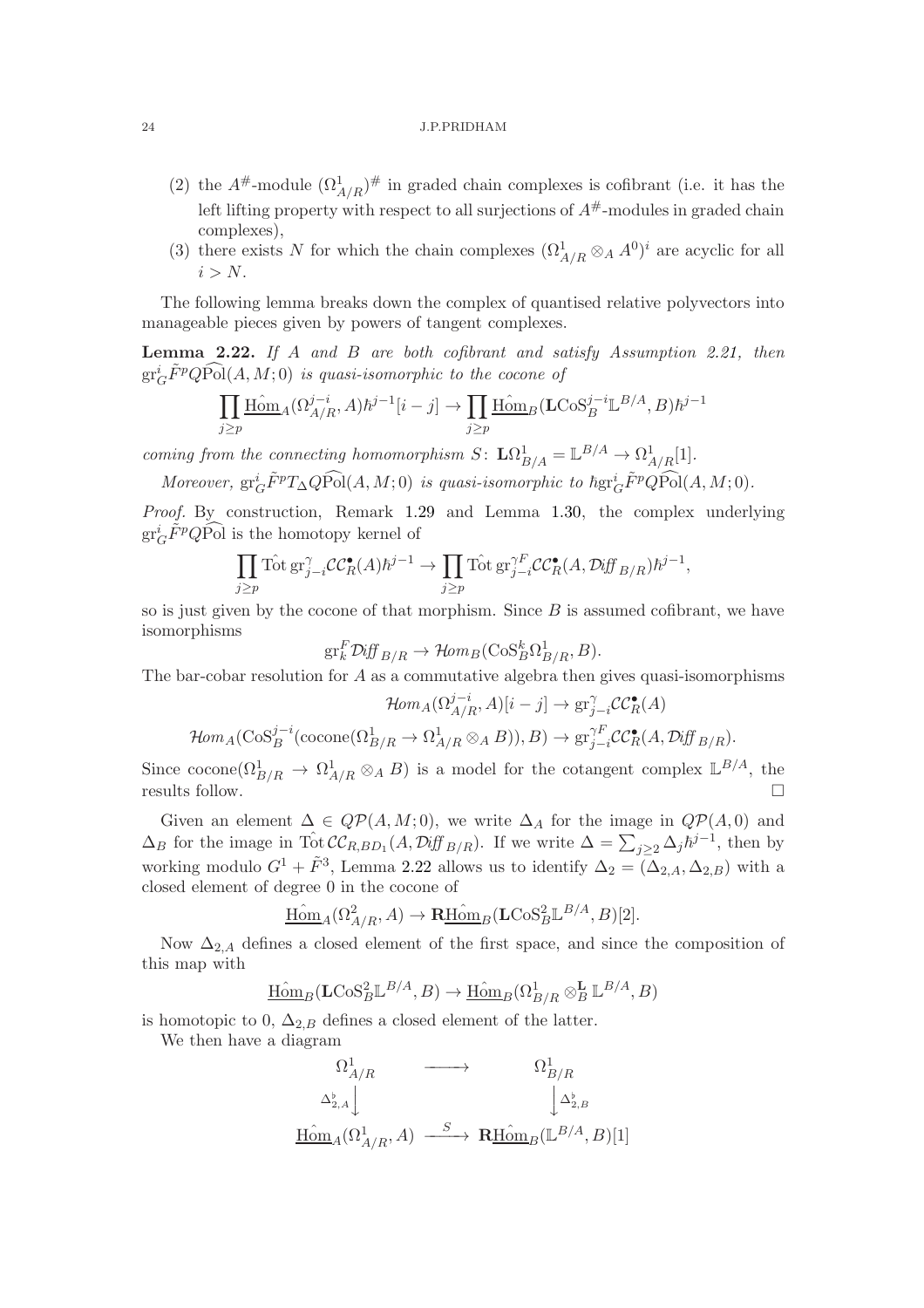commuting up to a canonical homotopy coming from  $\Delta_{2,B}$ .

<span id="page-24-3"></span>**Definition 2.23.** Say that a quantisation  $\Delta$  of the pair  $(A, M)$  is non-degenerate if the maps

$$
\Delta_{2,A}^{\flat} \colon \operatorname{Tot}^{\Pi}(\Omega^1_{A/R} \otimes_A A^0) \to \underline{\operatorname{Hom}}_A(\Omega^1_A, A^0)
$$
  

$$
\Delta_{2,B}^{\flat} \colon \operatorname{Tot}^{\Pi}(\Omega^1_{B/R} \otimes_B B^0) \to \underline{\operatorname{RHom}}_B(\mathbb{L}^{B/A}, B^0)^{[1]}
$$

are quasi-isomorphisms and Tot  $^{II}(\Omega^1_{A/R} \otimes_A A^0)$  (resp. Tot  $^{II}(\Omega^1_{B/R} \otimes_B B^0)$ ) is a perfect complex over  $A^0$  (resp.  $B^0$ ).

<span id="page-24-0"></span>In other words, a non-degenerate quantisation gives an equivalence between the cotangent and tangent complexes of A, and between the cotangent complex of B and the derived normal bundle of B over A.

# 3. Compatibility of quantisations and isotropic structures

In this section, we introduce generalised isotropic structures, develop the notion of compatibility between a quantisation and a generalised isotropic structure, and give some preliminary existence results for quantisations of Lagrangians.

## <span id="page-24-1"></span>3.1. Morphisms from the de Rham algebra.

**Definition 3.1.** Given a stacky CDGA  $\vec{A}$  over  $\vec{R}$ , define the stacky de Rham algebra of A to be the complete filtered stacky CDGA

$$
\mathcal{DR}(A/R)^n_i := \prod_{j \geq 0} (\Omega^j_A)^n_{i+j}
$$

with filtration  $F^p \mathcal{DR}(A/R) = \prod_{j \geq p} (\Omega^j_A)_{[j]},$  cochain differential  $\partial$  and chain differential  $\delta \pm d$ , where d is the de Rham differential, and the differentials  $\partial, \delta$  are induced from those on A.

We then write  $DR(A/R) := \hat{\text{Tot}} \, \mathcal{DR}(A/R)$ .

In particular, beware that the de Rham differential is absorbed in the chain (derived) structure, not the cochain (stacky) structure.

<span id="page-24-2"></span>**Lemma 3.2.** Given a morphism  $A \to \text{gr}_F^0 B$  of stacky CDGAs over R, with A cofibrant and  $(B, F)$  a complete filtered stacky CDGA, there is an associated filtered stacky CDGA morphism  $\mathcal{DR}(A/R) \to F^0B$  over R, unique up to coherent homotopy.

*Proof.* We may assume that A is cofibrant, and then  $\mathcal{DR}(A)$  is cofibrant as a complete filtered stacky CDGA, in the sense that it has the left lifting property with respect to surjections of complete filtered stacky CDGAs over  $R$  which are levelwise filtered quasi-isomorphisms.

For any complete filtered A-module  $(M, F)$ , we may regard M as a  $\mathcal{DR}(A)$ -module via the projection  $\mathcal{DR}(A) \to A$ . Now,  $\mathcal{DR}(A)$  is generated as a complete filtered algebra by  $A \oplus (\Omega^1_A)_{[1]}$ , so (A being cofibrant) the double complex  $\mathcal{H}om_{\mathcal{DR}(A),\text{Fil}}(\Omega^1_{\mathcal{DR}(A)/R},M)$ of filtered derivations from  $\mathcal{DR}(A)$  to M is given by

$$
\text{cone}(\mathcal{H}om_{A,\text{Fil}}(\Omega^1_{A/R}, F^1M) \to \mathcal{H}om_{A,\text{Fil}}(\Omega^1_{A/R}, F^0M)),
$$

the cone being taken in the chain direction; here, the first term comes from restriction of a derivation to  $(\Omega_A^1)_{[1]} \subset \mathcal{DR}(A)$  and the second from restriction to  $A \subset \mathcal{DR}(A)$ . Thus  $\mathcal{H}om_{\mathcal{DR}(A),\mathrm{Fil}}(\Omega^1_{\mathcal{DR}(A)/R},M)$  is levelwise acyclic when  $M = F^1M$ .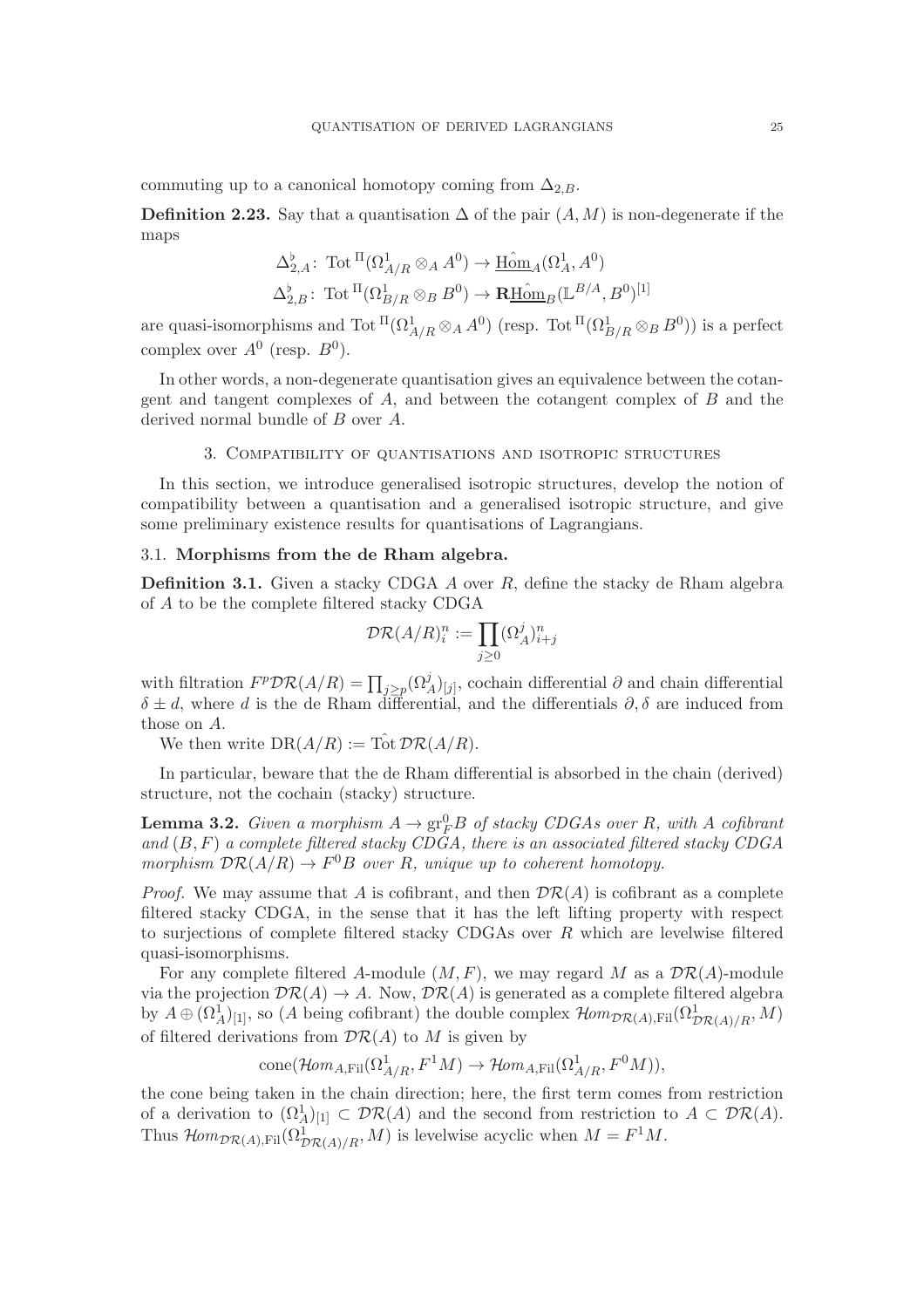Now, the double complex  $\mathcal{H}om_{\mathcal{DR}(A),\text{Fil}}(\Omega^1_{\mathcal{DR}(A)/R},\text{gr}_F^rB)$  governs the obstruction theory to lifting maps from  $\mathcal{DR}(A)$  along the square-zero extension  $F^0B/F^{r+1}B \rightarrow$  $F^{0}B/F^{r}B$ . Thus the acyclicity above for all  $r > 0$  gives the required equivalence of mapping spaces

$$
\mathrm{map}_{\mathrm{Fil}}(\mathcal{DR}(A),B)\simeq \mathrm{map}(A,\mathrm{gr}_F^0B)
$$

of filtered stacky CDGAs and of stacky CDGAs, respectively.  $\Box$ 

The following is a slight generalisation of [\[Pri4,](#page-59-0) Lemma [1.17\]](#page-9-1):

<span id="page-25-2"></span>**Lemma 3.3.** Take a cofibrant stacky CDGA A over  $R$ , a complete filtered CDGA B over R, and a filtered morphism  $\phi: DR(A/R) \rightarrow B$ . Then for any derivation  $\pi \in$  $\mathrm{MC}(F^1\underline{\mathrm{Der}}_R(B)),$  there is an associated filtered CDGA morphism

$$
\mu(-,\pi) \colon \, \text{DR}(A/R) \to (B,\delta + \pi)
$$

given by  $\mu(a,\pi) = \phi(a)$  and  $\mu(df,\pi) = \phi(df) + \pi\phi(f)$  for  $a, f \in A$ .

*Proof.* The formulae clearly define a filtered morphism  $\mu(-, \pi)$ : DR(A)<sup>#</sup>  $\rightarrow$  B<sup>#</sup> of graded algebras, since  $\phi \circ d + \pi \circ \phi$  defines a derivation on A with respect to  $\phi: A \to B$ . We therefore need only check that  $\mu$  is a chain map. We have

$$
\delta\mu(a,\pi) = \phi(\delta a) + \phi(da)
$$

$$
\pi\mu(a,\pi) = \pi\phi(a)
$$

$$
(\delta + \pi)\mu(a,\pi) = \mu(\delta a + da, \pi),
$$

and the calculation above applied to  $a = f$  and using that  $(\delta + \pi)^2 = 0$  gives

$$
(\delta + \pi)\mu(df, \pi) = -(\delta + \pi)\mu(\delta f, \pi)
$$
  
= -(\delta + \pi)\phi(\delta f)  
= -\phi(d\delta f) - \pi\phi(\delta f)  
= \mu(-d\delta f, \pi)  
= \mu((\delta - d)df, \pi),

as required.  $\Box$ 

Combining Lemmas [3.2](#page-24-2) and [3.3](#page-25-2) gives:

<span id="page-25-1"></span>**Lemma 3.4.** Take a morphism  $\phi: A \to \text{gr}_F^0 B$  of stacky CDGAs over R, with A cofibrant and B a complete filtered stacky CDGA. Then for any  $\pi \in \text{MC}(\hat{\text{Tot}} F^1 \mathcal{D}er_R(B)),$ there is an associated morphism

$$
\mu(-,\pi) \colon \operatorname{DR}(A/R) \to (\operatorname{Tot} B, \delta + \pi),
$$

<span id="page-25-0"></span>of filtered CDGAs, unique up to coherent homotopy.

3.2. The compatibility map. We now develop the notion of compatibility between de Rham data and quantisations of a pair  $(A \rightarrow B)$ , generalising the notion of compatibility between generalised 0-shifted pre-symplectic structures and  $E_1$  quantisations from [\[Pri5\]](#page-59-1). We begin by recalling some observations from [\[Pri5,](#page-59-1) §[2.2\]](#page-16-0).

As explained succinctly in [\[Pet\]](#page-59-18), a choice of Levi decomposition of the Grothendieck– Teichmüller group (equivalently, a Drinfeld 1-associator) over  $\mathbb Q$  gives a formality quasiisomorphism  $E_2 \simeq P_2$ . Writing  $\tau$  for the good truncation filtration  $\tau_{\geq p}$  on a homological operad, a formality quasi-isomorphism automatically gives a filtered quasi-isomorphism  $(E_2, \tau) \simeq (P_2, \tau)$ . The filtration  $\tau$  on  $P_2$  gives the commutative multiplication weight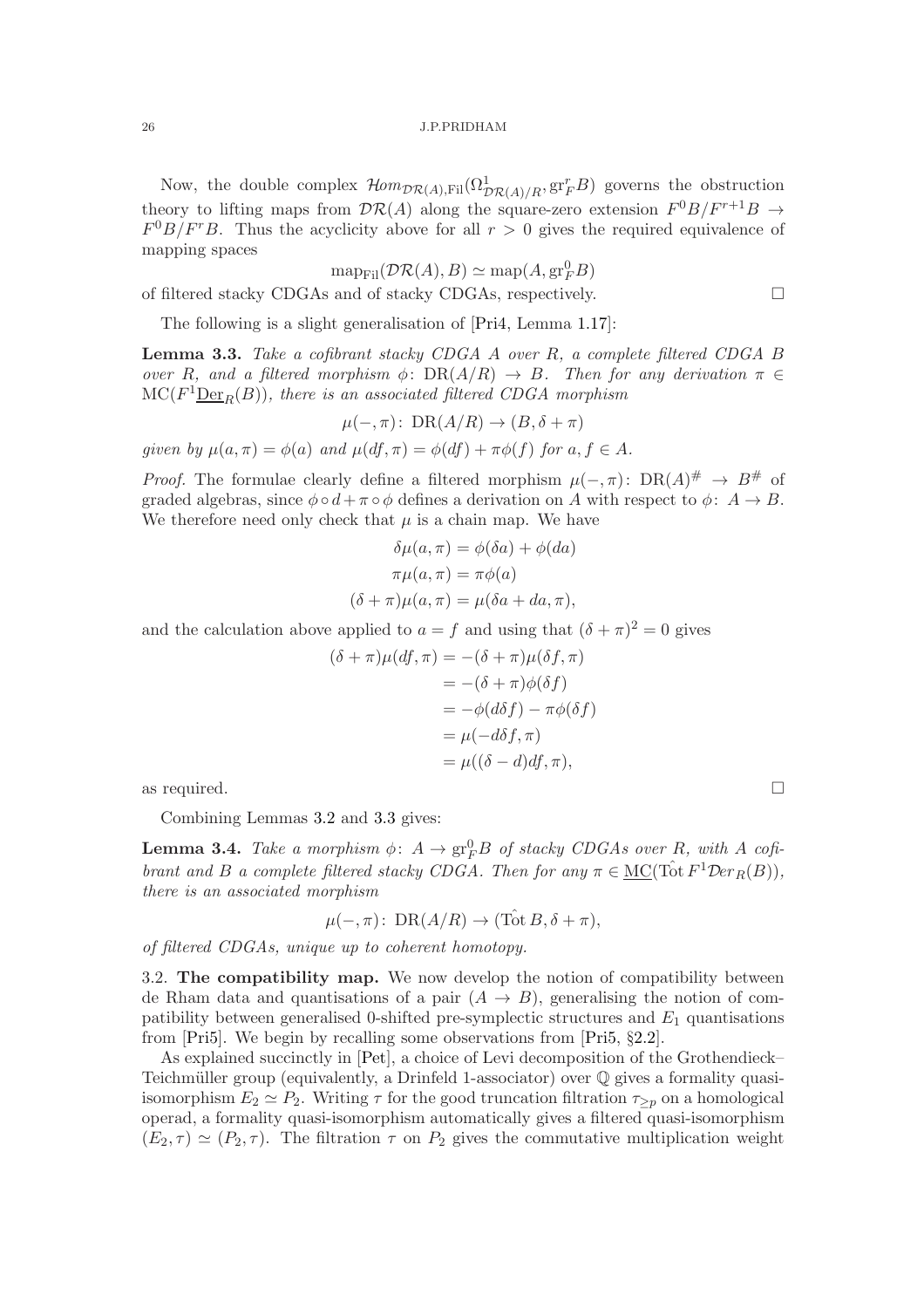0 and the Lie bracket weight  $-1$ , and we refer to  $(P_2, \tau)$ -algebras in complete filtered complexes as almost commutative  $P_2$ -algebras.

Likewise, the map in [\[Vor\]](#page-60-1) from the  $E_2$  operad to the brace operad Br must preserve the good truncation filtrations. Finally, note that the good truncation filtration is contained in the filtration  $\gamma$  on Br from Definition [1.21,](#page-10-2) since all operations of homological degree r lie in  $\gamma^r$ , so in particular the closed operations do so. Thus every almost commutative brace algebra can be thought of as an  $(E_2, \tau)$ -algebra.

<span id="page-26-2"></span>**Definition 3.5.** Given a Levi decomposition  $w \in \text{Levi}_{GT}(\mathbb{Q})$  of the Grothendieck– Teichmüller group GT over  $\mathbb{Q}$ , we denote by  $p_w$  the resulting  $\infty$ -functor from almost commutative brace algebras to almost commutative  $P_2$ -algebras over  $\mathbb Q$  (after simplicially localising both categories at filtered quasi-isomorphisms), induced by the filtered quasi-isomorphism  $(E_2, \tau) \simeq (P_2, \tau)$  as above.

For readers who prefer an honest functor, we can take a cofibrant resolution  $\Omega B(P_2, \tau)$ of the filtered operad  $(P_2, \tau)$  via Koszul duality as in [\[LV\]](#page-59-19), and we can then choose a morphism  $\Omega B(P_2, \tau) \to (\text{Br}, \gamma)$  of filtered operads realising the  $\infty$ -morphism. This induces a functor from almost commutative brace algebras to  $\Omega B(P_2, \tau)$ -algebras, and bar-cobar duality for  $(P_2, \tau)$  then gives us a functor from  $\Omega B(P_2, \tau)$ -algebras to  $(P_2, \tau)$ algebras, and we can take the composite to be  $p_w$ 

Since the natural  $\infty$ -morphism from the Lie operad to the  $E_2$  operad is given in each arity by inclusion of the top weight term for the decreasing filtration, it follows that the  $\infty$ -functor  $p_w$  automatically commutes with the fibre functors  $A \mapsto F_1A$  to the underlying filtered DGLAs,

<span id="page-26-1"></span>**Definition 3.6.** For any of the definitions from §[2,](#page-14-0) we add the subscript w to indicate that we are replacing  $\mathcal{CC}_{R,BD_1}(A)$  with  $p_w\mathcal{CC}_{R,BD_1}(A)$  in the construction.

Since the DGLAs underlying  $\mathcal{CC}_{R,BD_1}(A)$  and  $p_w\mathcal{CC}_{R,BD_1}(A)$  are filtered quasiisomorphic, in particular we have canonical weak equivalences  $Q\mathcal{P}_{w}(A, 0) \simeq Q\mathcal{P}(A, 0)$ . Properties of the filtration  $\tilde{F}$  then ensure that the complexes  $T\Delta Q\tilde{Pol}_w(A, 0)$  are filtered  $(P_2, \tau)$ -algebras.

<span id="page-26-0"></span>**Definition 3.7.** Given a choice  $w \in \text{Levi}_{GT}(\mathbb{Q})$  of Levi decomposition for GT and an element  $\Delta \in QP(A, M; 0)_w/G^j$ , define

$$
\mu_w(-,\Delta): \text{cocone}(\text{DR}(A/R) \to \text{DR}(B/R))[[\hbar]]/\hbar^j \to T_{\Delta}Q\widehat{\text{Pol}}_w(A;M,0)/G^j
$$

as follows.

Since  $[B, F_i \mathcal{D} \text{iff }_{B/A}] \subset F_{i-1} \mathcal{D} \text{iff }_{B/A}$ , we have a map  $B \to \text{gr}^0_{\gamma F} C C_{R,BD_1} (\mathcal{D} \text{iff }_{B/A})$ . If we assume B to be cofibrant, then combined with the weak equivalence  $\mathcal{D}iff_{B/A} \rightarrow$  $\mathcal{CC}_{R,BD_1}(A, \mathcal{D}iff_{B/R})$ , this gives a commutative diagram

$$
A \longrightarrow B
$$
  
\n
$$
\downarrow \qquad \qquad B
$$
  
\n
$$
\downarrow \qquad \qquad \downarrow
$$
  
\n
$$
\downarrow \qquad \qquad \downarrow
$$
  
\n
$$
\downarrow \qquad \qquad \downarrow
$$
  
\n
$$
\downarrow \qquad \qquad \downarrow
$$
  
\n
$$
\downarrow \qquad \qquad \downarrow
$$
  
\n
$$
\downarrow \qquad \qquad \downarrow
$$
  
\n
$$
\downarrow \qquad \qquad \downarrow
$$
  
\n
$$
\downarrow \qquad \qquad \downarrow
$$
  
\n
$$
\downarrow \qquad \qquad \downarrow
$$
  
\n
$$
\downarrow \qquad \qquad \downarrow
$$
  
\n
$$
\downarrow \qquad \qquad \downarrow
$$
  
\n
$$
\downarrow \qquad \qquad \downarrow
$$
  
\n
$$
\downarrow \qquad \qquad \downarrow
$$
  
\n
$$
\downarrow \qquad \qquad \downarrow
$$
  
\n
$$
\downarrow \qquad \qquad \downarrow
$$
  
\n
$$
\downarrow \qquad \qquad \downarrow
$$
  
\n
$$
\downarrow \qquad \qquad \downarrow
$$
  
\n
$$
\downarrow \qquad \qquad \downarrow
$$
  
\n
$$
\downarrow \qquad \qquad \downarrow
$$
  
\n
$$
\downarrow \qquad \qquad \downarrow
$$
  
\n
$$
\downarrow \qquad \qquad \downarrow
$$
  
\n
$$
\downarrow \qquad \qquad \downarrow
$$
  
\n
$$
\downarrow \qquad \qquad \downarrow
$$
  
\n
$$
\downarrow \qquad \qquad \downarrow
$$
  
\n
$$
\downarrow \qquad \qquad \downarrow
$$
  
\n
$$
\downarrow \qquad \qquad \downarrow
$$
  
\n
$$
\downarrow \qquad \qquad \downarrow
$$
  
\n
$$
\downarrow \qquad \qquad \downarrow
$$
  
\n
$$
\downarrow \qquad \qquad \downarrow
$$
  
\n
$$
\downarrow \qquad \qquad \downarrow
$$
  
\n
$$
\downarrow \qquad \qquad \downarrow
$$
  
\n
$$
\downarrow \qquad \qquad \
$$

where the filtrations on the bottom row are taken to be  $(\widetilde{\gamma F})^p := \prod_{i \geq p} (\gamma F)_i \hbar^i$  and the final term is weakly equivalent to  $gr^0_{\widetilde{\gamma F}}(p_w\mathcal{CC}_{R,BD_1}(\mathcal{Diff}_{B/A})[[\hbar]]/\hbar^j)$ .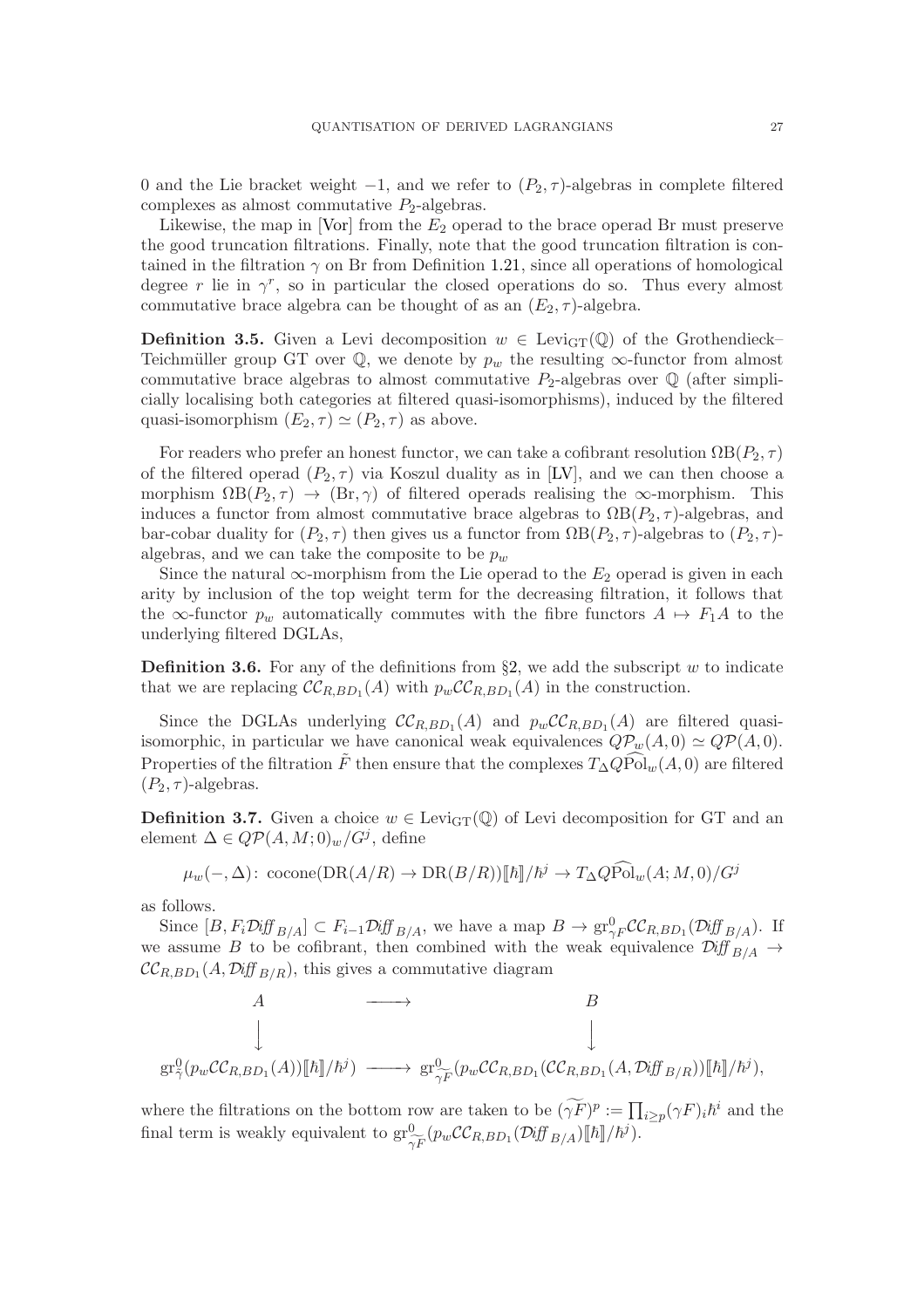Applying Lemma [3.4](#page-25-1) to this diagram and the Maurer–Cartan elements on the bottom line induced by  $\Delta$  yields a diagram

$$
\begin{array}{ccc}\n\text{DR}(A) & \xrightarrow{\mu_w(-,\Delta)} & (\text{Tot } \widetilde{\gamma}^0(p_w \mathcal{C} \mathcal{C}_{R,BD_1}(A)[\![\hbar]\!]/\hbar^j), \delta + [\Delta_A, -]) \\
\downarrow & & \downarrow \\
\text{DR}(B) & \xrightarrow{\mu_w(-,\Delta)} & (\text{Tot } \widetilde{\gamma F}^0(p_w \mathcal{C} \mathcal{C}_{R,BD_1}(D\!if\!\!f_{B/A})[\![\hbar]\!]/\hbar^j), \delta + [\Delta_B, -]) \\
\uparrow & & \uparrow \\
0 & \longrightarrow & (\text{Tot } \widetilde{\gamma F}^0(p_w \mathcal{C} \mathcal{C}_{R,BD_1,+}(D\!if\!\!f_{B/A})[\![\hbar]\!]/\hbar^j), \delta + [\Delta_B, -]),\n\end{array}
$$

determined up to coherent homotopy, and taking homotopy limits of the columns gives the desired map.

Remark 3.8. When  $B = 0$ , this recovers the definition of  $\mu_w$  from [\[Pri5,](#page-59-1) Definitions [2.10](#page-17-1) and [2.11\]](#page-17-2). When  $R = A$ , this definition is slightly different from that in [\[Pri7,](#page-59-2) Definition 1.32. The construction there relied on a filtered DGAA resolution  $DR'(B/R)$ of  $DR(B/R)$ , with [\[Pri7,](#page-59-2) Lemma 1.31] giving a non-commutative analogue of Lemma [3.4.](#page-25-1)

Instead, Definition [3.7](#page-26-0) effectively constructs the map  $\mu_w$ : DR( $B/R$ ) →  $T_{\Delta} \mathscr{D}_{B/R}$  in this setting by first taking

$$
DR(B/R) \to p_w \hat{\mathrm{Tot}} \, \mathcal{CC}_{R,BD_1} (\mathcal{D} \text{iff }_{B/R})
$$

using the commutative structure underlying a  $P_2$ -algebra, then applying the projection  $\mathcal{CC}_{R,BD_1}(\mathcal{D}iff_{B/R}) \to \mathcal{D}iff_{B/R}$ . The map  $\mu_w$  then converges more quickly than the map  $\mu$  in [\[Pri7\]](#page-59-2), but depends on a choice of formality isomorphism.

This raises the question of whether the construction of [\[Pri7\]](#page-59-2) could be adapted to unshifted symplectic structures, giving equivalences not relying on formality. This would mean establishing an analogue of Lemma [3.2](#page-24-2) giving a universal property for  $DR(B/R)$ within a suitable category of filtered  $E_2$ -algebras. The filtered DGAA DR'( $B/R$ ) is not almost commutative, but the left and right A-module structures on  $gr_FDR'(B/R)$  agree. Similarly,  $DR(B/R)$  will not have the desired universal property in  $BD_2$ -algebras, but the analogy raises the possibility that it might do so in some larger category.

3.2.1. Generalised Lagrangians. We now fix a cofibrant stacky CDGA  $A$  over  $R$ , and a cofibration  $A \rightarrow B$  of stacky CDGAs over R.

<span id="page-27-0"></span>**Definition 3.9.** Recall that a 0-shifted pre-symplectic structure  $\omega$  on  $A/R$  is an element

$$
\omega \in \mathbb{Z}^2 F^2 \mathbb{D} \mathbb{R} (A/R).
$$

It is called symplectic if  $\omega_2 \in \mathbb{Z}^0 \text{Tot}^{\Pi} \Omega^2_{A/R}$  induces a quasi-isomorphism

$$
\omega_2^\sharp\colon \operatorname{\underline{Hom}}_A(\Omega^1_{A/R},A^0)\to \operatorname{Tot}^{\Pi}(\Omega^1_{A/R}\otimes_A A^0)
$$

and Tot  $\Pi(\Omega^1_{A/R} \otimes_A A^0)$  is a perfect complex over  $A^0$ .

An isotropic structure on B relative to  $\omega$  is an element  $(\omega, \lambda)$  of

 $Z^2$ cocone $(F^2DR(A/R) \to F^2DR(B/R))$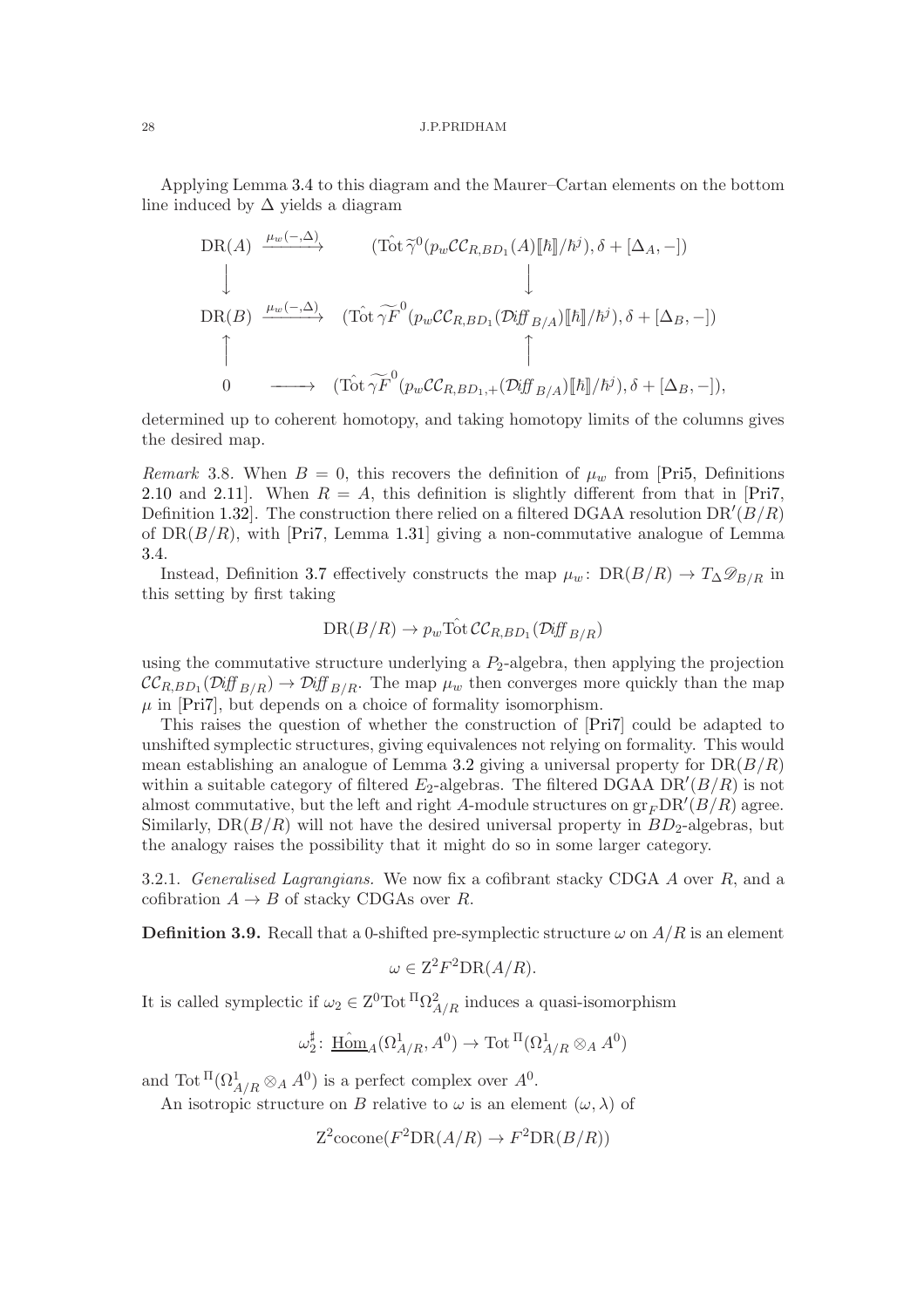lifting  $\omega$ . This structure is called Lagrangian if  $\omega$  is symplectic and the image  $\bar{\lambda}_2$  of  $\lambda$ in  $Z^{-1} \text{Tot} \, {}^{\Pi}\Omega^1_{B/R} \otimes_B \Omega^1_{B/A}$  induces a quasi-isomorphism

> $\lambda_2^\sharp$  $\mathbb{I}_2^{\sharp} \colon \underline{\mathrm{Hom}}_B(\Omega^1_{B/A}, B^0) \to \mathrm{Tot}^{\Pi}(\Omega^1_{B/R} \otimes_B B^0)^{[-1]}$

and Tot  ${}^{\Pi}(\Omega^1_{B/A} \otimes_B B^0)$  is a perfect complex over  $B^0$ .

**Definition 3.10.** Define a decreasing filtration  $\tilde{F}$  on  $DR(A/R)\llbracket \hbar \rrbracket$  by

$$
\tilde{F}^p \mathcal{D} \mathcal{R}(A/R) := \prod_{i \ge 0} F^{p-i} \mathcal{D} \mathcal{R}(A/R) \hbar^i.
$$

Define a further filtration G by  $G^k\text{DR}(A/R)\llbracket \hbar \rrbracket = \hbar^k\text{DR}(A/R)\llbracket \hbar \rrbracket$ .

<span id="page-28-0"></span>Definition 3.11. Define the space of generalised 0-shifted isotropic structures on the pair  $(A, B)$  over R to be the simplicial set

$$
G\mathrm{Iso}(A, B; 0) := \underline{\mathrm{MC}}(\tilde{F}^2 \mathrm{cone}(\mathrm{DR}(A/R)[\![\hbar]\!]) \to \mathrm{DR}(B/R)[\![\hbar]\!]))
$$

where we regard the cochain complexes as a DGLA with trivial bracket.

Also write  $G\text{Iso}(A, B; 0)/\hbar^k$  for the obvious truncation in terms of  $\text{DR}[\hbar]/\hbar^k$ , so  $G\text{Iso}(A, B; 0) = \varprojlim_k G\text{Iso}(A, B; 0)/\hbar^k$ . Write Iso :=  $G\text{Iso}/\hbar$ , the space of 0-shifted isotropic structures.

Set  $GLag(A, B; 0) \subset GIso(A, B; 0)$  to consist of the points whose images in  $Iso(A, B; 0)$  are Lagrangians on symplectic structures — this is a union of pathcomponents. Write Lag :=  $GLag/\hbar$ , the space of 0-shifted Lagrangians, and  $Sp(A, 0)$  :=  $\text{Lag}(A, 0; 0)$ , the space of 0-shifted symplectic structures.

Thus the components of  $G\text{Iso}(A, B; 0)$  are just elements in

 $\mathrm{H}^1\mathrm{cone}(\tilde{F}^2\mathrm{DR}(A/R)\llbracket \hbar \rrbracket) \rightarrow \tilde{F}^2\mathrm{DR}(B/R)\llbracket \hbar \rrbracket),$ 

where  $\tilde{F}^2\text{DR}(A/R)\llbracket \hbar \rrbracket = F^2\text{DR}(A/R) \oplus \hbar F^1\text{DR}(A/R) \oplus \hbar^2\text{DR}(A/R)\llbracket \hbar \rrbracket$  and similarly for  $\tilde{F}^2\text{DR}(B/R)\llbracket \hbar \rrbracket$ , so we can think of these as power series in certain relative cohomology groups. Equivalence classes of *n*-morphisms in  $G\text{Iso}(A, B; 0)$  are then given by elements in  $H^{1-n}$  of the same complex.

<span id="page-28-1"></span>3.2.2. Compatible structures. In addition to our morphism  $A \rightarrow B$ , we now fix a strict line bundle M over B, in the sense of Definition [2.10.](#page-17-1)

**Definition 3.12.** We say that a generalised isotropic structure  $(\omega, \lambda)$  and a quantisation  $\Delta$  of the pair  $(A, M)$  are w-compatible (or a w-compatible pair) if

$$
[\mu_w(\omega,\lambda;\Delta)] = [-\partial_{\hbar^{-1}}(\Delta)] \in \mathrm{H}^1(\tilde{F}^2 T_\Delta Q \widehat{\mathrm{Pol}}_w(A,M;0)) \cong \mathrm{H}^1(\tilde{F}^2 T_\Delta Q \widehat{\mathrm{Pol}}(A,M;0)),
$$

where  $\sigma = -\partial_{\hbar^{-1}}$  is the canonical tangent vector of Definition [2.20.](#page-22-1)

This definition is chosen to lift the notion of compatibility between Poisson and symplectic structures from [\[Pri4,](#page-59-0) §1.3], in such a way that compatibility becomes a one-to-one correspondence for non-degenerate structures. As we will see, when  $\Delta$  is non-degenerate it is fairly straightforward to solve for  $(\omega, \lambda)$  in terms of  $\Delta$  because  $\mu_w(-;\Delta)$  is a filtered quasi-isomorphism. The other direction, associating quantised coisotropic structures to generalised isotropic structures, will require indirect arguments in terms of obstruction theory, as in the unquantised setting. By analogy with [\[KV\]](#page-59-20), this correspondence can be thought of as a form of Legendre transformation.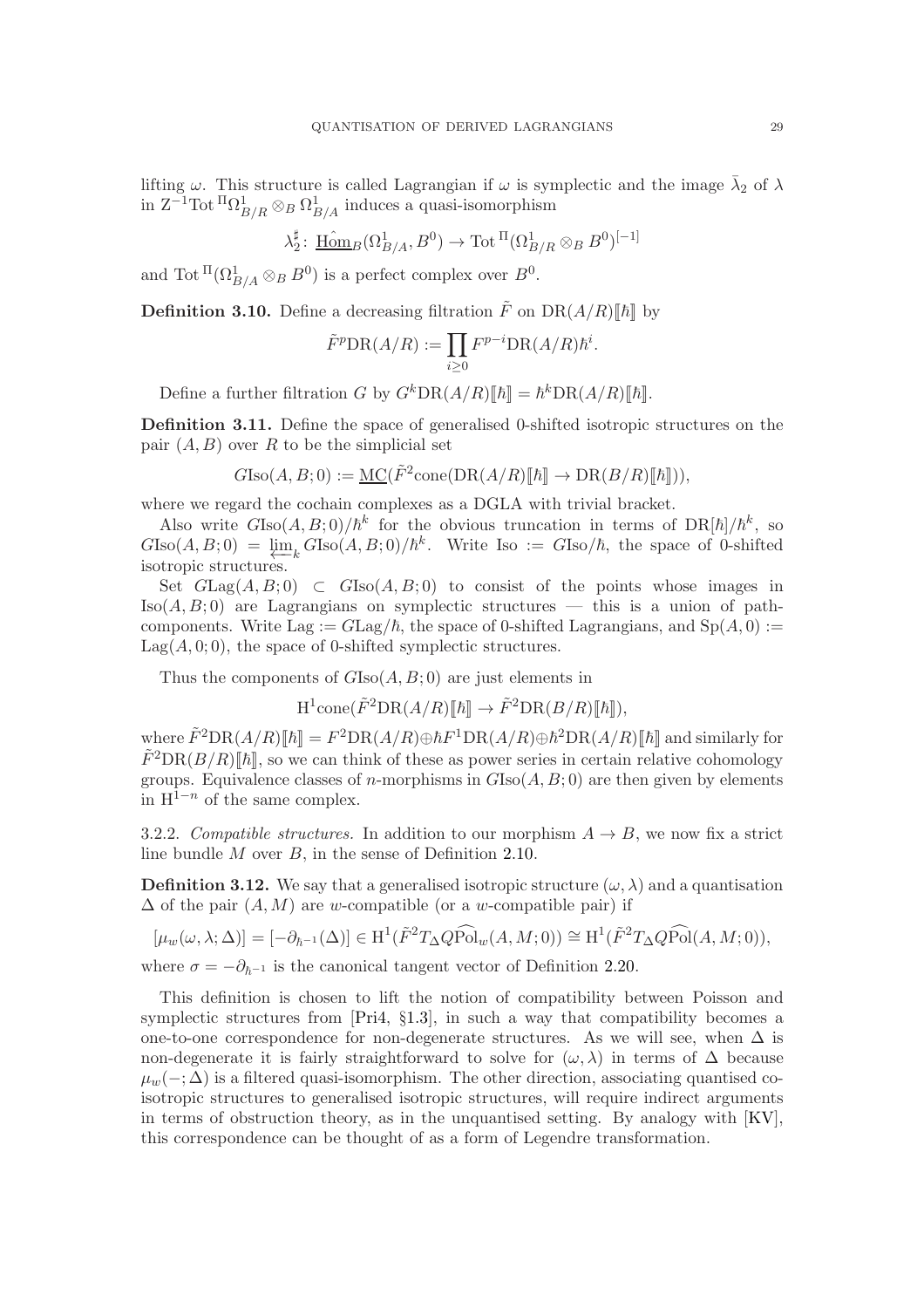**Definition 3.13.** Given a simplicial set  $Z$ , an abelian group object  $A$  in simplicial sets over Z, a space X over Z and a morphism  $s: X \to A$  over Z, define the homotopy vanishing locus of  $s$  over  $Z$  to be the homotopy limit of the diagram

$$
X \frac{\longrightarrow}{0} A \longrightarrow Z.
$$

<span id="page-29-2"></span>**Definition 3.14.** Define the space  $QComp_m(A, M; 0)$  of quantised compatible pairs to be the homotopy vanishing locus of

$$
(\mu_w - \sigma) \colon G\text{Iso}(A, B; 0) \times Q\mathcal{P}_w(A, M; 0) \to TQ\mathcal{P}_w(A, M; 0)
$$

over  $Q\mathcal{P}_w(A,M;0)$ 

We define a cofiltration on this space by setting  $QComp_w(A, M; 0)/G^j$  to be the homotopy vanishing locus of

$$
(\mu_w - \sigma) \colon (G\text{Iso}(A, B; 0)/G^j) \times (Q\mathcal{P}_w(A, M; 0)/G^j) \to TQ\mathcal{P}_w(A, M; 0)/G^j
$$

over  $Q\mathcal{P}_w(A,M;0)/G^j$ .

Thus an element of  $QComp_w(A, M; 0)$  consists of data  $(\omega, \lambda, \Delta, \alpha)$ , where  $(\omega, \lambda)$  is a generalised isotropic structure,  $\Delta$  a quantisation of  $(A, M)$ , and  $\alpha$  a homotopy between  $\mu_w(\omega, \lambda, \Delta)$  and  $\sigma(\Delta)$ .

**Definition 3.15.** Define  $QComp_w(A, M; 0)^{nondeg} \subset QComp_w(A, M; 0)$  to consist of w-compatible quantised pairs  $(\omega, \Delta)$  with  $\Delta$  non-degenerate. This is a union of pathcomponents, and by [\[Pri4,](#page-59-0) Lemma [1.22\]](#page-10-4) any pre-symplectic form compatible with a non-degenerate quantisation is symplectic. The same argument shows that any isotropic pair compatible with a non-degenerate quantisation is Lagrangian, so there is a natural projection

 $QComp_w(A, M; 0)^{nondeg} \to GLag(A, B; 0)$ 

as well as the canonical map

 $QComp_w(A, M; 0)^{\text{nondeg}} \to QP_w(A, M; 0)^{\text{nondeg}}.$ 

<span id="page-29-1"></span>3.3. The equivalences. The essential idea of the following proposition is that nondegeneracy of a quantisation  $\Delta$  ensures that  $\mu_w(-, \Delta)$  is a filtered quasi-isomorphism, so the generalised Lagrangian data  $(\omega, \lambda)$  associated to  $\Delta$  are given by

$$
-\mu_w(-,\Delta)^{-1}(\partial_{\hbar^{-1}}\Delta).
$$

<span id="page-29-0"></span>Proposition 3.16. For any Levi decomposition w of GT, the canonical map

 $QComp_w(A, M; 0)$ <sup>nondeg</sup>  $\rightarrow Q\mathcal{P}_w(A, M; 0)$ <sup>nondeg</sup>  $\simeq Q\mathcal{P}(A, M; 0)$ <sup>nondeg</sup>

is a weak equivalence. In particular, w gives rise to a morphism

 $OP(A, M: 0)$ <sup>nondeg</sup>  $\rightarrow$   $GLag(A, B: 0)$ 

(from non-degenerate quantisations to generalised Lagrangians) in the homotopy category of simplicial sets.

Proof. The proof of [\[Pri4,](#page-59-0) Proposition [1.26\]](#page-12-0) adapts to this context, along much the same lines as [\[Pri5,](#page-59-1) Proposition [2.16\]](#page-19-0).

For any  $\Delta \in Q\mathcal{P}_w(A,M;0)^{\text{nondeg}}$ , the homotopy fibre of  $Q\text{Comp}_w(A,M;0)^{\text{nondeg}}$  over  $\Delta$  is just the homotopy fibre of

$$
\mu_w(-,\Delta) \colon G\text{Iso}(A, B; 0) \to T_{\Delta}QP_w(A, M; 0)
$$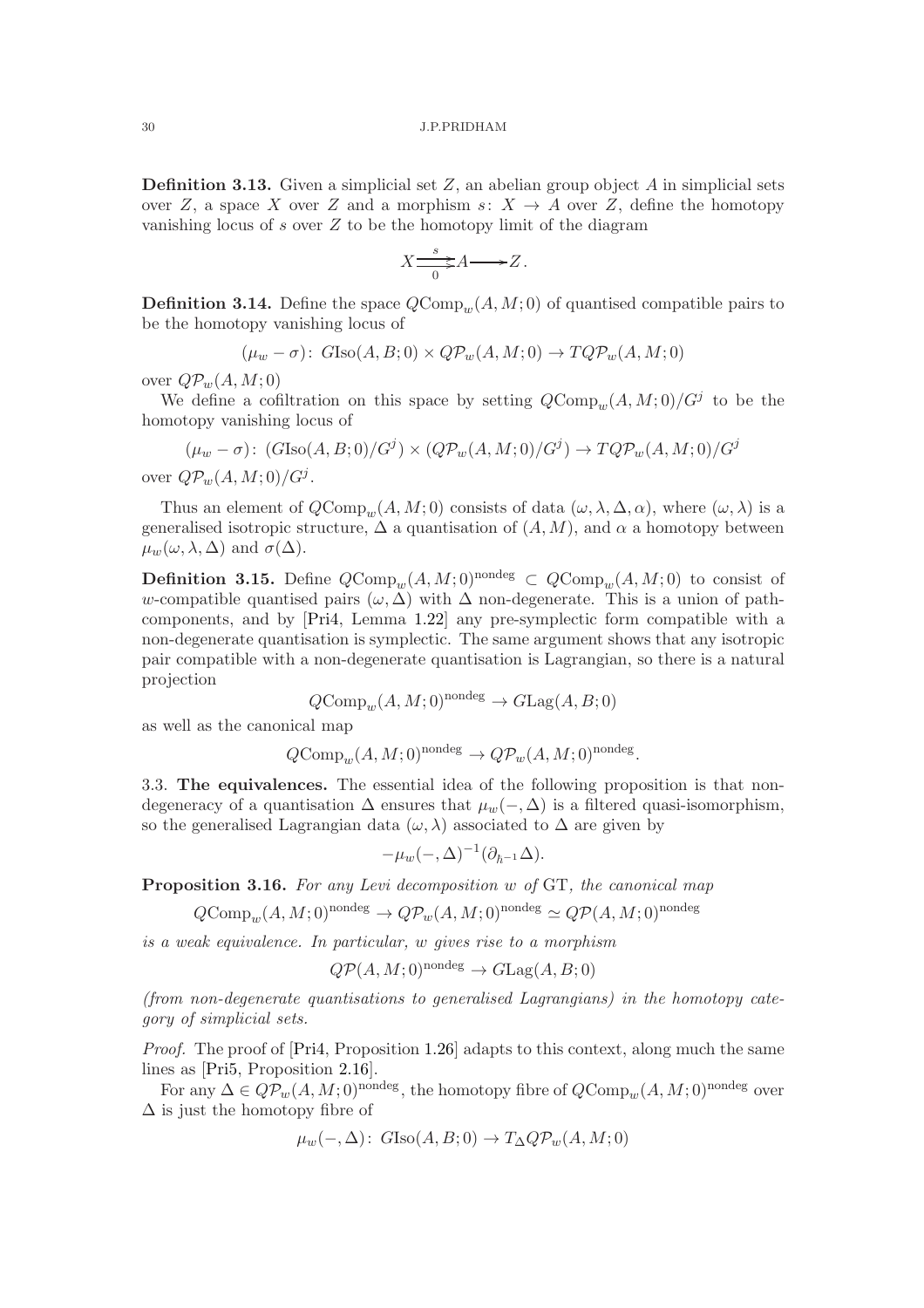over  $-\partial_{\hbar^{-1}}(\Delta)$ , so it suffices to show that this map is a weak equivalence.

By construction, the map

$$
\mu_w(-, \Delta): \text{ cocomp}(\text{DR}(A/R) \to \text{DR}(B/R))[[\hbar]] \to T_{\Delta}Q\hat{\text{Pol}}_w(A, M; 0)
$$

is a morphism of complete  $\tilde{F}$ -filtered  $R[\![\hbar]\!]$ -CDGAs. Moreover, it maps  $\hbar^k \tilde{F}^p$ cocone $(DR(A/R) \to DR(B/R))[[\hbar]]$  to  $G^k \tilde{F}^p T_{\Delta} Q \widehat{\text{Pol}}_w(A, M; 0)$ . Non-degeneracy of  $\Delta_2$  implies that  $\mu_w(-, \Delta)$  induces quasi-isomorphisms

$$
\text{Tot} \, {}^{\Pi}\Omega_A^{p-k} \hbar^k[k-p] \to \underline{\text{Hom}}_A(\Omega_A^{p-k}, A) \hbar^p[k-p]
$$
\n
$$
\text{Tot} \, {}^{\Pi}\Omega_B^{p-k} \hbar^k[k-p] \to \underline{\text{Hom}}_B(\text{Cos}^{p-k} \mathbb{L}^{B/A}, B) \hbar^p
$$

on the associated gradeds  $gr^k_G gr^p_{\hat{f}}$  $\tilde{F}$ . We therefore have a quasi-isomorphism of bifiltered complexes, so we have isomorphisms on homotopy groups:

$$
\pi_j G \text{Iso}(A, B; 0) \rightarrow \pi_j T_{\Delta} Q \mathcal{P}(A, M; 0)
$$
  

$$
H^{2-j}(\tilde{F}^2 \text{cocone}(\text{DR}(A/R) \to \text{DR}(B/R))[[\hbar]]) \rightarrow H^{2-j}(\tilde{F}^2 T_{\Delta} Q \widehat{\text{Pol}}(A, M; 0)). \square
$$

Write  $\text{Pol}(A, B; 0) := Q\text{Pol}(A, M; 0)/G^1$ , with a filtration F given by the image of the filtration  $\tilde{F}$ , then also write Comp,  $\mathcal{P}$ , Lag and Iso for  $QComp_w/G^1$ ,  $Q\mathcal{P}/G^1$ ,  $GLag/G^1$ and  $G\text{Iso}/G^1$ , respectively. Note that since  $\text{Pol}(A, B; 0)$  is already a P<sub>2</sub>-algebra, the space Comp is independent of the Levi decomposition w of GT.

The following proposition establishes an equivalence between Lagrangians and nondegenerate co-isotropic Poisson structures in the 0-shifted setting:

<span id="page-30-0"></span>Proposition 3.17. The canonical maps

Comp
$$
(A, B; 0)
$$
<sup>nondeg</sup>  $\rightarrow$   $\mathcal{P}(A, B; 0)$ <sup>nondeg</sup>  
Comp $(A, B; 0)$ <sup>nondeg</sup>  $\rightarrow$  Lag $(A, B; 0)$ 

are weak equivalences.

Proof. The first equivalence is given by observing that the equivalences in Proposition [3.16](#page-29-0) respect the cofiltration G. For the second equivalence, we adapt the proofs of [\[Pri4,](#page-59-0) Corollary 1.36 and Proposition 1.37], establishing the equivalence by induction on the filtration F.

The space  $\text{Lag}(A, B; 0)/F^3$  is just given by elements  $(\omega, \lambda)$  in the cocone of  $\text{Tot }\Omega^2_{A/R} \to \text{Tot }\Omega^2_{B/R}$  which are non-degenerate in the sense that the induced map  $(\omega, \lambda)$ <sup> $\sharp$ </sup> induces a quasi-isomorphism

$$
\begin{array}{ccc}\n\underbrace{\operatorname{Hom}\nolimits}_{A}(\Omega_{A/R}^{1}, A^{0}) & \xrightarrow{\quad S\quad} \underline{\operatorname{Hom}\nolimits}_{B}(\Omega_{B/A}^{1}, B^{0})[1] \\
& \omega^{\sharp}\downarrow & & \downarrow \lambda^{\sharp} \\
\operatorname{Tot}\nolimits(\Omega_{A/R}^{1} \otimes_{A} A^{0}) & \xrightarrow{\quad \ \ \, \operatorname{Tot}\nolimits(\Omega_{B/R}^{1} \otimes_{B} B^{0})\n\end{array}
$$

of diagrams. Since  $\mathcal{P}(A, B; 0)/F^3$  is given by elements  $(\varpi, \pi)$  in the cocone of  $S: \underline{\text{Hom}}_A(\Omega^2_{A/R}, A) \to \underline{\text{Hom}}_B(\text{Cos}_B^2 \Omega^1_{B/A}, B) [2]$ , the essentially unique Poisson structure compatible with  $(\omega, \lambda)$  is just given by the image of  $(\omega, \lambda)$  under the symmetric square of the homotopy inverse of  $(\omega, \lambda)^\sharp$ , so

$$
Comp(A, B; 0)^{\text{nondeg}}/F^3 \xrightarrow{\sim} \text{Lag}(A, B; 0)/F^3.
$$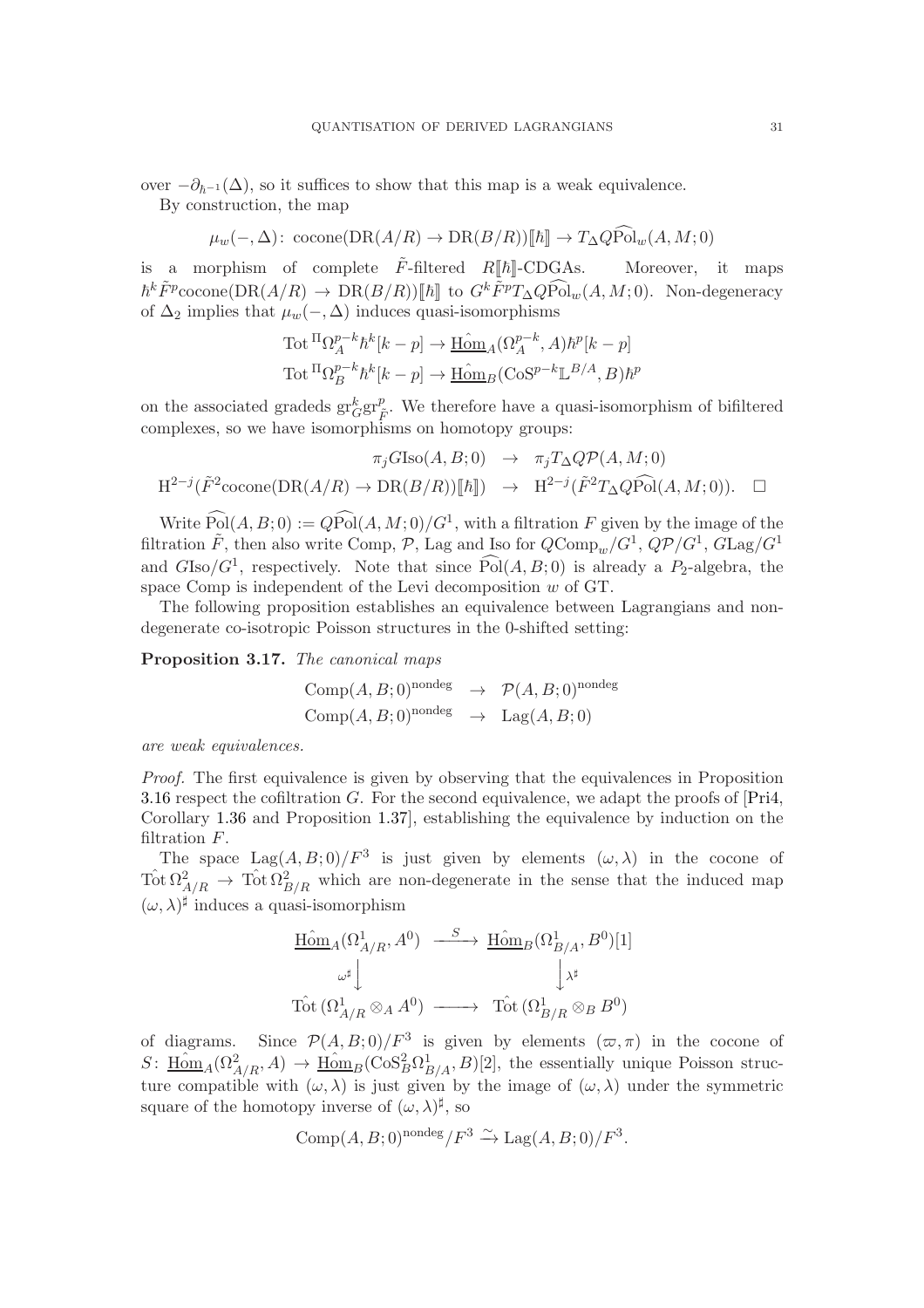By [\[Pri4,](#page-59-0) Proposition [1.29\]](#page-13-2), we have fibration sequences

$$
\mathcal{P}(A, B; 0)/F^{p+1} \to \mathcal{P}(A, B; 0)/F^p \to \underline{\mathrm{MC}}(\mathrm{gr}_F^p \widehat{\mathrm{Pol}}(A, B; 0)^{[2]})
$$
  

$$
T\mathcal{P}(A, B; 0)/F^{p+1} \to T\mathcal{P}(A, B; 0)/F^p \to \underline{\mathrm{MC}}(\mathrm{gr}_F^p \widehat{\mathrm{Pol}}(A, B; 0)^{[2]}[\epsilon])
$$
  

$$
\mathrm{Iso}(A, B; 0)/F^{p+1} \to \mathrm{Iso}(A, B; 0)/F^p \to \underline{\mathrm{MC}}(\mathrm{cocone}(\Omega_{A/R}^p \to \Omega_{B/R}^p)^{[2-p]}),
$$

for  $\epsilon^2 = 0$ .

We can then combine these, defining a complex  $M(\omega, \lambda, \varpi, \pi, p)$  to be the homotopy limit of the diagram

$$
\begin{array}{ccc}\n\text{Tot } \Omega^p_{A/R}[1-p] & \longrightarrow & \text{T\^{ot} of } \Omega^p_{B/R}[1-p] \\
\text{A}^p(\varpi^\flat) & & \downarrow_{\Lambda^p(\pi^\flat)} \\
\text{H\^{om}}_A(\Omega^p_{A/R},A)[1-p] & \xrightarrow{S} & \text{H\^{om}}_B(\text{CoS}^p_B\Omega^1_{B/A},B)[1] \\
\text{A}^p(\varpi^\flat) & & \downarrow_{\Lambda^p(\pi^\flat)} \\
\text{H\^{om}}_A(\Omega^p_{A/R},A)[1-p] & \xrightarrow{S} & \text{H\^{om}}_B(\text{CoS}^p_B\Omega^1_{B/A},B)[1].\n\end{array}
$$

Here  $\nu(\omega, \overline{\omega})$  is the tangent map at  $\overline{\omega}$  of the map  $\mu(\omega, -)$  from Lemma [3.3](#page-25-2) (though in this unquantised setting, [\[Pri4,](#page-59-0) Lemma [1.17\]](#page-9-1) suffices), given by

$$
\mu(\omega, \varpi + \rho \epsilon) = \mu(\omega, \varpi) + \nu(\omega, \varpi)(\rho) \epsilon
$$

for  $\epsilon^2 = 0$ , with  $\nu(\lambda, \pi)$  defined similarly.

Taking homotopy fibre products similarly to [\[Pri4,](#page-59-0) Proposition 1.35], we then have a commutative diagram

$$
\begin{array}{ccc}\n(\text{Comp}(A, B; 0)^{\text{nondeg}}/F^{p+1})_{(\omega, \lambda, \varpi, \pi)} & \longrightarrow & (\text{Lag}(A, B; 0)/F^{p+1})_{(\omega, \lambda)} \\
\downarrow & & \downarrow \\
(\text{Comp}(A, B; 0)^{\text{nondeg}}/F^{p})_{(\omega, \lambda, \varpi, \pi)} & \longrightarrow & (\text{Lag}(A, B; 0)/F^{p})_{(\omega, \lambda)} \\
\downarrow & & \downarrow \\
\underline{\text{MC}}(M(\omega, \lambda, \varpi, \pi, p)[1]) & \longrightarrow & \underline{\text{MC}}(\hat{\text{Tot}} \hat{\text{cocone}}(\Omega^{p}_{A/R} \to \Omega^{p}_{B/R})[2 - p])\n\end{array}
$$

of fibre sequences.

Arguing as in [\[Pri7,](#page-59-2) Lemma 1.40], if we sum over all  $p$  in the diagram defining  $M(\omega, \lambda, \overline{\omega}, \pi, p)$ , then the maps  $\nu(\omega, \overline{\omega})$  and  $\nu(\lambda, \pi)$  are derivations with respect to the commutative multiplications, so are determined by generators  $gr_F^1$ , giving  $\nu(\omega, \omega) \simeq$  $p\Lambda^p(\varpi^{\flat} \circ \omega^{\sharp})$  and  $\nu(\lambda, \pi) \simeq p\text{Symm}^p(\pi^{\flat} \circ \lambda^{\sharp})$ . Since we are in the non-degenerate setting,  $\varpi^{\flat} \circ \omega^{\sharp}$  and  $\pi^{\flat} \circ \lambda^{\sharp}$  are homotopic to the identity maps on their respective spaces, so  $\nu(\omega, \overline{\omega})$  and  $\nu(\lambda, \pi)$  are compatibly homotopic to multiplication by p. Because  $p-(p-1)$ is invertible, we then get

$$
M(\omega, \lambda, \varpi, \pi, p) \simeq \hat{\mathrm{Tot}} \operatorname{cocone}(\Omega_{A/R}^p \to \Omega_{B/R}^p)[1-p].
$$

Substituting in the diagram of fibre sequences then gives

$$
(\text{Comp}(A, B; 0)^{\text{nondeg}} / F^{p+1})
$$
  
 
$$
\simeq (\text{Comp}(A, B; 0)^{\text{nondeg}} / F^p) \times_{(\text{Lag}(A, B; 0) / F^p)}^h (\text{Lag}(A, B; 0) / F^{p+1}),
$$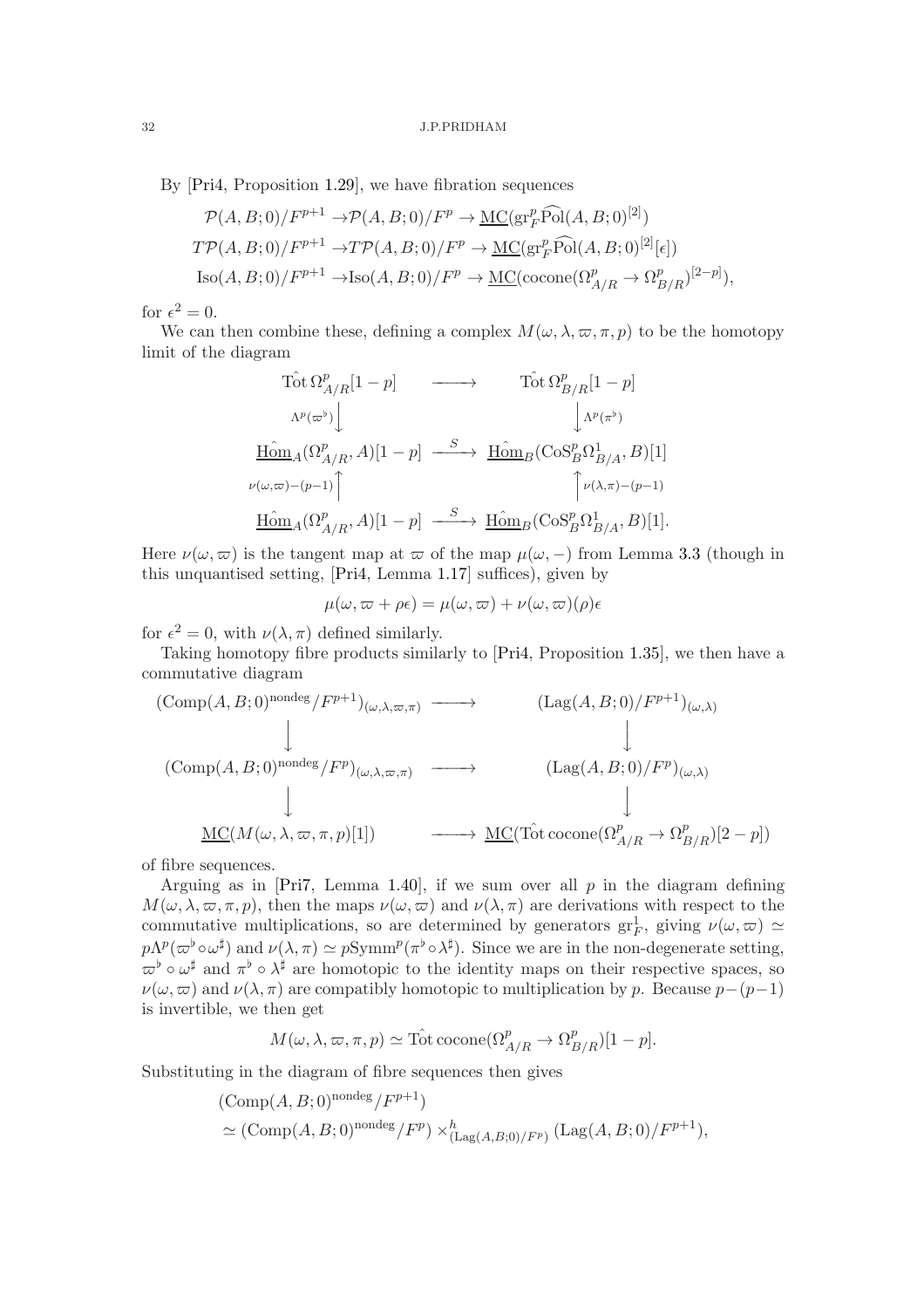from which the desired equivalence  $(\text{Comp}(A, B; 0)^{\text{nondeg}}/F^{p+1}) \simeq (\text{Lag}(A, B; 0)/F^{p+1})$ follows by induction.

<span id="page-32-0"></span>Proposition 3.18. For any Levi decomposition w of GT, the maps

$$
Q\mathcal{P}_w(A, M; 0)^{\text{nondeg}}/G^j
$$
  
\n
$$
\rightarrow (Q\mathcal{P}_w(A, M; 0)^{\text{nondeg}}/G^2) \times_{(G\text{Lag}(A, B; 0)/G^2)}^h (G\text{Lag}(A, B; 0)/G^j)
$$
  
\n
$$
\simeq (Q\mathcal{P}_w(A, M; 0)^{\text{nondeg}}/G^2) \times \prod_{2 \leq i < j} \underline{\text{MC}}(\text{cone}(\text{DR}(A/R) \rightarrow \text{DR}(B/R))\hbar^i)
$$

coming from Proposition [3.16](#page-29-0) are weak equivalences for all  $j \geq 2$ .

Proof. The proof of [\[Pri7,](#page-59-2) Proposition 1.41] and [\[Pri5,](#page-59-1) Proposition [2.17\]](#page-20-0) generalises to this setting. For  $(\omega, \lambda, \varpi, \pi) \in \text{Comp}(A, B; 0)$ , we may apply [\[Pri4,](#page-59-0) Proposition [1.29\]](#page-13-2) to give a commutative diagram

$$
(QComp_w(A, M; 0)/G^{j+1})_{(\omega, \lambda, \varpi, \pi)} \longrightarrow (GIso(A, B; 0)/G^{j+1})_{(\omega, \lambda)}
$$
  
\n
$$
\downarrow \qquad (QComp_w(A, M; 0)/G^j)_{(\omega, \lambda, \varpi, \pi)} \longrightarrow (GIso(A, B; 0)/G^j)_{(\omega, \lambda)}
$$
  
\n
$$
\downarrow \qquad (GIso(A, B; 0)/G^j)_{(\omega, \lambda)}
$$
  
\n
$$
\downarrow \qquad \qquad \downarrow
$$
  
\n
$$
\underline{\text{MC}}(N(\omega, \lambda, \varpi, \pi, j)[1]) \longrightarrow \underline{\text{MC}}(\text{cone}(F^{2-j} \text{DR}(A/R) \to F^{2-j} \text{DR}(B/R))\hbar^j)
$$

of fibre sequences, for a space  $N(\omega, \lambda, \omega, \pi, j)$  defined as follows.

We set 
$$
N(\omega, \lambda, \varpi, \pi, j)
$$
 to be the homotopy limit of the diagram  
\n
$$
\operatorname{cocone}(F^{2-j} \operatorname{DR}(A/R) \to F^{2-j} \operatorname{DR}(B/R))\hbar^j
$$
\n
$$
\downarrow^{\mu(-,-,\varpi,\pi)}
$$
\n
$$
F^{2-j}T_{(\varpi,\pi)}\widehat{\operatorname{Pol}}(A,B;0)\hbar^j
$$
\n
$$
\uparrow^{\nu(\omega,\lambda,\varpi,\pi)+\partial_{h-1}}
$$
\n
$$
(F^{2-j}\widehat{\operatorname{Pol}}(A,B;0)\hbar^j,\delta_{\varpi,\pi}) = F^{2-j}T_{(\varpi,\pi)}\widehat{\operatorname{Pol}}(A,B;0)\hbar^{j-1},
$$

where  $\mu$  is given by Definition [3.7](#page-26-0) (taking  $j = 1$ )  $\nu(\omega, \lambda, \varpi, \pi)$  is the tangent map of  $\mu((\omega,\lambda),(-,-))$  at  $(\varpi,\pi)$ , given by

$$
\mu((\omega,\lambda),(\varpi+\tau\epsilon,\pi+\rho\epsilon))=\mu((\omega,\lambda),(\varpi,\pi))+\nu(\omega,\lambda,\varpi,\pi)(\tau,\rho)\epsilon
$$

with  $\epsilon^2 = 0$ .

On the associated graded pieces, the map  $gr_F^p\nu(\omega, \lambda, \omega, \pi)$  on  $gr_F^p\widehat{Pol}(A, B; 0)\hbar^j$  comes from taking cocones of the rows in the commutative diagram

$$
\underline{\underline{\mathrm{Hom}}}_A(\Omega^p_A, A)^{[-p]} \hbar^{p+j-1} \xrightarrow{\hspace*{1.5cm}} \underline{\underline{\mathrm{Hom}}}_B(\mathrm{CoS}^p \mathrm{cone}(\Omega^1_A \otimes_A B \to \Omega^1_B), B)) \hbar^{p+j-1} \n\downarrow \underline{\underline{\mathrm{gr}}^p_{F}\nu(\omega, \pi)} \qquad \qquad \downarrow \underline{\underline{\mathrm{gr}}^p_{F}\nu(\lambda, \pi)} \n\underline{\underline{\mathrm{Hom}}}_A(\Omega^p_A, A)^{[-p]} \hbar^{p+j} \xrightarrow{\hspace*{1.5cm}} \underline{\underline{\mathrm{Hom}}}_B(\mathrm{CoS}^p \mathrm{cone}(\Omega^1_A \otimes_A B \to \Omega^1_B), B)) \hbar^{p+j}.
$$

As in the proof of Proposition [3.17,](#page-30-0) the maps  $gr_F^p\nu(\omega,\varpi)$  and  $gr_F^p\nu(\lambda,\pi)$  are compatibly homotopic to multiplication by  $p\hbar$ , since we are in the non-degenerate setting. We thus have

$$
\operatorname{gr}^p_F(\nu(\omega,\lambda,\varpi,\pi)+\partial_{\hbar^{-1}})\simeq p\hbar-(p+j-1)\hbar=(1-j)\hbar,
$$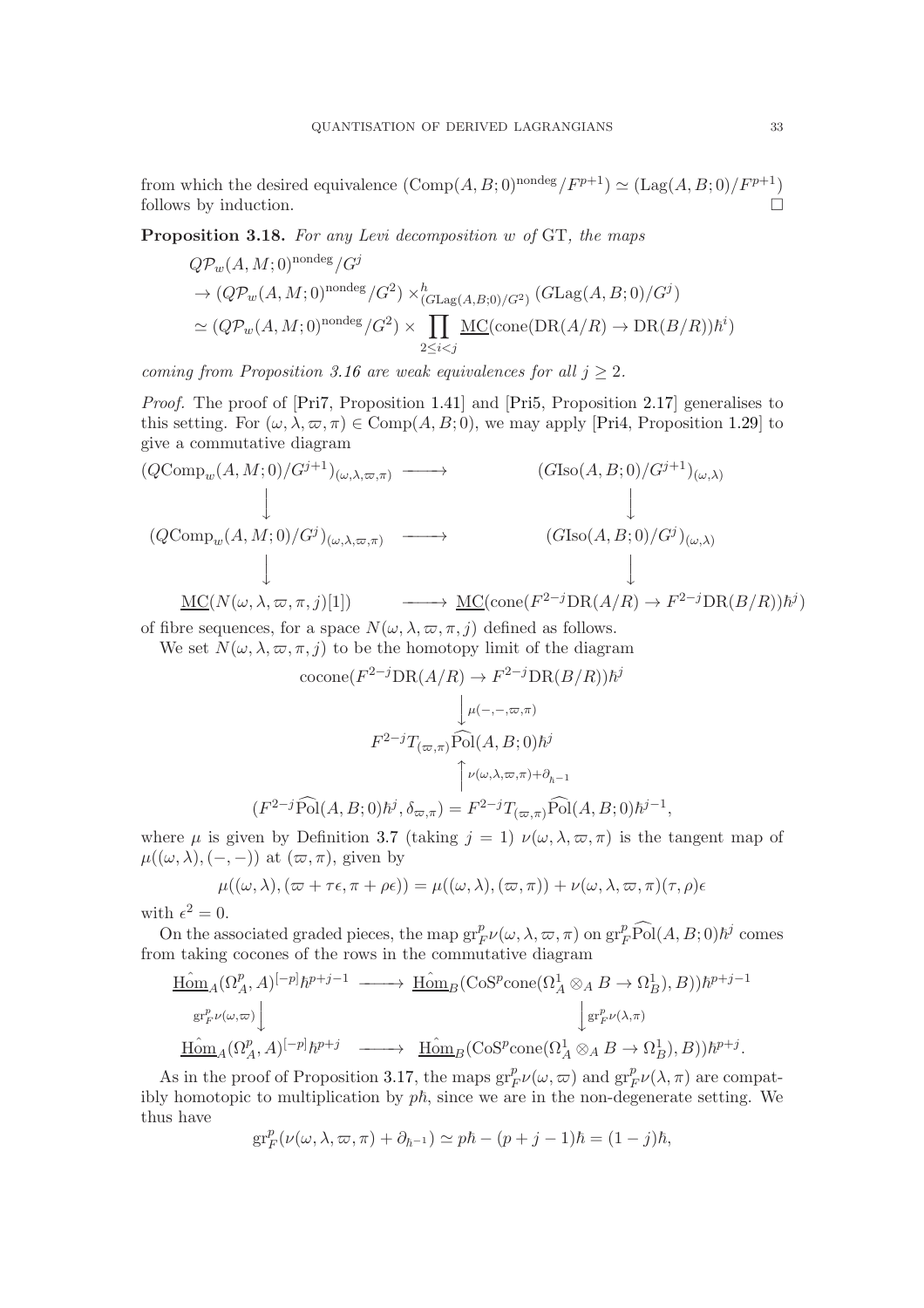and as this is an isomorphism for all  $j \geq 2$ , the map  $N(\omega, \lambda, \omega, \pi, j) \rightarrow$ cocone $(F^{2-j}DR(A/R) \to F^{2-j}DR(B/R))\hbar^j$  is a quasi-isomorphism, which inductively gives the required weak equivalences from the fibre sequences above.  $\Box$ 

*Remarks* 3.19. Taking the limit over all  $i$ , Proposition [3.18](#page-32-0) gives an equivalence

$$
Q\mathcal{P}_w(A, M; 0)^{\text{nondeg}}
$$
  
\n $\simeq (Q\mathcal{P}_w(A, M; 0)^{\text{nondeg}}/G^2) \times \prod_{i \geq 2} \underline{\mathrm{MC}}(\text{cone}(\mathrm{DR}(A/R) \to \mathrm{DR}(B/R))\hbar^i);$ 

in particular, this means that there is a canonical map

$$
(Q\mathcal{P}(A,M;0)^{\text{nondeg}}/G^2) \to Q\mathcal{P}(A,M;0)^{\text{nondeg}},
$$

dependent on  $w \in \text{Levi}_{GT}$ , corresponding to the distinguished point 0.

Even if  $\pi$  is degenerate, a variant of Proposition [3.18](#page-32-0) still holds. Because  $\varpi^{\flat} \circ \omega^{\sharp}$ and  $\pi^{\flat} \circ \lambda^{\sharp}$  are homotopy idempotent, the map  $gr_F^p \nu(\omega, \lambda, \omega, \pi)$  has eigenvalues in the interval [0, p], so we just replace  $(1 - j)$  with an operator having eigenvalues in the interval  $[1 - p - j, 1 - j]$ . Since this is still a quasi-isomorphism for  $j > 1$ , we have

$$
QComp_w(A, M; 0)
$$
  
\n
$$
\simeq (QComp_w(A, M; 0)/G^2) \times \prod_{i \geq 2} \underline{MC}(\text{cocone}(\text{DR}(A/R) \to \text{DR}(B/R))\hbar^i).
$$

<span id="page-33-0"></span>giving a sufficient first-order criterion for degenerate quantisations to exist.

# 4. Global quantisations

As in [\[Pri7,](#page-59-2) §[3\]](#page-24-0) and [\[Pri5,](#page-59-1) §[3\]](#page-24-0), in order to pass from stacky CDGAs to derived Artin stacks, we will exploit a form of étale functoriality. We then introduce the notion of self-duality and thus establish the existence of quantisations for derived Lagrangians.

# <span id="page-33-1"></span>4.1. Diagrams of quantised pairs.

<span id="page-33-2"></span>**Definition 4.1.** Given a small category I, an I-diagram  $(A, F)$  in almost commutative stacky DGAAs over  $R$ , and a filtered A-bimodule  $M$  in I-diagrams of chain cochain complexes for which the left and right  $gr<sup>F</sup>A$ -module structures on  $gr<sup>F</sup>M$  agree, we define the filtered chain cochain complex

$$
\mathcal{CC}_{R,BD_1}(A,M)
$$

to be the equaliser of the obvious diagram

$$
\prod_{i \in I} \mathcal{CC}_{R,BD_1}^{\bullet}(A(i), M(i)) \implies \prod_{f \colon i \to j \text{ in } I} \mathcal{CC}_{R,BD_1}^{\bullet}(A(i), M(j)),
$$

for the  $BD_1$  Hochschild complexes of Definition [2.7.](#page-16-1)

We then write  $\mathcal{CC}_{R,BD_1}^{\bullet}(A) := \mathcal{CC}_{R,BD_1}^{\bullet}(A, A)$ , which inherits the structure of a stacky brace algebra from each  $\mathcal{CC}_{R,BD_1}^{\bullet}(A(i),\overline{A}(i)).$ 

Note that if  $u: I \to J$  is a morphism of small categories and A is a J-diagram of almost commutative stacky DGAAs over R, with  $B = A \circ u$ , then we have a natural map  $\mathcal{CC}_{R}^{\bullet}(A) \to \mathcal{CC}_{R}^{\bullet}(B)$ .

In order to ensure that  $\mathcal{CC}_{R}^{\bullet}(A,M)$  has the correct homological properties, we now consider categories of the form  $[m] = (0 \to 1 \to \dots \to m)$ . Similarly to [\[Pri5,](#page-59-1) Lemma 3.2, the construction  $\mathcal{CC}_{R}^{\bullet}(A,M)$  preserves weak equivalences provided we restrict to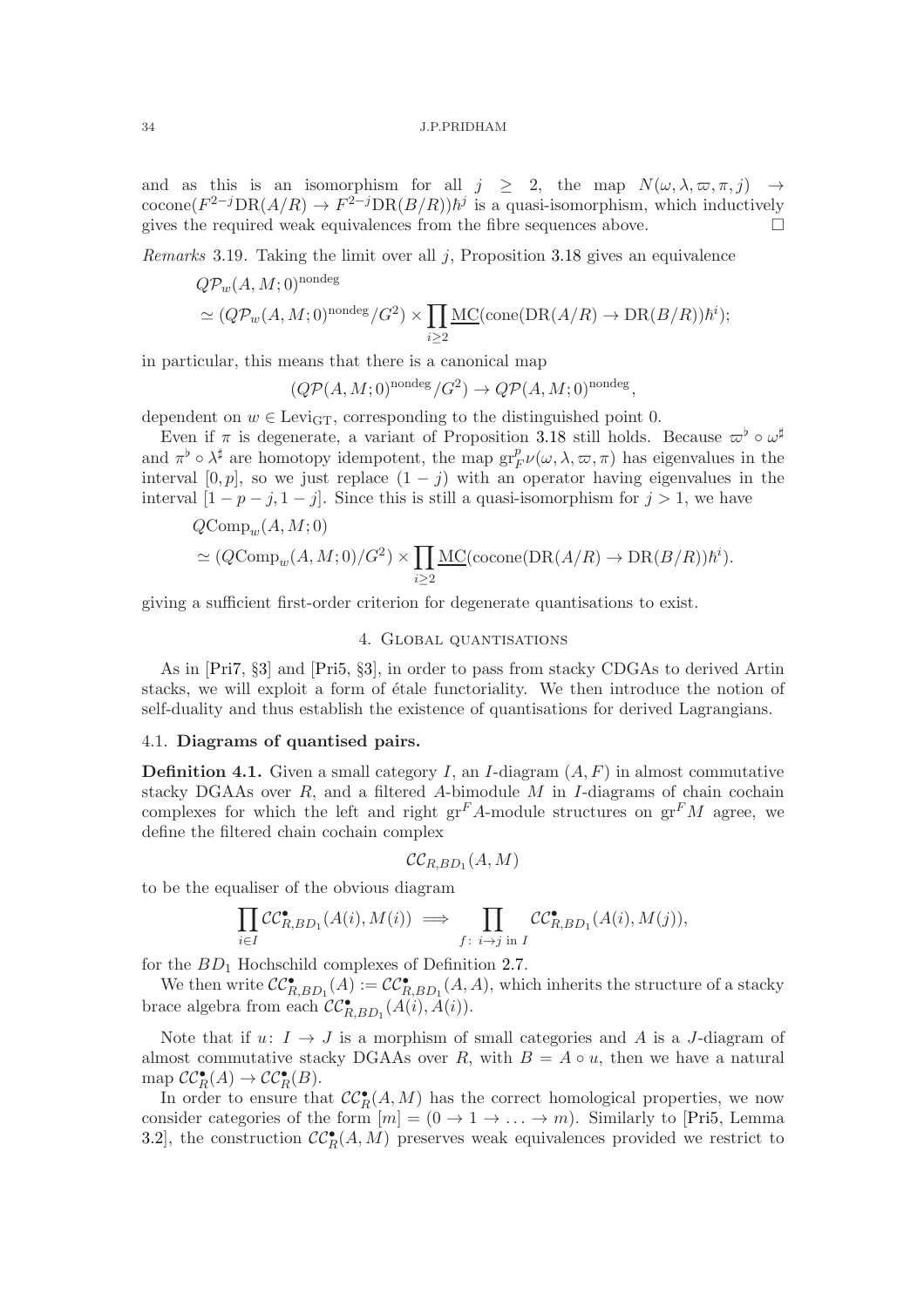pairs  $(A, M)$  for which each  $A(i)$  is cofibrant as an R-module and M is fibrant for the injective model structure (i.e. the maps  $M(i) \to M(i+1)$  are all surjective).

As in [\[Pri7,](#page-59-2) §3.4.1], we can do much the same for differential operators:

**Definition 4.2.** Given a small category I, an I-diagram B of stacky CDGAs over  $R$ , and  $B$ -modules  $M, N$  in chain cochain complexes, define the filtered chain cochain complex  $\mathcal{D}iff_{B/R}(M, N)$  to be the equaliser of the obvious diagram

$$
\prod_{i \in I} \mathcal{D} \text{iff}_{B(i)/R}(M(i), N(i)) \implies \prod_{f: i \to j \text{ in } I} \mathcal{D} \text{iff}_{B(i)/R}(M(i), f_*N(j)),
$$

and write  $\mathcal{D}iff_{B/R}$  for  $\mathcal{Diff}_{B/R}(B, B)$ 

If B is an  $[m]$ -diagram in  $DG^+dgCAlg(R)$  which is cofibrant and fibrant for the injective model structure (i.e. each  $B(i)$  is cofibrant in the model structure of Lemma [2.4](#page-15-0) and the maps  $B(i) \to B(i+1)$  are surjective), then observe that  $gr_k^F \mathcal{D} if_{B/R}$  is a model for the derived Hom-complex  $\mathbf{R}\mathcal{H}\hspace{-1pt}\textit{om}_B(\text{CoS}_B^k\Omega_{B/R}^k,B).$ 

The constructions in §[2](#page-14-0) now all carry over verbatim, generalising from morphisms of cofibrant stacky CDGAs to morphisms  $A \rightarrow B$  of [m]-diagrams of stacky CDGAs which are cofibrant and fibrant for the injective model structure. In particular, for any such morphism and a strict line bundle  $M$  over  $B$ , we have a DGLA

 $Q\widehat{\rm Pol}(A,M;0)^{[1]}$ 

of 0-shifted relative quantised polyvectors as in Definition [2.11,](#page-17-2) and a space

 $QP(A, M; 0)$ 

of quantisations of the pair  $(A, M)$  as in Definition [2.14.](#page-18-0)

In order to identify  $Q\mathcal{P}/G^1$  with  $\mathcal{P}$ , and for notions such as non-degeneracy to make sense, we have to assume that for our fibrant cofibrant  $[m]$ -diagrams  $A, B$  of stacky CDGAs, each  $A(j), B(j)$  satisfies Assumption 2.21, so there exists N for which the chain complexes  $(\Omega^1_{A(j)/R} \otimes_{A(j)} A(j)^0)^i$  are acyclic for all  $i > N$ , and similarly for B.

**Definition 4.3.** Given a morphism  $A \rightarrow B$  of fibrant cofibrant  $[m]$ -diagrams in stacky CDGAs (for the injective model structure) define

$$
G\text{Iso}(A, B; 0) := G\text{Iso}(A(0), B(0); 0) = \varprojlim_{i \in [m]} G\text{Iso}(A(i), B(i); 0),
$$

for the space GIso of generalised isotropic structures of Definition [3.11,](#page-28-0) and define the space  $GLag(A, B; 0)$  of generalised Lagrangians similarly.

Given a choice  $w \in \text{Levi}_{GT}(\mathbb{Q})$  of Levi decomposition for GT, define

$$
\mu_w \colon G\mathbf{Iso}(A, B; 0) \times Q\mathcal{P}_w(A, M; 0) \to TQ\mathcal{P}_w(A, M; 0)
$$

by setting  $\mu_w(\omega, \lambda, \Delta)(i) := \mu_w(\omega(i), \lambda(i), \Delta(i)) \in TQP_w(A(i), B(i); 0)$  for  $i \in [m]$ , and let  $QComp_w(A, M; 0)$  be the homotopy vanishing locus of

$$
(\mu_w - \sigma) \colon G\mathrm{Iso}(A, B; 0) \times Q\mathcal{P}_w(A, M; 0) \to TQ\mathcal{P}_w(A, M; 0).
$$

over  $QP_w(A, M; 0)$ .

As in [\[Pri4,](#page-59-0) §3.4.2], if we let  $(DG^+dgCAlg(R)^{[1]})^{\text{\'et}} \subset DG^+dgCAlg(R)^{[1]}$  be the wide subcategory of the arrow category with only homotopy formally étale morphisms (see Definition [2.6\)](#page-15-2) between arrows, then for any of the constructions  $F$  based on  $Q\mathcal{P}$  (i.e.  $Q\mathcal{P}, Q\text{Comp}_w$  and their cotruncations  $Q\mathcal{P}/G^k, Q\text{Comp}_w/G^k$ ,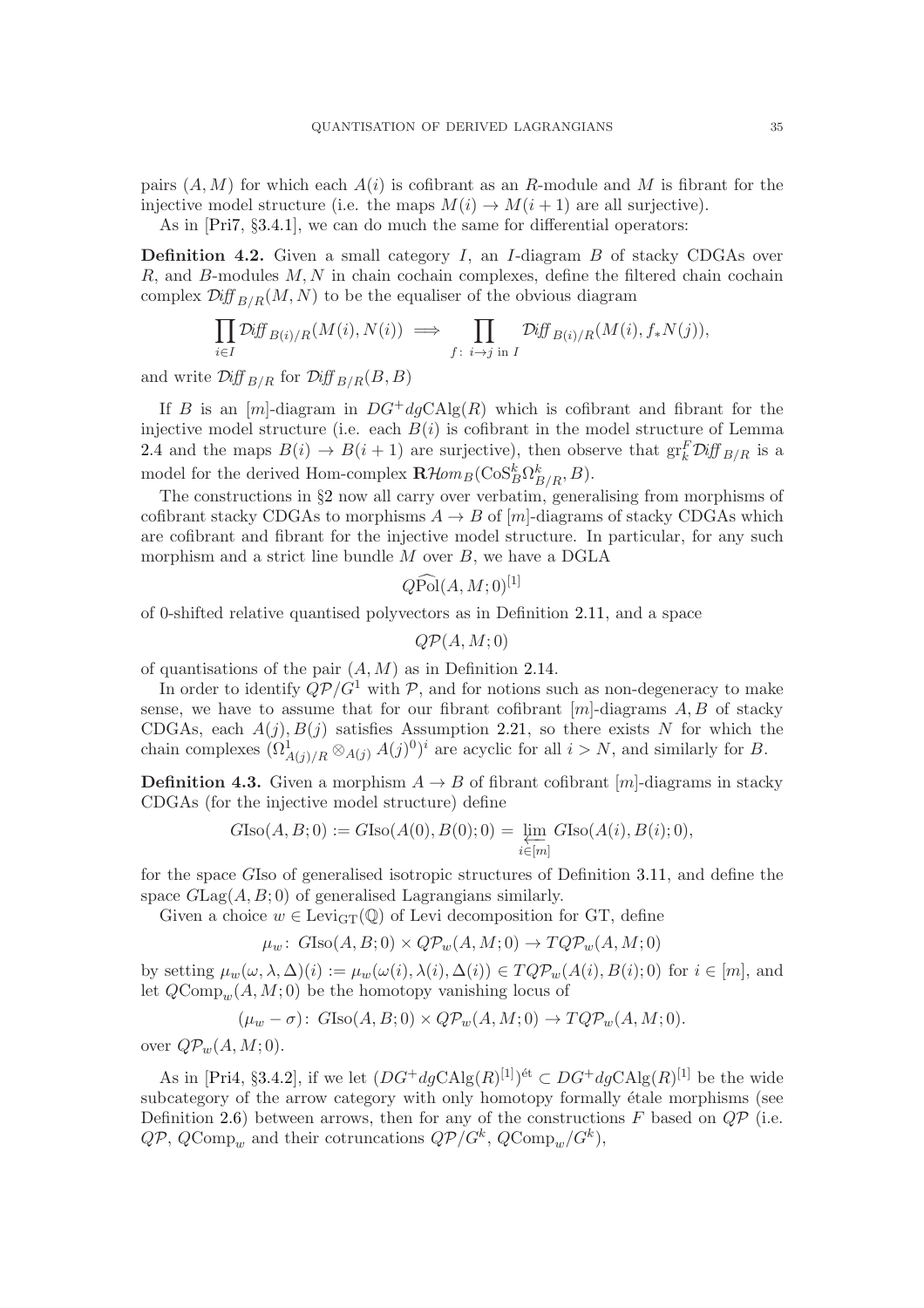[\[Pri4,](#page-59-0) Definition [2.7\]](#page-16-1) adapts to give an  $\infty$ -functor

$$
\mathbf{R}F\colon\operatorname{L}(DG^+dg\mathrm{CAlg}(R)^{[1]})^{\mathrm{\acute{e}t}}\to\operatorname{LsSet}
$$

from the ∞-category of stacky CDGAs (simplicially localised at weak equivalences) and homotopy formally étale morphisms to the  $\infty$ -category of simplicial sets. This construction has the property that

$$
(\mathbf{R}F)(\phi: A \to B) \simeq F(\phi: A \to B)
$$

for all morphisms  $\phi$  of cofibrant stacky CDGAs A over R.

Immediate consequences of Propositions [3.16](#page-29-0) and [3.18](#page-32-0) are that for any  $w \in$ Levi $_{\text{GT}}(\mathbb{Q})$ , the canonical maps

$$
QComp_w(A, M; 0)^{\text{nondeg}} \to Q\mathcal{P}_w(A, M; 0)^{\text{nondeg}} \simeq Q\mathcal{P}(A, M; 0)^{\text{nondeg}};
$$
  

$$
Q\mathcal{P}_w(A, M; 0)^{\text{nondeg}}/G^j
$$
  

$$
\to (Q\mathcal{P}_w(A, M; 0)^{\text{nondeg}}/G^2) \times \prod_{2 \le i < j} \underline{\mathrm{MC}}(\mathrm{cocone}(\mathrm{DR}(A/R) \to \mathrm{DR}(B/R))\hbar^i[1])
$$

are weak equivalences of  $\infty$ -functors on the full subcategory of  $(\mathbf{L}DG^+dg\mathbf{CAlg}(R)^{[1]})^{\text{\'et}}$ consisting of objects satisfying the conditions of Assumption 2.21, for all  $j \geq 2$ .

<span id="page-35-0"></span>4.2. Descent and line bundles. In order to translate our constructions from stacky CDGAs to derived Artin stacks, we now follow the approach set out in [\[Pri4,](#page-59-0) §3.4.2], adapted to include line bundles as in [\[Pri7,](#page-59-2) §3.4.2].

The denormalisation functor  $D: DG^+ dg_+CAlg(R) \to dg_+CAlg(R)^{\Delta}$  from stacky CDGAs to cosimplicial CDGAs (cf. [\[Pri1,](#page-59-8) Definition [4.20\]](#page-40-0) allows us to extend simplicial functors  $F$  on CDGAs to simplicial functors on stacky CDGAs, given by  $B \mapsto \operatorname{holim}_{i \in \Delta} F(D^i B).$ 

<span id="page-35-2"></span>**Definition 4.4.** Given a derived Artin N-stack X, and  $A \in DG^+dgCAlg(R)$ , we say that an element  $f \in \text{holim}_{i} X(D^i A)$  is homotopy formally étale if the induced morphism

$$
N_cf_0^* \mathbb{L}^{X/R} \to \{\text{Tot}\,\sigma^{\leq q}\mathbf{L}\Omega^1_{A/R}\otimes^{\mathbf{L}}_A A^0\}_q
$$

from [\[Pri4,](#page-59-0) §[3.2.2\]](#page-28-1) is a pro-quasi-isomorphism.

In this situation, it makes sense to think of A as a derived Lie algebroid locally isomorphic to X.

This allows us to exploit étale functoriality of our constructions on stacky CDGAs, allowing them to descend to derived Artin stacks as follows. 3

<span id="page-35-1"></span>**Definition 4.5.** Given a morphism  $X \rightarrow Y$  of derived Artin N-stacks, we write  $(dg_{+}DGAf_{\text{\'et}}^{[1]} \downarrow X/Y)$  for the arrow  $\infty$ -category in which objects are pairs  $(f, z)$ , for morphisms  $f: \text{Spec } B \to \text{Spec } A$  in the simplicial localisation of  $DG^+dgCAlg(R)^{\text{opp}}$  at levelwise quasi-isomorphisms, and homotopy formally étale elements  $z \in \text{holim}_{i} X(D^{i}B) \times_{Y(D^{i}B)}^{h} Y(D^{i}A)$ ; morphisms in this ∞-category are given by spaces of compatible homotopy formally étale maps  $A \to A', B \to B'$ .

We now extend the constructions above to line bundles, via  $\mathbb{G}_m$ -equivariance exactly as in [\[Pri7,](#page-59-2) §3.4.2]. When working with CDGAs with no stacky structure, this can be done just by observing that there is a natural  $\mathbb{G}_m$ -action on  $Q\mathcal{P}$  given by conjugation, since the derived stack associated to  $B\mathbb{G}_m$  is just the hypersheafification of of the nerve of the functor  $B \mapsto \mathbb{G}_m(B_0)$ .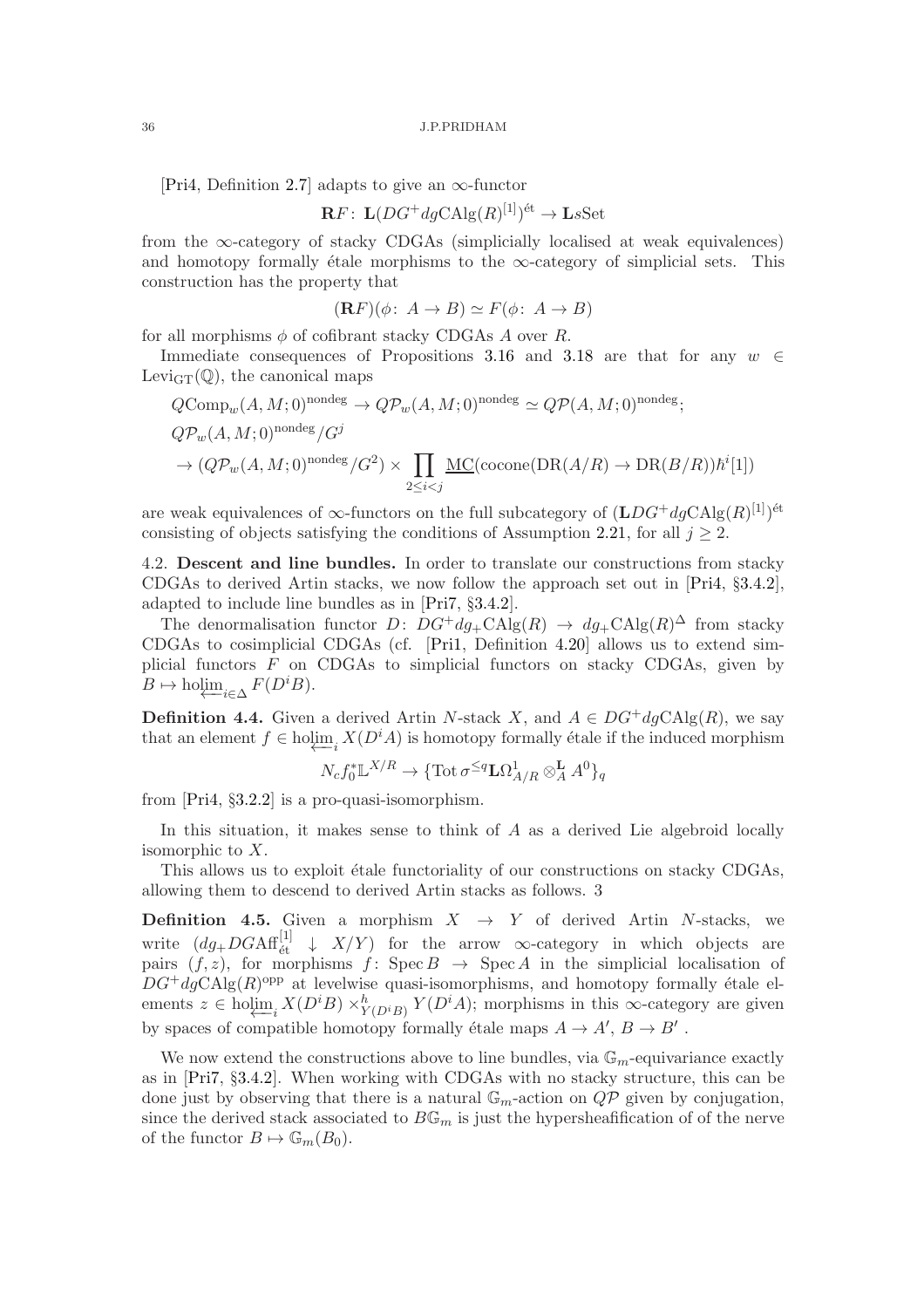However, for stacky CDGAs, we must replace the group  $\mathbb{G}_m(B_0)$  with the groupoid

$$
\mathrm{TLB}(B) := [Z^1(Z_0B)/(Z_0B^0)^{\times}]
$$

of trivial line bundles, where  $f \in (B^0)^{\times}$  acts on  $Z^1B$  by addition of  $\partial \log f = f^{-1}\partial f$ . Here, an element  $c \in \mathbb{Z}^1(\mathbb{Z}_0 B)$  corresponds to the strict line bundle  $B_c = (B^{\#}, \partial + c)$ , with invertible elements  $f \in (Z_0 B^0)$  giving isomorphisms  $f: B_{c+\partial \log f} \to B_c$ . The reason this works is that the nerve of TLB is essentially the smallest functor which hypersheafifies to recover  $B \mapsto \text{holim}_{i \in \Delta} B \mathbb{G}_m(D^i B)$ .

For any morphism  $A \to B$  of cofibrant stacky CDGAs over R, we can then extend  $QP(A, B; 0)$  to a simplicial representation of the groupoid  $TLB(B)$  above by sending an object  $c \in \mathbb{Z}^1(\mathbb{Z}_0 B)$  to  $\mathbb{Q} \mathcal{P}(A, B_c; 0)$ , with  $(\mathbb{Z}_0 B^0)^{\times}$  acting via functoriality for strict line bundles. Note that the quotient representation  $Q\mathcal{P}(-,-;0)/G^1 = \mathcal{P}(-,0)$  is trivial; we also set GIso to be a trivial representation  $c \mapsto G\text{Iso}(A, B; 0)$ .

<span id="page-36-2"></span>**Definition 4.6.** For any of the constructions F of §[4.1,](#page-33-1) let  $\mathbb{R}(F/h\mathbb{G}_m)$  be the  $\infty$ -functor on  $\text{LdgCAlg}(R)^{\text{\'et}}$  given by applying the construction of [\[Pri4,](#page-59-0) §3.4.2] to the right-derived functor of the Grothendieck construction

$$
B \mapsto \underset{c \in TLB(B)}{\text{holim}} F(A, B_c),
$$

then taking hypersheafification with respect to homotopy formally étale coverings.

<span id="page-36-0"></span>**Definition 4.7.** Given a map  $f: X \to Y$  of strongly quasi-compact derived Artin Nstacks over R, a line bundle  $\mathscr L$  on X and any of the functors F above, define  $F(Y, \mathscr L)$ to be the homotopy limit of

$$
\mathbf{R}(F/\mathbf{b}_{m})(A,B) \times^h_{\mathbf{R}(*/\mathbf{b}_{m})(B)} \{\mathscr{L}|_{B}\}
$$

over objects  $\text{Spec } B \to \text{Spec } A$  in the  $\infty$ -category  $(dg_+DGAff_{\text{\'et}}^{[1]} \downarrow X/Y)$ .

<span id="page-36-3"></span>Remark 4.8. In many cases, we can take smaller categories than  $(dg_+DGAf_{\text{\'et}}^{[1]}\downarrow X/Y)$ on which to calculate the homotopy limit. When the  $\mathbb{G}_m$ -action on F is trivial, we can restrict to compatible hypergroupoid resolutions of X and Y as in [\[Pri4,](#page-59-0) §3.4.2], and in general we just need the resolution of  $X$  to be compatible with the canonical resolution of  $B\mathbb{G}_m$ . When X and Y are derived Deligne–Mumford N-stacks, we do not need stacky CDGAs at all, and can just work over  $(DGAff_{\acute{e}t}^{[1]}\downarrow X/Y)$ .

When X and Y are 1-geometric derived Artin stacks, we may just consider the  $\infty$ category of commutative diagrams

$$
U \xrightarrow{f} X
$$
  

$$
\downarrow \qquad \qquad \downarrow
$$
  

$$
V \xrightarrow{g} Y
$$

with  $U, V$  derived affines and the maps  $f, q$  being smooth; to this we associate the morphism  $\Omega^{\bullet}_{U/X} \to \Omega^{\bullet}_{V/Y}$  of stacky CDGAs as in §[2.1,](#page-14-1) giving an object of  $(dg_+DGA\mathbf{f}_{\mathrm{\acute{e}t}}^{[1]}\downarrow)$  $X/Y$ ).

<span id="page-36-1"></span>Remark 4.9. Following Remark [2.15,](#page-18-1) we may regard an element of  $Q\mathcal{P}(Y,\mathcal{L};0)$  as a sheaf on  $(DGAff_{\text{\'et}}^{[1]}\downarrow X/Y)$  deforming the pair  $(\mathscr{O}_Y,\mathscr{L})$ , by combining a suitable curved  $A_{\infty}$  deformation  $\tilde{\mathscr{O}}_Y$  of  $\mathscr{O}_Y$  over  $R[\![\hbar]\!]$  with an  $f^{-1}\tilde{\mathscr{O}}_Y$ -module  $\tilde{\mathscr{L}}$  deforming  $\mathscr{L}$  over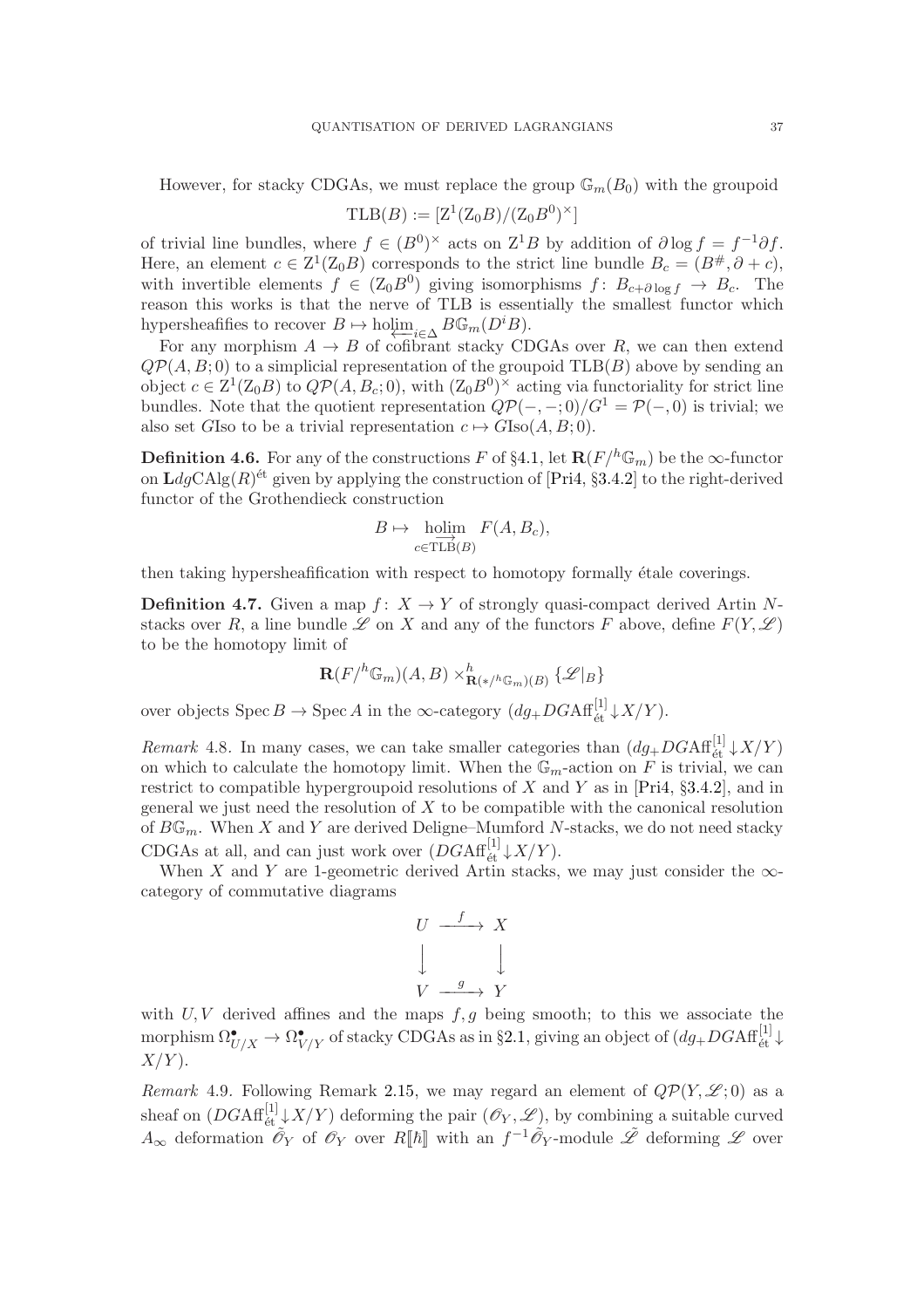$R[\![\hbar]\!]$ , the deformation being given by R-linear differential operators with restrictions on their orders.

In fact, there is an  $f^{-1}\tilde{\mathscr{O}}_Y - \mathscr{D}_X[\![\hbar]\!]$ -bimodule  $\mathscr{E}_{\hbar} := (\mathscr{L} \otimes_{\mathscr{O}_X} \mathscr{D}_X[\![\hbar]\!], \delta + \Delta_{\tilde{\mathscr{L}}} \cdot -),$  from which we can recover  $\tilde{\mathscr{L}}$  as  $\mathscr{E}_{\hbar} \otimes_{\mathscr{D}_X[\hbar]} \mathscr{O}_X[\hbar].$  In particular, this gives us a functor from right  $\tilde{\mathscr{O}}_Y$ -modules  $\mathscr{N}$  to right  $\mathscr{D}_X[\![\hbar]\!]$ -modules  $f^{-1}\mathscr{N}\otimes^{\mathbf{L}}_{f^{-1}\tilde{\mathscr{O}}_Y}\mathscr{E}_{\hbar}.$ 

<span id="page-37-1"></span><span id="page-37-0"></span>Examples 4.10. Here are some cases where the description simplifies:

(1) The simplest case to consider is when  $X$  and  $Y$  are both smooth (underived) Deligne–Mumford N-stacks, so we can work with algebras instead of stacky CDGAs. Then the description of Example [2.17.](#page-20-0)[\(1\)](#page-20-1) implies that  $\tilde{\mathcal{O}}_Y$  is locally given by an associative deformation of the sheaf  $\mathscr{O}_Y$  on the étale site of Y, but the presence of 2-automorphisms makes  $\tilde{\mathcal{O}}_Y$  an algebroid deformation, i.e. an  $R[\![\hbar]\!]$ -deformation of  $\mathscr{O}_Y$  regarded as a 2-sheaf of R-linear categories.

Then  $\tilde{\mathscr{L}}$  gives rise to an R[[h]-linear functor from the algebroid  $f^{-1}\tilde{\mathscr{O}}_Y$  on the étale site of X to the R||h||-linear category of right  $\mathscr{D}_X\llbracket \hbar \rrbracket$ -modules on X, together with conditions on orders of differential operators which are difficult to characterise directly. However, when f is a closed immersion and  $\tilde{\mathcal{O}}_Y$  is non-degenerate, Example [2.17.](#page-20-0)[\(2\)](#page-20-2) implies that  $\tilde{\mathscr{L}}$  is just a  $R[\![\hbar]\!]$ -linear functor from the algebroid  $f^{-1}\tilde{\mathcal{O}}_Y$  to the category of complete flat  $R[\![\hbar]\!]$ -modules on  $X_{\text{\'et}}$ , reducing to the constant functor  $f^{-1}\mathscr{O}_Y \mapsto \mathscr{L}$  modulo  $\hbar$ , with no further conditions necessary.

<span id="page-37-2"></span>(2) Generalising to the case where  $X$  and  $Y$  are both derived Deligne–Mumford *N*-stacks, the description of Remark [2.17.](#page-20-0)[\(3\)](#page-20-3) similarly implies that  $\tilde{\mathcal{O}}_Y$  gives rise to an associative  $R[\hbar]$ -deformation  $\mathscr A$  of  $\mathscr O_Y$  as a hypersheaf of R-linear dg categories, but this throws away information about almost commutativity, so we cannot recover  $\tilde{\mathcal{O}}_Y$  from the algebroid. There is a similar loss of information associating right  $\mathscr{D}$ -modules to  $\tilde{\mathscr{L}}$ . Thus each quantisation gives rise to (but cannot be recovered from) an  $\infty$ -algebroid  $\mathscr A$  on Y equipped with an  $R[\![\hbar]\!]$ -linear  $\infty$ -functor from  $f^{-1}\mathscr{A}$  to the  $R[\![\hbar]\!]$ -linear  $\infty$ -category of right  $\mathscr{D}_X[\![\hbar]\!]$ -modules, deforming the constant functor  $\bar{f}^{-1}\mathscr{O}_Y \mapsto \mathscr{L}$ .

Adapting [\[Pri7,](#page-59-2) Definition 2.21] along the lines of Definition [2.23](#page-24-3) gives:

**Definition 4.11.** Say that a quantisation  $\Delta \in QP(Y, \mathscr{L}; 0)/G^k$  is non-degenerate if the induced maps from cotangent complexes to tangent complexes

$$
\Delta_{2,Y}^{\flat} \colon \mathbb{L}^{Y/R} \to \mathbf{R} \mathcal{H}om_{\mathscr{O}_Y}(\mathbb{L}^{Y/R}, \mathscr{O}_{Y/R})
$$

$$
\Delta_{2,X}^{\flat} \colon \mathbb{L}^{X/R} \to \mathbf{R} \mathcal{H}om_{\mathscr{O}_X}(\mathbb{L}^{X/Y}, \mathscr{O}_X)[1]
$$

are quasi-isomorphisms and and  $\mathbb{L}^{X}, \mathbb{L}^{Y}$  are perfect.

Propositions [3.17](#page-30-0) and [3.18](#page-32-0) now readily generalise (substituting the relevant results from [\[Pri4,](#page-59-0) §[3\]](#page-24-0) to pass from local to global), showing that the only obstruction to quantising a non-degenerate co-isotropic structure is first-order: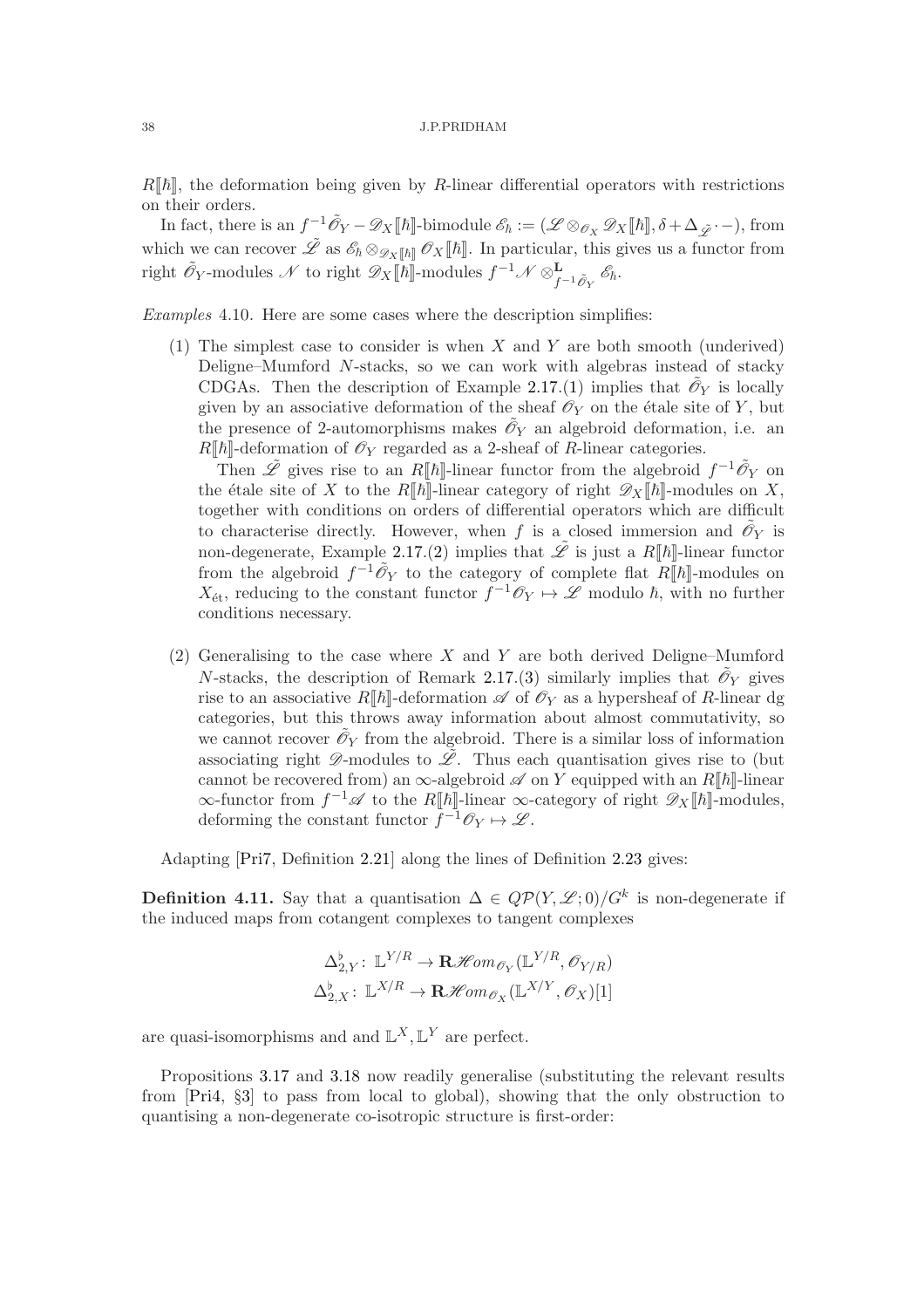<span id="page-38-0"></span>**Proposition 4.12.** For any morphism  $X \to Y$  of derived Artin N-stacks, any line bundle L on X and any  $w \in \text{Levi}_{GT}(\mathbb{Q})$ , the canonical maps

Comp
$$
(Y, X; 0)
$$
<sup>nondeg</sup>  $\rightarrow$   $\mathcal{P}(Y, X; 0)$ <sup>nondeg</sup>  
Comp $(Y, X; 0)$ <sup>nondeg</sup>  $\rightarrow$  Lag $(Y, X; 0)$   
 $QComp_w(Y, \mathcal{L}; 0)$ <sup>nondeg</sup>  $\rightarrow Q\mathcal{P}(Y, \mathcal{L}; 0)$ <sup>nondeg</sup>

$$
QComp_w(Y, \mathcal{L}; 0) \to (QComp_w(Y, \mathcal{L}; 0)/G^2) \times_{(GIso(Y, X; 0)/G^2)}^{h} GIso(Y, X; 0) \simeq
$$
  

$$
(QComp_w(Y, \mathcal{L}; 0)/G^2) \times \prod_{i \ge 2} \underline{MC}(\text{cone}(\text{DR}(Y/R) \to \text{DR}(X/R))\hbar^i)
$$

are filtered weak equivalences.

In particular, w gives rise to a morphism in the homotopy category of simplicial sets

$$
Q\mathcal{P}(Y,\mathcal{L};0)^{\text{nondeg}} \to G\text{Lag}(Y,X;0)
$$

from the space of quantised co-isotropic structures to the space of generalised Lagrangians, which induces a weak equivalence

$$
Q\mathcal{P}(Y,\mathcal{L};0)^{\text{nondeg}} \to (Q\mathcal{P}(Y,\mathcal{L};0)^{\text{nondeg}}/G^2) \times_{GLag(Y,X;0)/G^2}^h GLag(Y,X;0) \simeq
$$
  

$$
(Q\mathcal{P}(Y,\mathcal{L};0)^{\text{nondeg}}/G^2) \times \prod_{i\geq 2} \underline{\mathrm{MC}}(\text{cone}(\mathrm{DR}(Y/R) \to \mathrm{DR}(X/R))\hbar^i).
$$

<span id="page-38-1"></span>Remark 4.13. The results of Proposition [4.12](#page-38-0) are compatible with those of [\[BGKP,](#page-58-2) Theorem 1.1.4, which fixes a sheaf  $\tilde{\mathcal{O}}_Y$  of associative algebras quantising a symplectic structure on a smooth variety Y, and describes  $\tilde{\mathscr{O}}_Y$ -module deformations of line bundles  $\mathscr L$  on smooth closed Lagrangians  $X \subset Y$ . As in Example [4.10.](#page-37-0)[\(1\)](#page-37-1), this groupoid corresponds precisely to our space  $Q\mathcal{P}(Y,\mathcal{L};0)$ <sup>nondeg</sup>  $\times_{Q\mathcal{P}(Y,0)$ <sup>nondeg</sup>  $\{\tilde{\mathcal{O}}_Y\}$  in this specialised

setting, although we consider more general quantisations  $\tilde{\mathscr{O}}_Y$ .

In the generality of Proposition [4.12,](#page-38-0) the first order deformation problem is a question of lifting  $Q\mathcal{P}(Y,\mathscr{L};0)$ <sup>nondeg</sup>/ $G^2 \to Q\mathcal{P}(Y,0)$ <sup>nondeg</sup>/ $G^2$  over a Lagrangian structure  $\pi \in$  $\text{Lag}(Y, X; 0)$ <sup>nondeg</sup>, so DGLA obstruction theory applied to the complexes of quantised polyvectors allows us to read off the obstruction space as  $H^3$  (cocone  $(F^1T_{\pi}P_0](Y,X;0) \to$  $F^1T_{\pi}Pol(Y;0))$ , which is isomorphic via the compatibility map  $\mu(-,\pi)$  to  $H^2F^1DR(X)$ . By Proposition [4.12,](#page-38-0) the higher order deformation problem is then simply a case of lifting an element  $u \in \hbar^2 H^2DR(Y/R)[\![\hbar]\!]$  (determined by  $\tilde{\mathcal{O}}_Y$ ) to  $\hbar^2H^1(\text{cone}(DR(Y) \to$  $DR(X)) \llbracket \hbar \rrbracket$ , giving the higher order obstruction as the image of u in  $\hbar^2 H^2DR(X/R) \llbracket \hbar \rrbracket$ .

In their restricted setting, [\[BGKP\]](#page-58-2) indeed show that the potential first order obstruction to quantising L over  $\tilde{\mathscr{O}}_Y$  is given by a class  $c_1(\mathscr{L}) - \frac{1}{2}$  $\frac{1}{2}c_1(K_X) - \text{At}(\tilde{\mathscr{O}}_Y, X) \in$  $H^2F^1DR(X)$ , with higher order obstructions a power series in  $\hbar^2H^2DR(X)\llbracket \hbar \rrbracket$  depending only on  $\tilde{\mathscr{O}}_Y$ .

When  $\mathscr{L}^{\otimes 2}$  has a right  $\mathscr{D}$ -module structure, the Chern class  $c_1(\mathscr{L}) - \frac{1}{2}$  $\frac{1}{2}c_1(K_X)$  vanishes. Moreover, whenever there is an isomorphism  $\tilde{\mathscr{O}}_Y \simeq \tilde{\mathscr{O}}_Y^{\text{opp}}$  of quantisations which is semilinear with respect to the transformation  $\hbar \mapsto -\hbar$ , the calculations of [\[BGKP,](#page-58-2) Remark 5.3.4] show that  $\text{At}(\tilde{\mathcal{O}}_Y, X) = 0$ . Thus their first order obstruction does indeed vanish in the scenario of Theorem [4.20](#page-40-0) below, with the higher order obstruction given by Corollary [4.21.](#page-41-1)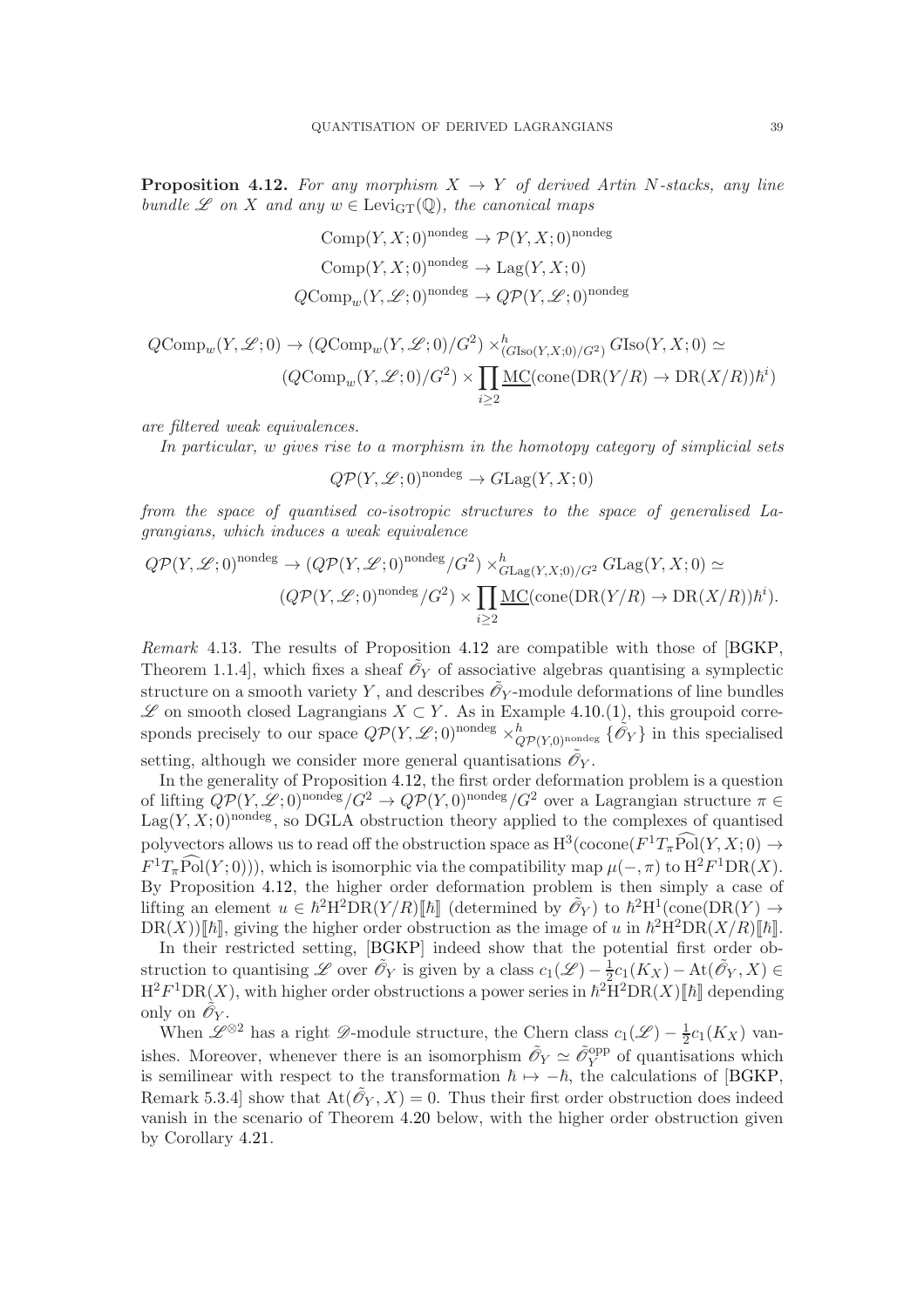<span id="page-39-0"></span>4.3. Self-duality. In order to eliminate the potential first order obstruction to quantising a generalised Lagrangian in Proposition [4.12,](#page-38-0) we now introduce the notion of self-duality, combining the ideas of [\[Pri7,](#page-59-2) §[4\]](#page-33-0) and [\[Pri5,](#page-59-1) §1.6].

We wish to consider line bundles  $\mathscr L$  on  $X$  equipped with an anti-involutive equivalence  $(-)^t$ :  $\mathscr{D}(\mathscr{L}) \simeq \mathscr{D}(\mathscr{L})^{\text{opp}}$ . Such an equivalence is the same as a right  $\mathscr{D}$ -module structure on  $\mathscr{L}^{\otimes 2}$ . Since a dualising line bundle  $K_X$  on X naturally has the structure of a right  $\mathscr{D}$ module (see for instance [\[GR,](#page-58-11) §2.4] for a proof in the derived setting), we will typically take  $\mathscr L$  to be a square root of  $K_X$ , when this exists. In this case, the equivalence  $\mathscr{D}(\mathscr{L}) \simeq \mathscr{D}(\mathscr{L})^{\text{opp}}$  comes from the equivalences  $\mathscr{L} \simeq \mathscr{L}^{\vee}$  and  $\mathscr{D}(\mathscr{E})^{\text{opp}} \simeq \mathscr{D}(\mathscr{E}^{\vee}),$ where  $\mathscr{E}^{\vee} := \mathbf{R}\mathscr{H}\hspace{-1pt}\mathscr{H}\hspace{-1pt}\mathscr{m}_{\mathscr{O}_X}(\mathscr{E},K_X).$ 

<span id="page-39-1"></span>**Definition 4.14.** Given a morphism  $\phi: A \rightarrow B$  of cofibrant stacky CDGAs over R and a strict line bundle M over B, equipped with an anti-involution  $(-)^t$  of  $\mathcal{Diff}_{B/R}(M)$ , we define an involution  $(-)^*$  on the DGLA  $Q\widehat{Pol}(A, M; 0)[1]$  by

$$
\Delta^*(\hbar) := i(\Delta)(-\hbar)^t,
$$

for the brace algebra anti-involution

$$
-i: (\mathcal{CC}_{R,BD_1}(A, \mathcal{D}iff_{B/R}(M))_{[1]} \rtimes \mathcal{CC}_{R,BD_1}(A))^{\text{opp}} \\ \to \mathcal{CC}_{R,BD_1}(A, \mathcal{D}iff_{B/R}(M)^{\text{opp}})_{[1]} \rtimes \mathcal{CC}_{R,BD_1}(A)
$$

given by applying Lemma  $1.24$  to the a.c. brace algebras  $\mathcal{CC}_{R,BD_1}(A)$  and  ${\cal C}{\cal C}_{R,BD_1}({\cal C}{\cal C}_{R,BD_1}(A,{\cal D}{\it iff\,}_{B/R}(M))).$ 

Since  $(-)$ <sup>\*</sup> is a quasi-isomorphism of filtered DGLAs, it gives rise to an involutive weak equivalence

$$
(-)^{*} \colon Q\mathcal{P}(A,M;0) \to Q\mathcal{P}(A,M;0)
$$

<span id="page-39-2"></span>**Definition 4.15.** For a line bundle L on X with a right  $\mathscr{D}$ -module structure on  $\mathscr{L}^{\otimes 2}$ , we define the space

$$
Q\mathcal{P}(Y,\mathcal{L};0)^{sd}
$$

of self-dual quantisations to be the space of homotopy fixed points of the Z/2-action on  $Q\mathcal{P}(Y,\mathcal{L};0)$  generated by  $(-)^*$ .

Similarly, we write  $Q\widehat{\rm Pol}(A, M; 0)^{sd}$  for the fixed points of  $Q\widehat{\rm Pol}(A, M; 0)$  under the corresponding involution, so that

$$
Q\mathcal{P}(A,M;0)^{sd} \simeq \underline{\mathrm{MC}}(Q\widehat{\mathrm{Pol}}(A,M;0)^{sd}[1]).
$$

<span id="page-39-3"></span>**Lemma 4.16.** For the filtration G induced on  $\tilde{F}^p Q \widehat{Pol}(A, M; 0)^{sd}$  by the corresponding filtration on  $\widetilde{F}^p Q \widehat{Pol}(A, M; 0)$ , we have

$$
\mathrm{gr}_G^k \tilde{F}^p Q \widehat{\mathrm{Pol}}(A,M;0)^{sd} \simeq \begin{cases} \mathrm{gr}_G^k \tilde{F}^p Q \widehat{\mathrm{Pol}}(A,M;0) & k \ even \\ 0 & k \ odd. \end{cases}
$$

Proof. This combines [\[Pri7,](#page-59-2) Lemma [4.5\]](#page-35-1) and [\[Pri5,](#page-59-1) Lemma 1.35]. It follows because Lemma [1.24](#page-11-4) ensures that the involution acts trivially on  $gr_G^0QPO( A, M; 0)$ . It therefore acts as multiplication by  $(-1)^k$  on  $\text{gr}_G^kQ\widehat{\text{Pol}}(A,M;0) = \hbar^k\text{gr}_G^0Q\widehat{\text{Pol}}(A,M;0).$  □

<span id="page-39-4"></span>Remark 4.17. Following Remark [4.9,](#page-36-1) a self-dual quantisation of  $(X \xrightarrow{\phi} Y, \mathscr{L})$  gives rise to a curved  $A_{\infty}$ -deformation  $\tilde{\mathscr{O}}_Y$  of Tot  $\mathscr{O}_Y$  over  $R[\![\hbar]\!]$ , equipped with an anti-involution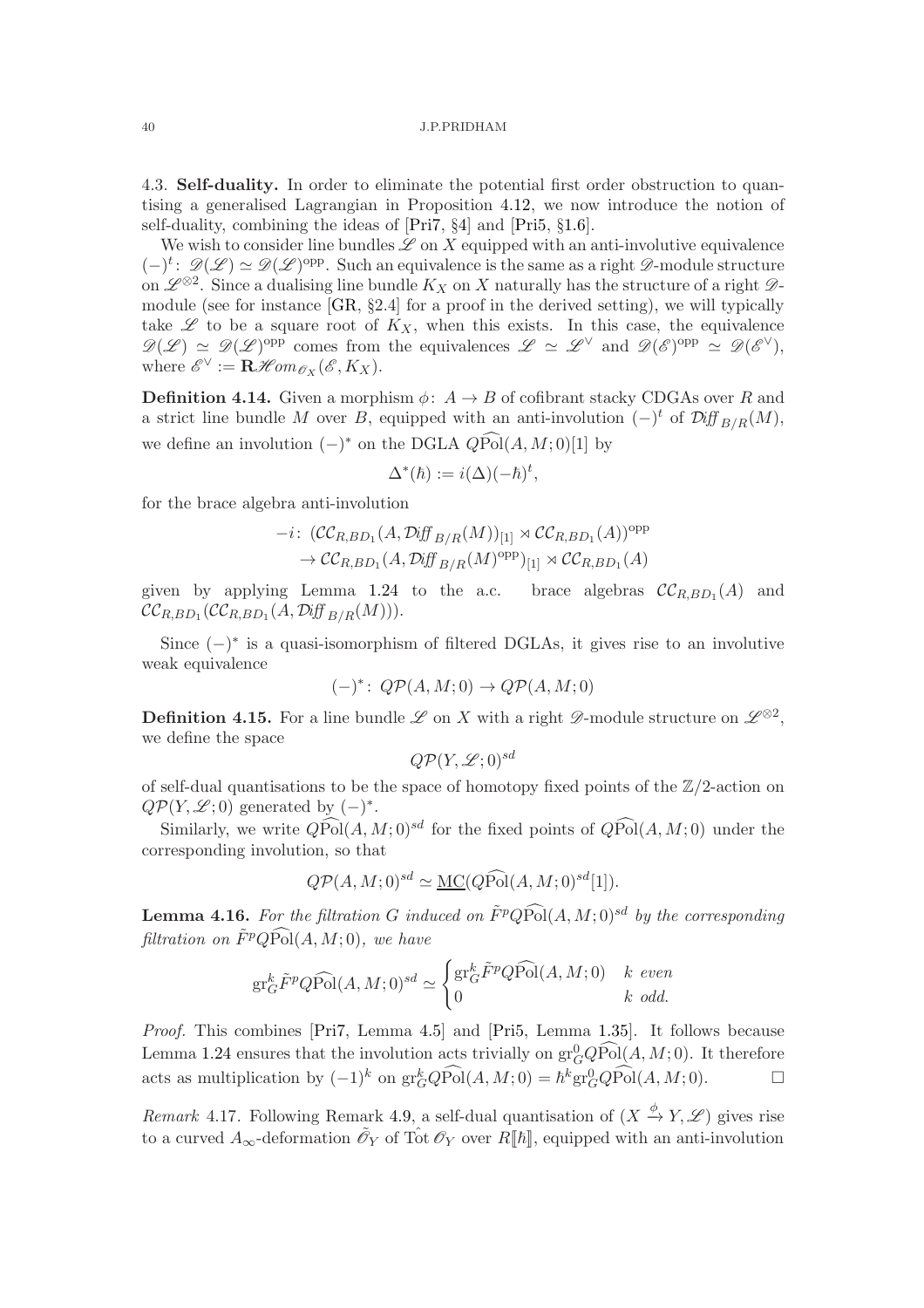\* which is semilinear under the transformation  $\hbar \mapsto -\hbar$ , together with a curved antiinvolutive  $A_{\infty}$ -morphism  $\phi^{-1}\tilde{\mathscr{O}}_Y \to \mathscr{D}_{\mathscr{O}_X/R}(\mathscr{L})[\![\hbar]\!].$ 

More is true: by [\[Pri5,](#page-59-1) Proposition [1.25\]](#page-11-2), a quantisation gives a curved  $A_{\infty}$  deformation of the dg category  $per_{dg}(\mathcal{O}_Y)$  of perfect complexes on Y, with self-dual quantisations incorporating a semilinear lift of the involution  $\mathbf{R}\mathcal{H}om_{\mathcal{O}_Y}(-,\mathcal{O}_Y)$ . A self-dual quantisation of the pair  $(Y, \mathscr{L})$  thus gives a curved semilinearly involutive  $A_{\infty}$ -deformation of the involutive category  $per_{\text{de}}(\mathscr{O}_Y)$  fibred over  $per_{\text{de}}(\mathscr{O}_X)$  via the functor

$$
(\mathrm{per}_{\mathrm{dg}}(\mathscr{O}_Y), \mathbf{R}\mathscr{H}\mathit{om}_{\mathscr{O}_Y}(-,\mathscr{O}_Y)) \to (\mathrm{per}_{\mathrm{dg}}(\mathscr{O}_X), \mathbf{R}\mathscr{H}\mathit{om}_{\mathscr{O}_X}(-,\mathscr{L}^{\otimes 2}))
$$

$$
\mathscr{F} \mapsto \phi^* \mathscr{F} \otimes \mathscr{L},
$$

with an additional restriction of the curvature of the deformation in terms of differential operators.

Adapting [\[Pri5,](#page-59-1) Remark 1.34], we can extend the input data from the space  $\mathbf{R}\Gamma(X, B\mathbb{G}_m)$  of line bundles to the space  $\mathbf{R}\Gamma(Y, B^2\mathbb{G}_m)\times_{\mathbf{R}\Gamma(X, B^2\mathbb{G}_m)}^{h}\{1\}$  of pairs  $(\mathscr{G}, \mathscr{L})$ with  $\mathscr{G}$  a  $\mathbb{G}_m$ -gerbe on Y, and  $\mathscr{L}$  a trivialisation of  $\phi^*\mathscr{G}$ . There is then a notion of selfdual quantisation for pairs  $(\mathscr{G}, \mathscr{L})$  with  $\mathscr{G}$  a  $\mu_2$ -gerbe and  $\mathscr{L}$  a trivialisation of the  $\mathbb{G}_m$ gerbe associated to  $\phi^*\mathscr{G}$ , with a right  $\mathscr{D}$ -module structure on the line bundle  $\mathscr{L}^{\otimes 2}$ . In particular, we may consider involutive quantisations of  $(\text{per}_{dg}(\mathscr{O}_Y), \mathbf{R}\mathscr{H}\text{om}_{\mathscr{O}_Y}(-, \mathscr{M}))$ for any line bundle  $\mathscr{M}$ , the criterion for self-duality now being that  $\mathscr{L}^{\otimes 2} \otimes \phi^* \mathscr{M}$  be a right  $\mathscr{D}$ -module, so that we consider the involution  $\mathbf{R}\mathscr{H}\mathit{om}_{\mathscr{O}_X}(-,\mathscr{L}^{\otimes 2} \otimes \phi^*\mathscr{M})$  on  $per_{dg}(\mathscr{O}_X).$ 

The natural example to take for  $\mathscr M$  is the dualising line bundle  $K_Y = \det \mathbb{L}^Y$  when Y is virtually LCI, but when X is Lagrangian,  $\phi^*K_Y$  will be trivial, so the resulting quantisations are quite similar. In any case, the  $\mathbb{G}_m$ -actions on our filtered DGLAs are all unipotent, so extend to  $\mathbb{G}_m \otimes_{\mathbb{Z}} \mathbb{Q}$ -actions. Since  $\mu_2 \otimes \mathbb{Q} = 0$ , this means there are canonical equivalences between the spaces of self-dual quantisations for varying  $(\mathscr{G}, \mathscr{L})$ .

**Definition 4.18.** As in [\[Pri5,](#page-59-1) Remark [2.22\]](#page-23-0), write  $t \in GT(\mathbb{Q})$  for the element which induces the anti-involution of Lemma [1.24.](#page-11-4) We then denote by  $Levi_{GT}^t$  the space of Levi decompositions w of GT with  $w(-1) = t$ ; these form a torsor for the subgroup  $(GT<sup>1</sup>)<sup>t</sup>$  of *t*-invariants in the pro-unipotent radical  $GT<sup>1</sup>$ , and correspond to even Drinfeld associators.

**Definition 4.19.** Define  $G\text{Lag}(Y, X; 0)^{sd}$  to be the homotopy fixed points of the involution of  $G\text{Lag}(Y, X; 0)$  given by  $\hbar \mapsto -\hbar$ . Explicitly, we set  $G\text{Iso}(A, B; 0)^{sd}$  to be

$$
\underline{\mathrm{MC}}(\mathrm{cone}(F^2\mathrm{DR}(A/R)\to F^2\mathrm{DR}(B/R)))\times \prod_{i>0}\underline{\mathrm{MC}}(\mathrm{cone}(\mathrm{DR}(A/R)\to \mathrm{DR}(B/R))\hbar^{2i}),
$$

with  $G\text{Lag}(A, B; 0)^{sd}$  the subspace of non-degenerate elements.

<span id="page-40-0"></span>**Theorem 4.20.** Take a morphism  $X \to Y$  of strongly quasi-compact Artin N-stacks over R, and a line bundle L on X with a right  $\mathscr{D}\text{-module structure on }\mathscr{L}^{\otimes 2}$  (such as when L is a square root of  $K_X$ ). For any even associator  $w \in \text{Levi}_{GT}^t(\mathbb{Q})$ , the induced map

$$
Q\mathcal{P}(Y,\mathcal{L};0)^{\text{nondeg},sd} \to G\text{Lag}(Y,X;0)^{sd}
$$

(from non-degenerate self-dual quantisations to generalised self-dual Lagrangians) coming from Proposition [4.12](#page-38-0) is a weak equivalence.

In particular, w associates a canonical choice of self-dual quantisation of  $(Y, \mathscr{L})$  to every Lagrangian structure of X over Y .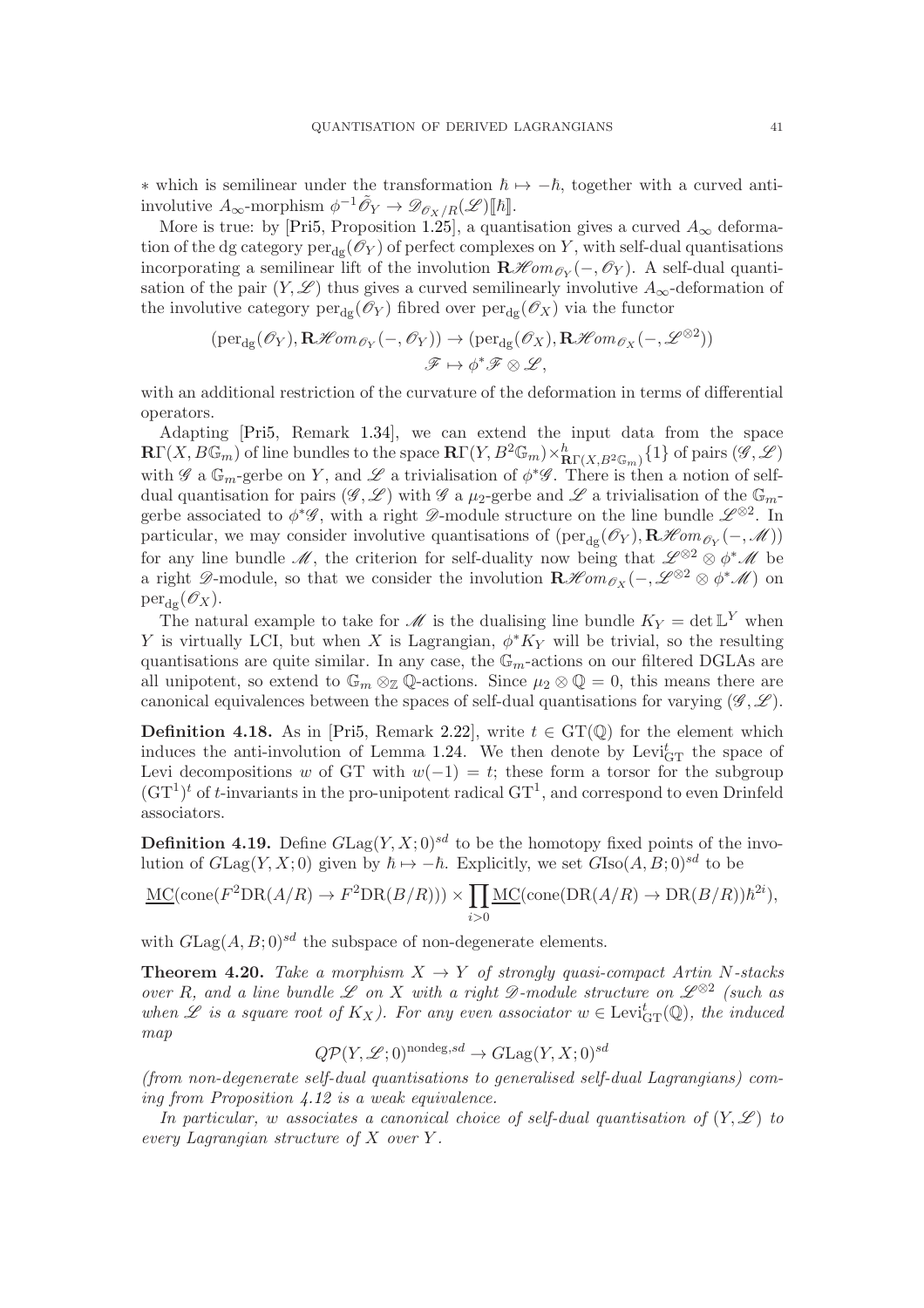*Proof.* This is much the same as [\[Pri7,](#page-59-2) Proposition [4.6\]](#page-36-2). Lemma [4.16](#page-39-3) implies that w gives rise to weak equivalences

$$
Q\mathcal{P}(Y,\mathcal{L};0)^{sd}/G^{2i} \to Q\mathcal{P}(Y,\mathcal{L};0)^{sd}/G^{2i-1}
$$
  

$$
Q\mathcal{P}(Y,\mathcal{L};0)^{sd}/G^{2i+1} \to (Q\mathcal{P}(Y,\mathcal{L};0)^{sd}/G^{2i}) \times_{(Q\mathcal{P}(Y,\mathcal{L};0)/G^{2i})}^{h}(Q\mathcal{P}(Y,\mathcal{L};0)/G^{2i+1}).
$$

Combined with Proposition [4.12,](#page-38-0) these give weak equivalences from  $QP(Y, \mathcal{L}:0)$ <sup>nondeg,sd</sup>/ $G^{2i+1}$  to

$$
(Q\mathcal{P}(Y,\mathcal{L};0)^{\text{nondeg}, sd}/G^{2i}) \times \underline{\mathrm{MC}}(\hbar^{2i}\mathrm{cone}(\mathrm{DR}(Y/R) \to \mathrm{DR}(X/R))
$$

for all  $i > 0$ . Moreover, [\[Pri5,](#page-59-1) Remark [2.22\]](#page-23-0) ensures that for our choice of Levi decomposition w, the map  $\mu_w$  is equivariant under the involutions  $\ast$ , so these equivalences are just given by taking homotopy  $\mathbb{Z}/2$ -invariants. The result then follows by induction, the base case holding because  $*$  acts trivially on  $Q\mathcal{P}(Y,\mathcal{L};0)/G^1 = \mathcal{P}(Y,X;0)$ , so  $Q\mathcal{P}(Y,\mathcal{L};0)^{sd}/G^1 \simeq \mathcal{P}(Y,X;0).$ 

<span id="page-41-1"></span>Corollary 4.21. Take a 0-shifted Lagrangian morphism  $(X, \lambda) \rightarrow (Y, \omega)$  of strongly quasi-compact Artin N-stacks over R, and a line bundle  $\mathscr L$  on X with a right  $\mathscr D$ module structure on  $\mathscr{L}^{\otimes 2}$  (such as when  $\mathscr{L}$  is a square root of  $K_X$ ). Then for any self-dual E<sub>1</sub>-quantisation  $\tilde{\mathcal{O}}_Y$  of the symplectic structure, there exist self-dual quantised Lagrangian structures in  $Q\mathcal{P}(Y,\mathcal{L};0)$ <sup>nondeg,sd</sup> lifting  $\tilde{\mathcal{O}}_Y \in Q\mathcal{P}(Y,0)$ <sup>nondeg,sd</sup> if and only if the class

$$
[\mu_w(-, \tilde{\mathcal{O}}_Y)^{-1} \sigma(\tilde{\mathcal{O}}_Y) - \omega] \in \hbar^2 H^2DR(Y/R)[\![\hbar^2]\!]
$$

lies in the kernel of

$$
\hbar^2{\mathrm{H}}^2{\mathrm{DR}}(Y/R)[\![\hbar^2]\!]\to \hbar^2{\mathrm{H}}^2{\mathrm{DR}}(X/R)[\![\hbar^2]\!],
$$

where  $w \in \text{Levi}_{GT}^t(\mathbb{Q})$  is an even associator.

Proof. Our space of interest is the homotopy fibre of the canonical map

$$
Q\mathcal{P}(Y,\mathcal{L};0)^{\text{nondeg},sd} \to Q\mathcal{P}(Y,0)^{\text{nondeg},sd} \times_{\text{Sp}(Y,0)}^h \text{Lag}(Y,X;0)
$$

over  $(\tilde{\mathcal{O}}_Y, \omega, \lambda)$ , where  $Sp(Y, 0) = \text{Lag}(Y, \emptyset; 0)$  is the space of 0-shifted symplectic structures as in [\[Pri4,](#page-59-0) [Pri5\]](#page-59-1).

Substituting in Theorem [4.20](#page-40-0) twice (with empty Lagrangian for  $\mathcal{OP}(Y, 0)$ ), this becomes

$$
\prod_{i>0}\underline{\mathrm{MC}}(\mathrm{cone}(\mathrm{DR}(Y/R)\rightarrow \mathrm{DR}(X/R))\hbar^{2i})\times_{\underline{\mathrm{MC}}(\mathrm{DR}(Y/R)^{[1]}\hbar^{2i})}\{\mu_w^{-1}\sigma(\tilde{\mathscr{O}}_Y)-\omega\},
$$

and exactness of the sequence  $H^1$ cone $(DR(Y/R) \rightarrow DR(X/R)) \rightarrow H^2DR(Y) \rightarrow$  $H^2DR(X)$  completes the proof.

<span id="page-41-0"></span>4.4. Quantisations of higher Lagrangians. Given a Lagrangian  $(X, \lambda)$  with respect to an *n*-shifted symplectic structure  $(Y, \omega)$  for  $n > 0$ , we now discuss how the techniques of this paper should adapt to give a notion of quantised co-isotropic structures and to establish their existence. The broad picture is that a quantisation takes the form of an  $E_{n+1}$ -algebra deformation of  $\mathscr{O}_Y$  acting on an  $E_n$ -algebra deformation of  $\mathscr{O}_X$ .

If we exploit Koszul duality for  $P_{n+1}$ -algebras, we may replace the filtered Hochschild complexes of §[1](#page-5-0) with Poisson coalgebra coderivations on bar complexes to give  $P_{n+2}$ algebras of derived multiderivations acting on  $P_{n+1}$ -algebras (instead of brace algebras acting on associative algebras); the details of this construction are worked out in [\[MS1\]](#page-59-16),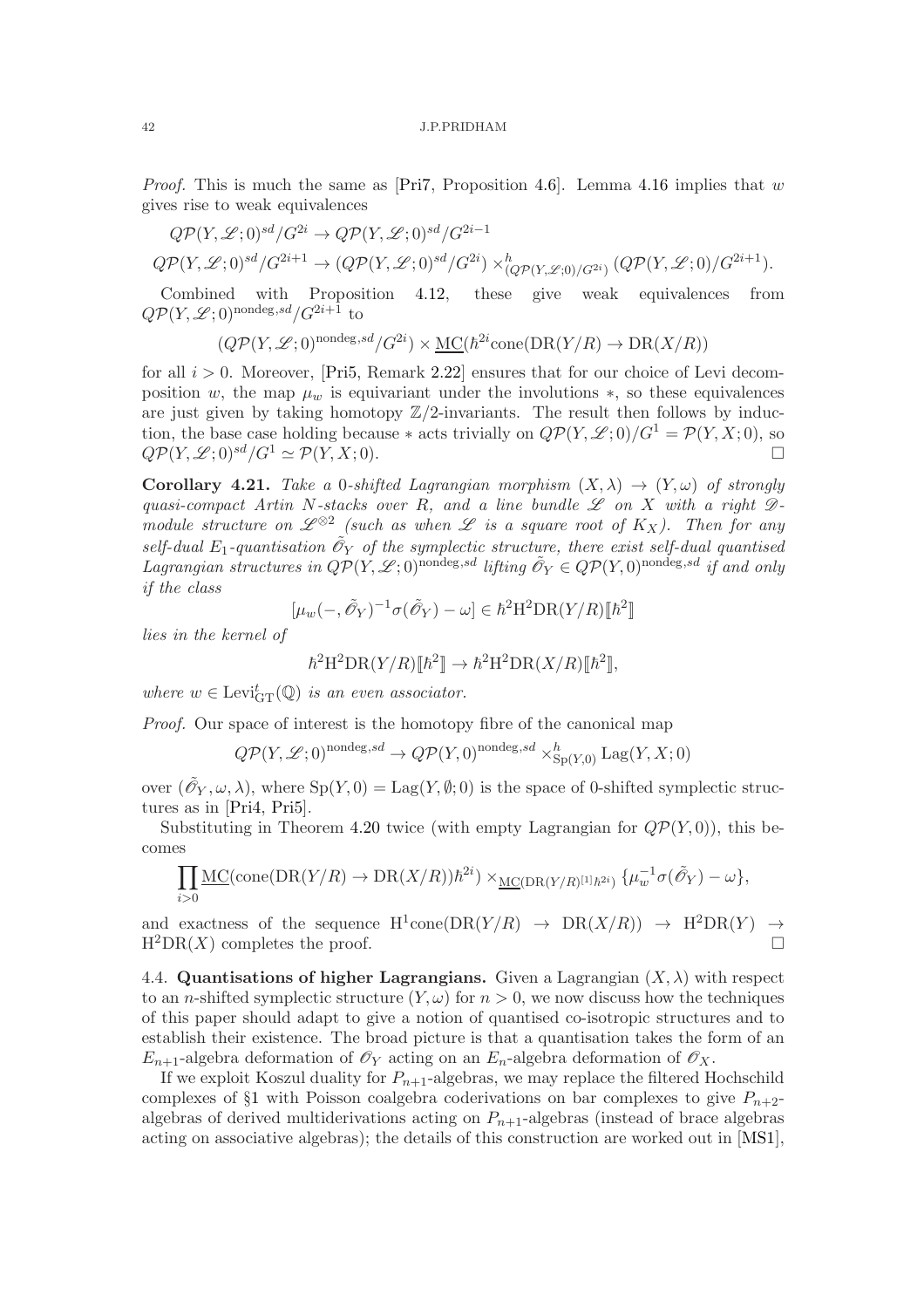via [\[CW,](#page-58-12) §3.1]. Proposition [3.17](#page-30-0) then generalises to give a variant proof of the equivalence between n-shifted Lagrangians and non-degenerate n-shifted co-isotropic structures, announced by Costello and Rozenblyum and proved by Melani and Safronov [\[MS2\]](#page-59-17) with an approach explicitly based on part of the argument in this paper; [\[MS2\]](#page-59-17) also established quantisations for *n*-shifted co-isotropic structures for  $n > 1$  via formality of the  $E_{n+1}$  operad. We now sketch a parametrisation of quantisations for higher Lagrangians, including the case  $n = 1$  not addressed in [\[MS2\]](#page-59-17).

4.4.1. Almost commutative  $E_k$ -algebras. We begin with the notion of a  $BD_k$ -algebra as a higher analogue of an almost commutative algebra. There is a filtration on the Lie operad given by arity, inducing a filtration on the free Lie algebra generated by any filtered complex. Taking the universal enveloping  $E_k$ -algebra of this Lie algebra then gives a filtered  $E_k$ -algebra, and this construction corresponds to a filtration on the  $E_k$ operad. We can then define the  $BD_k$  operad to be the  $E_k$  operad equipped with this completed filtration, for  $k \geq 1$ .

Explicitly,  $BD_1$  is just the operad defined in  $[CPT^+$ , §3.5.1], whose algebras are almost commutative DGAAs. For  $k \geq 2$ , the operad  $BD_k$  is just given by the reindexed good truncation filtration  $F^p BD_k = \tau_{\geq p(k-1)} E_k$  — this agrees with [\[CPT](#page-58-0)<sup>+</sup>,  $\S3.5.1$  for  $k = 2$ , but differs by the reindexation for higher k. In particular, almost commutative brace algebras are equivalent to  $BD_2$ -algebras.

Informally, an *n*-shifted quantisation of a morphism  $A \rightarrow B$  of CDGAs consists of a  $BD_{n+1}$ -algebra deformation A of A acting on a  $BD_n$ -algebra deformation B of B in a sense we will now make precise, assuming an additivity conjecture for  $BD_n$ -algebras. An n-shifted quantisation of a morphism  $A \rightarrow B$  of stacky CDGAs will be an n-shifted quantisation of  $\hat{\text{Tot}} A \to \hat{\text{Tot}} B$  with curvature and subject to additional boundedness constraints.

4.4.2. Centres. From now on, we refer to  $BD_k$ -algebras in complete filtered cochain chain complexes (simplicially localised at levelwise filtered quasi-isomorphisms) as stacky  $BD_k$ -algebras. Adapting [\[Lur,](#page-59-21) Theorem 5.3.1.14] from  $\infty$ -operads to the operads  $BD_k$  in filtered chain complexes will give a stacky  $BD_k$ -algebra

# $\mathbf{RCC}_{BD_1,B}(A, D)$

associated to any morphism  $A \to D$  of stacky  $BD_k$ -algebras over R, universal with the property that there is a  $BD_k$ -algebra morphism  $\mathbf{RCC}_{BD_k,R}(A, D) \otimes_R^{\mathbf{L}} A \to D$  in the associated ∞-category. Explicitly, these centres will be given by the higher order Hochschild complexes of [\[Gin\]](#page-58-13) equipped with a PBW filtration. The associated graded  $gr\mathbf{RCC}_{BD_k,B}(A, D)$  is necessarily the centre of the morphism  $grA \rightarrow grB$  of graded  $P_k$ -algebras, so is given by derived  $P_k$  multiderivations from grA to grB.

The universal property implies that  $\mathbf{RCC}_{BD_k,R}(A) := \mathbf{RCC}_{BD_k,R}(A,A)$  is naturally an E<sub>1</sub>-algebra in stacky  $BD_k$ -algebras, i.e. a stacky  $E_1 \otimes_{BV}^{L} BD_k$ -algebra for the Boardman–Vogt tensor product  $\otimes_{BV}$ . Moreover, for any morphism  $A \to D$ , the centre  $\mathbf{RCC}_{BD_k,R}(A, D)$  then becomes an  $\mathbf{RCC}_{BD_k}(A)$ -module in stacky  $BD_k$ -algebras.

For any morphism  $A_1 \times A_2 \to D$ , the idempotents in the domain give a decomposition  $D = D_1 \times D_2$ , and by universality for each morphism  $A \to D$  we thus have

 $\mathbf{RCC}_{BD_k,R}(R\times A, R\times D) \simeq \mathbf{RCC}_{BD_k,R}(R, R)\times \mathbf{RCC}_{BD_k,R}(A, D) = R\times \mathbf{RCC}_{BD_k,R}(A, D).$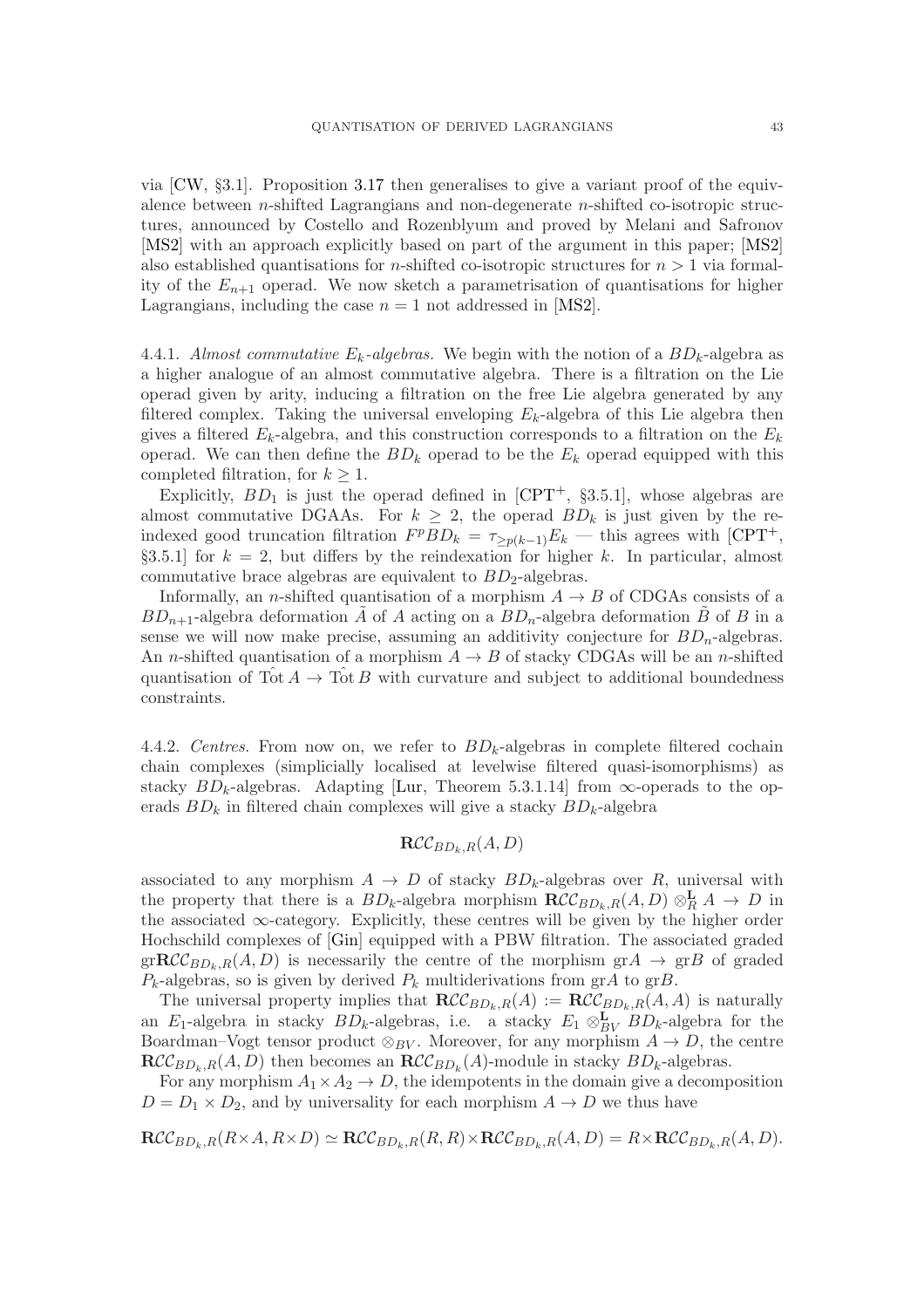The centre of  $R \times A \to R \times D$  in the category of augmented stacky  $BD_k$ -algebras over  $R$  is just

$$
\mathbf{RCC}_{BD_k,R}(R \times A, R \times D) \times_{(R \times D)}^h R,
$$

so the reasoning above shows that

$$
\mathbf{RCC}_{BD_k,R,+}(A,D) := \mathbf{RCC}_{BD_k,R}(A,D) \times_D^h 0
$$

is naturally a non-unital stacky  $BD_k$ -algebra, with  $\mathbf{RCC}_{BD_k,R,+}(D)$  a non-unital stacky  $E_1 \otimes_{BV}^{\mathbf{L}} BD_k$ -algebra.

Adapting Lemma [1.28,](#page-13-1) we then have:

**Definition 4.22.** Given a stacky  $E_1 \otimes_{BV}^{\mathbf{L}} BD_k$ -algebra C over R and a C-module E in stacky  $BD_k$ -algebras over R, we define  $E_{[1]}^{\bullet} \rtimes C$  to be the non-unital stacky  $E_1 \otimes_{BV}^{\mathbf{L}} BD_k$ algebra

$$
C \times_{\mathbf{RCC}_{BD_k,R}(E)}^h \mathbf{RCC}_{BD_k,R,+}(E),
$$

the morphism  $C \to \mathbf{RCC}_{BD_k,R}(E)$  existing by universality.

4.4.3. Quantised n-shifted relative polyvectors for  $n > 0$ . Given a morphism  $\phi: A \rightarrow B$ of stacky CDGAs over R, now consider the non-unital  $E_1 \otimes_{BV}^{\mathbf{L}} BD_{n+1}$ -algebra

$$
(\mathcal{C}, F) := \mathbf{RCC}_{BD_{n+1},R}(A, \mathbf{RCC}_{BD_n, R}(B))_{[1]} \rtimes \mathbf{RCC}_{BD_{n+1},R}(A)
$$

in complete filtered cochain chain complexes. Definition [2.11](#page-17-2) then adapts verbatim to give a complex  $\widehat{QPol}(A, B; n)$  equipped with filtrations  $\widetilde{F}$  and  $G$ .

Since we wish  $Q\widehat{\text{Pol}}(A, B; n)[n + 1]$  to have the structure of a DGLA with  $[\tilde{F}^i, \tilde{F}^j] \subset$  $\tilde{F}^{i+j-1}$  and  $[G^i, G^j] \subset G^{i+j}$ , and acting as derivations on the bifiltered  $E_1 \otimes_{BV}^{\mathbf{L}} BD_{n+1}$ algebra  $\hbar Q$ Pol $(A, B; n)$ , we need to know that  $\mathbf{RCC}_{BD_k}(A)$  has the structure of a  $BD_{k+1}$ algebra. The analogous statement for  $k = 1$  is the content of Lemma [1.22.](#page-10-4) In general, the property would follow from the following conjecture:

<span id="page-43-0"></span>Conjecture 4.23. For  $k \geq 1$ , the additivity isomorphism  $E_{k+1} \simeq E_1 \otimes_{BV}^{\mathbf{L}} E_k$  of [\[Lur,](#page-59-21) Theorem 5.1.2.2] induces a map  $BD_{k+1} \simeq E_1 \otimes_{BV}^{\mathbf{L}} BD_k$  of operads in complete filtered chain complexes.

Here,  $\otimes_{BV}^{\mathbf{L}}$  denotes the derived Boardman–Vogt tensor product, so the conjecture amounts to saying that an  $A_{\infty}$ -algebra in  $BD_k$ -algebras is naturally a  $BD_{k+1}$ algebra. On passing to associated graded complexes, the equivalence would give  $P_{k+1} \to E_1 \otimes_{BV}^{\mathbf{L}} P_k$ , which has been proved to be an equivalence by Rozenblyum (unpublished, cf.  $[CPT^{+}, \S 3.4]$  and independently by Safronov [\[Saf1\]](#page-60-4); thus the map in the conjecture is necessarily an equivalence if it exists. A proof of Conjecture [4.23](#page-43-0) has also been announced by Rozenblyum (see [\[CPT](#page-58-0)<sup>+</sup>, comment after Conjecture 3.5.7]). For  $k \geq 2$ , the conjecture would follow if additivity is compatible with the action of the Grothendieck–Teichmüller group.

The conjecture would also ensure that the centres  $\mathbf{RCC}_{BD_k,R}(A, D)$  above all exist by appealing directly to [\[Lur,](#page-59-21) Theorem 5.3.1.14] for  $k \geq 1$ , regarding  $BD_k$ -algebras as  $E_{k-1}$ -algebras in  $BD_1$ -algebras.

The definitions of §§[2,](#page-14-0) [3](#page-24-0) would all then adapt, replacing  $Q\widehat{Pol}(A, M; 0)$  with  $QPol(A, B; n)$  and taking appropriate shifts. The space  $QP(A, B; n)$  of n-shifted quantisations of the pair  $(A, B)$  could then just be defined as

$$
\underline{\mathrm{MC}}(\tilde{F}^2 Q \widehat{\mathrm{Pol}}(A, B; n)[n+1]),
$$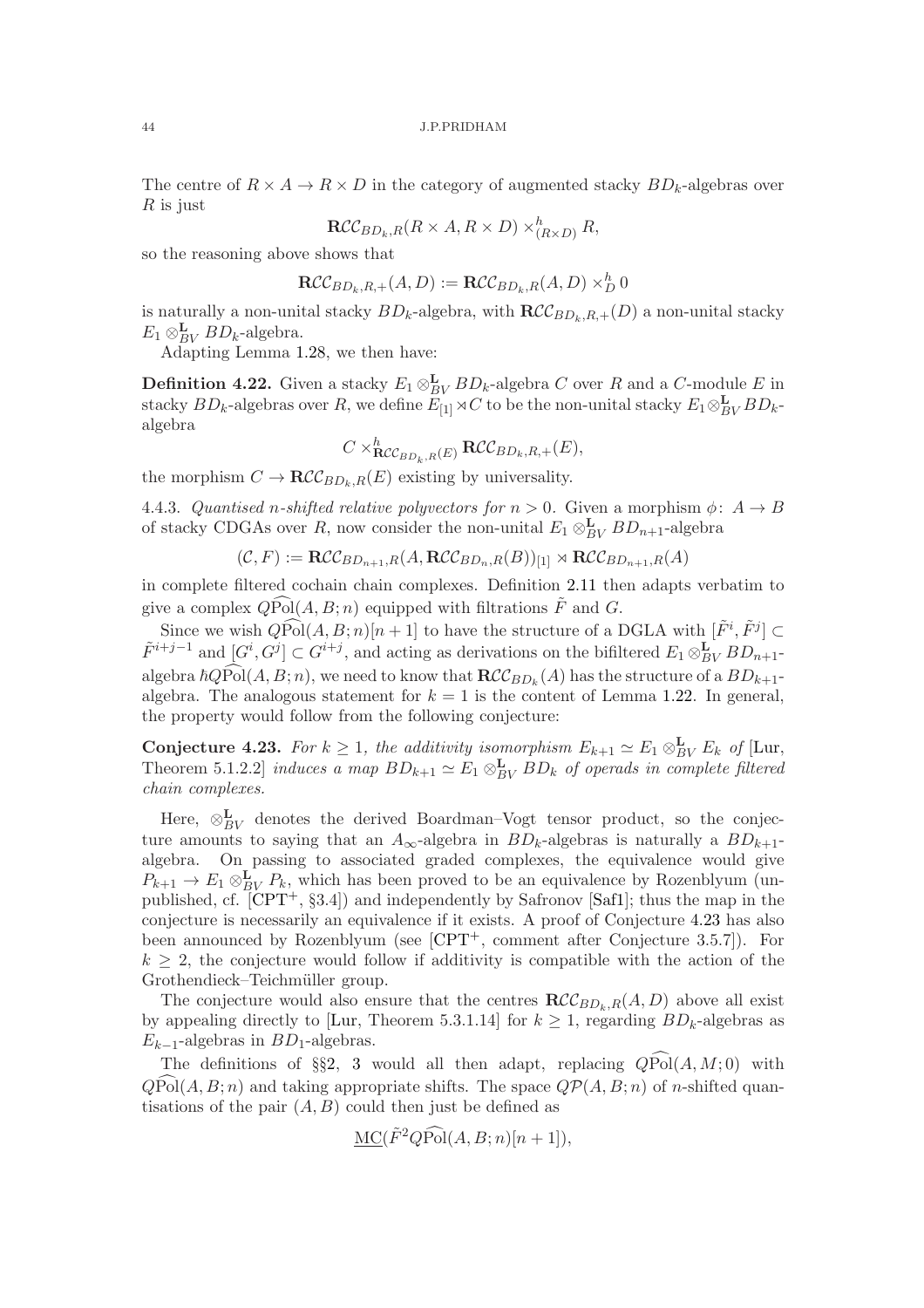elements of which give rise to curved  $E_{n+1}$ -algebra deformations of Tot A acting on curved  $E_n$ -algebra deformations of B.

We may define the space  $G\text{Iso}(A, B; n)$  of *n*-shifted generalised isotropic structures to be

$$
\underline{\mathrm{MC}}(\tilde{F}^2 \text{cone}(\mathrm{DR}(A/R)[\![\hbar]\!]) \to \mathrm{DR}(B/R)[\![\hbar]\!])[n]),
$$

and for each  $w \in \text{Levi}_{GT}(\mathbb{Q})$ , Definition [3.7](#page-26-0) adapts to give a compatibility map

$$
\mu_w(-, \Delta): \text{ cocone}(\text{DR}(A/R) \to \text{DR}(B/R)[\![\hbar]\!]/\hbar^j \to T_{\Delta}Q\widehat{\text{Pol}}_w(A;B,0)/G^j
$$

for each quantisation  $\Delta$ , with Definition [3.14](#page-29-2) then adapting to give a space  $QComp_{w}(A, B; n)$  of compatible quantised pairs.

Propositions [3.16,](#page-29-0) [3.17](#page-30-0) and [3.18](#page-32-0) would all carry over directly, in particular giving a map from  $Q\mathcal{P}(A, B; n)$ <sup>nondeg</sup> to  $GLag(A, B; n)$ , the non-degenerate locus in  $G\text{Iso}(A, B; n)$ . The techniques of §[4](#page-33-0) would then extend these to global constructions for Artin N-stacks.

4.4.4. Self-duality. The functor  $D \mapsto D^{\text{opp}}$  sending an almost commutative algebra to its opposite gives an involutive endofunctor of the category of  $BD_1$ -algebras, and hence of the categories of  $E_1 \otimes_{BV}^{\mathbf{L}} BD_k$ -algebras. The universal property of centres then gives an anti-involution

$$
-i\colon \mathbf{RCC}_{BD_k,R}(A,D)^{\text{opp}} \to \mathbf{RCC}_{BD_k,R}(A^{\text{opp}},D^{\text{opp}}),
$$

which in the  $k = 1$  case is the anti-involution  $-i$  of Lemma [1.24.](#page-11-4) Defining an antiinvolutive  $E_1 \otimes_{BV}^{\mathbf{L}} BD_k$ -algebra to be a homotopy fixed point of the involutive endofunctor  $(-)$ <sup>opp</sup>, the anti-involution above makes  $\mathbf{RCC}_{BD_k,R}(A, D)$  a stacky anti-involutive  $BD_k$ -algebra whenever A and D are stacky anti-involutive  $BD_k$ -algebras. In fact, this is necessarily the centre of  $A \to D$  in the category of stacky anti-involutive  $BD_k$ -algebras — the operad governing anti-involutive  $BD_k$ -algebras is  $BD_k \circ \mathbb{Q}.(\mathbb{Z}/2)$ , regarding the algebra  $\mathbb{Q}(\mathbb{Z}/2)$  as an operad of arity 1; the distributivity transformation is given by anti-involution.

As in §[4.3,](#page-39-0) we would then have an involution  $(-)^*$  on the (conjectural) DGLA  $Q\widehat{Pol}(A, D; 0)[n + 1]$  given by  $\Delta^*(\hbar) := i(\Delta)(-\hbar)^t$ , and we could define  $Q\mathcal{P}(A, B; n)^{sd}$ to be the fixed points of the resulting  $\mathbb{Z}/2$ -action, so its points give rise to involutive quantisations.

The proof of Theorem [4.20](#page-40-0) will then adapt to give:

<span id="page-44-0"></span>**Theorem 4.24.** Take a morphism  $X \to Y$  of strongly quasi-compact Artin N-stacks over R. If Conjecture [4.23](#page-43-0) holds, then for any even associator  $w \in \text{Levi}_{GT}^t(\mathbb{Q})$ , the induced map

$$
Q\mathcal{P}(Y, X; n)^{\text{nondeg}, sd} \to G\text{Lag}(Y, X; n)^{sd}
$$

(from non-degenerate self-dual quantisations to generalised self-dual Lagrangians) is a weak equivalence for all  $n > 0$ .

In particular, w associates a canonical choice of self-dual quantisation of  $(Y, X)$  to every *n*-shifted Lagrangian structure of  $X$  over  $Y$ .

For  $n > 1$ , this has been proved without the self-duality conditions by [\[MS2\]](#page-59-17) after this paper was first written, by using a direct formality argument. Their argument also implies these self-dual and curved statements. For  $n = 1$ , existence of deformation quantisations for all co-isotropic structures when  $Y$  is locally of finite presentation follows from the P<sub>2</sub>-algebra equivalence between  $p_w\mathcal{CC}_{R,BD_1}(\mathcal{O}_Y)$  and polyvectors established more recently in [\[Pri9\]](#page-59-22).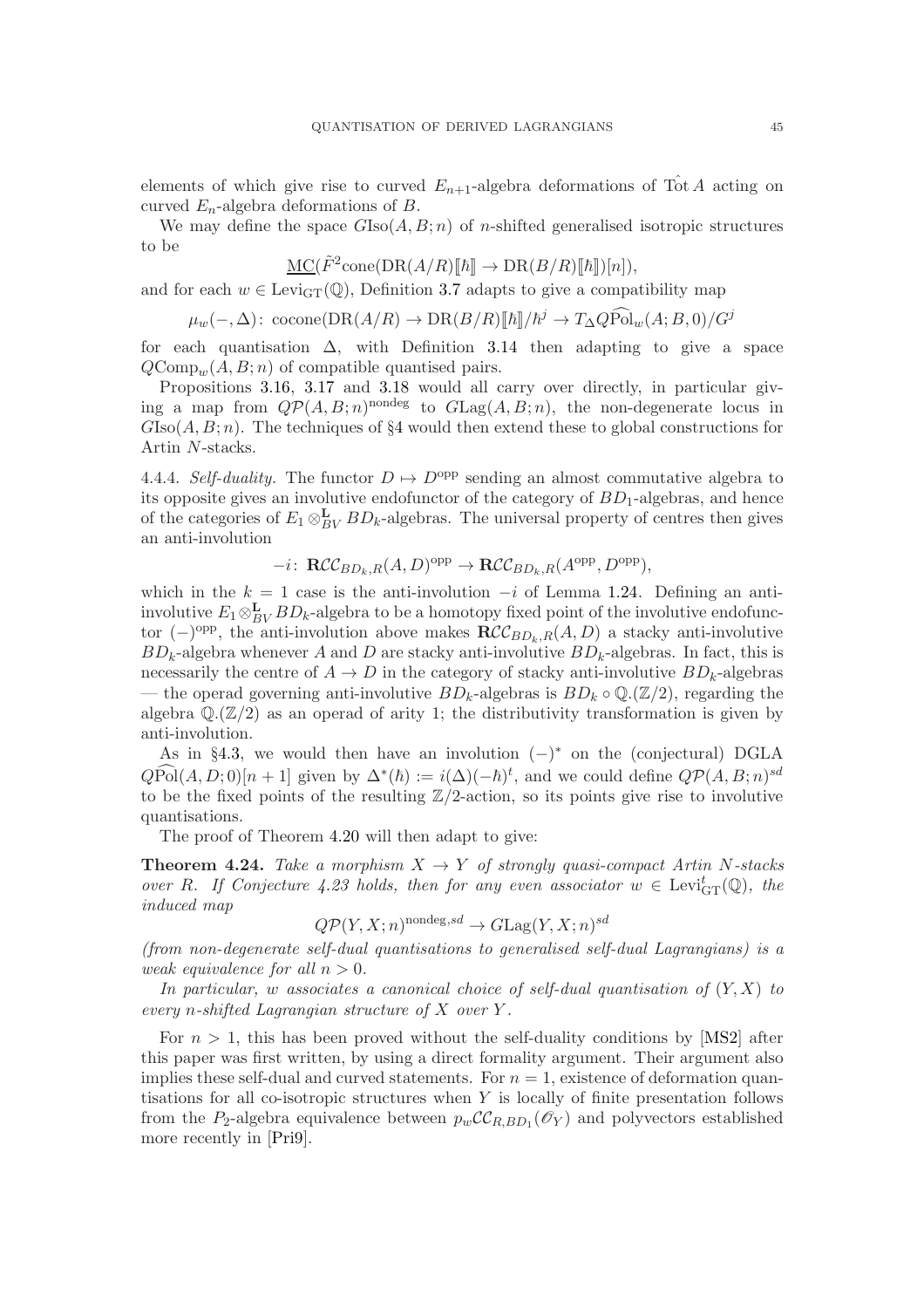Remark 4.25 (Twisted quantisations). One significant difference between Theorems [4.20](#page-40-0) and [4.24](#page-44-0) is that the former incorporates the data of a line bundle. Similar input data are not essential for positively shifted quantisations because a commutative algebra is canonically isomorphic to its opposite  $E_1$ -algebra, whereas  $\mathscr{O}_X$  is not in general a right D-module.

However, by generalising Remark [4.17](#page-39-4) we still expect a sensible notion of twisted quantisations for n-shifted Lagrangians, fibred over the space  $\mathbb{R}\Gamma(Y, B^{n+2}\mathbb{G}_m)\times_{\mathbb{R}\Gamma(X, B^{n+2}\mathbb{G}_m)}^{h} \{1\}$  of pairs  $(\mathscr{G}, \mathscr{L})$  with  $\mathscr{G}$  a  $B^{n+1}\mathbb{G}_m$ -torsor on Y, and  $\mathscr L$  a trivialisation of  $\phi^*\mathscr G$  on X. Self-dual (i.e. involutive) quantisations would then be parametrised by  $\mathbb{R}\Gamma(Y, B^{n+2}\mu_2) \times_{\mathbb{R}\Gamma(X, B^{n+2}\mu_2)}^{h} \{1\}$ . Adapting [\[Lur,](#page-59-21) Theorem 5.3.2.5] from filtered  $E_{n+2}$ -algebras to  $BD_{n+2}$ -algebras would establish the required actions of  $(n+2)$ -groupoids holim<sub>i∈△</sub>  $B^{n+2}D^{i}(A)^{\times}$  generalising TLB from §[4.2.](#page-35-0)

However, since these spaces will come from unipotent group actions on quantised polyvectors, the actions of the torsion groups  $B^{n+1}\mu_2(A), B^{n+1}\mu_2(B)$  must be trivial, so the spaces of twisted self-dual quantisations will be canonically equivalent as  $(\mathscr{G}, \mathscr{L})$ varies.

# 5. A "Fukaya category" for algebraic Lagrangians

<span id="page-45-0"></span>In [\[BF,](#page-58-3) §5.3], Behrend and Fantechi discussed the construction of a dg category whose objects are local systems on Lagrangian submanifolds of a complex symplectic variety. An extensive survey of related results is given in  $[BBD^+,$  Remark 6.15], where Joyce et al. discuss possible approaches to constructing such a "Fukaya category" with complexes of vanishing cycles as morphisms.

One related construction not mentioned there is the 2-category  $\ddot{L}(T^{\vee}U)$  of [\[KR,](#page-59-23) §4], which depends only on the holomorphic symplectic structure of the cotangent bundle  $T^{\vee}U$ . The 1-categories of morphisms are given by matrix factorisation categories, so applying periodic cyclic homology as in [\[Efi,](#page-58-14) Theorem 1.3] would turn the 2-category into a  $\mathbb{Z}/2$ -graded dg category over  $\mathbb{C}((\hbar))$  with complexes of vanishing cycles as morphisms. It also follows from [\[Efi,](#page-58-14) Theorem 1.4] that applying negative cyclic homology would give a  $\mathbb{C}[\![\hbar]\!]$  form of this category resembling a  $\mathbb{Z}/2$ -graded version of a part of our dg category  $\mathcal F$  in Definition [5.11](#page-50-0) below.

As described in [\[Joy\]](#page-59-5), upgrading complexes of vanishing cycles to form a dg category presents a serious challenge, but on a complex symplectic manifold, [\[BBD](#page-58-4)+, Remark 6.15] explains that a likely candidate for the subcategory of smooth Lagrangians is given by the derived category of simple holonomic DQ modules for a DQ algebroid quantisation of the sheaf of analytic functions, by combining the results of Kashiwara and Schapira [\[KS2\]](#page-59-24) (cf. [\[Sch,](#page-60-5) §3.3]) with [\[DS\]](#page-58-1). It is this approach which generalises naturally in our setting.

<span id="page-45-1"></span>5.1. Quantised intersections and internal Homs. Given a  $BD_1$ -algebra A with right and left actions on  $BD_0$ -algebras  $\tilde{B}$  and  $\tilde{C}$ , respectively, [\[Saf2,](#page-60-2) Proposition 5.8 and Theorem 5.10] give a natural  $BD_0$ -algebra structure on  $\tilde{B} \otimes \tilde{A} \tilde{C}$ . Since  $BD_1$ -algebras acting on  $BD_0$ -algebras are a special case of our definition of quantised co-isotropic structures in Definition [2.14,](#page-18-0) this can be interpreted for these cases as saying that the intersection of quantised 0-shifted co-isotropic structures is a  $(-1)$ -shifted quantisation of the intersection.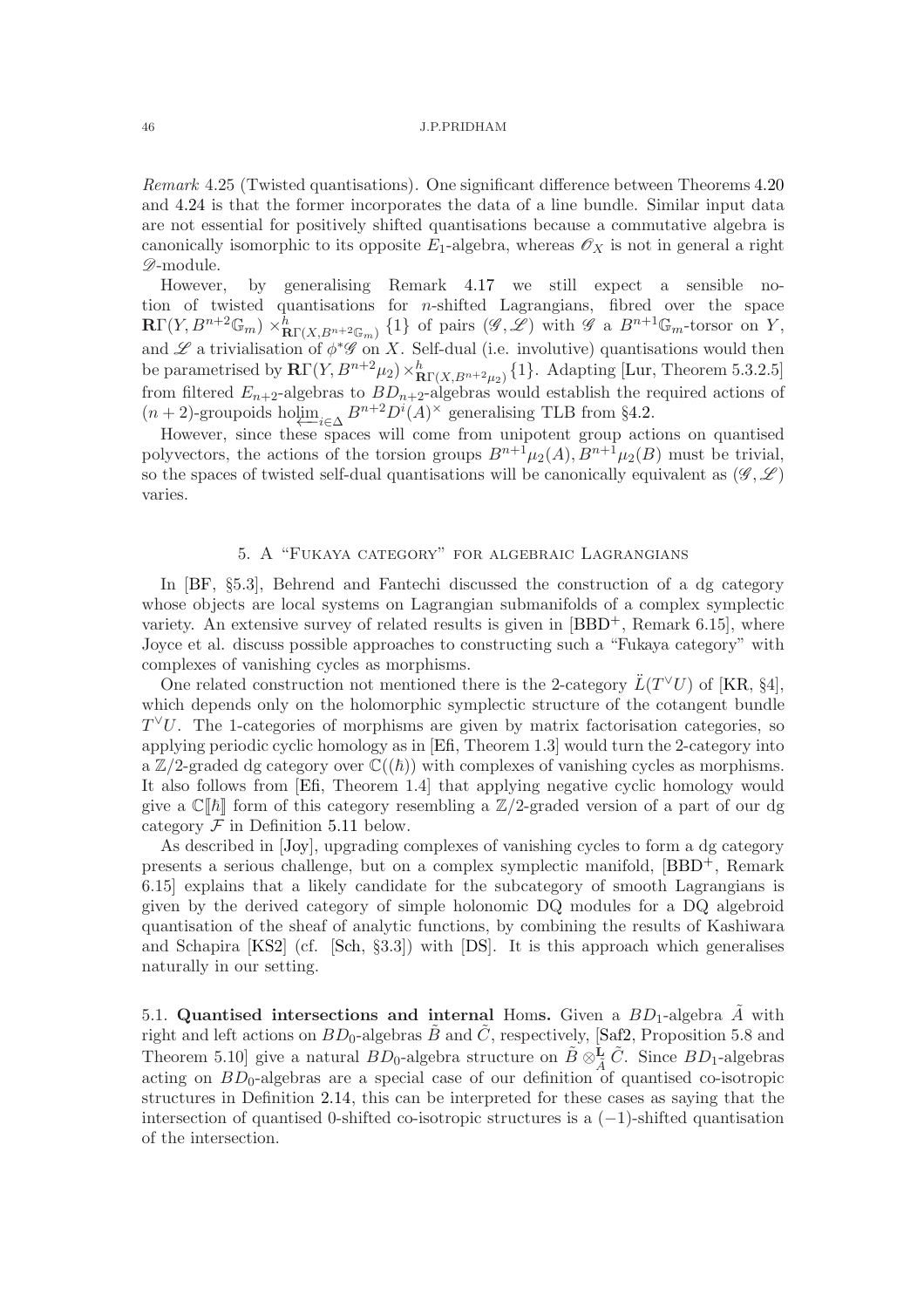The purpose of this section is first to generalise this (Proposition [5.5\)](#page-47-0) by working with both stacky CDGAs and non-trivial line bundles. We will then give an analogous result (Proposition [5.8\)](#page-49-1) for Homs instead of tensors.

<span id="page-46-0"></span>Lemma 5.1. Given a stacky CDGA A, regarded as an almost commutative DGAA with trivial filtration, any element  $\phi \in \gamma_r C_c C_R(A, A)$  is a differential operator of order  $\leq r$  with respect to the shuffle multiplication of Definition [1.10,](#page-7-1) when regarded as a coderivation on the bar construction BA.

*Proof.* To say that  $\phi$  is has order  $\leq r$  is equivalent to vanishing of the map  $[\phi]_r: (\text{B}A)^{\otimes r+2} \to \text{B}A$  given by

$$
a_0 \otimes \ldots \otimes a_r \otimes b \mapsto [\ldots[[\phi, a_0], a_1] \ldots, a_r](b), \quad = \sum_{I \subset \{a_0, \ldots, a_r\}} (-1)^{|I|} (\prod_{j \notin I} a_j) \phi((\prod_{i \in I} a_i)b)
$$

where  $a_i \in BA$  is regarded as an element of  $\mathcal{H}om_B(BA, BA)$  via the shuffle multiplication,  $[-,-]$  denotes the commutator in  $\text{End}_R(BA)$ , and  $\prod$  is defined using the shuffle product with appropriate Koszul signs.

By construction,  $[\phi]_r(a_0 \otimes \ldots \otimes a_r \otimes b) = 0$  whenever any  $a_i \in R$ . Since  $BA = R \oplus \beta^1 BA$ , it follows that  $(BA)^{\otimes (r+2)}$  is the sum of  $\beta^{r+1}((BA)^{\otimes (r+1)})\otimes BA$  and a subspace on which  $[\phi]_r$  automatically vanishes.

By definition of the filtration  $\gamma_r$  in Definition [1.18,](#page-9-2) the coderivation  $\phi$  sends  $\beta^jBA$  to  $\beta^{j+1-r}BA$ , for the filtration  $\beta$  of Definition [1.11.](#page-7-2) Since shuffle multiplication preserves the filtration, it follows that  $[\phi]_r$  sends  $\beta^{j}((BA)^{\otimes r+2})$  to  $\beta^{j+1-r}BA$ , and in particular the composite of  $[\phi]_r: \beta^{r+1}(BA)^{\otimes r+2} \to BA$  with the cogenerator map  $BA \to A_{[-1]}$ vanishes.

Combining the last two paragraphs, it follows that  $[\phi]_r$  vanishes on cogenerators. If we denote the iterated shuffle multiplication by  $\nabla_i: B A^{\otimes i} \to BA$ , then the maps  $\nabla_{i+1} \circ (\mathrm{id}^{\otimes i} \otimes \phi \circ \nabla_j)$  are all  $\nabla_{i+j}$ -coderivations. In particular, this implies that  $[\phi]_r$  is a  $\nabla_{r+2}$ -coderivation, being an alternating sum of such. Since it vanishes on cogenerators, it must therefore be zero.

<span id="page-46-1"></span>**Lemma 5.2.** Take a stacky CDGA A, an A-module M, a coderivation  $\phi \in \gamma_r C_c(R,A)$ as in Lemma [5.1,](#page-46-0) and an element  $\theta \in \gamma_r C C_R(A, \text{End}_R(M))$  with respect to the trivial filtration on M. Regarding  $\theta$  as a map  $(BA) \otimes_R M \to M$ , the associated  $\phi$ -coconnection  $\theta_{\phi}$ : (BA)  $\otimes_R M \to (\text{B}A) \otimes_R M$ , given by

$$
(\phi \otimes id_M) + (id_{\mathbf{B} A} \otimes \theta) \circ (\mu_{\mathbf{B} A} \otimes id_M)
$$

for the comultiplication  $\mu_{BA}$ : BA  $\rightarrow$  (BA)  $\otimes$  (BA), has order  $\leq r$  with respect to the shuffle multiplication by elements of BA.

Proof. This proceeds in exactly the same way as the proof of Lemma [5.1.](#page-46-0) It suffices to establish vanishing of the map  $[\theta_{\phi}]_r$ :  $(BA)^{\otimes r+2} \otimes M \to (BA) \otimes M$  given by

$$
a_0 \otimes \ldots \otimes a_r \otimes m \mapsto [\ldots[[\theta_\phi, a_0], a_1] \ldots, a_r](m).
$$

This automatically vanishes whenever any  $a_i \in R$ , so it suffices to show that it vanishes on  $\beta^{r+1}((\text{B}A)^{\otimes (r+1)})\otimes (\text{B}A)\otimes M$ .

The conditions that  $\phi, \theta \in \gamma_r$  then imply that the composite of  $[\theta_{\phi}]_r: \beta^{r+1}(BA)^{\otimes r+2} \otimes M \to (BA) \otimes M$  with the cogenerator map  $(BA) \otimes M \to M$ vanishes, so  $[\theta_{\phi}]_r$  vanishes on cogenerators. Since  $[\theta_{\phi}]_r$  is a  $(\nabla_{r+2}, [\phi]_r)$ -coconnection, it thus vanishes everywhere.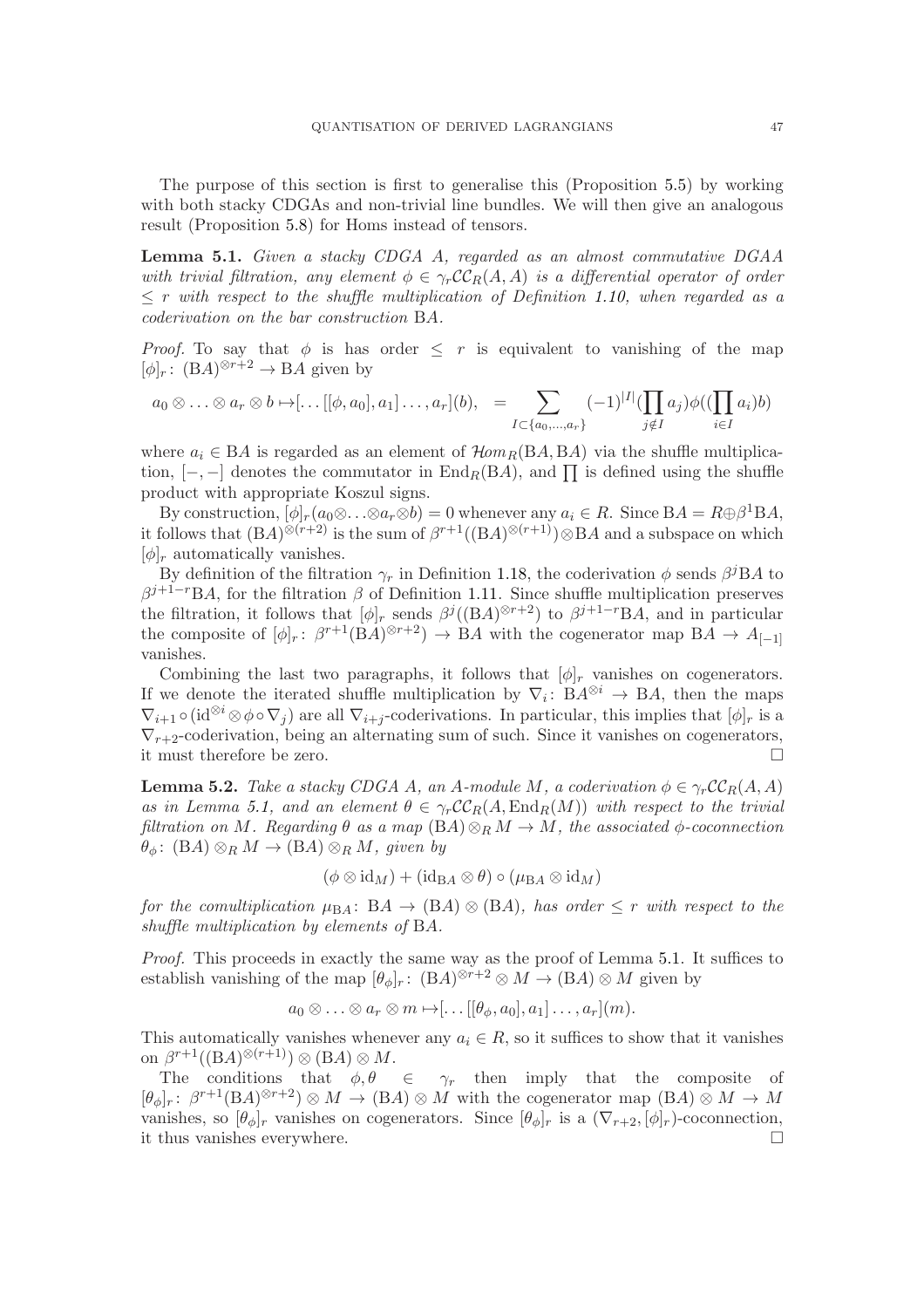<span id="page-47-1"></span>**Lemma 5.3.** Under the conditions of Lemma [5.2,](#page-46-1) ∗ -connection  $\theta_{\phi^*}$ : Hom<sub>R</sub>(BA, M)  $\rightarrow$  Hom<sub>R</sub>(BA, M), given by

$$
f \mapsto f \circ \phi + \theta \circ (\text{id}_{\text{BA}} \otimes f) \circ \mu_{\text{BA}},
$$

has order  $\leq r$  with respect to the shuffle multiplication by elements of BA.

Proof. This works in exactly the same way as Lemma [5.2.](#page-46-1) The question reduces to showing that the similarly defined commutator map  $[\theta_{\phi^*}]_r$ :  $\mathcal{H}om_R((BA)^{\otimes r+2}, M) \to$  $\mathcal{H}om_R(\text{B}A, M)$  vanishes, but this follows from the vanishing of  $[\theta_{\phi}]_r$  in the proof of Lemma [5.2.](#page-46-1)

 $\Box$ 

**Definition 5.4.** Given morphisms  $C \leftarrow A \rightarrow B$  of stacky CDGAs and strict line bundles M and N over B and C respectively, define the spaces  $\mathcal{QP}(A, M, N; 0)$  and  $QP(A, M^{opp}, N; 0)$  to be the homotopy fibre products

$$
Q\mathcal{P}(A,M,N;0) := Q\mathcal{P}(A,M;0) \times_{Q\mathcal{P}(A,0)}^h Q\mathcal{P}(A,N;0)
$$
  

$$
Q\mathcal{P}(A,M^{\text{opp}},N;0) := Q\mathcal{P}(A,M;0) \times_{i,Q\mathcal{P}(A,0)}^h Q\mathcal{P}(A,N;0),
$$

where i is the involution of Lemma [1.24,](#page-11-4) which sends a quantisation  $\tilde{A}$  of A to the opposite  $BD_1$ -algebra  $\tilde{A}^{\text{opp}}$ .

In other words, elements of  $Q\mathcal{P}(A, M, N; 0)$  consist of quantised co-isotropic structures on the pairs  $(A, M)$  and  $(A, N)$ , with the same underlying 0-shifted quantisation  $\tilde{A}$ of A. On the other hand, elements of  $Q\mathcal{P}(A, M^{\text{opp}}, N; 0)$  consist of quantised co-isotropic structures on the pairs  $(A, M)$  and  $(A, N)$ , but with opposite underlying 0-shifted quantisations  $\tilde{A}^{opp}$  and  $\tilde{A}$  of A. Thus in  $QP(A, M, N; 0)$ , both M and N are being deformed as certain left  $\tilde{A}$ -modules, while in  $Q\mathcal{P}(A, M^{\text{opp}}, N; 0)$  we are deforming M as a right  $\tilde{A}$ -module and N as a left  $\tilde{A}$ -module.

<span id="page-47-0"></span>**Proposition 5.5.** Given morphisms  $C \leftarrow A \rightarrow B$  of stacky CDGAs and strict line bundles  $M$  and  $N$  over  $B$  and  $C$  respectively, there is a natural derived tensor product construction

$$
Q\mathcal{P}(A,M^{\mathrm{opp}},N;0)\rightarrow Q\mathcal{P}(M\otimes^{\mathbf{L}}_A N,-1)
$$

to the space  $Q\mathcal{P}(M\otimes^{\mathbf{L}}_A N,-1)=Q\mathcal{P}(R,M\otimes^{\mathbf{L}}_A N;0)$  of  $(-1)$ -shifted quantised Poisson structures on the line bundle  $M \otimes_A^{\mathbf{L}} N$  over  $B \otimes_A^{\mathbf{L}} C$ , as in [\[Pri7,](#page-59-2) Definition [1.18\]](#page-9-2).

Proof. We adapt the approach of [\[Saf2,](#page-60-2) Proposition 5.8 and Theorem 5.10]. We will deform the Hochschild homology complex

$$
\mathcal{CC}^{R}(A, N \otimes_{R} M)_{\#} := \bigoplus_{n} (M \otimes_{R} A^{\otimes_{R} n} \otimes_{R} N)_{[-n]},
$$

which has chain differential  $\delta \pm b$ , for the Hochschild differential

$$
b(m, a_1, \ldots, a_r, n) = (ma_1, a_2, \ldots, a_r, n)
$$
  
+ 
$$
\sum_{i=1}^{r-1} (-1)^i (m, a_1, \ldots, a_{i-1}, a_i a_{i+1}, a_{i+2}, \ldots, a_r, n)
$$
  
+ 
$$
(-1)^r (m, a_1, \ldots, a_{r-1}, a_r n).
$$

Note that we may write  $\mathcal{CC}^{R}(A, N \otimes_R M)_{\#} = (M \otimes_R B A \otimes_R N)_{\#}$  for the bar construction B of Definition [1.10,](#page-7-1) and regard this as the cofree left BA-comodule cogenerated by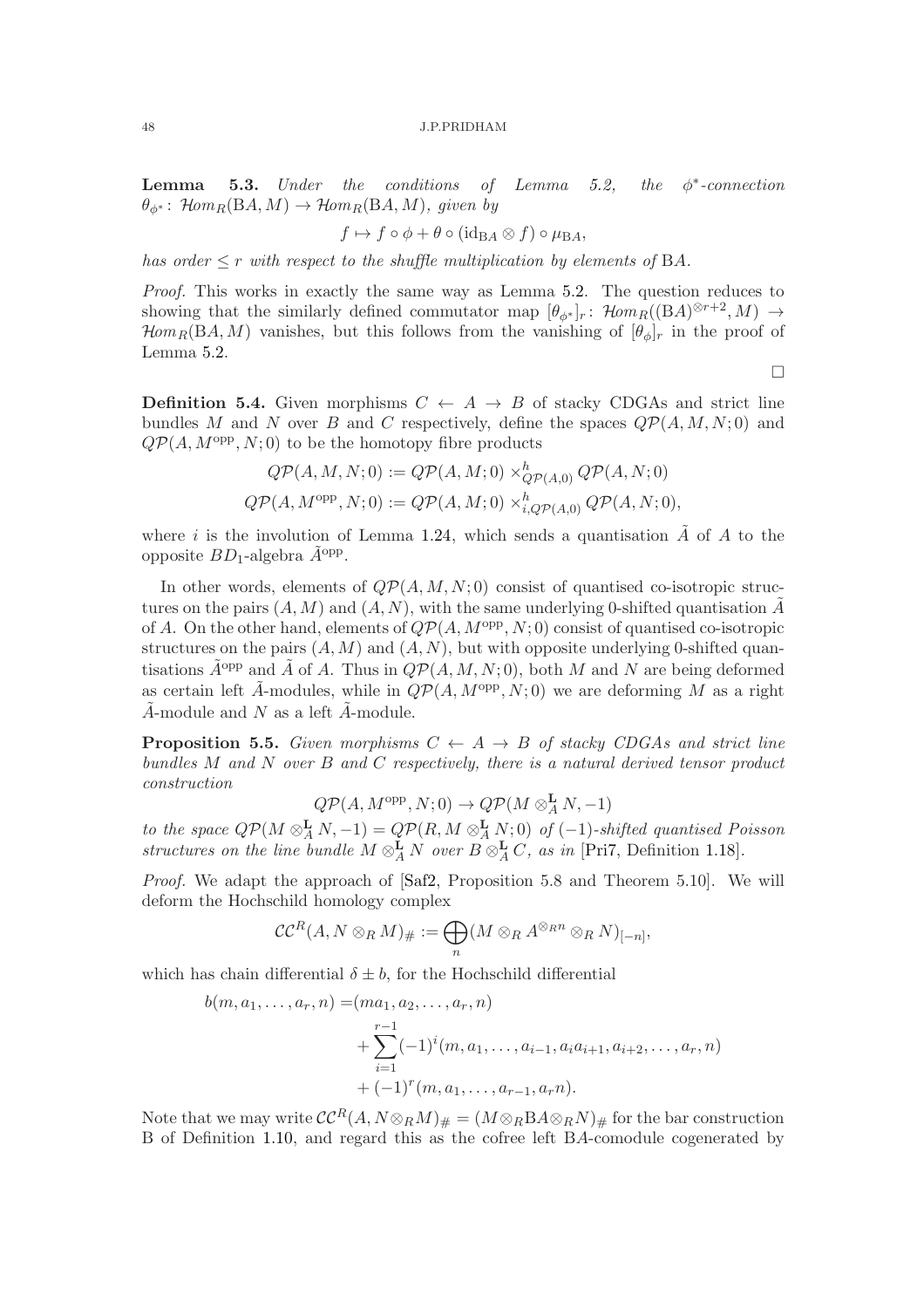$N \otimes_R M$ . Then b is the BA-coderivation given on cogenerators by the difference of the multiplication maps  $M \otimes_R A \otimes_R N \to M \otimes_R N$ .

There is a graded-commutative multiplication on  $\mathcal{CC}^R(A, C \otimes_R B)$  given by combining those on B and C with the shuffle multiplication  $\nabla$  on BA from Definition [1.11.](#page-7-2) This makes  $\mathcal{CC}^{R}(A, C \otimes_{R} B)$  a model for the stacky CDGA  $B \otimes_A^{\mathbf{L}} C$ , and similarly the  $\mathcal{CC}^{R}(A, C \otimes_{R} B)$ -module  $\mathcal{CC}^{R}(A, N \otimes_{R} M)$  is a strict line bundle, and a model for the  $M\otimes_A^{\mathbf{L}} N.$ 

Since the map  $\widehat{QPol}_R(A, N; 0) \rightarrow \widehat{QPol}_R(A, 0; 0)$  of filtered DGLAs is surjective, the map  $QP(A, N; 0) \rightarrow QP(A, 0)$  is a fibration, so a model for  $QP(A, M^{\text{opp}}, N; 0)$ is given by the fibre product  $Q\mathcal{P}(A,M;0) \times_{i, Q\mathcal{P}(A,0)} Q\mathcal{P}(A,N;0)$ . Given an element  $(\Delta_A, \Delta_M, \Delta_N) \in QP(A, M^{\text{opp}}, N; 0)$ , we construct an operator  $(\Delta_M)_{\Delta_A} \mp (\Delta_N)_{\Delta_A}$  on  $\mathcal{CC}^{R}(A, N \otimes_R M)[\![\hbar]\!]$  by first extending  $\Delta_A$  to a coderivation on BA as in Lemma [5.1,](#page-46-0) then constructing coconnections associated to  $\Delta_M$ ,  $\Delta_N$  as in Lemma [5.2.](#page-46-1)

It suffices to show that  $(\Delta_M)_{\Delta_A}$   $\mp$   $(\Delta_N)_{\Delta_A}$  is a differential operator in  $\prod_{i\geq 1} \hbar^i F_{i+1} \mathscr{D}_{\mathcal{CC}^R(A,C\otimes_R B)}(\mathcal{CC}^R(A,N\otimes_R M))$ , since it then defines an element of  $Q\overline{\mathcal{P}}(M\otimes_A^{\mathbf{L}} N,-1)$ . Equivalently, for arbitrary elements  $x_i\in \mathcal{CC}^{R}(A,C\otimes_R B)$ , this says that we want the commutator  $[\dots[[(\Delta_M)_{\Delta_A} \mp (\Delta_N)_{\Delta_A}, x_1], x_2] \dots, x_r]$  to be divisible by  $\hbar^{r-1}$ .

Since  $\Delta_A \in \prod_{i\geq 1} \hbar^i \gamma_{i+1}$  and  $\Delta_M, \Delta_N \in \prod_{i\geq 1} \hbar^i (\gamma F)_{i+1} \subset \prod_{i\geq 1} \hbar^i \gamma_{i+1}$ , working modulo  $\hbar^{r-1}$  these all lie in  $\gamma_{r-1}$ , so Lemma [5.2](#page-46-1) implies that the operator  $(\Delta_M)_{\Delta_A}$  ∓  $(\Delta_N)_{\Delta_A}$  has order  $\leq r-1$  with respect to the shuffle multiplication by elements of BA, giving the commutator above the required property whenever the elements  $x_i$  all lie in BA.

Finally, for  $y \in B \otimes C$  we have  $[\Delta_A, y] = 0$ , so the commutator  $[(\Delta_M)_{\Delta_A} \mp (\Delta_N)_{\Delta_A}, y]$ is BA-linear. Moreover, since the filtration F is almost commutative, for  $y_i \in B \otimes C$  we have  $[\dots[[(\Delta_M)_{\Delta_A} \mp (\Delta_N)_{\Delta_A}, y_1], y_2] \dots, y_r] \in \prod_{i \geq 1} \hbar^i(\gamma F)_{i+1-r} \subset \prod_{i \geq r-1} \hbar^i \gamma_{i+1-r}$ so applying Lemma [5.2](#page-46-1) modulo  $\hbar^{r+s-1}$  with the trivial coderivation shows that for  $x_i \in BA$ , the commutator

$$
[\dots[[\dots[[(\Delta_M)_{\Delta_A} \mp (\Delta_N)_{\Delta_A}, y_1], y_2] \dots, y_r], x_1], x_2] \dots, x_s]
$$

is divisible by  $\hbar^{r+s-1}$ , as required.  $□$ 

<span id="page-48-1"></span>Remarks 5.6. It is natural to ask how this intersection construction for quantisations relates to the natural constructions of generalised symplectic structures on Lagrangian intersections. Even for unquantised shifted Poisson intersections in [\[MS2,](#page-59-17) §§3 and 4] this is not spelt out, but we expect that it should be possible to formulate compatibility using a map with a target DGAA related to the brace tensor product  $\text{CC}(A, \mathscr{D}_B) \otimes_{\text{CC}(A)}^{\mathbf{L}}$  $CC(A, \mathscr{D}_C)$ .

However, the relation of intersections with self-duality will be much more subtle, because the notion of self-duality depends on choices of line bundles with right  $\mathscr{D}$ -module structures. In virtually LCI settings, where the dualising complex is a line bundle, we expect the intersection of self-dual quantised 0-shifted co-isotropic structures will give a self-dual  $E_0$ -quantisation via Proposition [5.5.](#page-47-0)

Proposition [5.5](#page-47-0) has the following generalisation, with much the same proof, just with an additional  $A_{\infty}$ -action by  $(A_2[\![\hbar]\!], \Delta_{A_2})$  to incorporate:

<span id="page-48-0"></span>**Proposition 5.7.** Given morphisms  $A_1 \rightarrow B$  and  $A_1 \otimes A_2 \rightarrow C$  of stacky CDGAs and strict line bundles  $M$  and  $N$  over  $B$  and  $C$  respectively, there is a natural derived tensor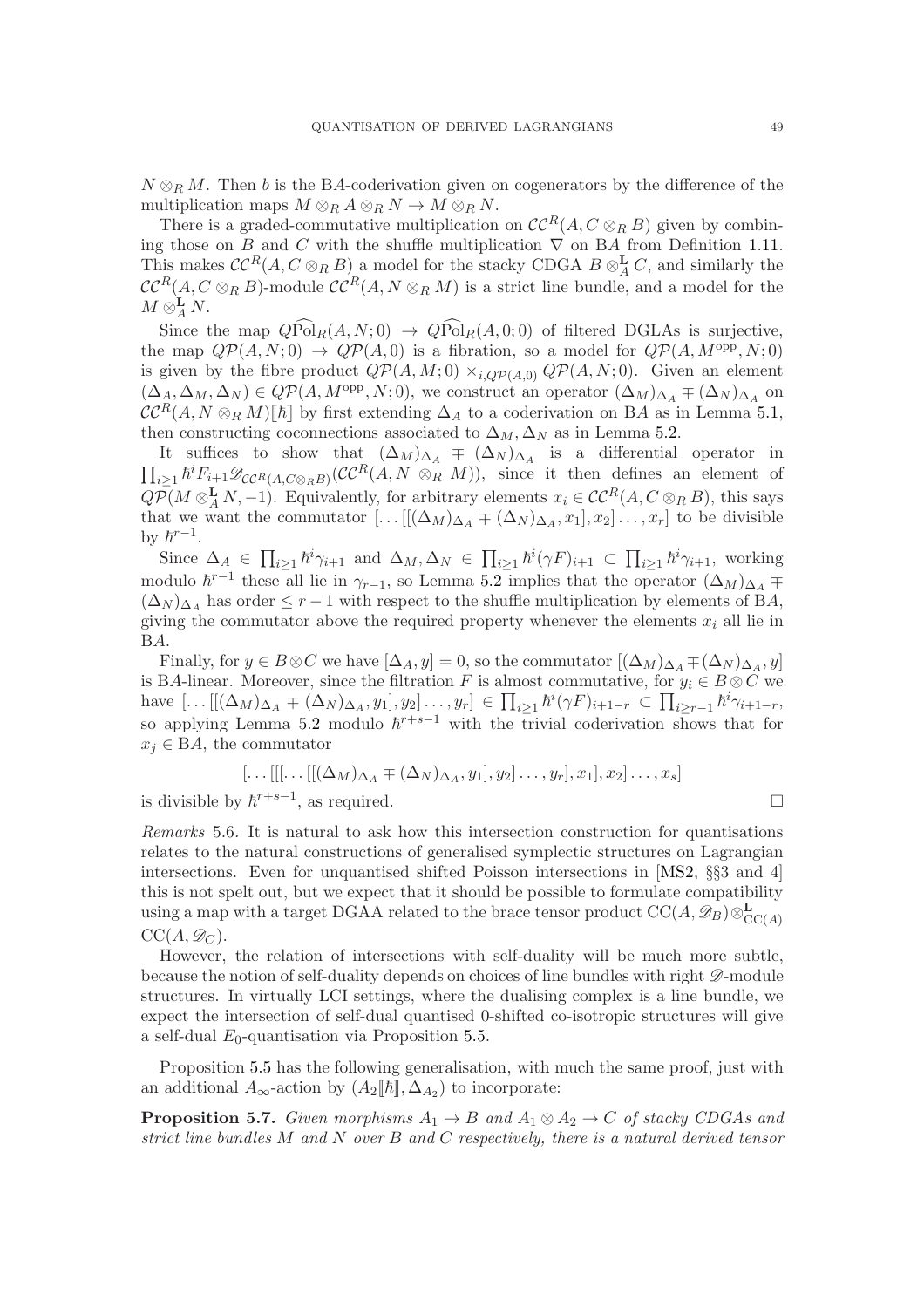product construction

 $(Q\mathcal{P}(A_1,M;0) \times Q\mathcal{P}(A_2,0)) \times_{(i \otimes \text{id}), Q\mathcal{P}(A_1 \otimes A_2,0)} Q\mathcal{P}(A_1 \otimes A_2, N;0) \to Q\mathcal{P}(A_2,M \otimes_{A_1}^{\mathbf{L}} N;-1)$ 

to the space of 0-shifted quantised co-isotropic structures on the line bundle  $M \otimes_{A_1}^{\mathbf{L}} N$ on  $B \otimes_{A_1}^{\mathbf{L}} C$  over  $A_2$ .

<span id="page-49-1"></span>**Proposition 5.8.** Given morphisms  $C \leftarrow A \rightarrow B$  of stacky CDGAs and strict line bundles  $M$  and  $N$  over  $B$  and  $C$  respectively, there is a natural derived Hom construction from  $Q\mathcal{P}(A, M, N; 0)$  to the space of R-linear deformations of  $\mathbf{R}\mathcal{H}$ om $_A(M, N)$  given by differential operators

$$
\Delta\in \prod_{i\geq 1}\hbar^iF_{i+1}\hat{\operatorname{Tot}}\mathscr{D}_{B\otimes^{\mathbf{L}}_{A}C}(\mathbf{R}\mathcal{H}\hspace{-0.06cm}\mathit{om}_A(M,N)).
$$

In particular, if  $\mathbf{R}$ Hom<sub>A</sub> $(M, N)$  is an invertible  $B \otimes_A^{\mathbf{L}} C$ -module, this gives a map

$$
Q\mathcal{P}(A,M,N;0) \to Q\mathcal{P}(\mathbf{R}\mathcal{H}\text{om}_A(M,N),-1)
$$

to the space of  $(-1)$ -shifted quantised Poisson structures on the line bundle  $\mathbf{R}\mathcal{H}\hspace{-1pt}\mathit{om}_A(M,N)$  over  $B\mathop{\otimes}^\mathbf{L}_A C$ .

*Proof.* The construction arises by sending  $(\Delta_A, \Delta_M, \Delta_N) \in QP(A, M, N; 0)$ , to the differential operator  $((\Delta_M)_{\Delta_A})^* \mp (\Delta_N)_{\Delta_A^*}$  on  $\mathcal{H}om_R(M \otimes BA, N)[\![\hbar]\!]$  defined analogously to Proposition [5.5.](#page-47-0) Explicitly,  $(\Delta_M)_{\Delta_A}$  on  $M \otimes BA[\![\hbar]\!]$  is given by Lemma [5.2,](#page-46-1) and then pre-composition yields an operator  $((\Delta_M)_{\Delta_A})^*$  on  $\mathcal{H}om_{R[\![\hbar]\!]}(M \otimes BA[\![\hbar]\!], N[\![\hbar]\!]) \cong$  $\mathcal{H}om_R(M \otimes \mathrm{B}A, N)$ . The operator  $(\Delta_N)_{\Delta_A^*}$  is given by Lemma [5.3.](#page-47-1)

<span id="page-49-0"></span>5.2. DQ modules associated to quantised Lagrangians. Since we are working algebraically rather than analytically, our analogue of a DQ module is simply an  $\hbar$ adically complete module over a fixed quantisation  $\tilde{\mathcal{O}}_Y$  of  $\mathcal{O}_Y$ . When Y is a derived DM stack, we can interpret  $\tilde{\mathscr{O}}_Y$  as an  $A_{\infty}$ -algebroid deformation of  $\mathscr{O}_Y$  on the étale site of Y as in Example [4.10.](#page-37-0)[\(2\)](#page-37-2), and DQ modules are then objects of its derived dg category  $\mathbf{R} \varprojlim_i \mathscr{D}_{dg}(\tilde{\mathscr{O}}_Y/\hbar^i)$ . When Y is a derived Artin stack, the deformation  $\tilde{\mathscr{O}}_Y$  is defined on a site of stacky CDGAs and may incorporate curvature, so we have to be a little more careful. Essentially, we take a DQ-module to be a module for the curved  $A_{\infty}$ -algebra  $\tilde{\mathcal{O}}_Y$ , but there are boundedness conditions coming from Tot as in Remark [2.15.](#page-18-1)

For simplicity, we now just describe the full dg subcategory of DQ modules coming from quantised Lagrangians. The idea is that for a line bundle  $\mathscr L$  on a derived Lagrangian  $\phi: X \to Y$ , each deformation quantisation  $(\tilde{\mathcal{O}}_Y, \Delta_{\mathscr{L}})$  of  $(\mathcal{O}_Y, \mathscr{L})$  gives rise to such a DQ module as  $\mathbb{R}\phi_*\tilde{\mathscr{L}}$ , where as in Remark [4.9,](#page-36-1)

$$
\tilde{\mathscr{L}} := (\mathscr{L}[\![\hbar]\!], \delta + \Delta_{\mathscr{L}} \cdot -)
$$

is the left  $\phi^{-1}\tilde{\mathcal{O}}_Y$ -module associated to the quantisation  $\Delta_{\mathscr{L}}$ .

<span id="page-49-2"></span>**Definition 5.9.** Given an  $E_1$ -quantisation  $\tilde{\mathcal{O}}_Y \in Q\mathcal{P}(Y,0)$  of a derived Artin *n*-stack Y over R, we define the R[[h]-linear dg category  $QCL_{dg}(\tilde{\mathscr{O}}_Y)$  of quantised co-isotropic structures over  $\tilde{\mathscr{O}}_Y$  as follows.

There is an object for each quantised co-isotropic structure  $(\tilde{\mathscr{O}}_Y, \tilde{\mathscr{L}}) \in$  $Q\mathcal{P}(Y,\mathcal{L};0) \times_{Q\mathcal{P}(Y,0)}^h \{\tilde{\mathcal{O}}_Y\}$  over  $\tilde{\mathcal{O}}_Y$ , for each line bundle  $\mathcal{L}$  on each derived Artin stack  $\phi: X \to Y$  representable over Y by quasi-compact quasi-separated derived algebraic spaces.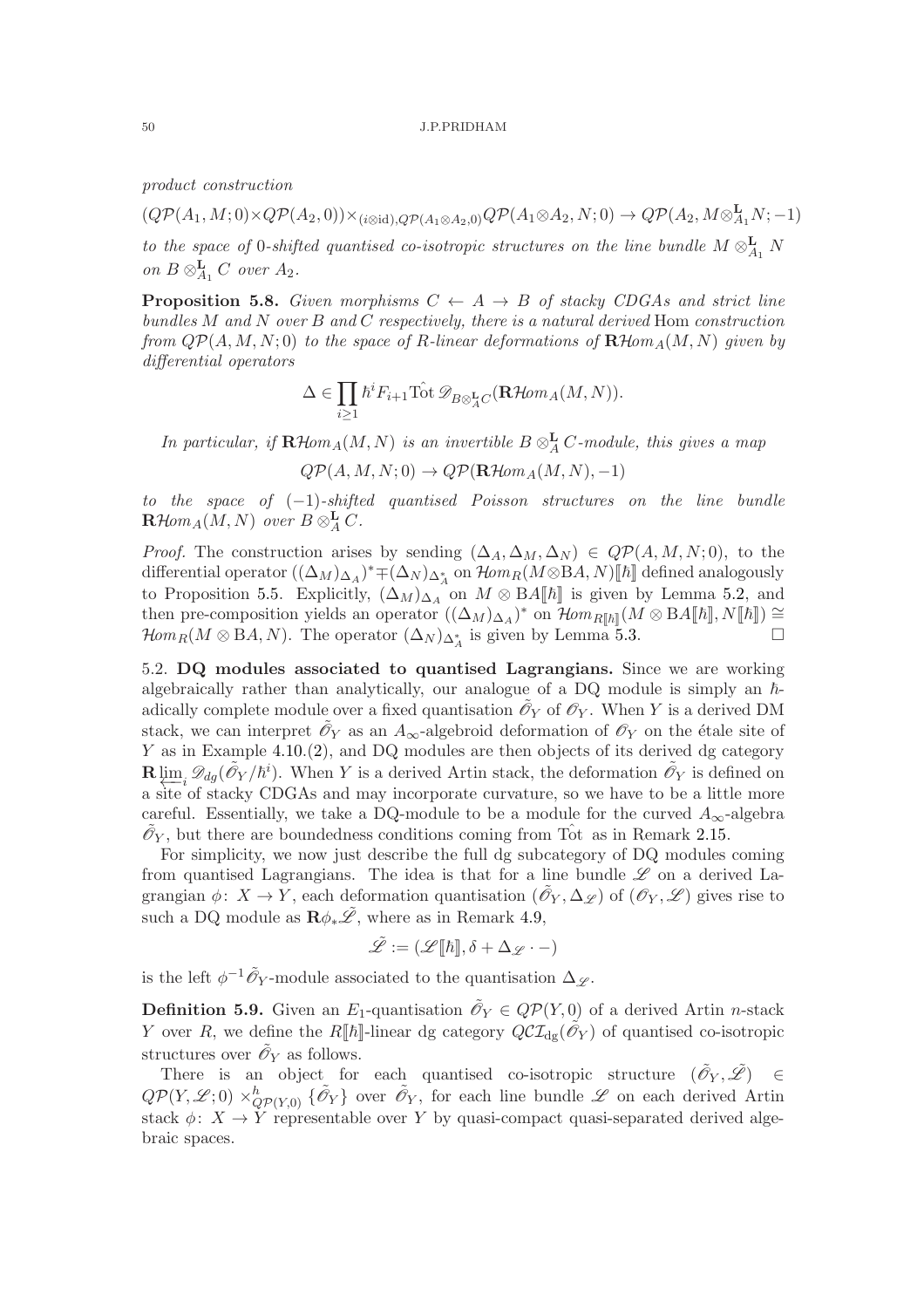Given objects  $\tilde{\mathscr{L}_1}, \tilde{\mathscr{L}_2},$ we set the associated Hom-complex  $\mathbf{R\underline{H}\hat{\boldsymbol{\omega}}_{\tilde{\mathcal{O}}}}(\mathbf{R}\phi_{1*}\tilde{\mathscr{L}}_1,\mathbf{R}\phi_{2*}\tilde{\mathscr{L}}_2)$  to be the homotopy limit, taken over all homotopy formally étale morphisms  $f: \text{Spec } DA \to Y$  (i.e.  $f \in \text{holim}_{i} X(D^{i}A)$ ) from stacky CDGAs A, of the complexes

$$
\hat{\operatorname{Tot}}\left( \mathcal{H}om_R(f^*(\mathbf{R} \phi_{1*}\mathscr{L}_1) \otimes \operatorname{B}\! A, f^*(\mathbf{R} \phi_{2*}\mathscr{L}_2))[\![\hbar]\!], \delta + ((\Delta_{\mathscr{L}_1})_{\Delta_A})^* \mp (\Delta_{\mathscr{L}_2})_{\Delta_A^*} \right)
$$

with notation for differentials as in the proofs of Propositions [5.5,](#page-47-0) and [5.8.](#page-49-1)

The associative composition law

$$
\begin{aligned} &\mathbf{R}\underline{\operatorname{Hom}}_{\tilde{\mathcal{O}}_{Y}}(\mathbf{R}\phi_{1*}\tilde{\mathscr{L}_{1}},\mathbf{R}\phi_{2*}\tilde{\mathscr{L}_{2}})\otimes_{R}\mathbf{R}\underline{\operatorname{Hom}}_{\tilde{\mathcal{O}}_{Y}}(\mathbf{R}\phi_{2*}\tilde{\mathscr{L}_{2}},\mathbf{R}\phi_{3*}\tilde{\mathscr{L}_{3}})\\ &\to\mathbf{R}\underline{\operatorname{Hom}}_{\tilde{\mathcal{O}}_{Y}}(\mathbf{R}\phi_{1*}\tilde{\mathscr{L}_{1}},\mathbf{R}\phi_{3*}\tilde{\mathscr{L}_{3}}) \end{aligned}
$$

arises naturally on rewriting each  $\mathcal{H}om_B(M \otimes BA, N)\llbracket \hbar \rrbracket$  symmetrically as the double complex  $\mathcal{H}om_{BA}(M \otimes BA, N \otimes BA)\llbracket \hbar \rrbracket$  of BA-colinear maps.

Remarks 5.10. Similar reasoning to [\[Pri5,](#page-59-1) Proposition [1.25\]](#page-11-2) shows that if we reduce modulo  $\hbar$ , the resulting R-linear dg category  $QCL_{dg}(\tilde{\mathscr{O}}_Y)/\hbar$  is quasi-equivalent to a full dg subcategory of the derived category  $\mathscr{D}_{dq}(\mathscr{O}_Y)$  of quasi-coherent complexes on Y. Its objects are complexes of the form  $\mathbf{R}\phi_*\mathscr{L}$ , for line bundles  $\mathscr{L}$  on derived stacks over Y for which the data  $(\phi: X \to Y, \mathcal{L})$  admits a quantised co-isotropic structure lifting  $\tilde{\mathcal{O}}_Y$ .

The hypothesis in Definition [5.9](#page-49-2) that  $\phi$  be representable is stronger than strictly necessary. All we really need is that  $\mathbf{R}\phi_*$  preserves quasi-coherence and commutes with derived base change. With that modification, the representability hypothesis on the correspondence in Proposition [5.14](#page-52-0) below can be relaxed accordingly.

<span id="page-50-0"></span>**Definition 5.11.** Fix a non-degenerate involutive quantisation  $\tilde{\mathscr{O}}_Y \in Q\mathcal{P}(Y,0)^{\text{nondeg}, sd}$ quantising a symplectic structure  $\omega \in H^2F^2DR(Y/R)$ , and assume that  $\tilde{\mathscr{O}}_Y$  is wcompatible with  $\omega \cdot a$  for some  $w \in \text{Levi}_{GT}^t(\mathbb{Q})$  and  $a \in H^0 \text{DR}(Y/R)[\![\hbar^2]\!]$ .

Now define the dg category  $\mathcal{F}(\tilde{\mathscr{O}}_Y)$  to be the full subcategory of  $Q\mathcal{C}\mathcal{I}_{\rm dg}(\tilde{\mathscr{O}}_Y)$  consisting of self-dual quantised Lagrangian structures  $\tilde{\mathscr{L}}$  on line bundles  $\mathscr{L}$  with a given right  $\mathscr{D}$ -module structure on  $\mathscr{L}^{\otimes 2}$ .

Remarks 5.12. The self-duality hypotheses and the condition that  $\tilde{\mathcal{O}}_Y$  is w-compatible with  $\omega \cdot a$  for some  $w \in \text{Levi}_{GT}^t(\mathbb{Q})$  and  $a \in H^0DR(Y/R)[\hbar^2]$  ensure via Corollary [4.21](#page-41-1) that  $\mathcal{F}(\tilde{\mathcal{O}}_Y)$  has objects for every self-dual line bundle  $\mathscr{L}$  on a Lagrangian  $(X, \lambda)$  over  $(Y, \omega)$ . One such quantisation will correspond to the generalised Lagrangian  $(\omega \cdot a, \lambda \cdot a)$ .

Thus Corollary [4.21](#page-41-1) plays an analogous role in our setting to that played classically by [\[DS\]](#page-58-1), which shows that there exists a simple holonomic DQ-module supported on any smooth closed complex Lagrangian equipped with a square root of the dualising bundle. As explained in  $[BBD^+,$  Remark 6.15], the DQ-modules of  $[DS]$  are expected to provide the objects of the complex Fukaya category in the smooth underived setting.

Since we are permitting all derived Lagrangians to give rise to elements of  $\mathcal{F}(\tilde{\mathcal{O}}_Y)$ , we cannot expect all morphisms in our dg category  $\mathcal{F}(\tilde{\mathcal{O}}_Y)$  to be related to vanishing cycles as in the dg category conjectured in  $[BBD^+, Joy]$  $[BBD^+, Joy]$ . However, when Grothendieck– Verdier duality applies (such as for finite virtually LCI morphisms  $X_i \to Y$ ), we will now relate the Hom-complexes to  $(-1)$ -shifted quantisations, which in turn relate to vanishing cycles as in [\[Pri7\]](#page-59-2).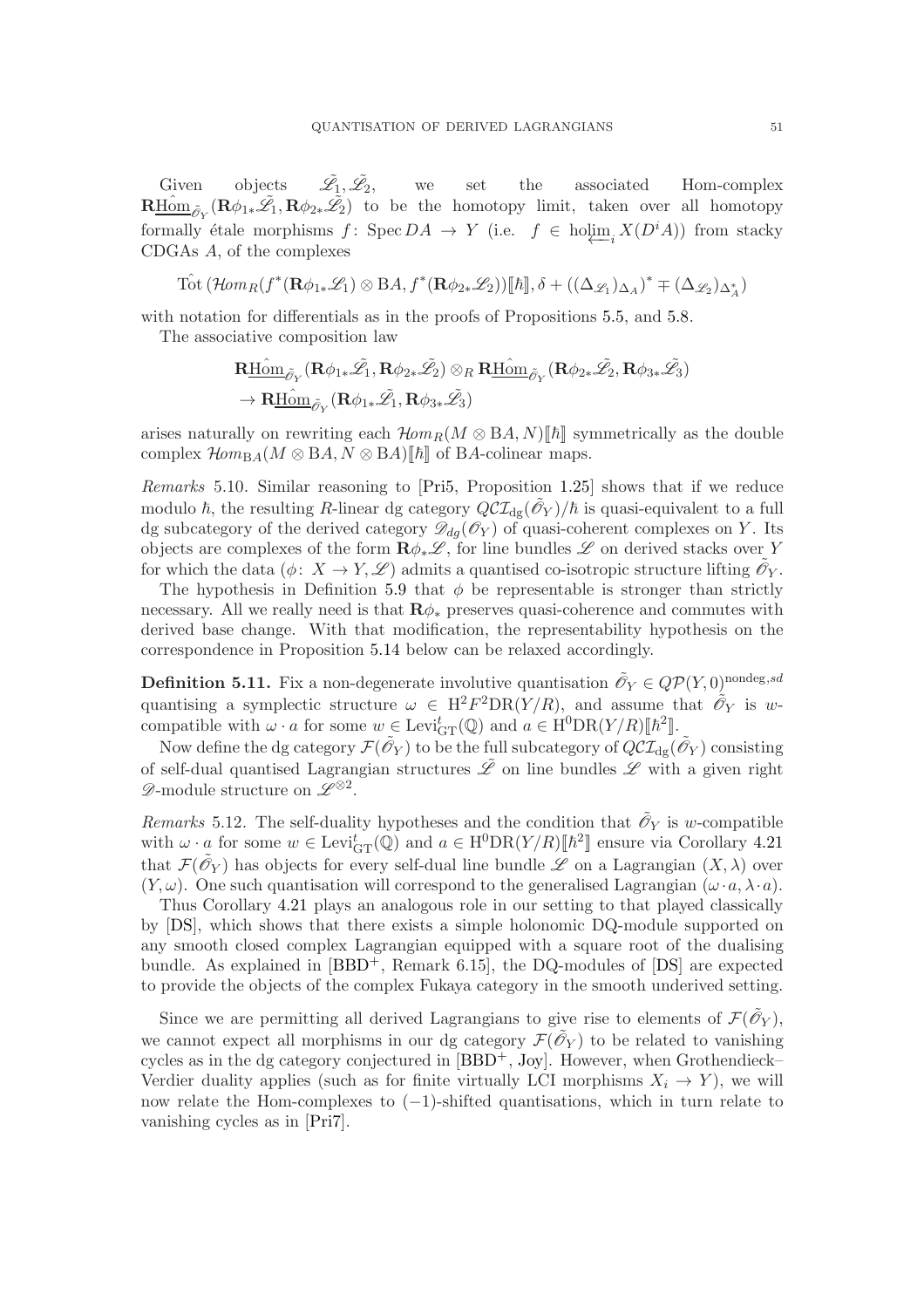<span id="page-51-0"></span>**Proposition 5.13.** In the setting of Definition [5.9,](#page-49-2) if  $\phi_1$  is proper and virtually LCI of relative dimension d, then the complex  $\mathbf{R\underline{H\hat{o}m}}_{\tilde{\mathcal{O}}_Y}(\mathbf{R}\phi_{1*}\tilde{\mathscr{L}_1},\mathbf{R}\phi_{2*}\tilde{\mathscr{L}_2})[d]$  is given by derived global sections of an  $E_0$ -deformation quantisation (see [\[Pri7\]](#page-59-2)) of the line bundle

$$
\mathbf{L} \phi_2^*({\mathscr L_1}^{-1}\otimes^{\mathbf{L}} \det \mathbf{L}\Omega^1_{X_1/Y})\otimes^{\mathbf{L}} \mathbf{L} \phi_1^*{\mathscr L_2}
$$

on the derived intersection  $X_1 \times_Y^h X_2$ .

*Proof.* By definition,  $\mathbf{R\underline{Hom}}_{\tilde{\mathcal{O}}_Y}(\mathbf{R}\phi_{1*}\tilde{\mathscr{L}_1}, \mathbf{R}\phi_{2*}\tilde{\mathscr{L}_2})[d]$  is given by taking the homotopy limit over all homotopy formally étale stacky CDGAs A over Y (i.e. f: Spec  $DA \rightarrow Y$ ) of Tot-complexes of the double complexes

$$
C_A := (\mathcal{CC}_R(A, \mathcal{H}om_R(f^*(\mathbf{R}\phi_{1*}\mathscr{L}_1), f^*(\mathbf{R}\phi_{2*}\mathscr{L}_2)))[[\hbar]], \delta + ((\Delta_{\mathscr{L}_1})_{\Delta_A})^* \mp (\Delta_{\mathscr{L}_2})_{\Delta_A^*}).
$$

We may rewrite

$$
\mathcal{CC}_R(A, \mathcal{H}om_R(f^*(\mathbf{R}\phi_{1*}\mathscr{L}_1), f^*(\mathbf{R}\phi_{2*}\mathscr{L}_2))) \simeq \mathbf{R}\phi_{2*}\mathcal{CC}_R(\phi_2^{-1}A, \mathcal{H}om_R(\phi_2^{-1}f^*\mathbf{R}\phi_{1*}\mathscr{L}_1, f^*\mathscr{L}_2)),
$$

where we use the same notation for a map and its pullbacks. When  $\phi_1$  is affine (or equivalently finite), the result now follows as a direct consequence of Proposition [5.8](#page-49-1) and Verdier duality, but we must work much harder in general.

If we consider the natural morphisms

$$
\mathbf{R}\mathcal{H}\text{om}_{\phi_2^{-1}A}(\phi_2^{-1}f^*\mathbf{R}\phi_{1*}\mathscr{L}_1, f^*\mathscr{L}_2) \to \mathcal{CC}_R(\phi_2^{-1}A, \mathbf{R}\mathcal{D}\text{iff}_{\phi_2^{-1}A}(\phi_2^{-1}f^*\mathbf{R}\phi_{1*}\mathscr{L}_1, f^*\mathscr{L}_2))
$$

$$
\to \mathcal{CC}_R(\phi_2^{-1}A, \mathcal{H}\text{om}_R(\phi_2^{-1}f^*\mathbf{R}\phi_{1*}\mathscr{L}_1, f^*\mathscr{L}_2)),
$$

then the first is a levelwise quasi-isomorphism as in Remark [2.12](#page-18-2) (replacing both  $A$ and B with  $\phi_2^{-1}A$ , and the composite is a levelwise quasi-isomorphism essentially by definition of the Hochschild complex. Thus the second map, coming from the inclusion of differential operators in  $R$ -linear maps, is also a levelwise quasi-isomorphism. Since the operators  $\Delta_{\mathscr{L}_i}$  are differential operators, their action restricts to the second double complex, giving us a levelwise quasi-isomorphism

$$
(\mathbf{R}\phi_{2*}\mathcal{C}\mathcal{C}_{R}(\phi_{2}^{-1}A,\mathbf{R}\mathcal{D}\mathit{iff}\_{\phi_{2}^{-1}A}(\phi_{2}^{-1}f^{*}\mathbf{R}\phi_{1*}\mathcal{L}_{1},f^{*}\mathcal{L}_{2}))\llbracket\hbar\rrbracket,\delta+\left((\Delta_{\mathcal{L}_{1}})_{\Delta_{A}}\right)^{*}\mp\left(\Delta_{\mathcal{L}_{2}}\right)_{\Delta_{A}^{*}})\rightarrow C_{A}.
$$

Now,

$$
\mathbf{R}\mathcal{D}iff_{\phi_2^{-1}A}(\phi_2^{-1}f^*\mathbf{R}\phi_{1*}\mathcal{L}_1, f^*\mathcal{L}_2) \simeq \mathbf{R}\mathcal{H}om_{\phi_2^{-1}A}(\phi_2^{-1}f^*\mathbf{R}\phi_{1*}\mathcal{L}_1, \mathcal{D}iff_{\phi_2^{-1}A}(\phi_2^{-1}A, f^*\mathcal{L}_2)),
$$
 so

$$
\mathbf{R}\phi_{2*}\mathcal{C}\mathcal{C}_R(\phi_2^{-1}A,\mathbf{R}\mathcal{D}\mathit{iff}_{\phi_2^{-1}A}(\phi_2^{-1}f^*\mathbf{R}\phi_{1*}\mathcal{L}_1,f^*\mathcal{L}_2)) \simeq
$$
  

$$
\mathcal{C}\mathcal{C}_R(A,\mathbf{R}\mathcal{H}\text{om}_A(f^*\mathbf{R}\phi_{1*}\mathcal{L}_1,\mathbf{R}\phi_{2*}\mathcal{D}\mathit{iff}_{\phi_2^{-1}A}(\phi_2^{-1}A,f^*\mathcal{L}_2))).
$$

We can now use Grothendieck–Verdier duality to rewrite this as

$$
\mathcal{CC}_{R}(A, \mathbf{R}\phi_{1*}\mathbf{R}\mathcal{H}om_{f^*\mathscr{O}_{X_1}}(f^*\mathscr{L}_1, \phi_1^1\mathbf{R}\phi_{2*}\mathcal{D}\mathcal{H}\phi_{2^{-1}A}(\phi_2^{-1}A, f^*\mathscr{L}_2))) \simeq
$$
  

$$
\mathcal{CC}_{R}(A, \mathbf{R}\phi_{1*}(\phi_1^1\mathbf{R}\phi_{2*}\mathcal{D}\mathcal{H}\phi_2^{-1}A(\phi_2^{-1}A, f^*\mathscr{L}_2) \otimes_{\mathscr{O}_{X_1}}^{\mathbf{L}}\mathscr{L}_1^{-1}));
$$

importantly for us,  $\phi^!$  preserves right  $\mathscr{D}$ -module structures via the constructions of [\[GR\]](#page-58-11) and [\[Pri7,](#page-59-2) Example [4.1\]](#page-33-2), so our coefficients of  $\mathcal{C}\mathcal{C}_R(A,-)$  above are a right  $\mathscr{D}_{X_1}(\mathscr{L}_1)$ -module, as well as inheriting a left  $\mathscr{D}_{X_2}(\mathscr{L}_2)$ -module structure from  $\mathcal{D}iff_{\phi_2^{-1}\mathscr{O}_Y}(\phi_2^{-1}\mathscr{O}_Y,\mathscr{L}_2)$ . Thus the operator  $\Delta_{\mathscr{L}_1}$  acts on this on the right, while  $\Delta_{\mathscr{L}_2}$ acts on the left; this step is our reason for having to introduce  $\mathcal{D}iff$  in the proof.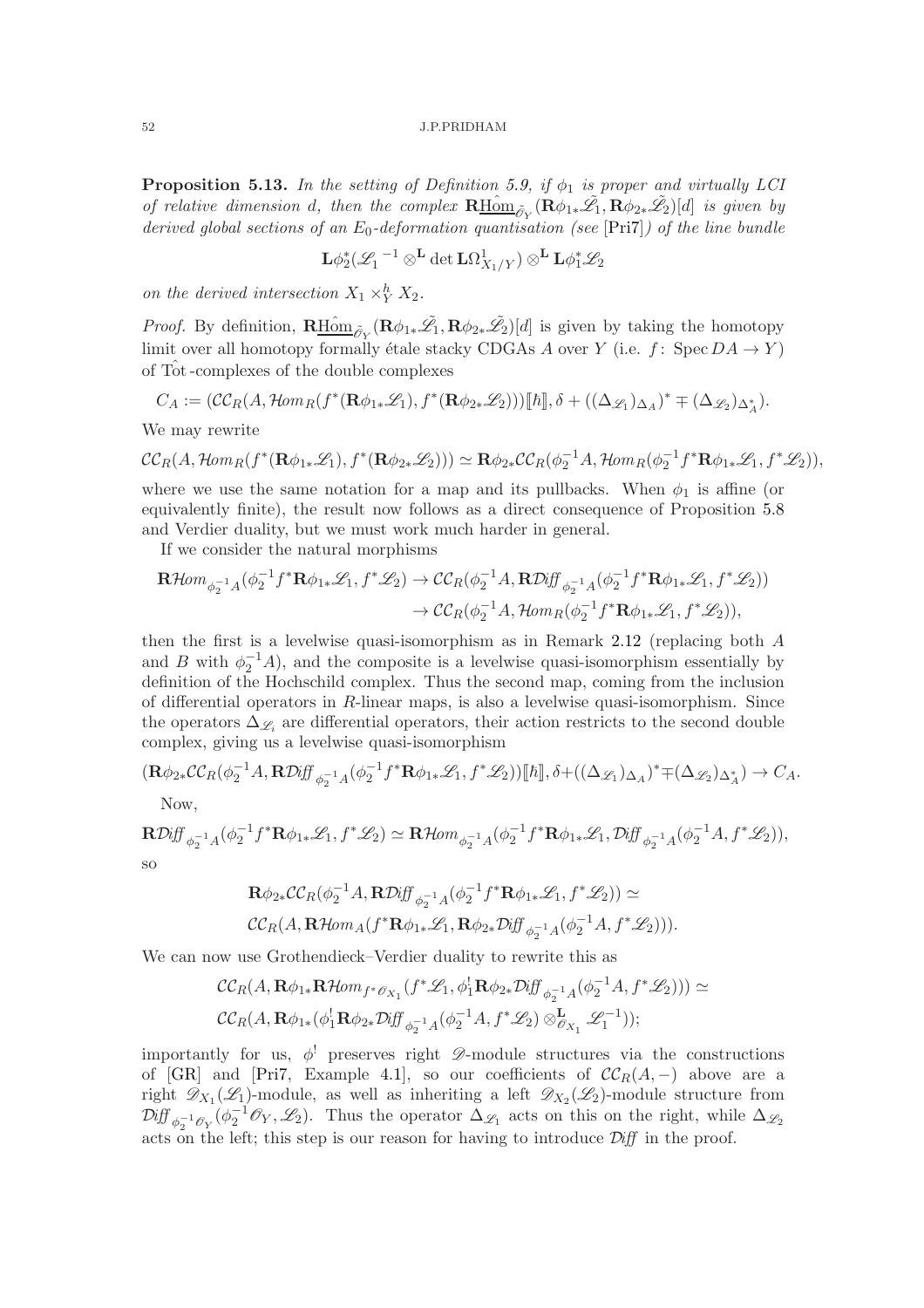Writing  $\psi: X_1 \times_Y^h X_2 \to Y$  for the canonical map, we may rearrange this double complex to write  $C_A$  as

$$
(\mathbf{R}\psi_*\mathcal{CC}_R(\psi^{-1}A, (\phi_1^!\mathcal{D}\mathrm{iff}_{\phi_2^{-1}A}(\phi_2^{-1}A, f^*\mathscr{L}_2)\otimes_{\phi_2^{-1}\mathscr{O}_{X_1}}\phi_2^{-1}\mathscr{L}_1^{-1}))\llbracket \hbar \rrbracket, \delta + ((\Delta_{\mathscr{L}_1})_{\Delta_A})^* \mp (\Delta_{\mathscr{L}_2})_{\Delta_A^*}).
$$

The argument of Propositions [5.5](#page-47-0) and [5.8](#page-49-1) adapts to show that this deformation is given by differential operators of the correct orders, and it only remains to show that the complex

$$
\text{CC}_{R}(\psi^{-1} \mathscr{O}_{Y}, (\phi_{1}^{!}\mathcal{D}{\rm i} \mathit{ff}_{\phi_{2}^{-1}\mathscr{O}_{Y}}(\phi_{2}^{-1}\mathscr{O}_{Y}, \mathscr{L}_{2})\otimes_{\phi_{2}^{-1}\mathscr{O}_{X_{1}}}^{\mathbf{L}} \phi_{2}^{-1}\mathscr{L}_{1}^{-1}))
$$

it deforms is quasi-isomorphic to a shift of a line bundle on  $X_1 \times_Y^h X_2 \to Y$ . In order to do this, we reverse some of the equivalences above, using Remark [2.12](#page-18-2) to replace differential operators with  $R$ -linear maps, giving quasi-isomorphisms

$$
\begin{split} &\text{CC}_{R}(\psi^{-1}\mathscr{O}_{Y},(\phi_{1}^{!}\mathcal{D}{\rm i}\mathit{ff}_{\phi_{2}^{-1}\mathscr{O}_{Y}}(\phi_{2}^{-1}\mathscr{O}_{Y},\mathscr{L}_{2})\otimes_{\phi_{2}^{-1}\mathscr{O}_{X_{1}}}\phi_{2}^{-1}\mathscr{L}_{1}^{-1}))\\ &\simeq \mathbf{R}\mathscr{H}\hspace{-1pt}\mathit{om}_{\mathscr{O}_{X_{1}\times_{Y}^{k}X_{2}}}(\mathbf{L}\phi_{2}^{*}\mathscr{L}_{1},\phi_{1}^{!}\mathscr{L}_{2})\\ &\simeq (\mathbf{L}\phi_{2}^{*}\mathscr{L}_{1}^{-1}\otimes^{\mathbf{L}}\mathbf{L}\phi_{2}^{*}\det\mathbf{L}\Omega_{X_{1}/Y}^{1}\otimes^{\mathbf{L}}\mathbf{L}\phi_{1}^{*}\mathscr{L}_{2})[-d], \end{split}
$$

so shifting by d indeed gives us a deformation quantisation in

$$
Q\mathcal{P}(\mathbf{L}\phi_2^*(\mathscr{L}_1^{-1}\otimes^{\mathbf{L}}\det\mathbf{L}\Omega^1_{X_1/Y})\otimes^{\mathbf{L}}\mathbf{L}\phi_1^*\mathscr{L}_2,-1)
$$

with the desired global sections.  $\Box$ 

We also have functoriality of the dg categories  $Q\mathcal{CI}_{dg}(\tilde{\mathcal{O}}_Y)$  of quantised co-isotropic structures with respect to co-isotropic correspondences:

<span id="page-52-0"></span>**Proposition 5.14.** Assume we are given quantisations  $\tilde{\mathscr{O}}_Y \in Q\mathcal{P}(Y,0)$  and  $\tilde{\mathscr{O}}_Z \in$  $QP(Y,0)$  of derived Artin N-stacks Y, Z, a morphism  $\psi: T \to Y \times Z$  for which  $\psi_2: T \to Y \times Z$ Z is representable by quasi-compact quasi-separated derived algebraic spaces, and a line bundle M on T with a quantised co-isotropic structure  $(\tilde{\mathcal{O}}_Y^{\text{opp}} \otimes \tilde{\mathcal{O}}_Z, \tilde{\mathcal{M}}) \in Q\mathcal{P}(Y \times$  $(Z, \mathscr{M}; 0)$  lifting the quantisation  $\tilde{\mathscr{O}}_Y^{\text{opp}} \otimes \tilde{\mathscr{O}}_Z$  of  $Y \times Z$ .

Then there is a natural dg functor  $Q\mathcal{CI}_{dg}(\tilde{\mathcal{O}}_Y) \to Q\mathcal{CI}_{dg}(\tilde{\mathcal{O}}_Z)$  between the respective  $dq$  categories of quantised co-isotropic structures, which modulo  $\hbar$  is quasi-equivalent to the dg functor

$$
(X \xrightarrow{\phi} Y, \mathscr{L}) \mapsto (X \times_Y^h T, \mathbf{L} \mathrm{pr}_2^* \mathscr{M} \otimes^{\mathbf{L}} \mathbf{L} \mathrm{pr}_1^* \mathscr{L}).
$$

Proof. On objects, the functor is given by applying the derived tensor product construction of Proposition [5.7.](#page-48-0) In the Deligne–Mumford setting, that means we send a quantised co-isotropic structure  $\tilde{\mathscr{L}}$  on X to the quantised line bundle  $(\text{pr}_2^{-1}\tilde{\mathscr{M}}) \otimes_{\chi^{-1}\tilde{\mathscr{O}}_{\chi}}^{\mathbf{L}} (\text{pr}_1^{-1}\tilde{\mathscr{L}})$ on  $X \times_Y^h T$ , for the natural map  $\chi: X \times_Y^h T \to Y$ .

In order to consider morphisms, observe that we can rewrite  $\mathbf{R} \chi_*(\mathbf{L} \mathrm{pr}_2^* \mathscr{M} \otimes^{\mathbf{L}} \mathbf{L} \mathrm{pr}_1^* \mathscr{L})$  $\text{as } \mathbf{R} \psi_{1*}(\mathscr{M} \otimes^{\mathbf{L}} \mathbf{R} \text{pr}_{2*} \text{pr}_1^* \mathscr{L}) \simeq \mathbf{R} \psi_{1*}(\mathscr{M} \otimes^{\mathbf{L}} \mathbf{L} \psi_1^* \mathbf{R} \phi_* \mathscr{L}), \text{ where } \psi_1: T \to Y \text{ composes } \psi_2$ with the projection  $Y \times Z \to Y$ . That description allows us to substitute into Definition [5.9](#page-49-2) to pass from morphisms in  $QCL_{dg}(\tilde{\mathscr{O}}_Y)$  (defined in terms of  $\mathbf{R}\phi_*\mathscr{L}$ ) to morphisms in  $Q\mathcal{CI}_{dg}(\tilde{\mathscr{O}}_Z)$  (defined in terms of  $\mathbf{R}\chi_*(\mathbf{Lpr}_2^*\mathscr{M}\otimes^{\mathbf{L}}\mathbf{Lpr}_1^*\mathscr{L})$ ).

Remark 5.15. It is natural to ask whether there are conditions under which Proposition [5.14](#page-52-0) restricts to give a dg functor  $\mathcal{F}(\tilde{\mathcal{O}}_Y) \to \mathcal{F}(\tilde{\mathcal{O}}_Z)$ . A necessary condition is that the co-isotropic structure on  $\psi: T \to Y \times Z$  must be Lagrangian, since the correspondence must send quantised Lagrangians to quantised Lagrangians. Additional conditions will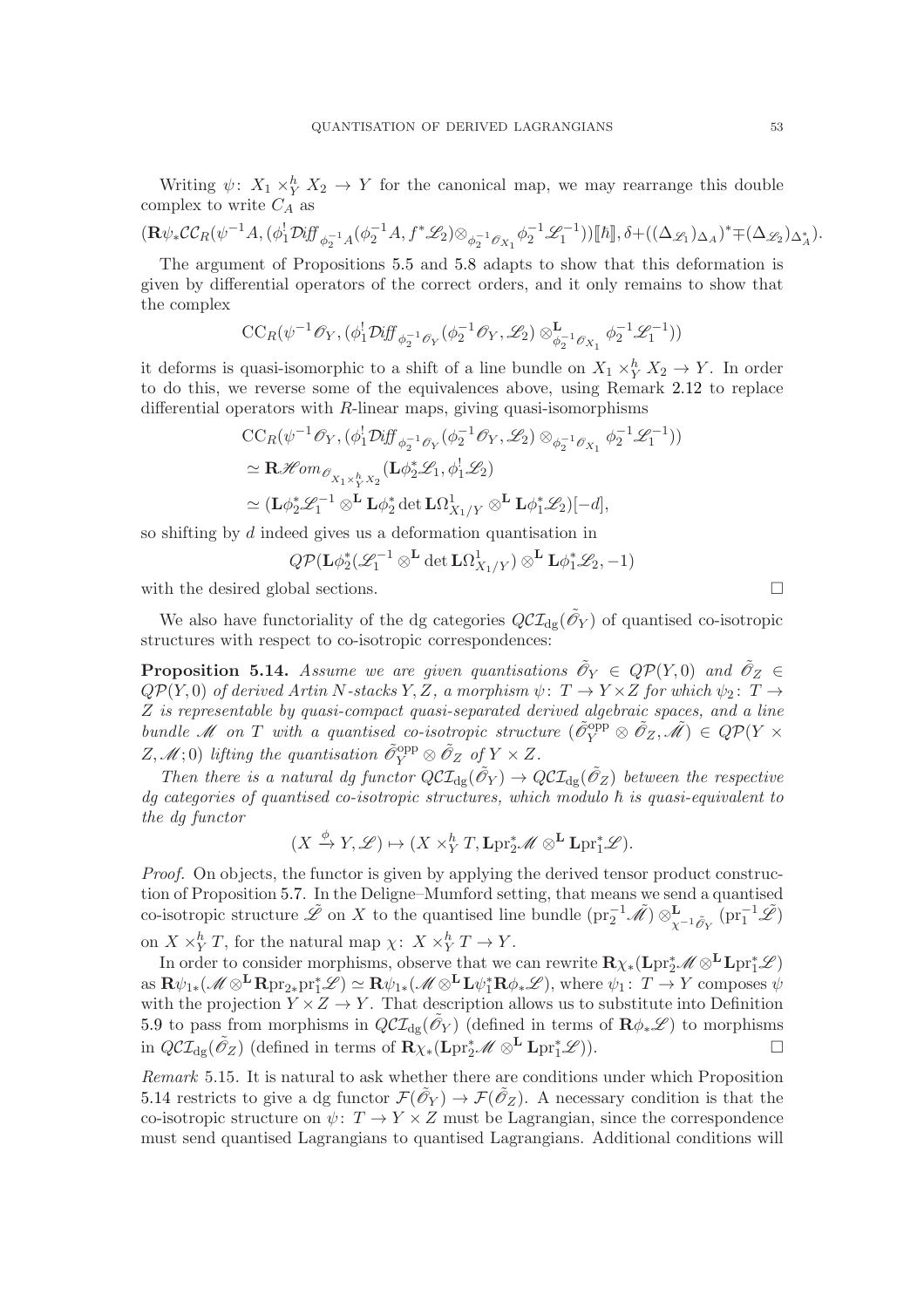be required to ensure that the correspondence preserves self-duality. It seems plausible that self-duality of the given quantisation of  $T$  suffices, but it is not clear that selfduality interacts well with additivity statements such as Propositions [5.5](#page-47-0) and [5.7](#page-48-0) (and indeed Proposition [5.8\)](#page-49-1), although it seems likely.

<span id="page-53-0"></span>5.3. Uniqueness of quantisations for Lagrangians. The Fukaya category envisaged in [\[BF,](#page-58-3) §5.3] had an object for each local system on a Lagrangian submanifold L. By contrast, the dg category conjectured in [\[BBD](#page-58-4)+, Remark 6.15] only had one object for each square root of  $K_L$ . Our approach in Definition [5.11](#page-50-0) has an object for each self-dual quantisation of a square root of the dualising complex, making it closest in flavour to the dg category of simple DQ modules supported on smooth Lagrangians constructed using  $[KS2, DS, KS1]$  $[KS2, DS, KS1]$  $[KS2, DS, KS1]$  $[KS2, DS, KS1]$  and also described explicitly in  $[BBD^+,$  Remark 6.15].

While Corollary [4.21](#page-41-1) ensured that self-dual quantisations of square roots of the dualising complex always exist, we now investigate how unique they are.

Once we have fixed our quantisation  $\tilde{\mathcal{O}}_Y$  in  $Q\mathcal{P}(Y,0)$ <sup>nondeg,sd</sup> and a compatible Lagrangian  $(\omega, \lambda) \in \text{Lag}(Y, X; 0)$ , the homotopy fibre of

$$
Q\mathcal{P}(Y,\mathcal{L};0)^{\text{nondeg},sd} \to \text{Lag}(Y,X;0) \times_{\text{Sp}(Y,0)}^h Q\mathcal{P}(Y,0)^{\text{nondeg},sd}
$$

over  $(\tilde{\mathcal{O}}_Y, \lambda)$  parametrises self-dual  $\tilde{\mathcal{O}}_Y$ -module quantisations of the line bundle  $\mathscr L$  on the Lagrangian  $(X, \lambda)$ , where  $Sp(Y, 0) = \text{Lag}(Y, \emptyset; 0)$ , the space of 0-shifted symplectic structures on Y. We now explain how this homotopy fibre can be regarded as a torsor for the group of self-dual rank 1 local systems, so comes close to the intention of [\[BF\]](#page-58-3).

By Theorem [4.20,](#page-40-0) components of the homotopy fibre are a torsor for the even de Rham power series  $\hbar^2 H^1DR(X/R)[\hbar^2]$ , although the parametrisation depends on an even associator  $w \in \text{Levi}_{\text{GT}}^t$ .

As in [\[Pri7,](#page-59-2) Remark [4.4\]](#page-35-2), quantisations  $(\mathscr{L}[[\hbar]], \delta + \Delta)$  of  $\mathscr{L}$  give rise to deformations  $\mathscr{E}_{\hbar} := (\mathscr{L} \otimes_{\mathscr{O}_X}^{\mathbf{L}} \mathscr{D}_X [\![\hbar]\!], \delta + \Delta \cdot \{-\})$  of  $\mathscr{L} \otimes_{\mathscr{O}_X}^{\mathbf{L}} \mathscr{D}_X$  as a right  $\mathscr{D}_X$ -module. Other deformations of this form can be obtained by tensoring with deformations  $\mathcal{O}'_h$  of  $\mathcal{O}_X[\![\hbar]\!]$  as a left  $\mathscr{D}_X$ -module, and indeed  $\underline{\mathrm{MC}}(\hbar F^1 \mathrm{DR}(X)[\![\hbar]\!])$  is the space of such deformations. When  $\mathscr{L}^{\otimes 2} = K_X$ , the self-duality condition for  $\mathscr{E}_\hbar$  is

$$
\mathscr{E}_{-\hbar}\simeq\mathbf{R}\mathscr{H}\hspace{-1pt}\mathit{om}_{\mathscr{D}^{\mathrm{opp}}_{X}[\![\hbar]\!]}(\mathscr{E}_{\hbar},\mathscr{D}_{X}[\![\hbar]\!])\otimes_{\mathscr{O}_{X}}K_{X}
$$

as right  $\mathscr{D}_X[\![\hbar]\!]$ -modules. The condition for  $\mathscr{O}'_\hbar \otimes \mathscr{E}_{-\hbar}$  to also be self-dual is then

$$
\mathscr{O}'_{-\hbar} \simeq \mathbf{R}\mathscr{H}\hspace{-1pt}\mathit{om}_{\mathscr{O}_X[\![\hbar]\!]}(\mathscr{O}'_{\hbar},\mathscr{O}_X[\![\hbar]\!])
$$

as left  $\mathscr{D}_X$ -modules.

Over  $\mathbb{C}$ , the associated analytic  $\mathscr{D}_X^{\text{an}}[\![\hbar]\!]$ -modules on the analytic space  $X(\mathbb{C})$  correspond to rank 1  $\mathbb{C}[\![\hbar]\!]$ -linear local systems V equipped with an inner product  $\mathbb{V} \times \mathbb{V} \to$  $\mathbb{C}[\![\hbar]\!]$  which is sesquilinear in the sense that

$$
\langle a(\hbar)u, b(\hbar)v \rangle = a(\hbar)b(-\hbar)\langle u, v \rangle,
$$

for  $a(\hbar), b(\hbar) \in \mathbb{C}[\![\hbar]\!]$ ; equivalently, these correspond to  $\exp(\hbar \mathbb{C}[\![\hbar^2]\!])$ -torsors.

In general, we have a similar statement in terms of classical algebraic  $\mathscr{D}\text{-modules}$ on any formally smooth formal thickening W of the underived truncation  $\pi^0 X \subset X$ . Specifically, we may restrict attention to  $\mathscr{O}_W[\![\hbar]\!]$ -modules  $\mathscr{O}'_{W,\hbar}$  with flat connection  $\nabla$ deforming  $\mathscr{O}_W$ , equipped with an  $\mathscr{O}_W[\![\hbar]\!]$ -sesquilinear inner product  $\mathscr{O}'_{W,\hbar} \times \mathscr{O}'_{W,\hbar} \to$  $\mathscr{O}_W[\![\hbar]\!]$  satisfying  $d\langle u, v\rangle = \langle \nabla u, v\rangle + \langle u, \nabla v\rangle$ . Explicitly, such  $\mathscr{D}_W[\![\hbar]\!]$ -modules take the form  $(\mathscr{O}_W[\![\hbar]\!], d + \omega)$ , for  $\omega \in \hbar Z^1 \text{DR}(W)[\![\hbar^2]\!],$  so correspond to  $\exp(\hbar \text{DR}(\mathscr{O}_W)[\![\hbar^2]\!]).$ torsors.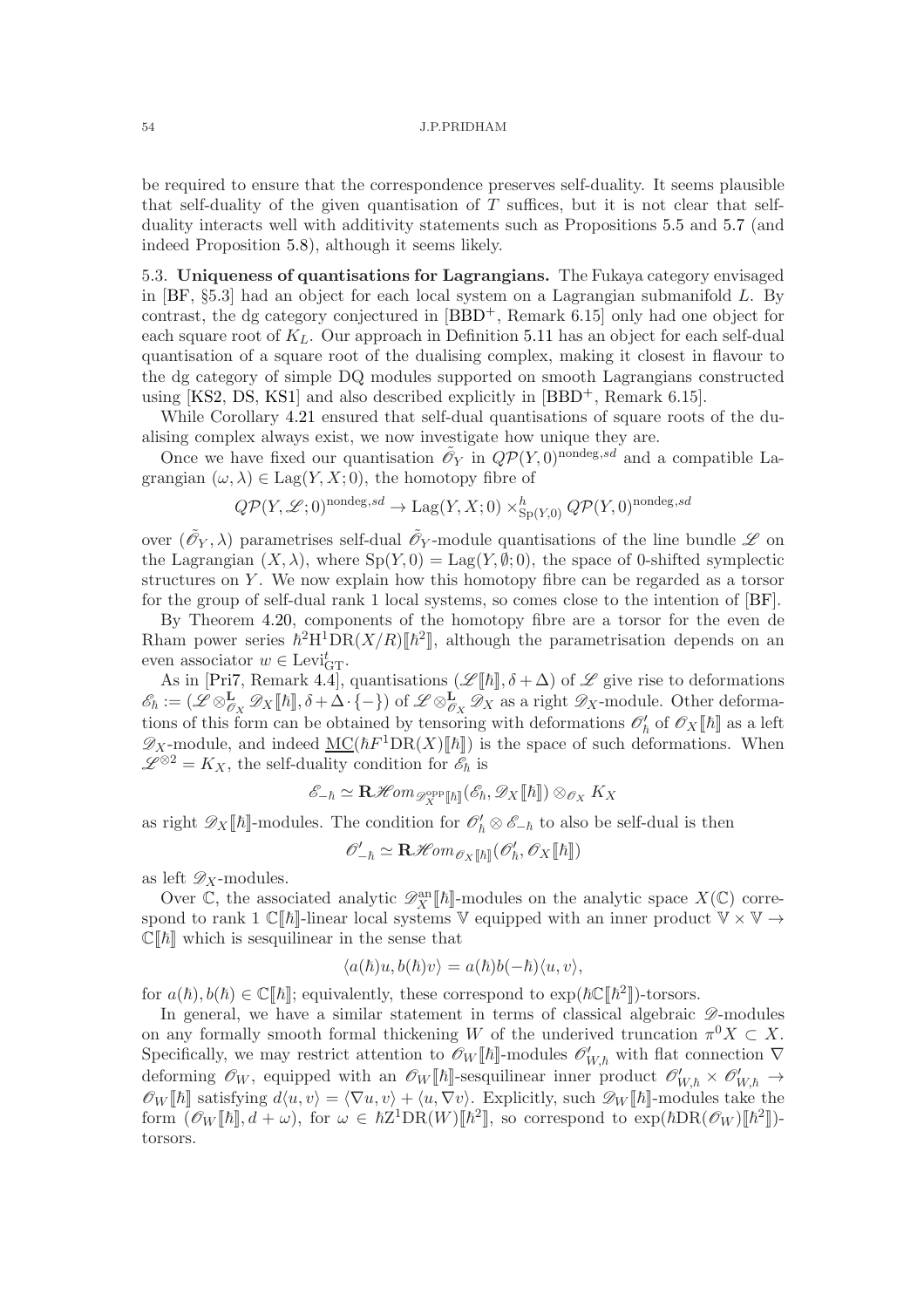We now show that the parametrisation in terms of de Rham cohomology corresponds to the homotopy fibre above being a torsor for this group of  $\mathscr{D}[\![\hbar]\!]$ -modules.

In the following proposition, we denote by  $\hat{B}_0$  and  $\widehat{\text{DR}(B_0)}$  the completions of  $B_0$  and  $DR(B_0)$  over  $H_0B$ .

<span id="page-54-0"></span>**Proposition 5.16.** Assume that the base ring R is discrete (i.e.  $R \cong H_0R$ ) and Noetherian, with  $A$  and  $B$  cofibrant stacky  $R$ -CDGAs such that  $B$  is of finite type. Then over points at which the obstruction of Corollary [4.21](#page-41-1) vanishes, the homotopy fibres of

 $Q\mathcal{P}(A,M;0)^{\text{nondeg},sd} \to \text{Lag}(A,B;0) \times_{\text{Sp}(A,0)}^h Q\mathcal{P}(A,0)^{\text{nondeg},sd}$ 

are torsors for the 2-group consisting of those semilinearly self-dual strict line bundles  $E$  on  $\hat{B}_0[\![\hbar]\!]$  with flat connection which are trivial modulo  $\hbar$ , i.e.  $E \otimes_{\hat{B}_0[\![\hbar]\!]} \hat{B}_0 \cong \hat{B}_0$ . The action on a quantisation  $(\Delta_A, \Delta_M)$  is given by tensoring the corresponding  $(A, \Delta_A)$  –  $\mathscr{D}_B$ -bimodule  $(M \otimes_B \mathscr{D}_B, \delta + \Delta_M \cdot -)$  on the left with the left  $\mathscr{D}$ -module E.

*Proof.* The tensor product of a left  $\mathscr{D}$ -module and a right  $\mathscr{D}$ -module is again a right  $\mathscr{D}$ -module. The action is easiest to describe when the self-dual left  $\mathscr{D}_B$ -module takes form  $(B[\![\hbar]\!], d + \omega)$  for genuinely closed 1-forms  $\omega \in \hbar \ker(d: \Omega^1_{B_0} \to \Omega^2_{B_0})[\![\hbar^2]\!],$  in which case the right  $\mathscr{D}_B$ -action is transformed as follows. First, form the derivation  $\omega \lrcorner$  of  $\mathscr{D}_B$ determined by the property that it is given on tangent vectors by contraction — the condition  $d\omega = 0$  ensures that this is well defined. For example, if  $\omega = db$  we then have  $db\lrcorner(\theta) = [b, \theta]$ . The right action of a tangent vector v on the tensor product is then given by  $v - \omega \mathcal{I}v$ , from which we conclude that an arbitrary element  $\theta \in \mathcal{D}$  acts as  $\exp(-\omega_{\perp})(\theta)$  on the tensor product, for the ring automorphism  $\exp(-\omega_{\perp})$  of  $\mathscr{D}$  given by exponentiating the derivation  $-\omega_{\perp}$ , which is locally nilpotent because it reduces the order.

Thus the  $(A, \Delta_A)$ – $\mathscr{D}_B$ -bimodule  $(B|\![\hbar]\!], d+\omega) \otimes_B (M \otimes_B \mathscr{D}_B, \delta+\Delta_M -)$  is just  $(M \otimes_B \mathscr{D}_B)$  $\mathscr{D}_B$ ,  $\delta + \Delta_M \cdot -$ ) again, but with right  $\mathscr{D}$ -module structure twisted by the automorphism exp( $-\omega$ ). By applying the inverse of that automorphism to elements of  $\mathscr{D}$ , we see that this is isomorphic to  $(M \otimes_B \mathscr{D}_B, \delta + \exp(\omega_{-1})(\Delta_M) \cdot -)$  with its natural right  $\mathscr{D}$ -module structure, for  $\exp(\omega)$  the automorphism of  $\mathscr{D}_B(M)$  defined by the same procedure as on  $\mathscr{D}_B$ .

Now observe that as in [\[Pri2,](#page-59-13) Proposition 6.6], completion along  $B_0 \rightarrow H_0B$ gives quasi-isomorphisms on everything in sight, and in particular the map  $\mathscr{D}(M) \rightarrow$  $\mathcal{Diff}_B(M, M \otimes_{B_0} \hat{B}_0)$  of DGAAs is a filtered quasi-isomorphism, so we can use the latter to define quantisations.

On our stacky CDGA  $B$ , semilinearly self-dual strict line bundles  $E$  as above take the form  $\hat{B}_0[\![\hbar]\!]_c$  as in Definition [2.10,](#page-17-1) for  $c \in \hbar \ker(\partial: \hat{B}_0^1 \to \hat{B}_0^2)[\![\hbar^2]\!]$ , with connections of the form  $d + \omega$  for  $\omega \in \hbar \ker(d: \Omega_{\hat{B}_0^0}^1 \to \Omega_{\hat{B}_0^0}^2) [\hbar^2]$  and  $\partial \omega = dc \in (\Omega_{\hat{B}_0}^1)^1$ . On tensoring, the effect of this on a quantisation  $\Delta$  is thus to send  $\Delta$  to  $c+\exp(\omega_{-})(\Delta)$ . Also note that replacing  $(\omega, c)$  with  $(\omega + db, \partial c)$  for  $b \in \hbar \hat{B}_0^0[\hbar^2]$  has the same effect on this quantisation as conjugation by  $\exp(b) \in \hat{B}_0^0[\![\hbar]\!]$ .

For such line bundles, we can thus characterise this tensor action as the inverse limit of a system of morphisms

$$
\underline{\mathrm{MC}}(\mathrm{Tot}\,\hbar\mathrm{DR}(\widehat{B_0})[\hbar^2]/\hbar^{2i}) \curvearrowright \underline{\mathrm{MC}}(\tilde{F}^2Q\widehat{\mathrm{Pol}}(A,M;0)^{sd}/G^{2i+1})
$$

of Maurer–Cartan spaces. At the ith level, we can consider the action of terms of the form  $\hbar^{2i-1}(\omega, c)$ , and we see that this sends a quantisation  $\Delta$  of  $\pi$  to  $\Delta$  +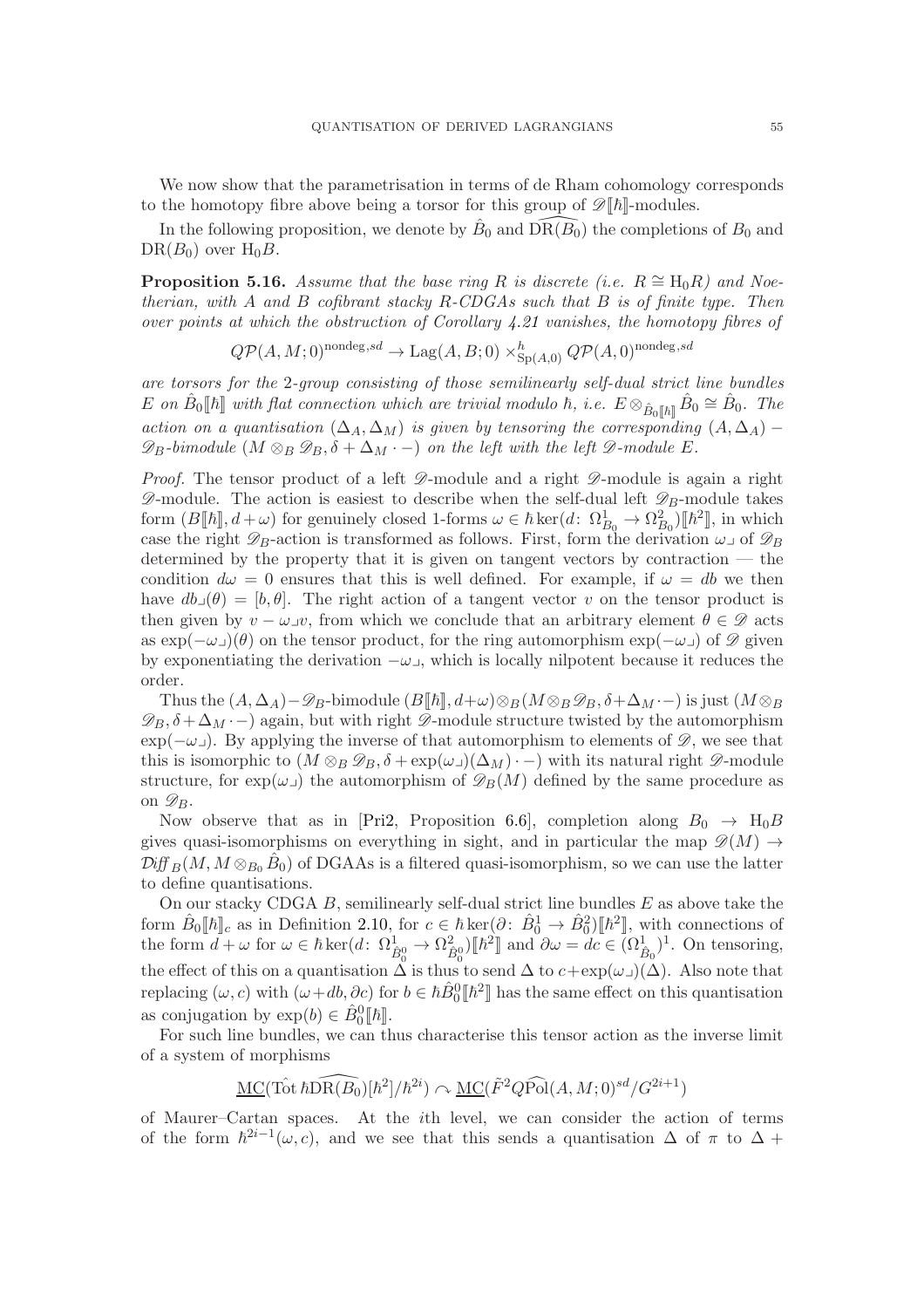$\hbar^{2i-1}(c+\omega_-\pi)$  modulo  $G^{2i+1}$ . In other words, the fibres of  $\underline{\mathrm{MC}}(\hat{\mathrm{Tot}} \hbar \widehat{\mathrm{DR}}(B_0)[\hbar^2]/\hbar^{2i}) \to$  $\underline{MC}(\tilde{\operatorname{Tot}} \hbar \widehat{\operatorname{DR}}(\widehat{B_0})[\hbar^2]/\hbar^{2i-2})$  act on the fibres of  $\underline{MC}(\tilde{F}^2Q\widehat{\operatorname{Pol}}(A,M;0)^{sd}/G^{2i+1}) \rightarrow$  $\underline{\mathrm{MC}}(\tilde{F}^2Q\widehat{\mathrm{Pol}}(A,M;0)^{sd}/G^{2i-1})$  by addition via the unquantised compatibility map

$$
\hbar^{-1}\mu(-,\pi)\colon \hbar^{2i-1}\widehat{\text{DR}(B_0)} \to \hbar^{2i-1}T_{(\varpi,\pi)}\widehat{\text{Pol}}(A,M;0).
$$

Since de Rham cohomology only detects reduced structure, we know that  $\widehat{\text{DR}}(\widehat{B_0})$  is quasi-isomorphic to DR(B) (cf. [\[FT\]](#page-58-15)), and non-degeneracy of  $\pi$  thus implies that the compatibility map

$$
\mu(-,\pi) \colon \widehat{\text{DR}(B_0)} \to \text{ker}(T_{(\varpi,\pi)}\widehat{\text{Pol}}(A,M;0) \to T_{\varpi}\widehat{\text{Pol}}(A,0))
$$

is a quasi-isomorphism, as in the proof of Proposition [3.16.](#page-29-0) It thus follows inductively that taking the action on any chosen point of  $Q\mathcal{P}(A, M; 0)$ <sup>nondeg,sd</sup> gives a weak equivalence from  $\underline{MC}(\hat{Tot} \hbar \widehat{DR(B_0)}[\![\hbar^2]\!])$  to the whole homotopy fibre over  $\text{Lag}(A,B;0)\times^{h}_{\text{Sp}(A,0)} Q\mathcal{P}(A,0)^{\text{nondeg}, sd}$ .

Remarks 5.17. By applying descent arguments as in §[4.2,](#page-35-0) Proposition [5.16](#page-54-0) gives a characterisation of the homotopy fibres of

$$
Q\mathcal{P}(Y,\mathcal{L};0)^{\text{nondeg},sd} \to \text{Lag}(Y,X;0) \times_{\text{Sp}(X,0)}^h Q\mathcal{P}(X,0)^{\text{nondeg},sd}
$$

in terms of line bundles with connection on any formally smooth formal thickening of the underived truncation  $\pi^0 X$  of the derived Artin stack X.

Over C, Proposition [5.16](#page-54-0) amounts to saying that the non-empty homotopy fibres are torsors for the 2-group of  $\exp(h\mathbb{C}[\![\hbar^2]\!])$ -torsors on the analytic site of  $X(\mathbb{C})$ . This follows from the correspondences between torsors and local systems, and between local systems and  $\mathscr{D}$ -modules, with direct correspondence between algebraic and analytic  $\mathscr{D}$ -modules because the torsors are unipotent. The action of  $\exp(\hbar C \lbrack \lbrack \hbar^2 \rbrack \rbrack)$ -torsors on quantisations admits a much simpler explicit description than the action of  $\mathscr{D}$ -modules, with  $\hbar \mathbb{C} [\![\hbar^2]\!]$ simply acting on  $\tilde{F}^2 Q \widehat{\text{Pol}}(\mathscr{L}^{\text{an}}, -1)$  by addition.

We now look at the analogue of Proposition [5.16](#page-54-0) in the case where the quantisations are not self-dual. In order to obtain a similar statement, we need to allow the underlying line bundle to vary slightly, so the result is phrased in terms of the total space  $\mathbf{R}(Q\mathcal{P}(X,Y;0)^{\text{nondeg}}/h\mathbb{G}_m)$  of quantised Lagrangians from Definition [4.6,](#page-36-2) whose homotopy fibres over line bundles  $\mathscr{L} \in \text{map}(X, B\mathbb{G}_m)$  are the spaces  $Q\mathcal{P}(Y, \mathscr{L}; 0)$ <sup>nondeg</sup> of quantisations of line bundles, as in Definition [4.7.](#page-36-0) Observe that since co-isotropic structures are independent of the choice of line bundle, the  $\mathbb{G}_m$ -action on the first cotruncation is trivial, so

$$
\mathbf{R}((Q\mathcal{P}(X,Y;0)/G^1)^{\text{nondeg}}/^h\mathbb{G}_m) \simeq \mathcal{P}(X,Y;0) \times \text{map}(X,B\mathbb{G}_m).
$$

For economy of notation, we write  $D_*F(A) := \text{holim}_{i \in \Delta} F(D^i A)$  for stacky CDGAs A.

<span id="page-55-0"></span>**Proposition 5.18.** Assume that the base ring R is discrete (i.e.  $R \simeq H_0R$ ) and Noetherian, with A and B are cofibrant stacky  $R$ -CDGAs such that B is of finite type. Then the non-empty homotopy fibres of the map

$$
D_*(\mathbf{R}QP(A, B; 0)^{\text{nondeg}}/^h\mathbb{G}_m)
$$
  

$$
\rightarrow \text{map}(\text{Spec } D\text{H}_0B, B\mathbb{G}_m) \times \text{Lag}(A, B; 0) \times_{\text{Sp}(A, 0)}^h QP(A, 0)^{\text{nondeg}}
$$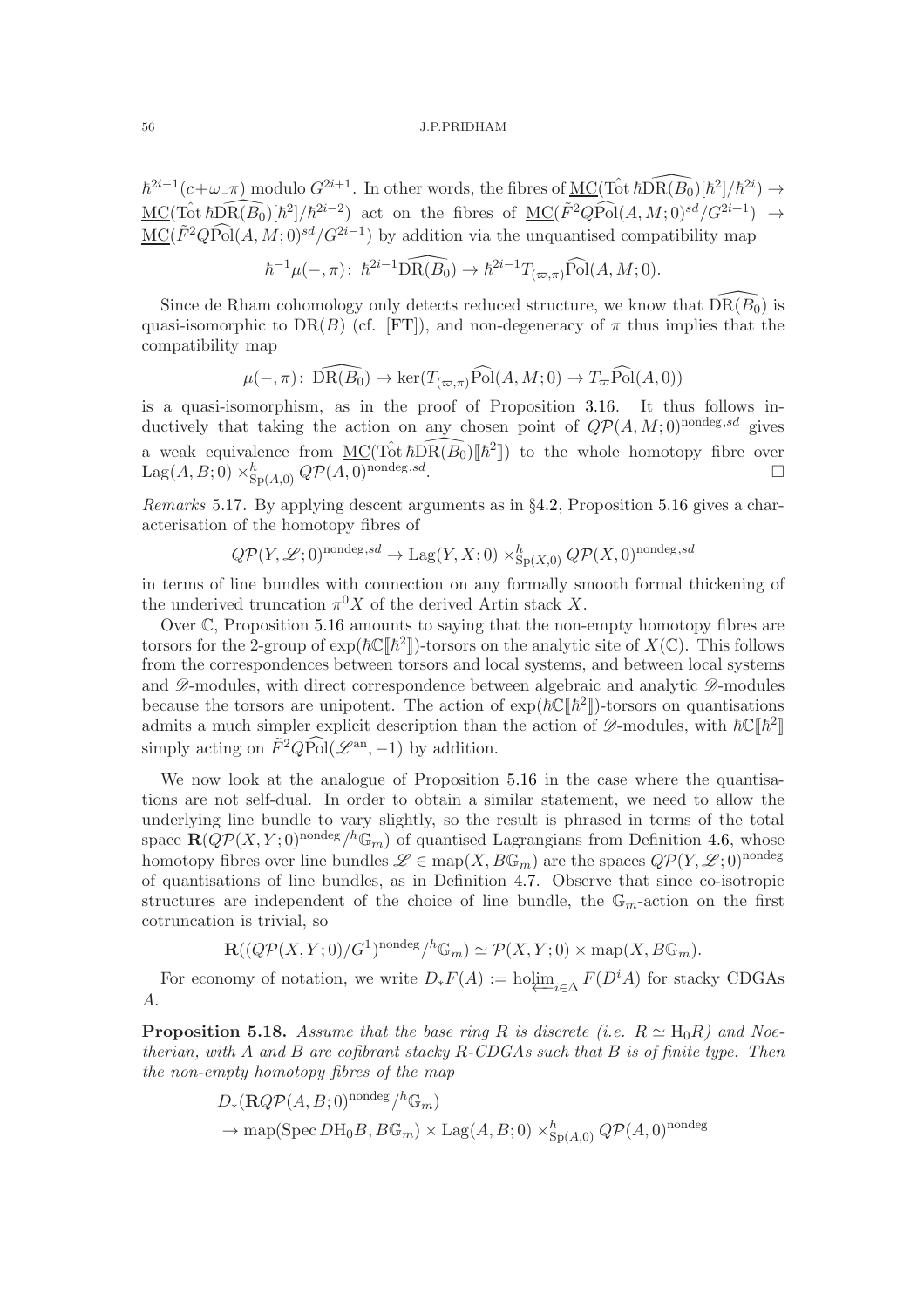are torsors for the 2-group consisting of those strict line bundles E on  $\hat{B}_0[\![\hbar]\!]$  with flat connection which are trivial over H<sub>0</sub>B i.e.  $E \otimes_{\hat{B}_0[[\hbar]]} H_0B \cong H_0B$ . The action on a quantisation  $(\Delta_A, \Delta_M)$  is given by tensoring the corresponding  $(A, \Delta_A) - \mathscr{D}_B$ -bimodule  $(M \otimes_B \mathscr{D}_B, \delta + \Delta_M \cdot -)$  on the left with the left  $\mathscr{D}\text{-module } E$ .

Proof. This proceeds in a similar fashion to Proposition [5.16,](#page-54-0) as follows. The key observation to make is that for a strict line bundle  $M$  on  $B$ , the homotopy fibre of

$$
D_*(\mathbf{R}QP(A,B;0)/^h\mathbb{G}_m) \to \mathrm{map}(\mathrm{Spec}\, D\mathrm{H}_0B,B\mathbb{G}_m)
$$

over  $\{M \otimes_B H_0B\}$  is given by applying the Maurer–Cartan functor MC to the pronilpotent DGLA

$$
\tilde{F}^2 Q \widehat{Pol}(A, M; 0) \oplus \hat{Tot} \ker(B \to H_0 B) \subset \tilde{F}^1 Q \widehat{Pol}(A, M; 0).
$$

This follows because, via completion and exponentiation,  $MC(Tot \n\text{ker}(B \rightarrow H_0B))$ is canonically equivalent to the homotopy kernel of map(Spec  $DB, B\mathbb{G}_m$ )  $\rightarrow$ map(Spec  $DH_0B, B\mathbb{G}_m$ ), and the tangent of the conjugation action of  $\mathbb{G}_m(B)$  on  $\mathscr{D}_B$ corresponds to taking the Lie bracket as differential operators. For a closely related construction, see the twisted quantisations of [\[Pri7,](#page-59-2) Definition [1.18\]](#page-9-2).

The question thus reduces to understanding the morphism

$$
\tilde{F}^2 Q \widehat{Pol}(A, M; 0) \oplus \hat{Tot} \ker(B \to H_0 B) \to F^2 \widehat{Pol}(A, B; 0) \times_{F^2 \widehat{Pol}(A, 0)} \tilde{F}^2 Q \widehat{Pol}(A, 0)
$$

of DGLAs, or rather of the associated Maurer–Cartan spaces.

On our stacky CDGA B, since  $\hat{B}_0 \to H_0 B$  is a pro-nilpotent extension, strict line bundles E as above take the form  $\hat{B}_0[\![\hbar]\!]_c$ , with  $c \in \hat{B}_0^1[\![\hbar]\!]$  in the kernel of  $\hat{B}_0^1[\![\hbar]\!] \to \mathcal{H}_0B$ , such that  $\partial c = 0 \in \hat{B}_0^2[\![\hbar]\!]$ . Flat connections for such bundles then take the form  $d + \omega$ for  $\omega \in \ker(d: \Omega^1_{\hat{B}_0^0} \to \Omega^2_{\hat{B}_0^0})[\![\hbar^2]\!]$  with  $\partial \omega = dc \in (\Omega^1_{\hat{B}_0})^1$ .

On tensoring, the effect of this on a twisted quantisation  $\Delta$  is to send  $\Delta$  to  $c +$  $\exp(\omega_{\text{I}})(\Delta)$ , defined as in Proposition [5.16.](#page-54-0) This action by the space of line bundles is thus giving us a system of group actions

$$
\underline{\mathrm{MC}}(\mathrm{Tot} \ker(\widehat{\mathrm{DR}(B_0)}[\hbar]/\hbar^i \to \mathrm{H}_0 B)) \curvearrowright \underline{\mathrm{MC}}((\mathrm{Tot} \ker(B \to \mathrm{H}_0 B) \oplus \tilde{F}^2 Q \widehat{\mathrm{Pol}}(A, M; 0))/G^i).
$$

On the fibres at the ith level, this map is just truncation of the unquantised compatibility map

$$
\hbar^{-1}\mu(-,\pi): \ \hbar^{i-1}\widehat{\text{DR}(B_0)} \to \hbar^{i-1}T_{(\varpi,\pi)}\widehat{\text{Pol}}(A,M;0)
$$

for  $i > 1$  and

$$
\hbar^{-1}\mu(-,\pi): \ \ker(\widehat{\text{DR}(B_0)} \to \text{H}_0B) \to \ker(T_{(\varpi,\pi)}\widehat{\text{Pol}}(A,M;0) \to \text{H}_0B)
$$

for  $i = 1$ . The conclusion now follows exactly as for Proposition [5.16.](#page-54-0)

Remark 5.19. By applying descent arguments as in §[4.2,](#page-35-0) Proposition [5.18](#page-55-0) gives a characterisation of the homotopy fibres of

$$
\mathbf{R}(Q\mathcal{P}(Y,\mathcal{L};0)^{\text{nondeg}}/\hbar\mathbb{G}_m) \to \text{map}(\pi^0 X, B\mathbb{G}_m) \times \text{Lag}(Y,X;0) \times_{\text{Sp}(X,0)}^h Q\mathcal{P}(X,0)^{\text{nondeg}}
$$

in terms of line bundles with connection on any formally smooth formal thickening of the underived truncation  $\pi^0 X$  of the derived Artin stack X.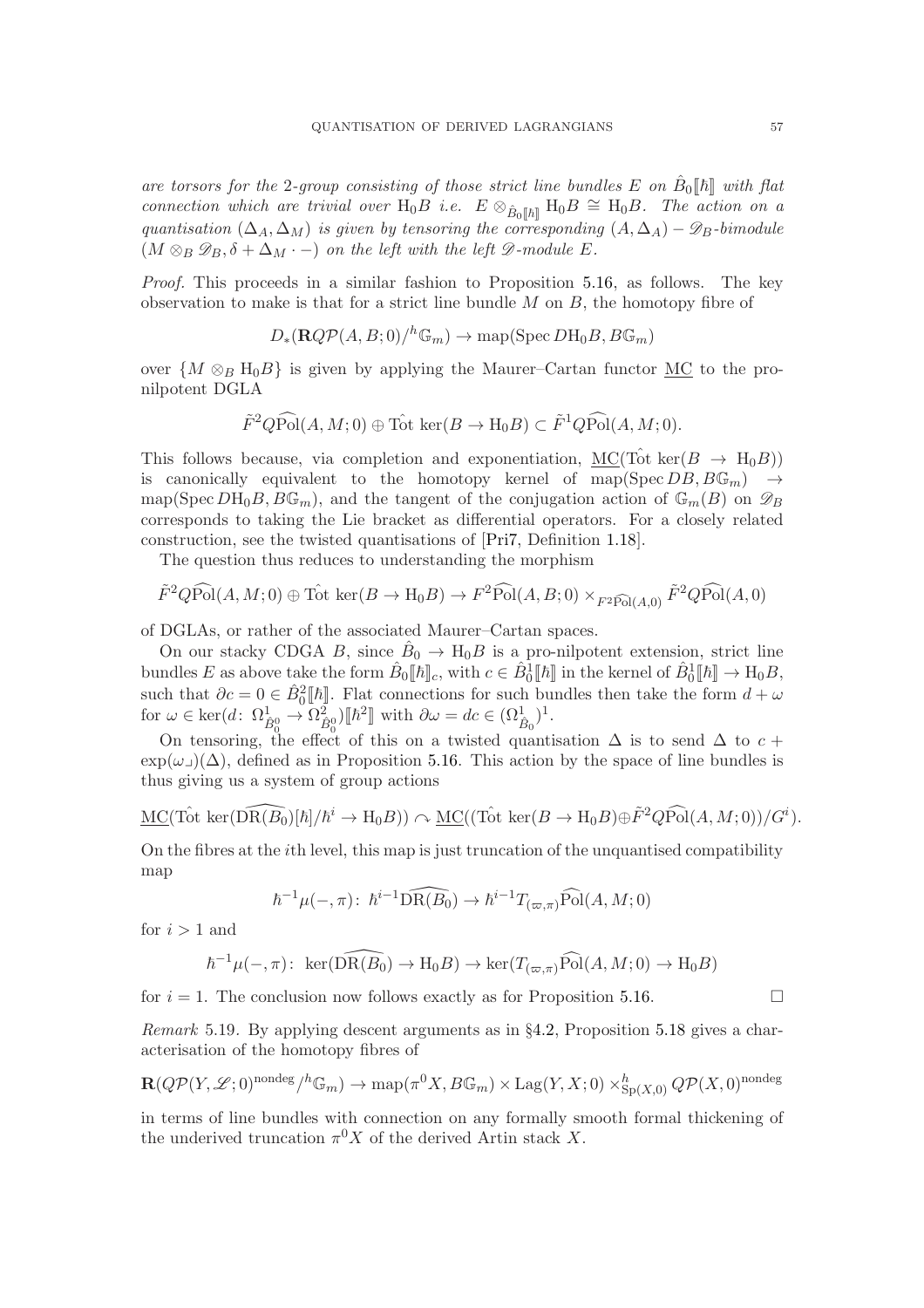<span id="page-57-1"></span>5.4. Morphisms in terms of vanishing cycles. The complex Fukaya category envisaged in [\[Joy\]](#page-59-5) had complexes of morphisms coming from shifts of the perverse sheaf of vanishing cycles, but the required composition law was purely conjectural. Our construction in Definition [5.11](#page-50-0) is manifestly a dg category, and we will now show that on inverting  $\hbar$ , its resulting Hom-complexes indeed come from sheaves of vanishing cycles, so the  $R((\hbar))$ -linear dg category  $\mathcal{F}(\tilde{\mathscr{O}}_Y)[\hbar^{-1}]$  has all the expected properties.

<span id="page-57-0"></span>Corollary 5.20. If  $\phi_1$  is proper and virtually LCI of relative dimension d, then the complex  ${\bf R\underline{H\hat{o}m}}_{\tilde{\mathcal{O}}_Y}({\bf R}\phi_{1*}\tilde{\mathscr{L}_1},{\bf R}\phi_{2*}\tilde{\mathscr{L}_2})$  from Definition [5.9](#page-49-2) is given by derived global sections of a complex  $\mathbb H$  of sheaves on the homotopy fibre product  $X_1 \times_Y^h X_2$ .

If R is discrete and Noetherian, then on any étale neighbourhood U of  $X_1 \times_Y^h X_2$ which is equivalent as a  $(-1)$ -shifted symplectic stack to the derived critical locus of a function  $f: Z \to \mathbb{A}^1$  on a smooth DM  $\infty$ -stack Z over R, we have

$$
\mathbf{R}\Gamma(U,\mathbb{H})\simeq\mathbf{R}\Gamma(Z,(\Omega_{\hat{Z}}^*\otimes_{\mathscr{O}_{\hat{Z}}}\mathscr{M},\hbar\nabla+df\wedge-))[\dim Z-d]
$$

for  $\hat{Z} := \hat{Z}_{\pi^0 U}$  the formal completion of Z along the critical locus  $\pi^0 U$  (the underived truncation of U) and M some rank  $1 \mathcal{O}_{\hat{Z}}[\![\hbar]\!]$ -module whose restriction to  $\pi^0 U$  is trivial, equipped with a flat connection  $\nabla$ .

If  $R = \mathbb{C}$ , then for the rank 1 local system  $\mathbb{V}$  of  $\mathbb{C}[\![\hbar]\!]$ -modules on the analytic site of  $U(\mathbb{C})$  given by horizontal sections of  $\nabla$  in  $\mathscr{M}^{\rm an}$ , we have

$$
\mathbf{R}\Gamma(U,\mathbb{H}[\hbar^{-1}])\simeq \mathbf{R}\Gamma(U(\mathbb{C})^{\mathrm{an}},\bigoplus_{c\in\mathbb{C}}\phi_{f-c}[\dim Z-d-1]\otimes_{\mathbb{C}}\mathbb{V}[\hbar^{-1}]),
$$

for  $\phi$  the vanishing cycles complex.

*Proof.* By Proposition [5.13,](#page-51-0) the complex  $\mathbb{H}[d]$  is given by quantisation of a line bundle on the  $(-1)$ -shifted symplectic derived stack  $X_1 \times_Y^h X_2$ .

On the neighbourhood  $U$ , we know from [\[Pri7,](#page-59-2) Lemma [4.8\]](#page-36-3) that the twisted de Rham complex

$$
(\Omega_Z^*,\hbar d + df \wedge -)[\dim Z]
$$

is an element of  $Q\mathcal{P}(\Omega_Z^d \otimes_{\mathcal{O}_Z} \mathcal{O}_U, -1)_{\lambda_f}^{sd}$  for the canonical (-1)-shifted symplectic structure  $\lambda_f$ .

Proposition [5.18](#page-55-0) applied to the 0-shifted Lagrangian  $U \rightarrow \text{Spec } R$  thus implies that on  $U$ , our quantisation is given by the tensor product of the twisted de Rham complex and a rank 1  $\mathscr{O}_{\hat{Z}}[\hbar]$ -module M with flat connection  $\nabla$  as above, giving rise to the first desired expression by applying the formulae in the proof of Proposition [5.16](#page-54-0) to the second order differential operator  $\hbar d$ .

On inverting  $\hbar$ , the twisted de Rham complex becomes a vanishing cycles complex, as in [\[Sab,](#page-60-6) Theorem 1.1] (see also [\[Pri7,](#page-59-2) Proposition [4.9\]](#page-36-1)), yielding the second expression.  $\Box$ 

Remarks 5.21. When  $X_1 \times_Y^h X_2$  is a derived DM ∞-stack, note that since it is  $(-1)$ -shifted symplectic, the results of [\[BBBBJ,](#page-58-16) [BG\]](#page-58-17) imply that it is covered by étale neighbourhoods of the form U in Corollary [5.20.](#page-57-0)

As in Remark [5.6,](#page-48-1) it seems reasonable to expect that the quantisations of Proposition [5.13](#page-51-0) are self-dual, in which case a stronger statement than Corollary [5.20](#page-57-0) would hold, using Proposition [5.16](#page-54-0) in place of Proposition [5.18](#page-55-0) to conclude that the  $\mathscr{D}[\hbar]$ -module  $(\mathcal{M}, \nabla)$  must be semi-linearly self-dual with respect to the involution  $\hbar \mapsto -\hbar$ .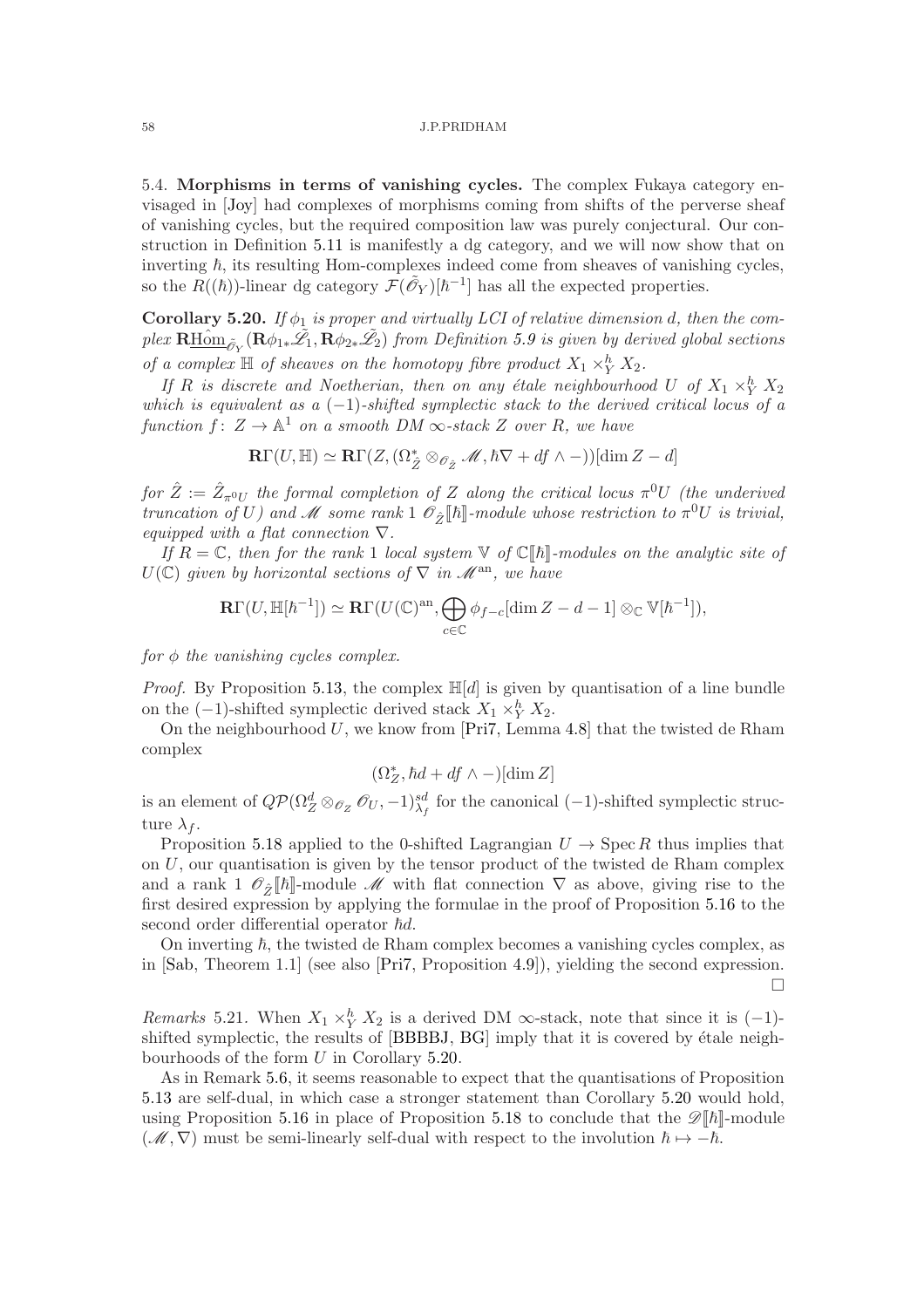Over  $\mathbb C$ , one way to interpret this is that on inverting  $\hbar$ , non-degenerate self-dual (-1)shifted quantisations give a form of perverse sheaf over the ∗-algebra (i.e. ring with involution)  $\mathbb{C}((\hbar))$ , whereas [\[BBD](#page-58-4)<sup>+</sup>] constructed perverse sheaves of vanishing cycles over rings such as  $\mathbb R$  or  $\mathbb C$ . The choice of orientation in  $[BBD^+]$  could be regarded as a torsor for the group  $\{\pm 1\} = \{a \in \mathbb{C}^\times : a = a^{-1}\},\$  while the self-dual quantisations of Proposition [5.16](#page-54-0) depend on a choice of torsor for the group  $\pm \exp(\hbar \mathbb{C}[\hbar]) = \{a \in$  $\mathbb{C}((\hbar))^{\times} : a(-\hbar) = a(\hbar)^{-1}.$ 

The vanishing cycles sheaf from  $[BBD^+]$  was constructed by discarding much of the derived structure, while our constructions here and in [\[Pri7\]](#page-59-2) depend on the full derived structure. We expect that the  $R[\![\hbar]\!]$ -linear dg category  $\mathcal{F}(\tilde{\mathscr{O}}_Y)$  depends on the derived structure in an essential way, and that the same is probably true of any variant such as that envisaged in [\[Joy\]](#page-59-5).

#### <span id="page-58-6"></span>**REFERENCES**

- <span id="page-58-16"></span>[BBBBJ] O. Ben-Bassat, C. Brav, V. Bussi, and D. Joyce. A "Darboux theorem" for shifted symplectic structures on derived Artin stacks, with applications. Geom. Topol., 19:1287–1359, 2015. arXiv:1312.0090 [math.AG].
- <span id="page-58-4"></span>[BBD<sup>+</sup>] C. Brav, V. Bussi, D. Dupont, D. Joyce, and B. Szendröi. Symmetries and stabilization for sheaves of vanishing cycles. J. Singul., 11:85-151, 2015. arXiv:1211.3259 [math.AG]. With an appendix by Jörg Schürmann.
- <span id="page-58-3"></span>[BF] Kai Behrend and Barbara Fantechi. Gerstenhaber and Batalin—Vilkovisky structures on Lagrangian intersections. In Yuri Tschinkel and Yuri Zarhin, editors, Algebra, Arithmetic, and Geometry, volume 269 of Progress in Mathematics, pages 1–47. Birkhäuser Boston, 2009.
- <span id="page-58-17"></span>[BG] E. Bouaziz and I. Grojnowski. A d-shifted Darboux theorem. arXiv:1309.2197v1 [math.AG], 2013.
- <span id="page-58-2"></span>[BGKP] Vladimir Baranovsky, Victor Ginzburg, Dmitry Kaledin, and Jeremy Pecharich. Quantization of line bundles on lagrangian subvarieties. Selecta Math. (N.S.), 22(1):1-25, 2016. arXiv:1403.3493v2 [math.AG].
- <span id="page-58-10"></span>[BL] C. Braun and A. Lazarev. Homotopy BV algebras in Poisson geometry. Trans. Moscow Math. Soc., pages 217–227, 2013.
- <span id="page-58-8"></span>[Bra] Christopher Braun. Involutive  $A_{\infty}$ -algebras and dihedral cohomology. J. Homotopy Relat. Struct., 9(2):317–337, 2014. arXiv:1209.1261v2 [math.QA].
- <span id="page-58-7"></span>[CG] Kevin Costello and Owen Gwilliam. Factorization algebras in quantum field theory. Vol. 2. http://people.mpim-bonn.mpg.de/gwilliam/vol2may8.pdf, to be published by C.U.P., 2016.
- <span id="page-58-0"></span>[CPT<sup>+</sup>] D. Calaque, T. Pantev, B. Toën, M. Vaquié, and G. Vezzosi. Shifted Poisson structures and deformation quantization. J. Topol., 10(2):483–584, 2017. arXiv:1506.03699v4 [math.AG].
- <span id="page-58-12"></span>[CW] Damien Calaque and Thomas Willwacher. Triviality of the higher formality theorem. Proc. Amer. Math. Soc., 143(12):5181-5193, 2015.
- <span id="page-58-1"></span>[DS] Andrea D'Agnolo and Pierre Schapira. Quantization of complex Lagrangian submanifolds. Adv. Math., 213(1):358–379, 2007.
- <span id="page-58-14"></span>[Efi] A. I. Efimov. Cyclic homology of categories of matrix factorizations. arXiv: 1212.2859 [math.AG], 2012.
- <span id="page-58-15"></span>[FT] B.L. Feigin and B.L. Tsygan. Additive K-theory and crystalline cohomology. Functional Analysis and Its Applications, 19(2):124–132, 1985.
- <span id="page-58-13"></span>[Gin] Grégory Ginot. Higher order Hochschild cohomology. C. R. Math. Acad. Sci. Paris, 346(1-2):5–10, 2008.
- <span id="page-58-5"></span>[GM] William M. Goldman and John J. Millson. The deformation theory of representations of fundamental groups of compact Kähler manifolds. Inst. Hautes Études Sci. Publ. Math.,  $(67):43-96$ , 1988.
- <span id="page-58-11"></span>[GR] Dennis Gaitsgory and Nick Rozenblyum. Notes on geometric Langlands: crystals and Dmodules. arXiv:1111.2087, 2011.
- <span id="page-58-9"></span>[Hin] Vladimir Hinich. DG coalgebras as formal stacks. J. Pure Appl. Algebra, 162(2-3):209–250, 2001.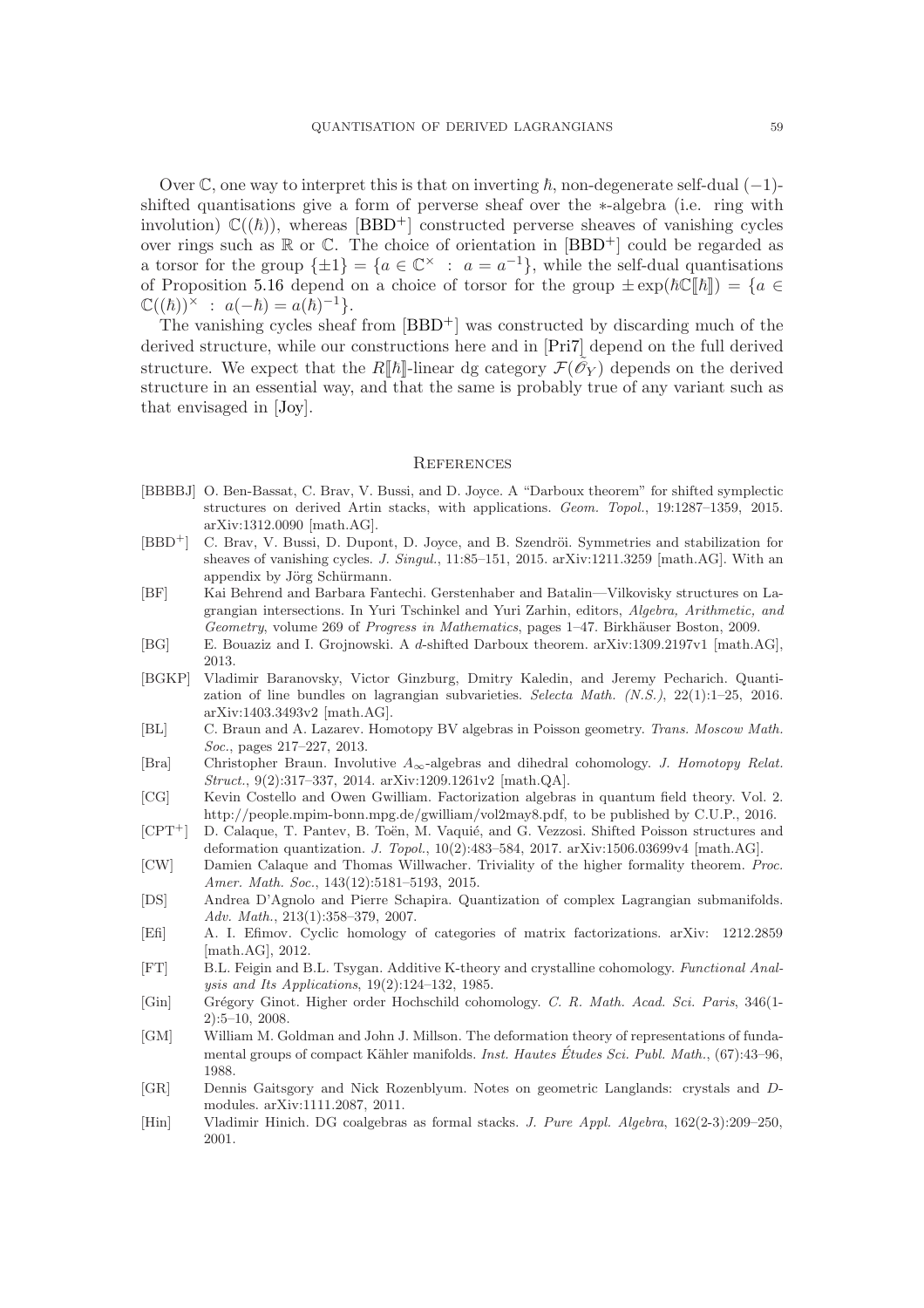- <span id="page-59-14"></span>[Isa] Daniel C. Isaksen. Strict model structures for pro-categories. In Categorical decomposition techniques in algebraic topology (Isle of Skye, 2001), volume 215 of Progr. Math., pages 179– 198. Birkh¨auser, Basel, 2004. arXiv:0108189[math.AT].
- <span id="page-59-5"></span>[Joy] D. Joyce. "Fukaya categories" of complex Lagrangians in complex symplectic manifolds. Slides available at http://people.maths.ox.ac.uk/joyce/talks.html, 2016.
- <span id="page-59-10"></span>[Kad] T. Kadeishvili. On the cobar construction of a bialgebra. Homology Homotopy Appl., 7(2):109– 122, 2005.
- <span id="page-59-6"></span>[Kon1] Maxim Kontsevich. Topics in algebra — deformation theory. Lecture Notes, available at http://www.math.brown.edu/∼abrmovic/kontsdef.ps, 1994.
- <span id="page-59-11"></span>[Kon2] Maxim Kontsevich. Operads and motives in deformation quantization. Lett. Math. Phys., 48(1):35–72, 1999. Moshé Flato (1937–1998).
- <span id="page-59-4"></span>[Kon3] Maxim Kontsevich. Deformation quantization of algebraic varieties. Lett. Math. Phys., 56(3):271–294, 2001. EuroConférence Moshé Flato 2000, Part III (Dijon).
- <span id="page-59-23"></span>[KR] Anton Kapustin and Lev Rozansky. Three-dimensional topological field theory and symplectic algebraic geometry II. Commun. Number Theory Phys., 4(3):463–549, 2010.
- <span id="page-59-3"></span>[Kra] Olga Kravchenko. Deformations of Batalin–Vilkovisky algebras. In Poisson geometry (Warsaw, 1998), volume 51 of Banach Center Publ., pages 131–139, Warsaw, 2000. Polish Acad. Sci.
- <span id="page-59-25"></span>[KS1] Masaki Kashiwara and Pierre Schapira. Constructibility and duality for simple holonomic modules on complex symplectic manifolds. Amer. J. Math., 130(1):207–237, 2008.
- <span id="page-59-24"></span>[KS2] Masaki Kashiwara and Pierre Schapira. Deformation quantization modules. Astérisque, (345):xii+147, 2012.
- <span id="page-59-20"></span>[KV] H. M. Khudaverdian and Th. Th. Voronov. Higher Poisson brackets and differential forms. In Geometric methods in physics, volume 1079 of AIP Conf. Proc., pages 203-215. Amer. Inst. Phys., Melville, NY, 2008. arXiv:0808.3406v2 [math-ph].
- <span id="page-59-21"></span>[Lur] Jacob Lurie. Higher algebra. Available at: http://www-math.mit.edu/∼lurie/papers/HA.pdf, September 2014.
- <span id="page-59-19"></span>[LV] Jean-Louis Loday and Bruno Vallette. Algebraic operads. Berlin: Springer, 2012.
- <span id="page-59-7"></span>[Man] Marco Manetti. Deformation theory via differential graded Lie algebras. In Algebraic Geometry Seminars, 1998–1999 (Italian) (Pisa), pages 21–48. Scuola Norm. Sup., Pisa, 1999. arXiv math.AG/0507284.
- <span id="page-59-16"></span>[MS1] Valerio Melani and Pavel Safronov. Derived coisotropic structures I: affine case. Selecta Math. (N.S.), 24(4):3061–3118, 2018. arXiv:1608.01482 [math.AG].
- <span id="page-59-17"></span>[MS2] Valerio Melani and Pavel Safronov. Derived coisotropic structures II: stacks and quantization. Selecta Math. (N.S.), 24(4):3119–3173, 2018. arXiv:1704.03201 [math.AG].
- <span id="page-59-18"></span>[Pet] Dan Petersen. Minimal models, GT-action and formality of the little disk operad. Selecta Math. (N.S.), 20(3):817–822, 2014. arXiv:1303.1448v1 [math.AT].
- <span id="page-59-8"></span>[Pri1] J. P. Pridham. Unifying derived deformation theories. Adv. Math., 224(3):772–826, 2010. arXiv:0705.0344v6 [math.AG], corrigendum 228 (2011), no. 4, 2554–2556.
- <span id="page-59-13"></span>[Pri2] J. P. Pridham. Presenting higher stacks as simplicial schemes. Adv. Math., 238:184–245, 2013. arXiv:0905.4044v4 [math.AG].
- <span id="page-59-9"></span>[Pri3] J. P. Pridham. Real non-abelian mixed Hodge structures for quasi-projective varieties: formality and splitting. Mem. Amer. Math. Soc., 243(1150):vi+178 pp., 2016. arXiv: 1104.1409v3 [math.AG].
- <span id="page-59-0"></span>[Pri4] J. P. Pridham. Shifted Poisson and symplectic structures on derived N-stacks. J. Topol., 10(1):178–210, 2017. arXiv:1504.01940v5 [math.AG].
- <span id="page-59-1"></span>[Pri5] J. P. Pridham. Deformation quantisation for unshifted symplectic structures on derived Artin stacks. Selecta Math. (N.S.), 24(4):3027–3059, 2018. arXiv: 1604.04458v4 [math.AG].
- <span id="page-59-12"></span>[Pri6] J. P. Pridham. An outline of shifted Poisson structures and deformation quantisation in derived differential geometry. arXiv: 1804.07622v3 [math.AG], 2018.
- <span id="page-59-2"></span>[Pri7] J. P. Pridham. Deformation quantisation for (−1)-shifted symplectic structures and vanishing cycles. Algebr. Geom., 6(6):747–779, 2019. arXiv:1508.07936v5 [math.AG].
- <span id="page-59-15"></span>[Pri8] J. P. Pridham. A note on étale atlases for Artin stacks, Poisson structures and quantisation. arXiv:1905.09255, 2019.
- <span id="page-59-22"></span>[Pri9] J. P. Pridham. Quantisation of derived Poisson structures. arXiv: 1708.00496v3 [math.AG], 2019.